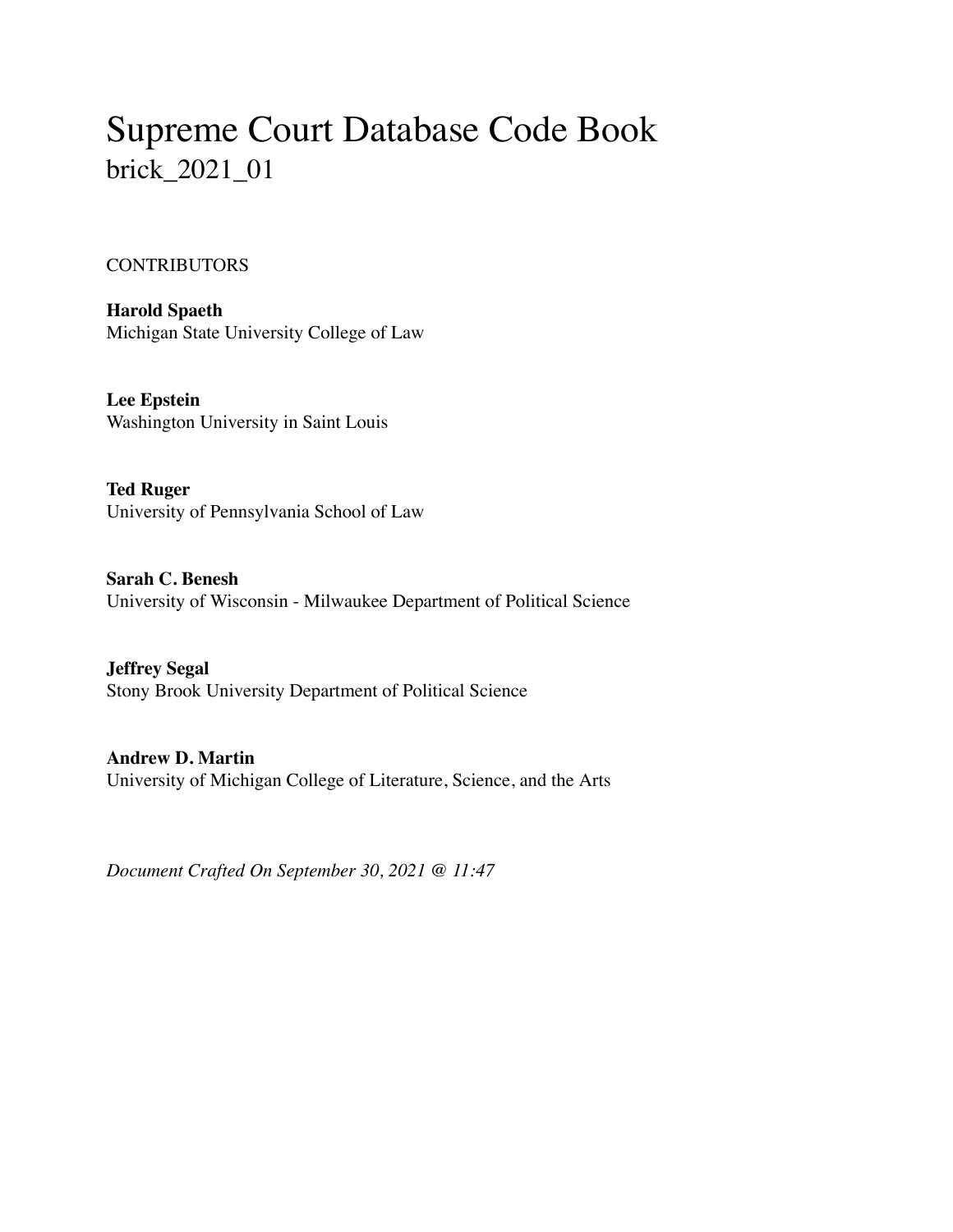#### Table of Contents

#### **INTRODUCTORY**

- Introduction
- Citing to the SCDB

#### IDENTIFICATION VARIABLES

- SCDB Case ID
- SCDB Docket ID
- SCDB Issues ID
- SCDB Vote ID
- U.S. Reporter Citation
- Supreme Court Citation
- Lawyers Edition Citation
- LEXIS Citation
- Docket Number

#### BACKGROUND VARIABLES

- Case Name
- Petitioner
- Petitioner State
- Respondent
- Respondent State
- Manner in which the Court takes Jurisdiction
- Administrative Action Preceeding Litigation
- Administrative Action Preceeding Litigation State
- Three-Judge District Court
- Origin of Case
- Origin of Case State
- 23 Source of Case
- Source of Case State
- Lower Court Disagreement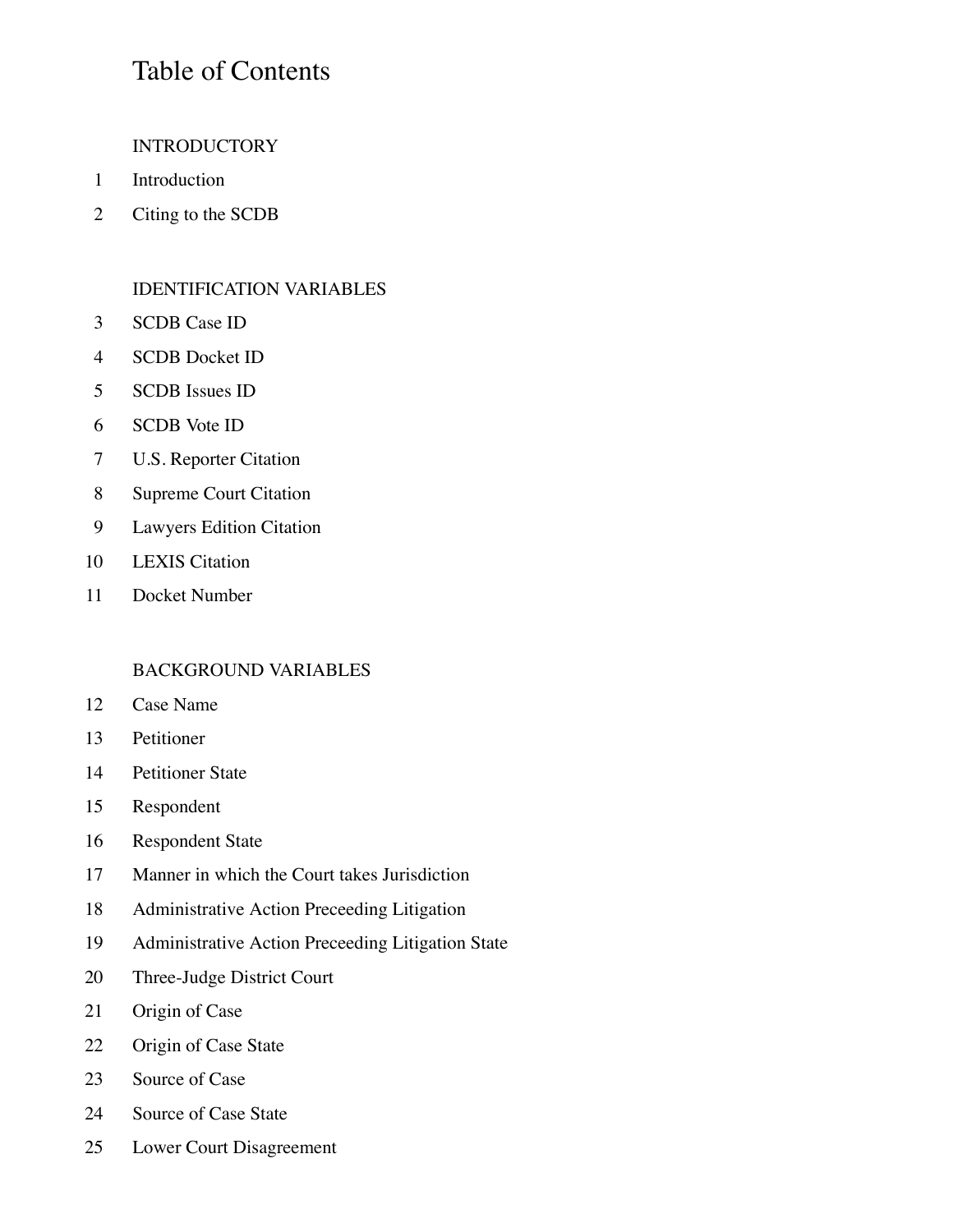- Reason for Granting Cert
- Lower Court Disposition
- Lower Court Disposition Direction

#### CHRONOLOGICAL VARIABLES

- Date of Decision
- Term of Court
- Natural Court
- Chief Justice
- Date of Oral Argument
- Date of Reargument

#### SUBSTANTIVE VARIABLES

- Issue
- Issue Area
- Decision Direction
- Decision Direction Dissent
- Authority for Decision 1
- Authority for Decision 2
- Legal Provisions Considered by the Court
- Legal Provision Supplement
- Legal Provision Minor Supplement

#### OUTCOME VARIABLES

- Decision Type
- Declaration of Unconstitutionality
- Disposition of Case
- Unusual Disposition
- Winning Party
- Formal Alteration of Precedent

#### VOTING & OPINION VARIABLES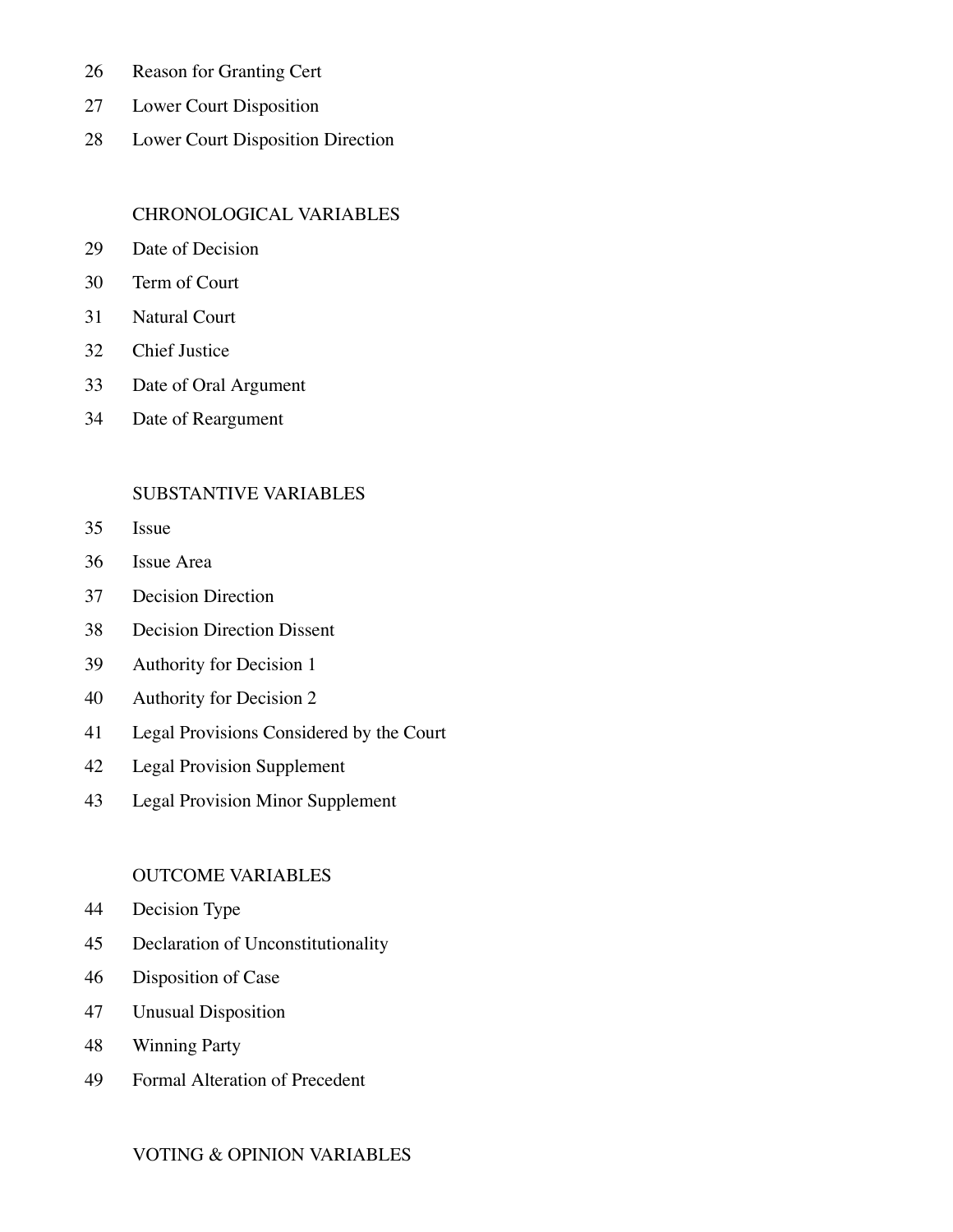- 50 Vote Not Clearly Specified
- 51 Majority Opinion Writer
- 52 Majority Opinion Assigner
- 53 Split Vote
- 54 Majority Votes
- 55 Minority Votes
- 56 Justice ID
- 57 Justice Name
- 58 The Vote in the Case
- 59 Opinion
- 60 Direction of the Individual Justice's Votes
- 61 Majority and Minority Voting by Justice
- 62 First Agreement
- 63 Second Agreement

#### APPENDICES / DATA NORMALIZATIONS

- A1 varAdminAction
- A2 varAuthorityDecision
- A3 varCaseDispositionLc
- A4 varCaseDispositionSc
- A5 varCaseDispositionUnusual
- A6 varCaseSources
- A7 varCertReason
- A8 varChiefs
- A9 varDecisionDirection
- A10 varDecisionDirectionDissent
- A11 varDecisionTypes
- A12 varDeclarationUncon
- A13 varIssues
- A14 varIssuesAreas
- A15 varJurisdiction
- A16 varJusticeDirection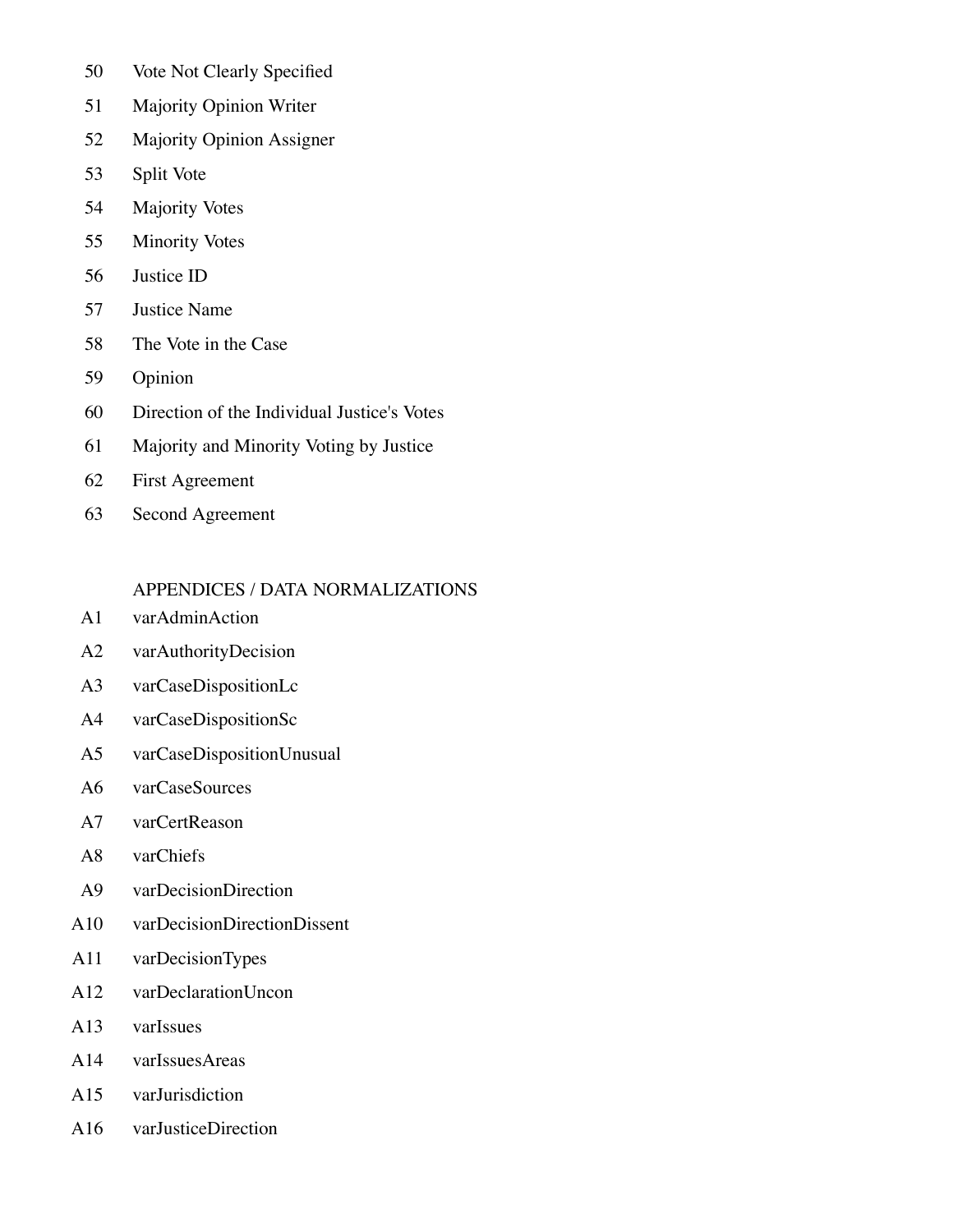- A17 varJusticeMajority
- A18 varJusticeOpinion
- A19 varJustices
- A20 varLawArea
- A21 varLcDisagreement
- A22 varLegalProvisions
- A23 varNaturalCourt
- A24 varParties
- A25 varPartyWinning
- A26 varPrecedentAlteration
- A27 varSplitVote
- A28 varStates
- A29 varThreeJudgeFdc
- A30 varVote
- A31 varVoteUnclear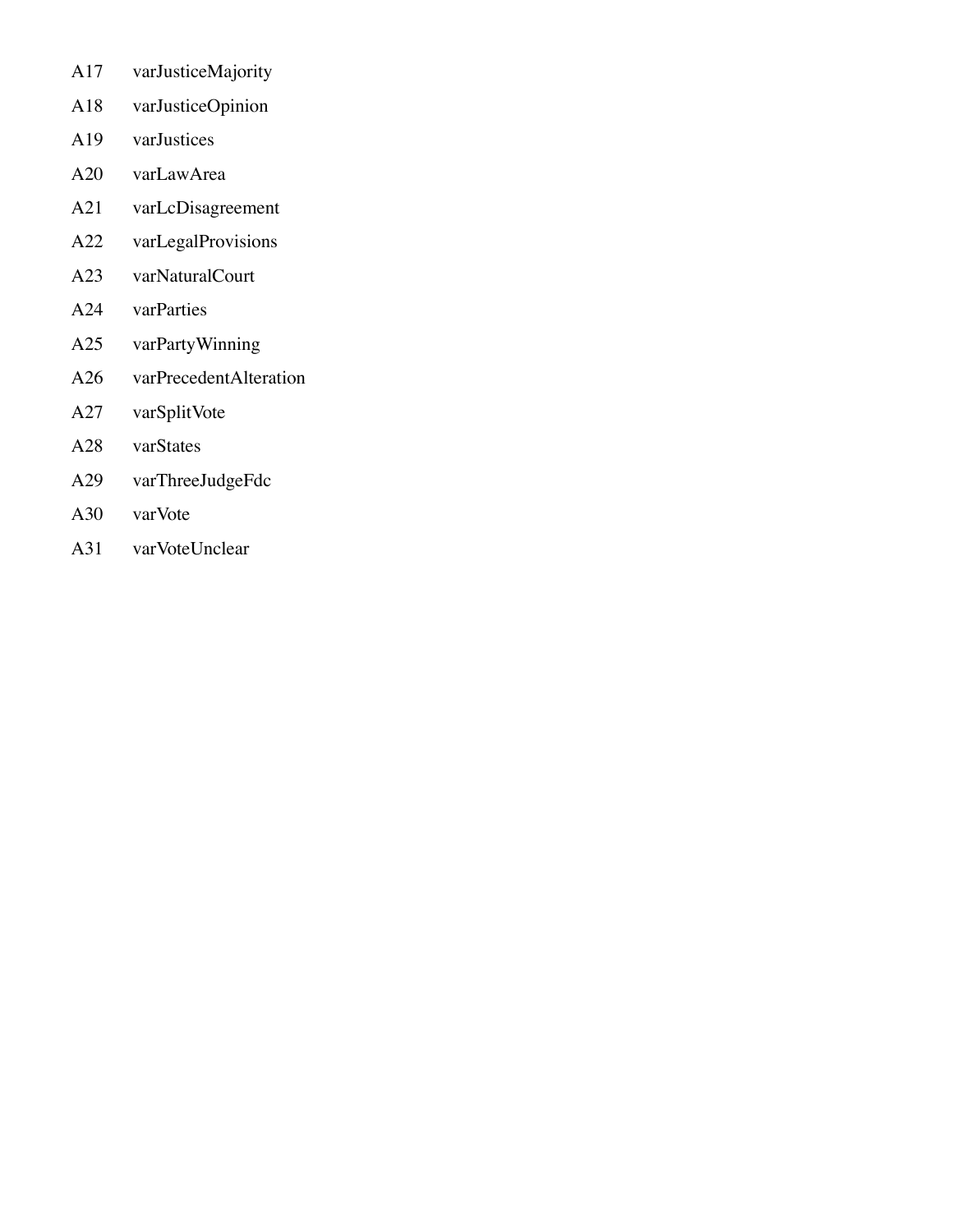## 1 Introduction

A Prefatory Note from Harold J. Spaeth, Distinguished University Professor, emeritus, Michigan State University;

Research Professor in the College of Law and in the Institute for Public Policy & Social Research.

The database to which this introduction pertains spans all four centuries of the Court's decisions, from its first decision in 1791 to the Court's most recent decision. As such, it contains sixty variables for each case which, in turn, are composed of 2,633 elements, or components. The data in any given case, therefore, is drawn from a universe of 157,980 data points. The likelihood of resulting error -- actual or debatable -- remains ever present, and so I invite users of the database to inform me not only of errors, but also of any comments or suggestions (good, bad, or indifferent) they care to make at spaeth@msu.edu.

The initial version of this database, which began with the Warren Court in 1953 and was back dated to the beginning of the Vinson Court in 1946, dates from the mid-1980's at the dawn of the desktop computing revolution and relies on pre-microcomputing and pre-internet conditions. As such, users needed knowledge of statistical software packages and the codified variables that the database contains. This new version, however, recognizes the existence of the 21st century by eliminating acquaintance with statistical software packages and coded variables. Plain English rules! But do note that the database can be uploaded into statistical packages to perform advanced calculations if a user so desires.

Aside from the foregoing, the major feature of this version of the database is an interface that is in line with modern technology and which will allow users to directly calculate and view relationships among the variables in the database. At present, this feature is available for the post-1946 terms; we are working on incorporating the legacy data.

I have specified decision rules governing the entry of data into the various variables, most particularly the legal provisions governing the Court's decisions and the issues to which cases pertain. These, however, are not set in concrete. You, of course, are free to redefine any and all variables on your copy of the database. If convention applies, I adhere to it. But for many variables and their specific entries, none exists.

Because the database now extends over four centuries, it is necessary to add, alter, and adjust a number of variables. I do so to keep the legacy cases (those decided between 1791 and the Court's acquisition of discretionary jurisdiction as a result of the Judges' Bill of 1925) as congruent as possible with the Court's modern decisions. These changes primarily apply to the issues the Court decides. Most notable is the addition of a set of common law issues. These account for much of the Court's heritage decisions, especially those of the 19th century, and have had little applicability to any but the parties to these cases.

In specifying the issue in the legacy cases I have chosen the one that best accords with what today's Court would consider the issue to be. For example, "prize cases," those in which vessels were captured on the high seas and brought into U.S. ports, are categorized either as Fifth Amendment takings clause cases or as cases pertaining to the jurisdiction of the federal district or appeals courts, depending on which issue the Court based its decision.This was done to provide a basis for continuity in the Court's decision making and to avoid undue segmentation of the Court's decisions. The same rule applies to various provisions pertaining to the Bill of Rights even though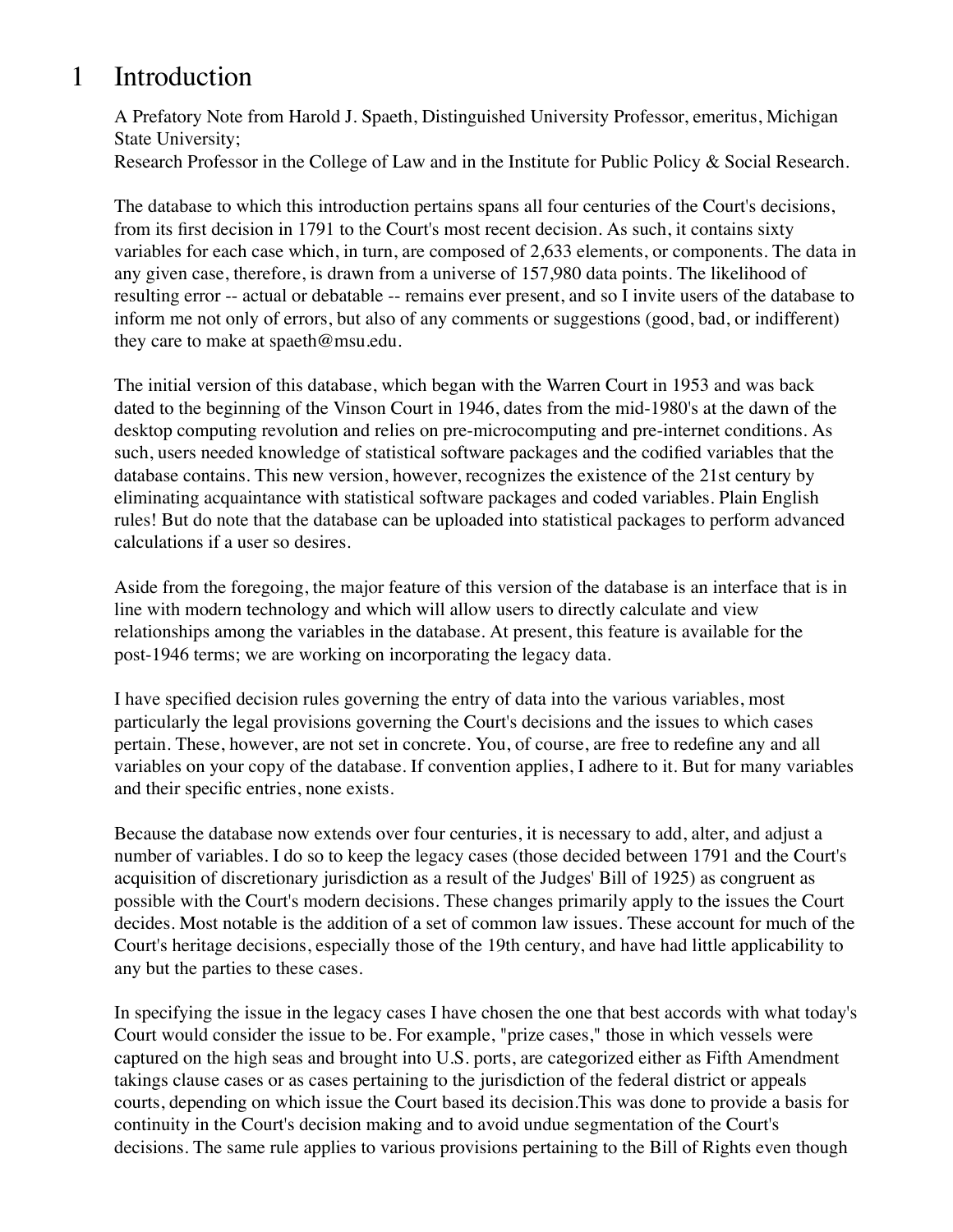the Fourteenth Amendment had not been ratified and no guarantees of the Bill of Rights had been made binding on the state and local governments.

Do recognize, however, that the foregoing paragraph applies only to the issue(s) the Court addressed and not to the legal provisions decided by the Court. The latter were largely nonexistent before the end of the Civil War. These early legacy decisions generally rested either on the common law or judicial fiat.

Because of current concerns I have given primacy to issues involving women and Native Americans in cases in which they are involved.

The major shortcomings of this beta version of the database are, first, the incomplete rendering of the legacy cases' (pre-1946) legal provisions. We had assumed that the structure of the legacy cases would follow the pattern of those decided in 1946 and thereafter. Unfortunately, we were mistaken. Multiple issues and legal provisions in the modern cases were coded contemporaneously as they were handed down except for Vinson Court decisions (1946-1952) which were coded as a group in the 1970's. I simply added a second or third record to the case when I initially coded it a few days after the Court handed it down. Given that these heritage cases had been decided in the 154 years between 1791 and 1945, it was of course impossible to have followed the current procedure of entering all case data within a few days of its decision. Adding this additional information would have postponed the release of this beta version of the database for several more years, to say nothing of the alpha version.

Hence, if you are analyzing issue, legal provision, or direction (liberal, conservative, indeterminate), keep in mind that the data pertain only to the first of what may comprise an additional number of issues or legal provisions for any given case. This will be no problem for many studies but for some your analysis may be incomplete. Thus, if you are analyzing all selfincrimination cases, or all those pertaining to the Judiciary Act of 1789, or all state police power cases that pertain to welfare or morals legislation you will have the bulk of such cases, but not quite all.

A second shortcoming is that only the case-centered version of the heritage database is available at present. This presents no problem if you are interested only in case citation, which most users are. The next major release will include a docket-centered version.

I wish to thank my former student, Distinguished University Professor Jeffrey Segal of the State University of New York at Stony Brook for his extremely valuable comments and suggestions on all phases and aspects of the database since its inception in the early 1980's. I also thank Harriet Dhanak, the former programming and software specialist in the Department of Political Science at Michigan State University, for her expert guidance and assistance. Her successor, Lawrence Kestenbaum, continued and extended the stellar services on which I had become dependent. Most recently I have relied on the superb technical knowledge and skills of John Schwarz of the Michigan State University Institute for Political and Social Science Research and his talented successor, Jess Sprague. Professor Tim Hagle of the University of Iowa continues to systematically inform me of errors and missing data that I have overlooked. My former graduate students, now well tenured scholars--Sara C. Benesh and Wendy L. Martinek--have shepherded me through the more arcane byways of current versions of statistical software packages. And though this feature of the database is now passe, their previous assistance has been key.

I also deeply appreciate the support provided me by the Michigan State University College of Law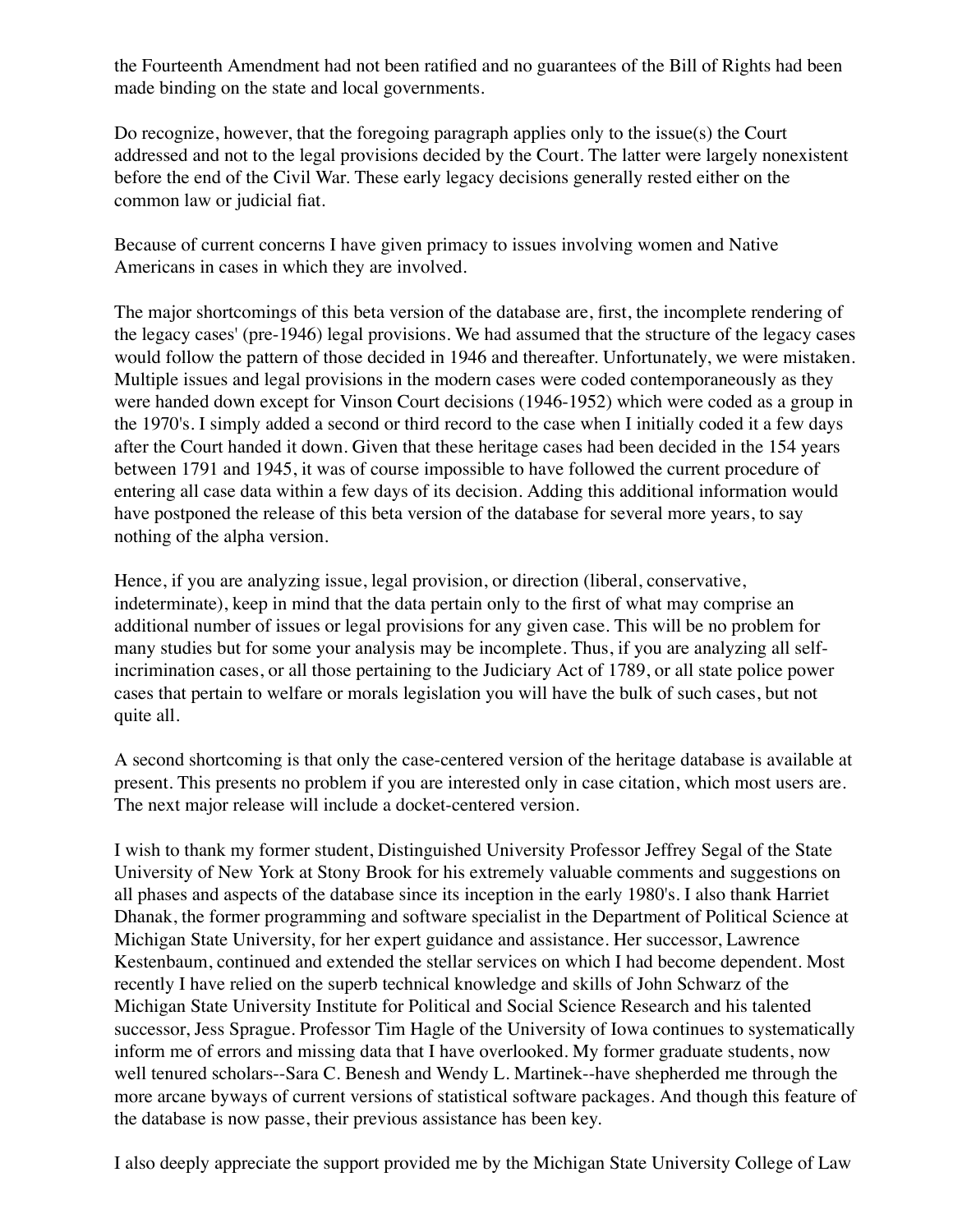and that of Milly Shiraev of the University's Institute for Political and Social Science Research.

Three outstanding individuals are most responsible for this version of the database. Lee Epstein, whose wide-ranging scholarly productivity is unmatched in the world of judicial scholarship and effectively compliments her hard driving even-handed taskmastership; Andrew D. Martin, former chair of the Department of Political Science, professor of law, and Director of the Center for Empirical Research in Law (CERL) at Washington University in St. Louis, and now Chancellor of Washington University in St. Louis, whose methodological competence knows no bounds; and Troy DeArmitt, former Technology Director of CERL. Without his masterful skills the database would still be locked into its primitive pre-microcomputer and pre-internet structure. Its transformation into the creatively designed and implemented database you have at hand is Troy's creation.

Compilation of this database has been supported by grants from the National Science Foundation. Without its assistance, the database would not exist.

Notes to All Users

1. The Supreme Court Database's research team continuously updates the database. Accordingly, we urge you to pay attention to the date your version appeared on the website and to check whether it is the current one.

2. The codebook now provides five pieces of information for each variable: the name of the variable as it appears in the current version of the Database, the name Spaeth used in previous versions (if applicable), any normalization (changes we made when converting from Spaeth's format to the new web version), and, of course, a description of the variable and a list of its values.

*- End of Content for Variable 1. Introduction -*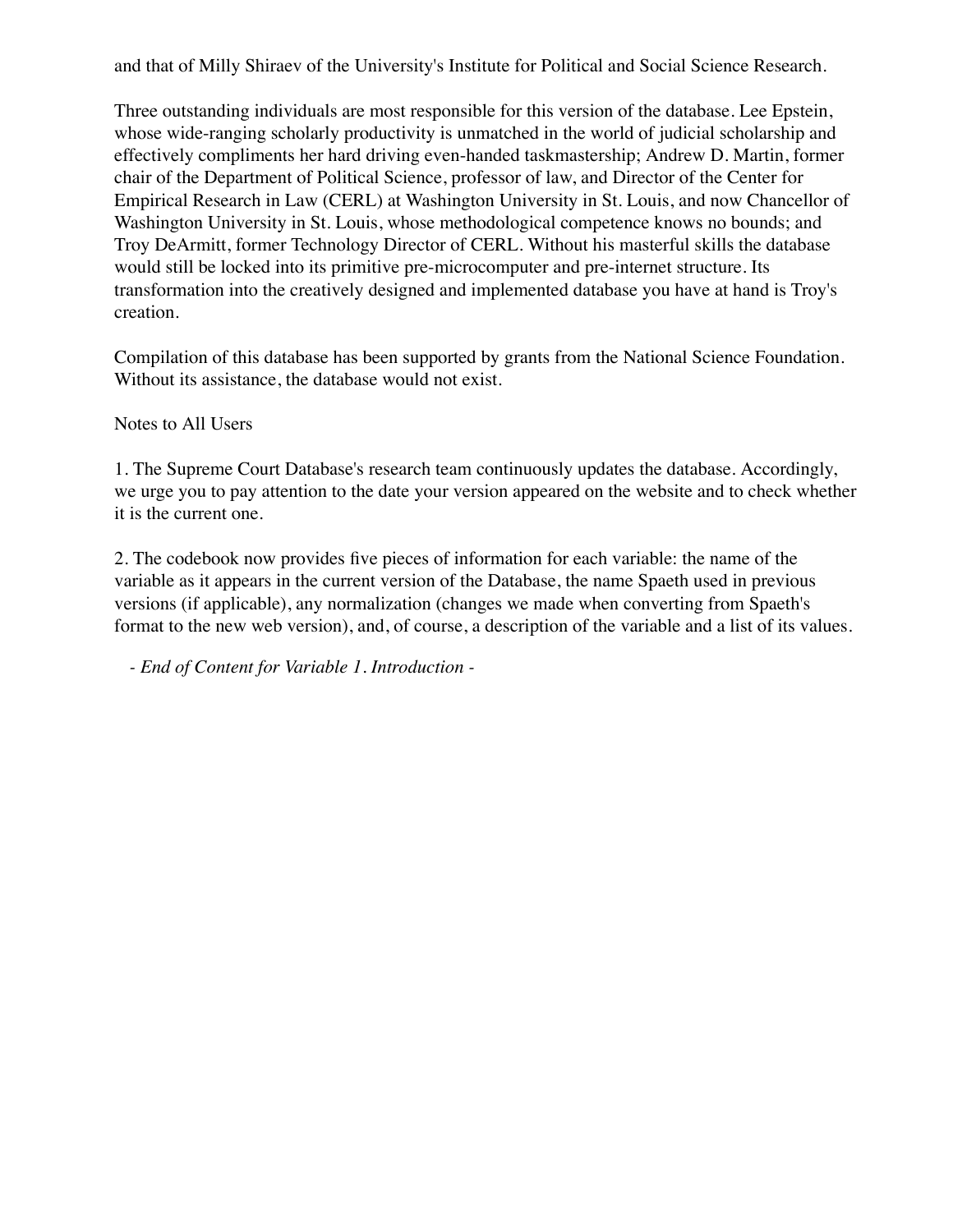## 2 Citing to the SCDB

To cite to the Supreme Court Database, please employ either of the following: Harold J. Spaeth, Lee Epstein, Andrew D. Martin, Jeffrey A. Segal, Theodore J. Ruger, and Sara C. Benesh. 2020 Supreme Court Database, Version 2021 Release 01. URL: http://Supremecourtdatabase.org

Harold J. Spaeth, Lee Epstein, et al. 2021 Supreme Court Database, Version 2021 Release 1. URL: http://Supremecourtdatabase.org

Please be sure to include the specific Version Number; e.g., 'Version 2021 Release 01' in your citation as this will indicate the particular version of the database being employed at the time of your reference. This matter is of great importance as the database will be updated with newly announced decisions, corrections, and the addition of new data for existing cases.

*- End of Content for Variable 2. Citing to the SCDB -*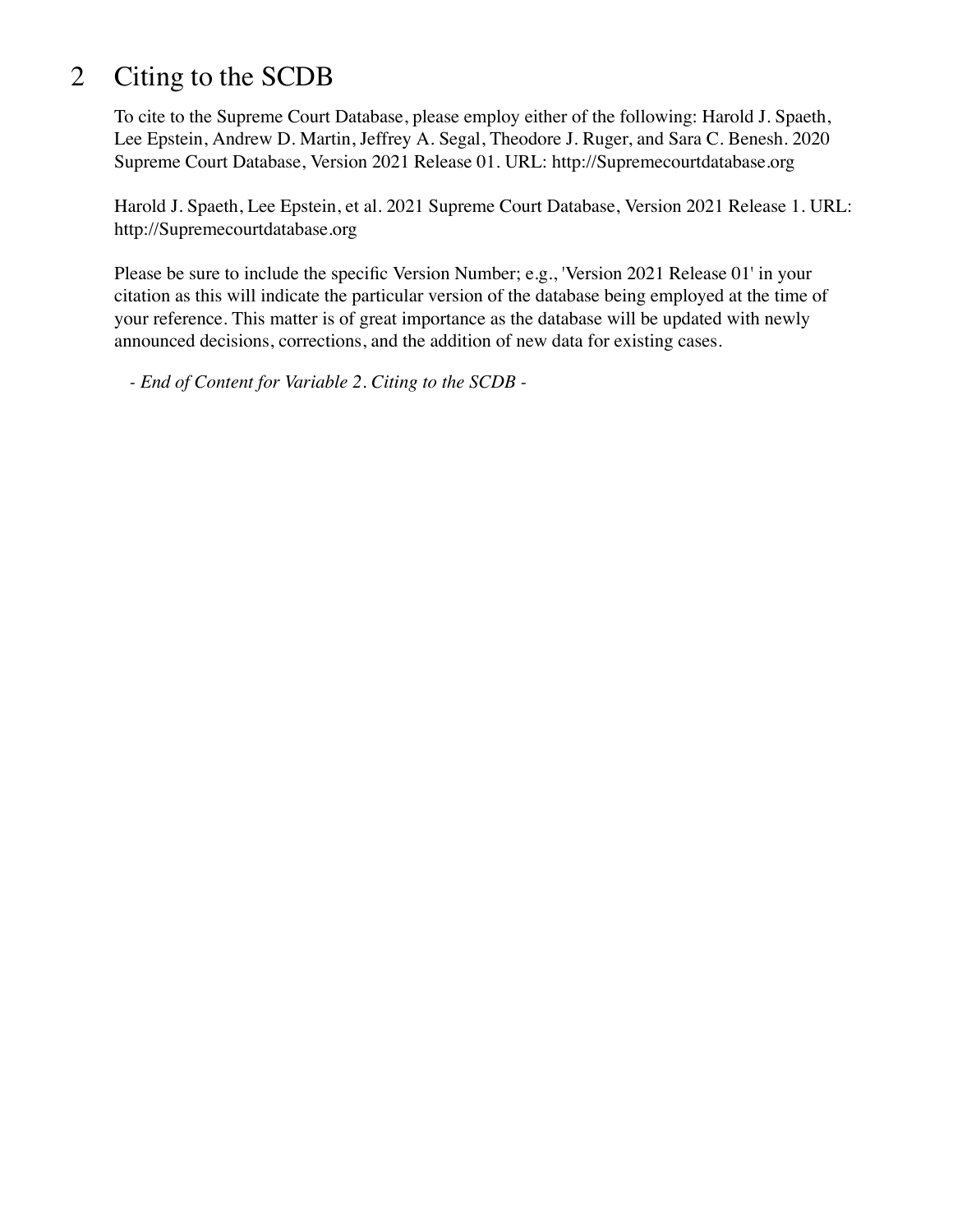## 3 SCDB Case ID

| <b>Variable Name</b> | <b>Spaeth Name</b> | <b>Normalizations</b> |
|----------------------|--------------------|-----------------------|
| caseld               | n/a                | n/a                   |

This is the first of four unique internal identification numbers.

The first four digits are the term. The next four are the case within the term (starting at 001 and counting up).

*- End of Content for Variable 3. SCDB Case ID -*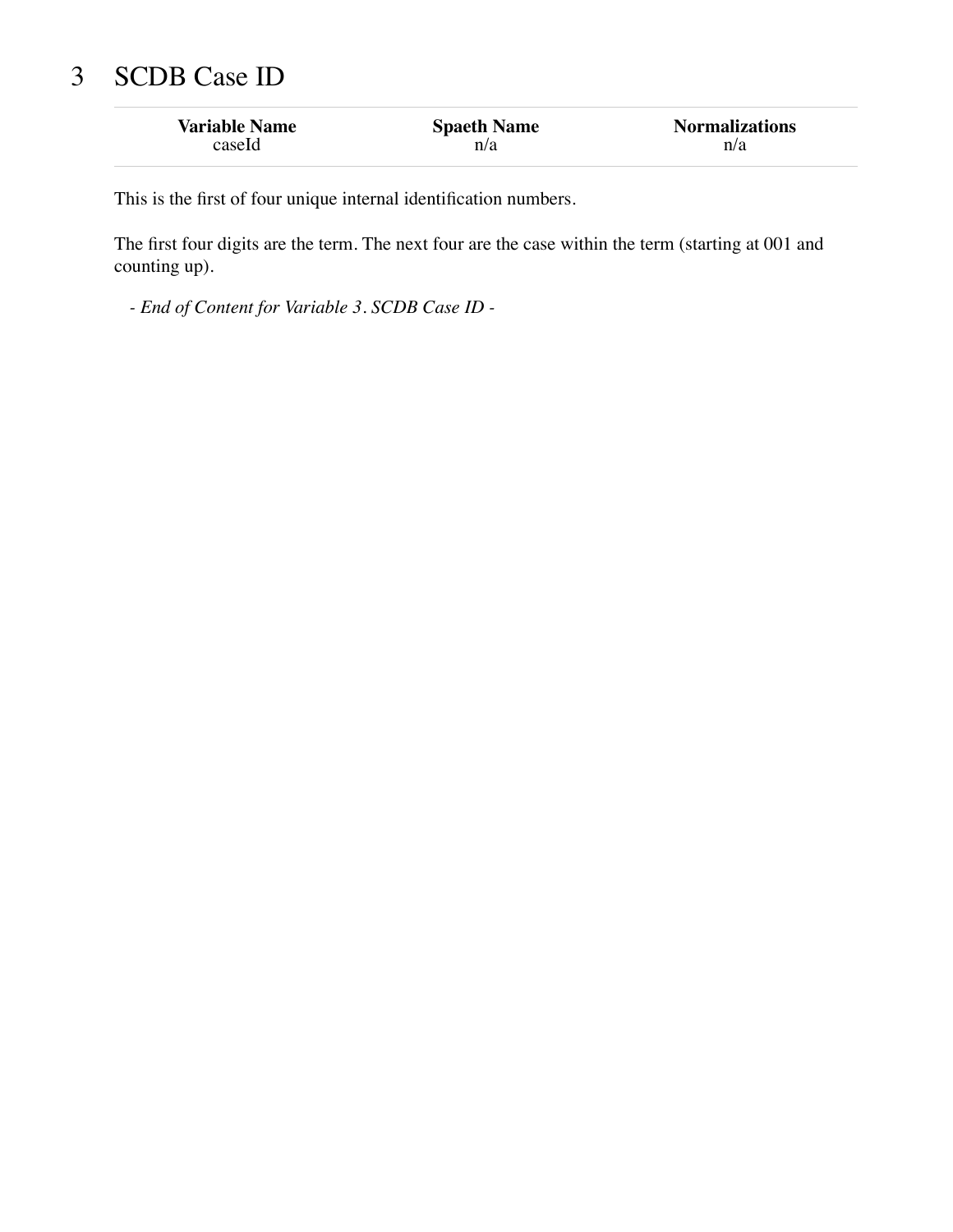# 4 SCDB Docket ID

| <b>Variable Name</b> | <b>Spaeth Name</b> | <b>Normalizations</b> |
|----------------------|--------------------|-----------------------|
| docketId             | n/a                | n/a                   |

This is the second of four unique internal identification numbers.

The first four digits are the term. The next four are the case within the term (starting at 001 and counting up). The last two are the number of dockets consolidated under the U.S. Reports citation (starting at 01 and counting up).

*- End of Content for Variable 4. SCDB Docket ID -*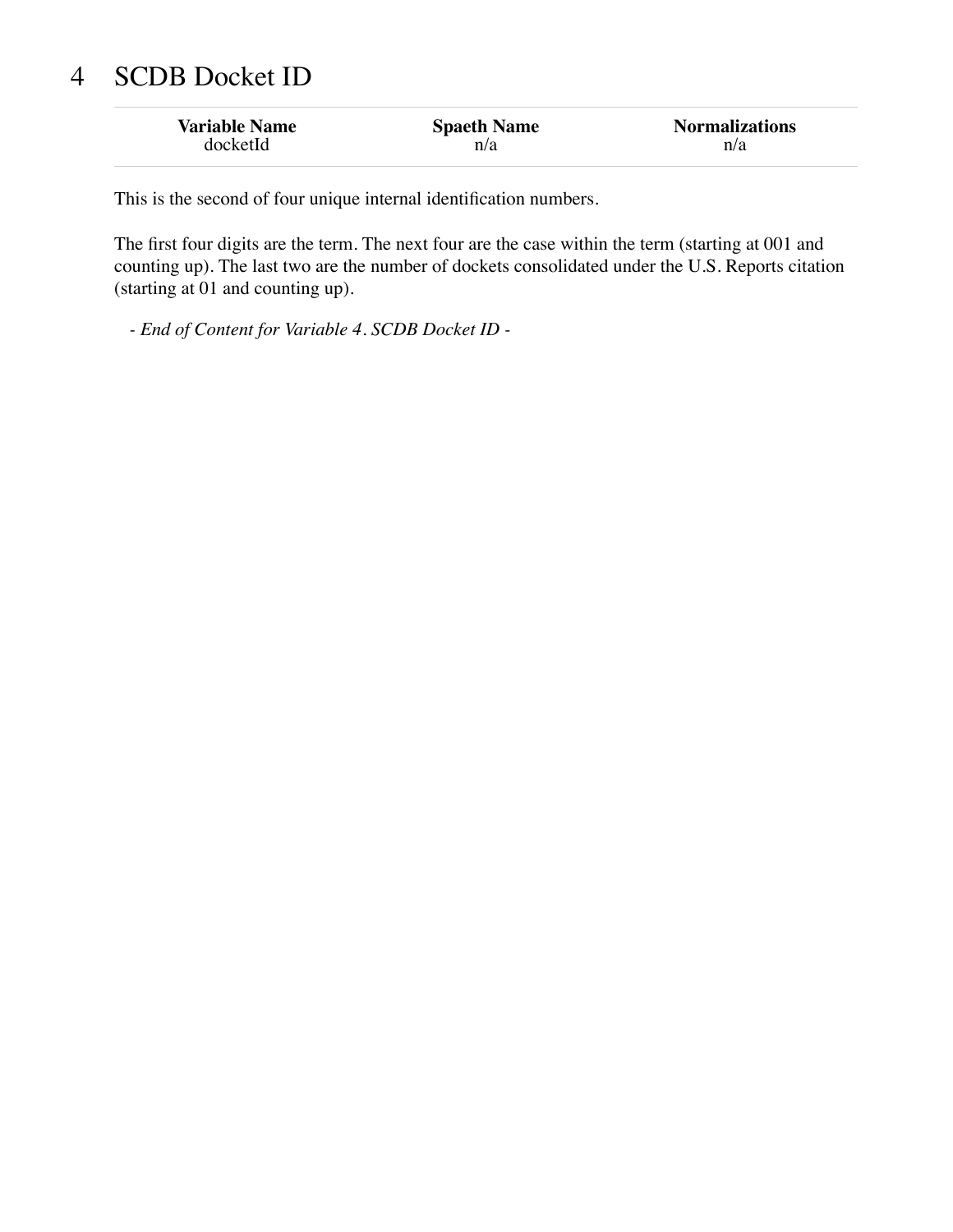## 5 SCDB Issues ID

| <b>Variable Name</b> | <b>Spaeth Name</b> | <b>Normalizations</b> |
|----------------------|--------------------|-----------------------|
| caseLssuesId         | n/a                | n/a                   |

This is the third of four unique internal identification numbers.

The first four digits are the term. The next four are the case within the term (starting at 001 and counting up). The next two are the number of dockets consolidated under the U.S. Reports citation (starting at 01 and counting up). The last two are the number of issues and legal provisions within the case (starting at 01 and counting up).

*- End of Content for Variable 5. SCDB Issues ID -*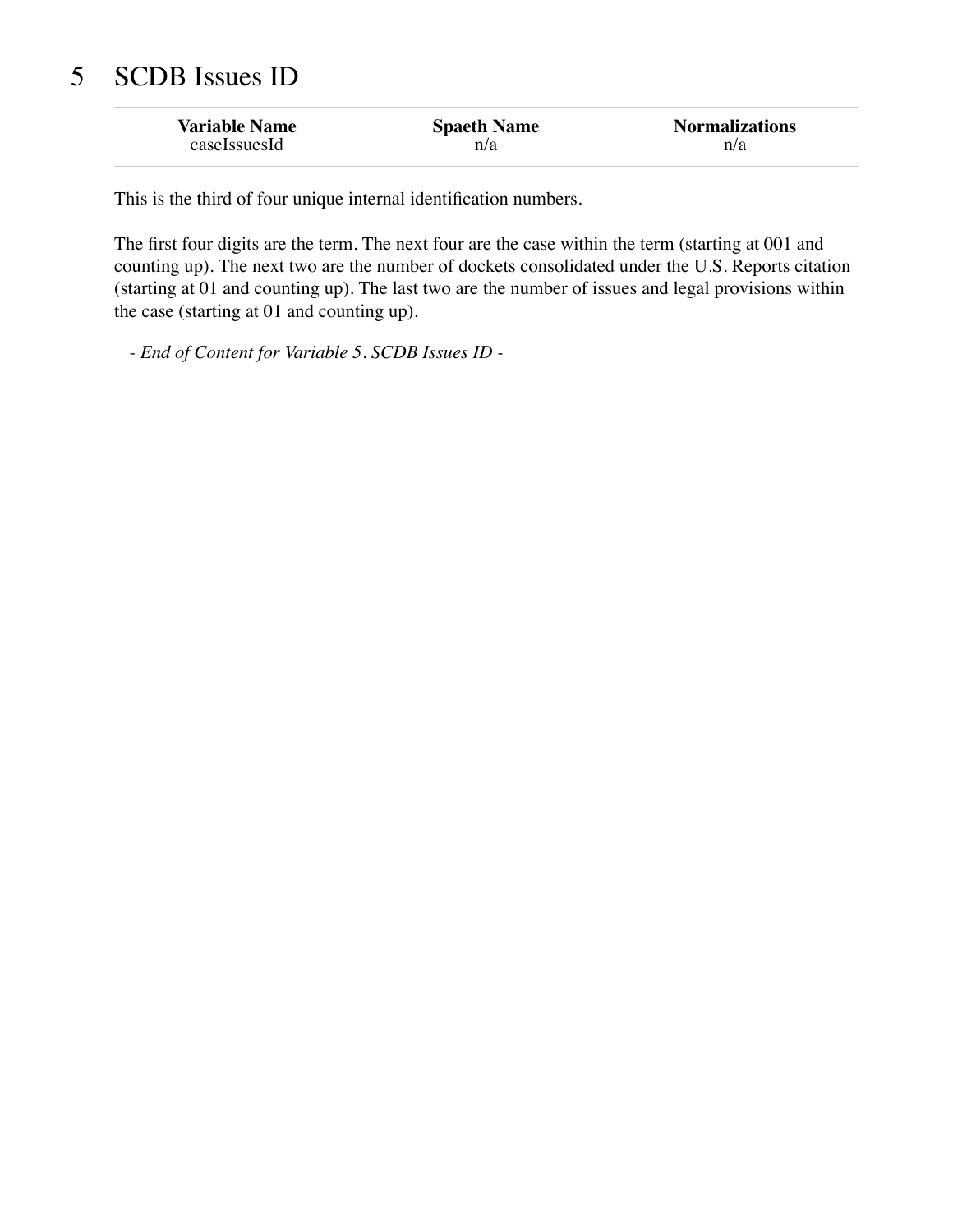## 6 SCDB Vote ID

| <b>Variable Name</b> | <b>Spaeth Name</b> | <b>Normalizations</b> |
|----------------------|--------------------|-----------------------|
| voteld               | n/a                | n/a                   |

This is the fourth of four unique internal identification numbers.

The first four digits are the term. The next four are the case within the term (starting at 001 and counting up). The next two are the number of dockets consolidated under the U.S. Reports citation (starting at 01 and counting up). The next two are the number of issues and legal provisions within the case (starting at 01 and counting up). The next two indicate a split vote within an issue or legal provision (01 for only one vote; 02 if a split vote). The final two represent the vote in the case (usually runs 01 to 09, but fewer if less than all justices participated).

*- End of Content for Variable 6. SCDB Vote ID -*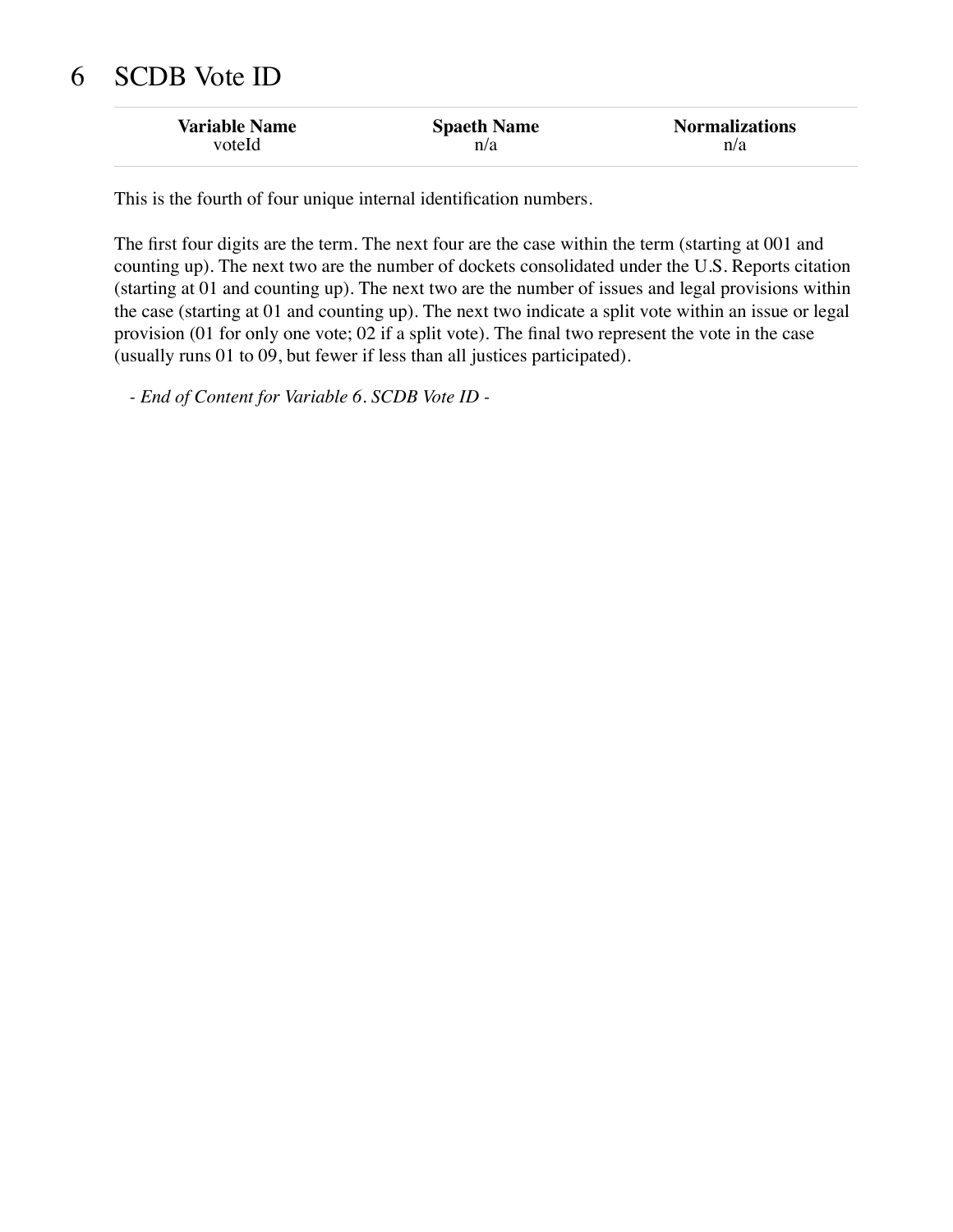## 7 U.S. Reporter Citation

| <b>Variable Name</b> | <b>Spaeth Name</b> | <b>Normalizations</b> |
|----------------------|--------------------|-----------------------|
| usCite               |                    | n/a                   |

The next four variables provide the citation to each case from the official United States Reports (US) and the three major unofficial Reports, the Supreme Court Reporter (S.CT), the Lawyers' Edition of the United States Reports(LEd), and the LEXIS cite.

Especially note that these four Reporters are not identical in the cases they report. Slight differences exist among the per curiam and non-orally argued decisions and whether or not multiple citations accompany the lead decision under the original citation. Our listing derives primarily from that of the Lawyer's Edition, supplemented by the US Reports.

Except for memorandum decisions at the back of each volume, we include virtually every decision the Court has made during its four centuries of existence.

Also note that LEXIS cites have the advantage of being unique; the other reporters can have multiple cases on the same page.

Further note that pagination does not invariably proceed chronologically throughout the volumes. Hence, do not assume that because a given citation has a higher page number than that of another case it was decided on the same or a later date as the other case. The only accurate way to sequence the cases chronologically is by indexing or otherwise sequencing each case's date of decision (date of decision).

*- End of Content for Variable 7. U.S. Reporter Citation -*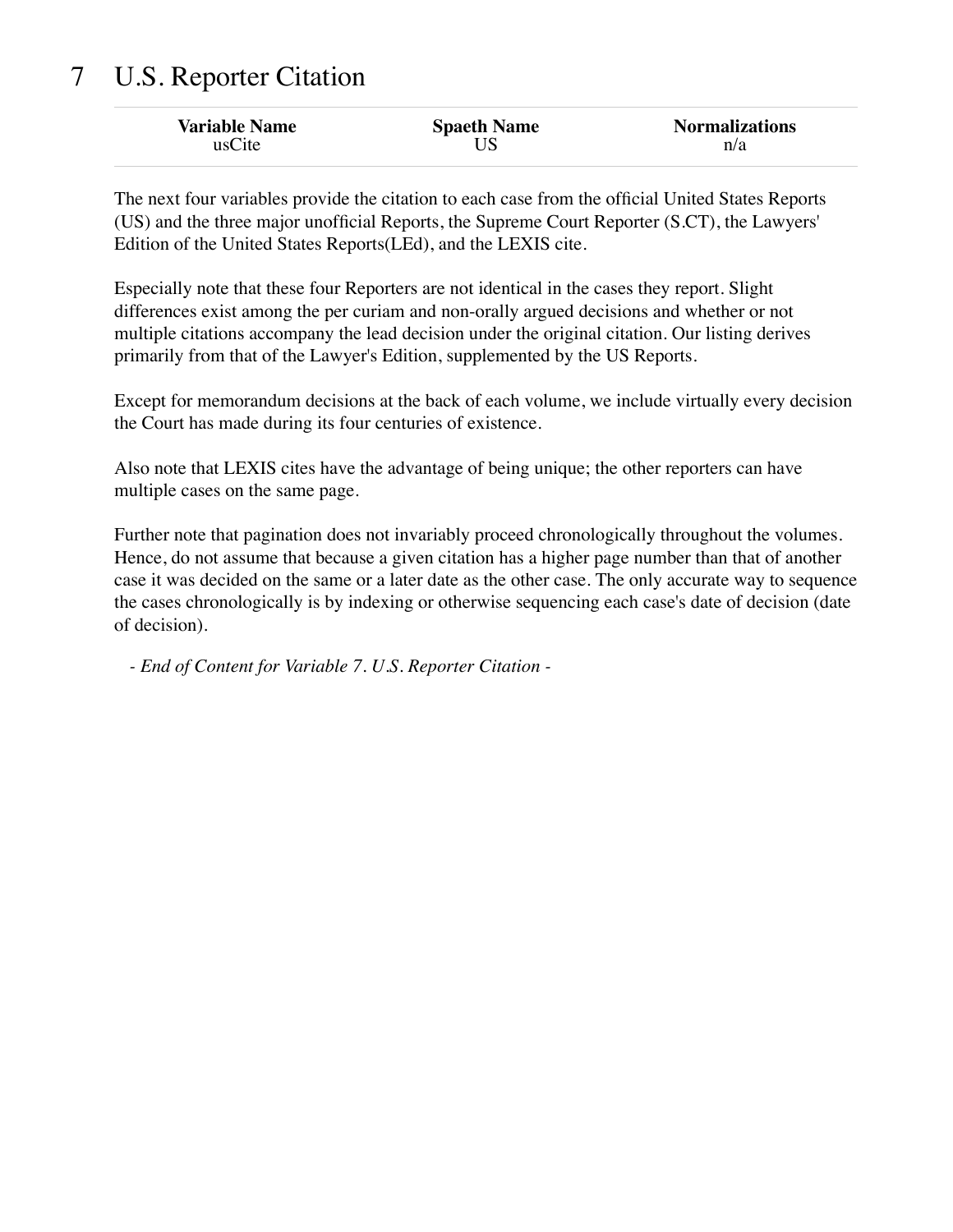# 8 Supreme Court Citation

| <b>Variable Name</b><br>sctCite | <b>Spaeth Name</b> | <b>Normalizations</b><br>n/a |
|---------------------------------|--------------------|------------------------------|
|                                 |                    |                              |

See variable U.S. Reporter Citation (usCite).

*- End of Content for Variable 8. Supreme Court Citation -*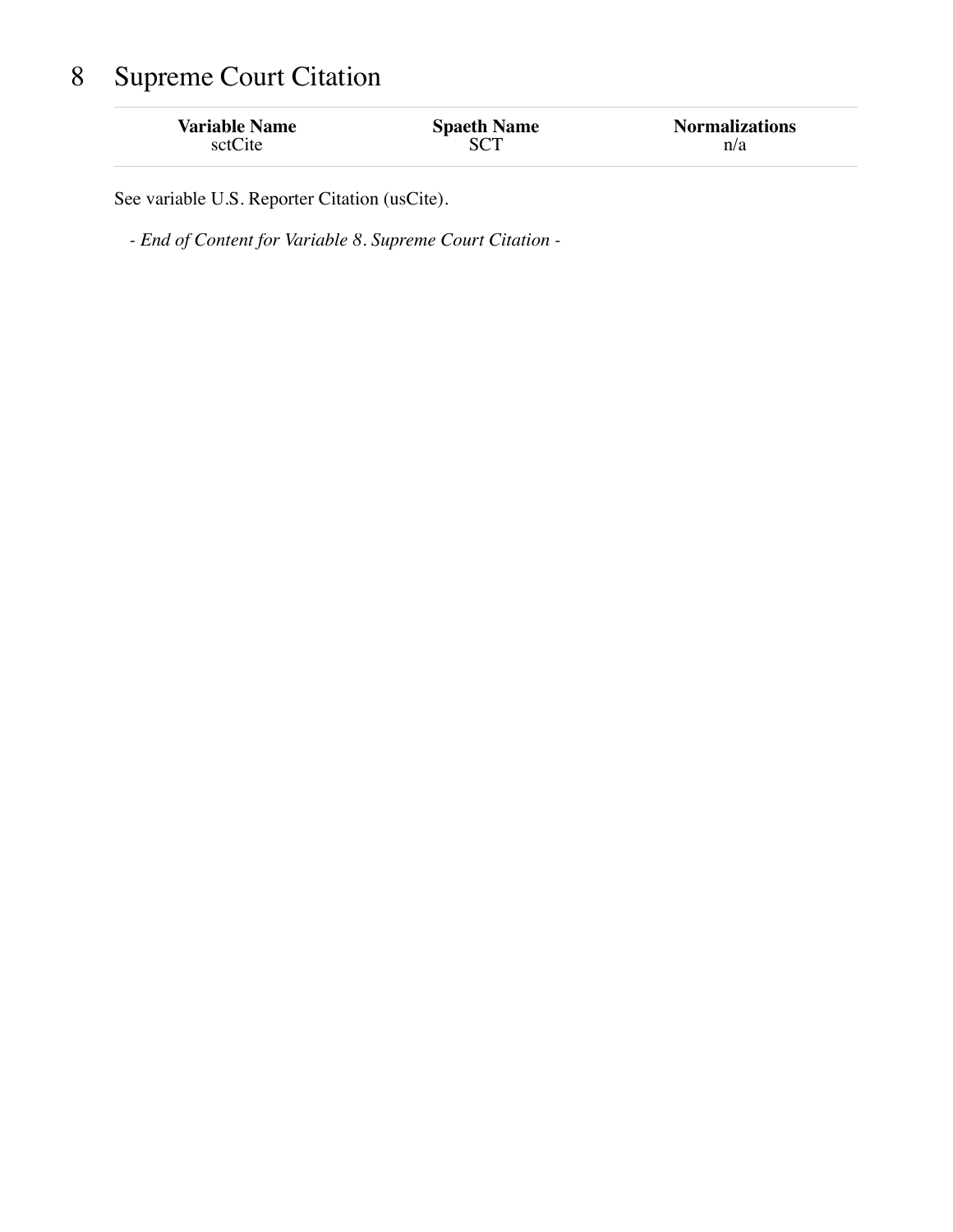# 9 Lawyers Edition Citation

| <b>Variable Name</b> | <b>Spaeth Name</b> | <b>Normalizations</b> |
|----------------------|--------------------|-----------------------|
| ledCite              | LED                | n/a                   |
|                      |                    |                       |

See variable U.S. Reporter Citation.

*- End of Content for Variable 9. Lawyers Edition Citation -*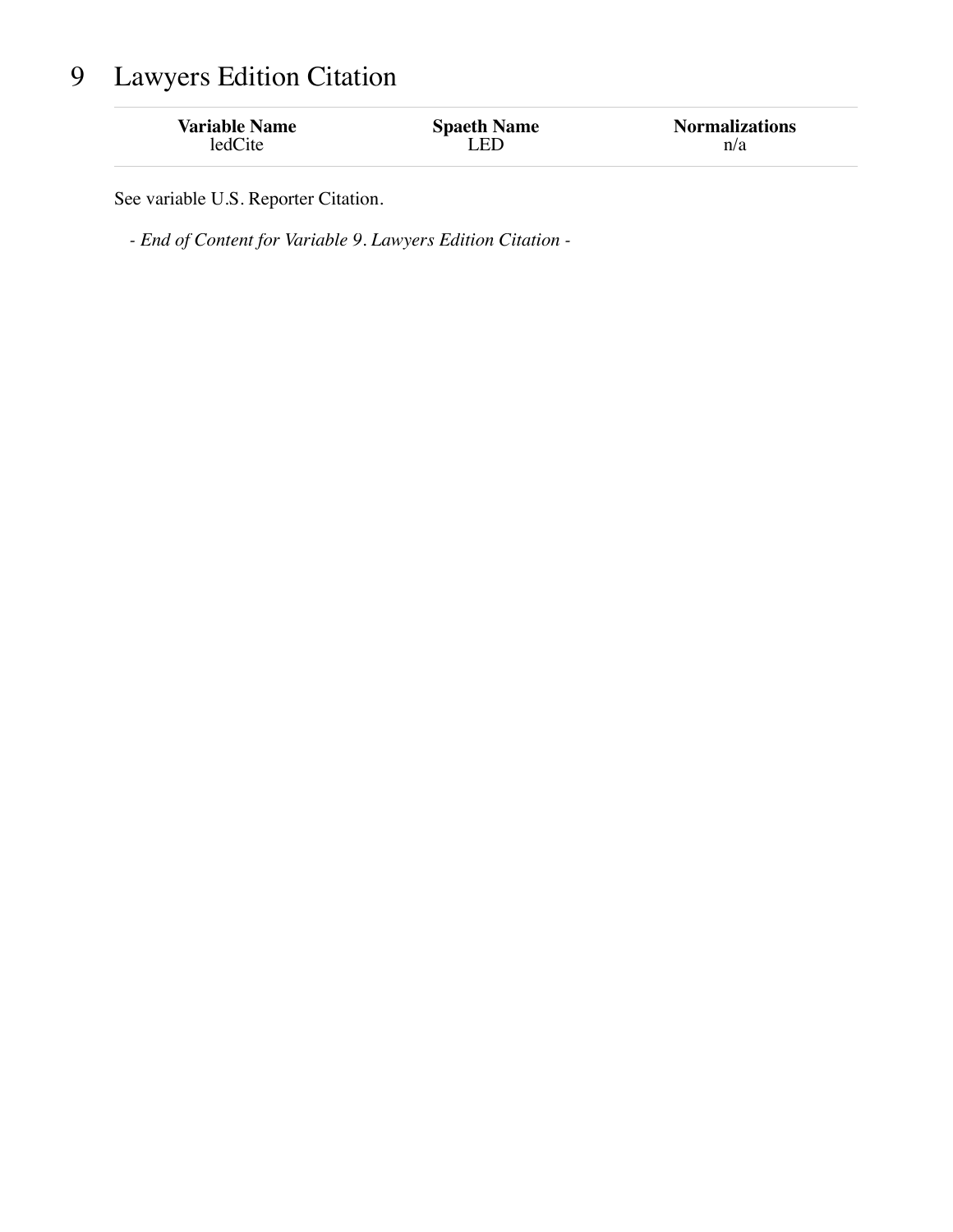# 10 LEXIS Citation

| <b>Variable Name</b> | <b>Spaeth Name</b> | <b>Normalizations</b> |
|----------------------|--------------------|-----------------------|
| lexisCite            | n/a                | n/a                   |

See variable U.S. Reporter Citation (usCite).

*- End of Content for Variable 10. LEXIS Citation -*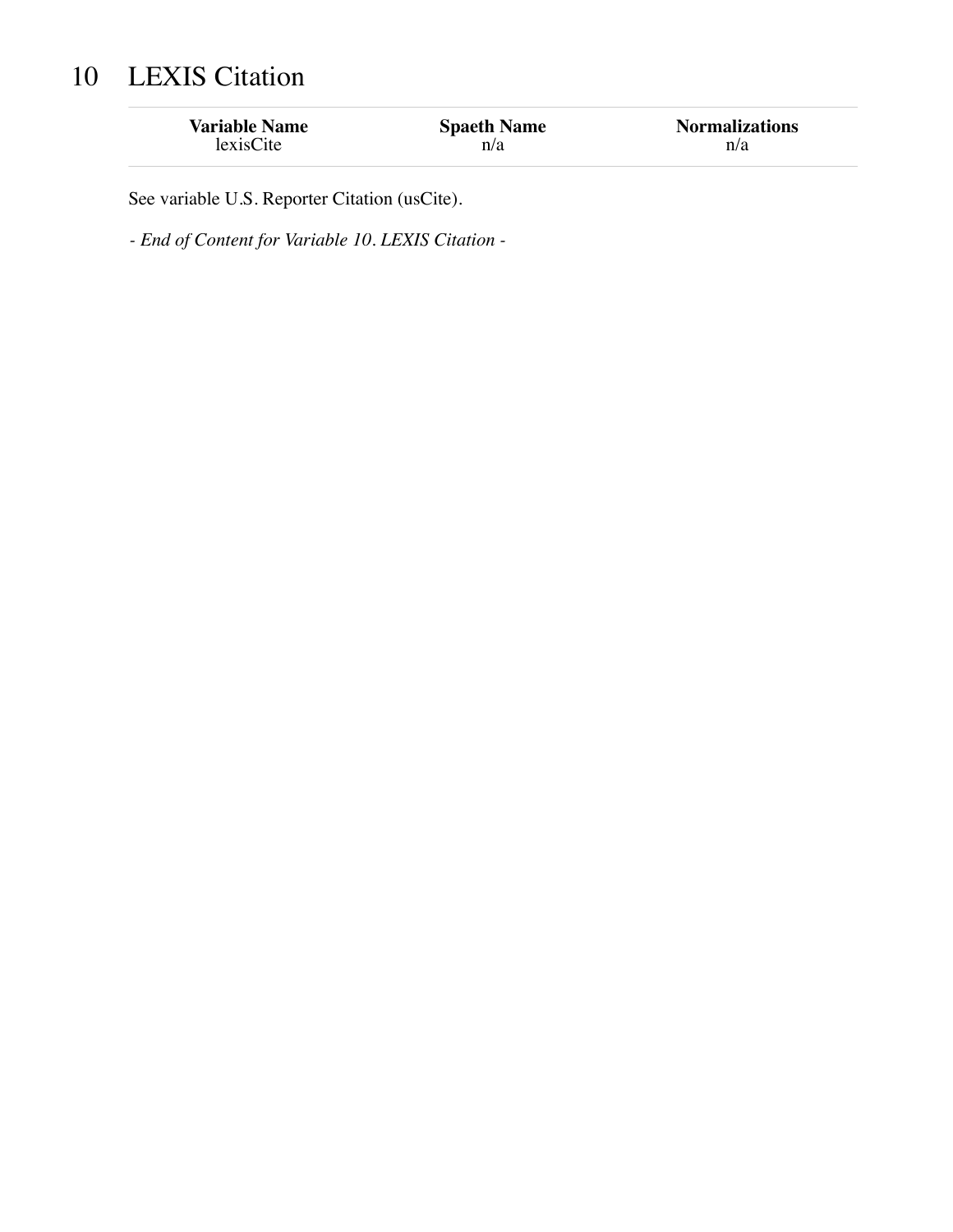## 11 Docket Number

| <b>Variable Name</b> | <b>Spaeth Name</b> | <b>Normalizations</b> |
|----------------------|--------------------|-----------------------|
| docket               | <b>DOCKET</b>      | n/a                   |
|                      |                    |                       |

This variable contains the docket number that the Supreme Court has assigned to the case. Prior to the first two terms of the Burger Court (1969-1970), different cases coming to the Court in different terms could have the same docket number. The Court eliminated the possibility of such duplication by including the last two digits of the appropriate term before the assigned docket number. Since the 1971 Term, the Court has also operated with a single docket. Cases filed pursuant to the Court's appellate jurisdiction have a two-digit number corresponding to the term in which they were filed, followed by a hyphen and a number varying from one to five digits. Cases invoking the Court's original jurisdiction have a number followed by the abbreviation, "Orig."

During much of the legacy period, docket number do not exist in the Reports; a handful of more modern cases also lack a docket number. For these, the docket variable has no entry.

For administrative purposes, the Court uses the letters, "A," "D," and "S," in place of the term year to identify applications ("A") for stays or bail, proceedings of disbarment or discipline of attorneys ("D"), and matters being held indefinitely for one reason or another ("S"). These occur infrequently and then almost always in the Court's summary orders at the back of each volume of the U.S.Reports. The database excludes these cases, the overwhelming majority of which are denials of petition for certiorari.

Note that the Court can consolidate multiple petitions--each with its own docket number--under one U.S. cite. If you are interested in only the first (lead) case, use the database organized by Supreme Court citation. If you are interested in all the cases consolidated under one cite, select the data organized by docket. Multiple docket numbers under a single case citation almost always contain the same issue as the lead case and differ only in the parties to the case and its origin and source

For the first release of the legacy dataset, only data by citation are available. Users interested in the Vinson Court forward can still download or analyze the data by citation or docket.

*- End of Content for Variable 11. Docket Number -*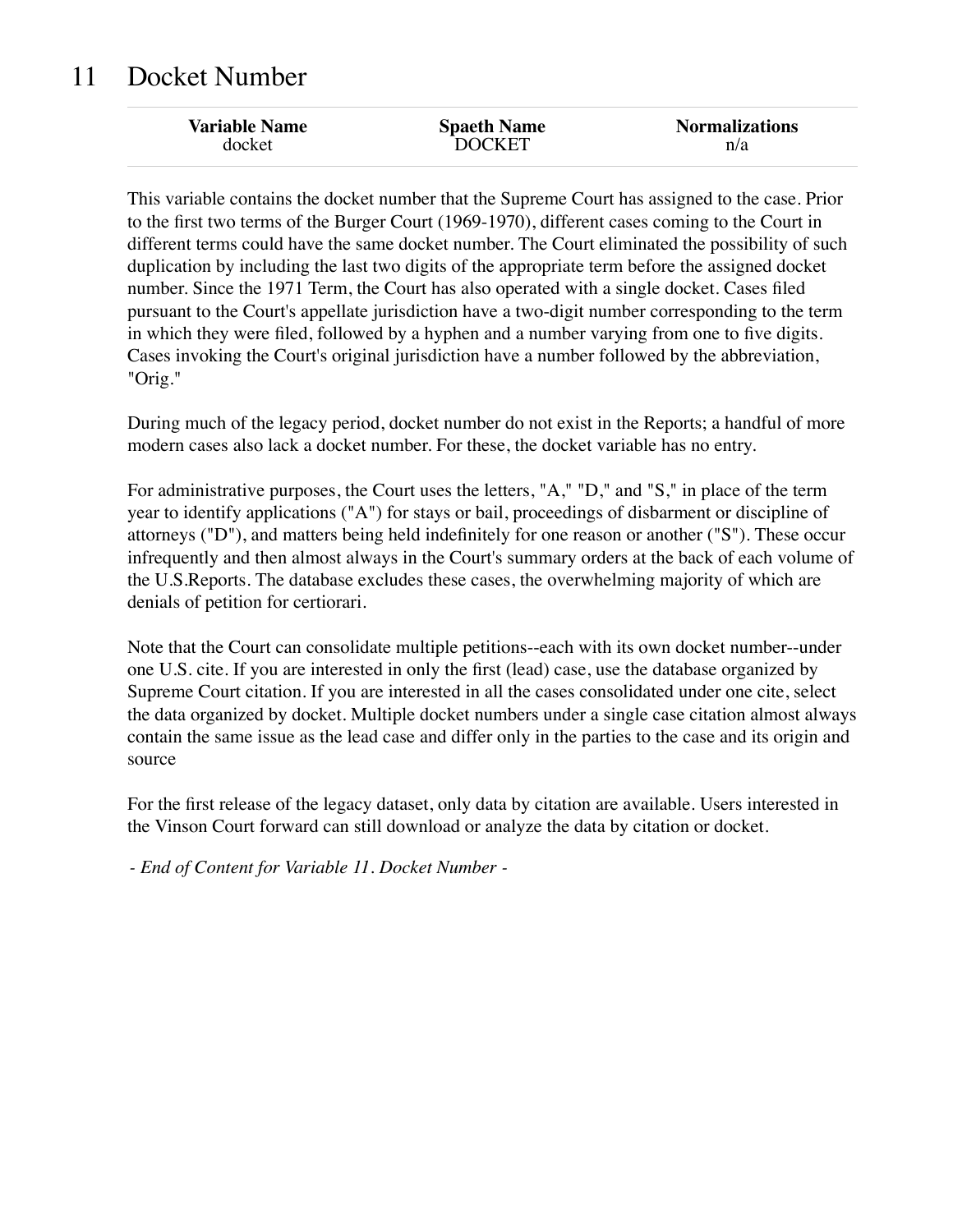## 12 Case Name

| <b>Variable Name</b> | <b>Spaeth Name</b> | <b>Normalizations</b> |
|----------------------|--------------------|-----------------------|
| caseName             | n/a                | n/a                   |

This is the name of the case. We derived the post-heritage names from WESTLAW and then did a bit of tidying so that they appear in a consistent format. With the exception of various Latin phrases and abbreviations, all words are now in upper case.

The names of the heritage cases are taken from the LAWYERS' EDITION of the Reports. If you are searching for a particular case and do not find it, it likely results because of a variant name. The citation of the case should, however, enable you to find the desired case.

Note that case name is tied to the docket number. In other words, if multiple cases appear under the same citation, the case name will be that of the particular case, not the lead case.

*- End of Content for Variable 12. Case Name -*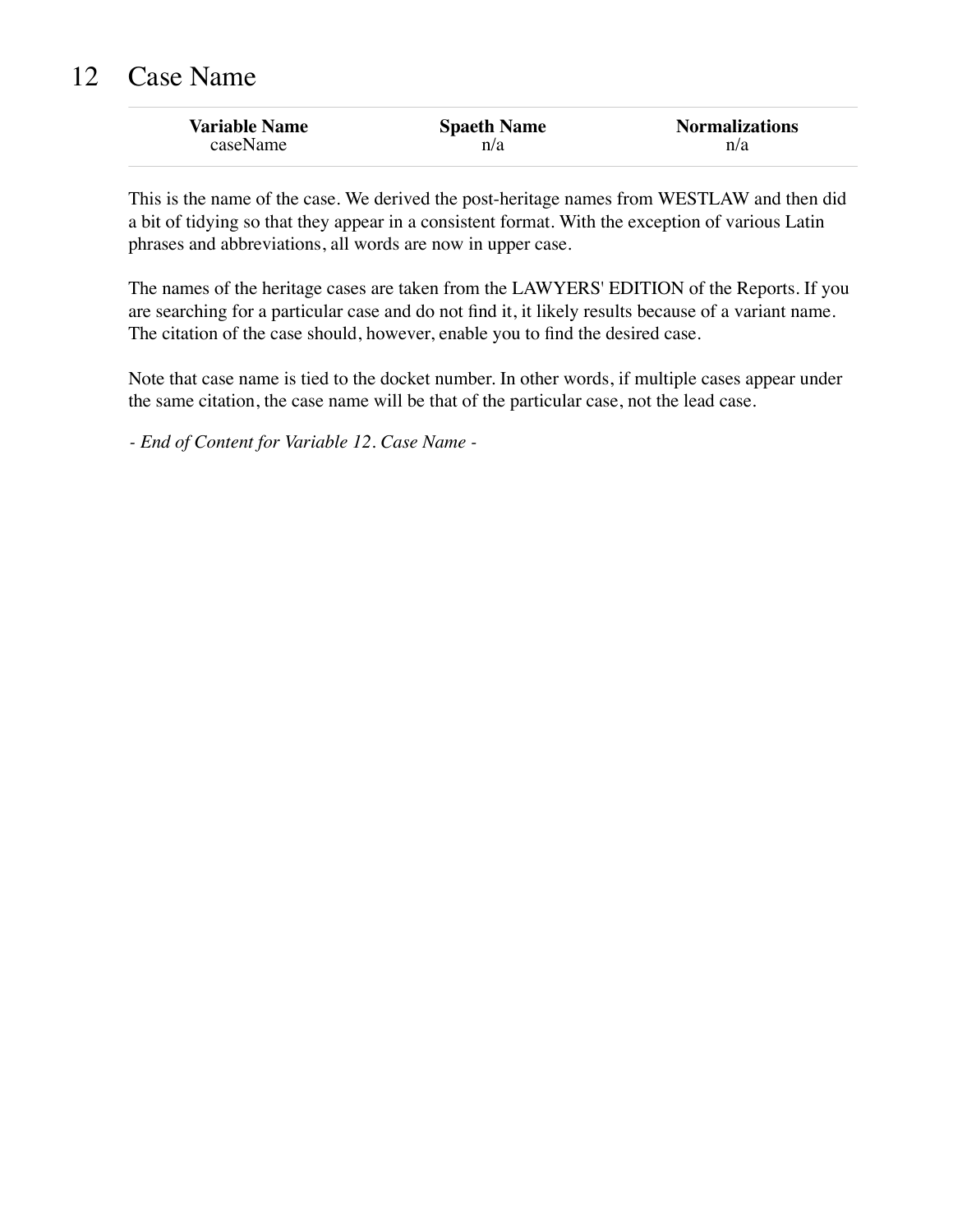## 13 Petitioner

The next four variables identify the parties to the case. "Petitioner" refers to the party who petitioned the Supreme Court to review the case. This party is variously known as the petitioner or the appellant. "Respondent" refers to the party being sued or tried and is also known as the appellee. Variables "petitioner" and "respondent" provide detailed information about all parties, except the identity of the state if a state (or one of its subdivisions) is a party, petitioner and respondent variables note only whether a state is a party, not the state's name. See variables Petitioner State and Respondent State for the name.

The specific codes that appear below were created inductively, with petitioner and respondent characterized as the Court's opinion identifies them.

In describing the parties in the cases before it, the justices employ terminology that places them in the context of the litigation in which they are involved. Accordingly, an employer who happens to be a manufacturer will be identified as the former if its role in the litigation is that of an employer and as the latter if its role is that of a business. Because the justices describe litigants in this fashion, a fairly limited vocabulary characterizes them. Note that the list of parties also includes the list of administrative agencies and officials contained in administrative action preceding litigation.

Also note that the Court's characterization of the parties applies whether the petitioner and respondent are actually single entities or whether many other persons or legal entities have associated themselves with the lawsuit. That is, the presence of the phrase, et al., following the name of a party does not preclude the Court from characterizing that party as though it were a single entity. Thus, each docket number will show a single petitioner and a single respondent, regardless of how many legal entities were actually involved.

The decision rules governing the identification of parties are as follows.

1. Parties are identified by the labels given them in the opinion or judgment of the Court except where the Reports title a party as the "United States" or as a named state. Textual identification of parties is typically provided prior to Part I of the Court's opinion. The official syllabus, the summary that appears on the title page of the case, may be consulted as well. In describing the parties, the Court employs terminology that places them in the context of the specific lawsuit in which they are involved. E.g., "employer" rather than "business" in a suit by an employee; as a "minority," "female," or "minority female" employee rather than "employee" in a suit alleging discrimination by an employer.

2. Where a choice of identifications exists that which provides information not provided by the legal provision or the issue is chosen. E.g., a federal taxpayer or an attorney accused of a crime as taxpayer or attorney rather than accused person, particularly if neither the lawType nor the Issue variable identifies the case as a tax matter or one involving an attorney.

3. Identify the parties by reference to the following list and by the list of federal agencies provided in the adminAction variable.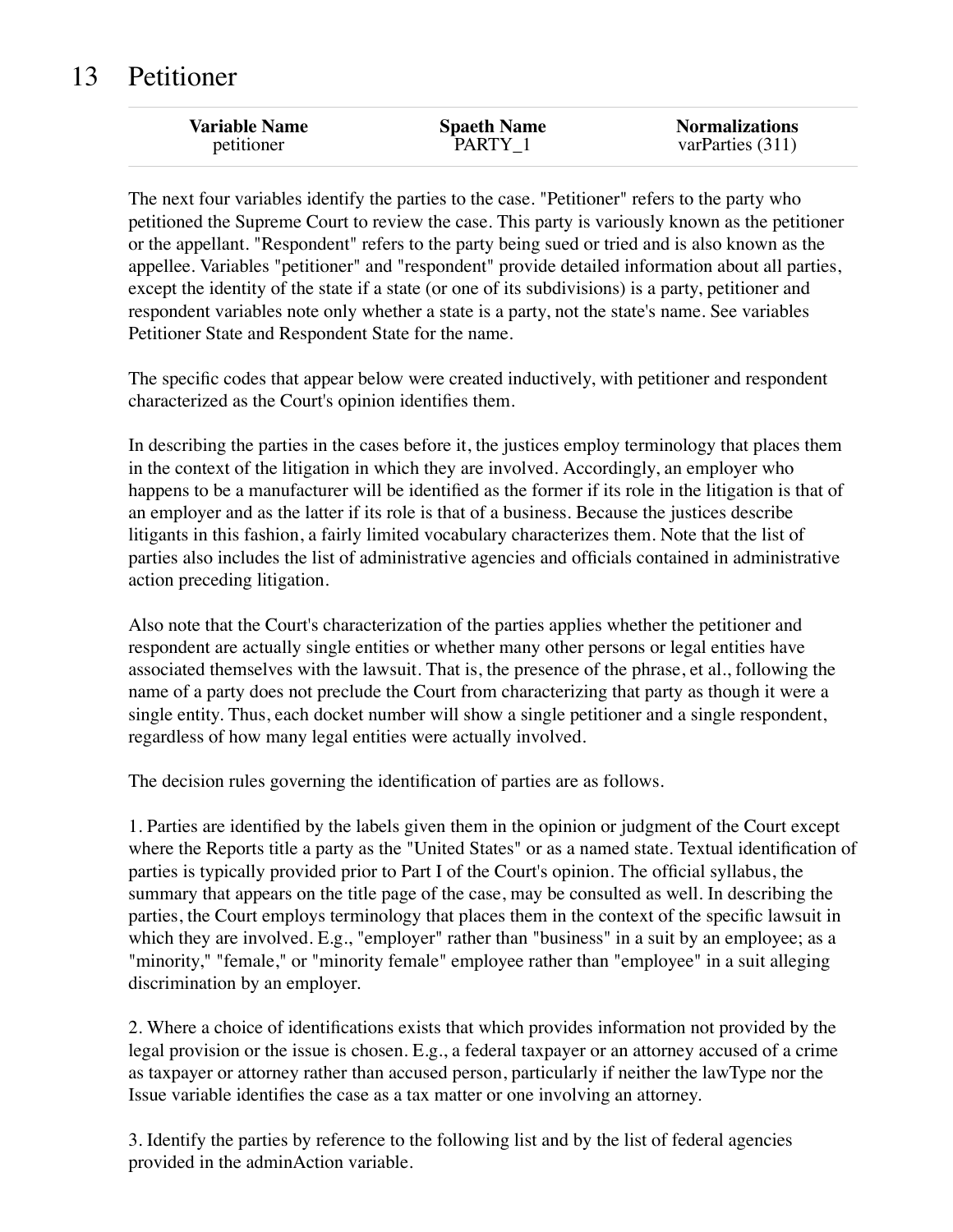*- End of Content for Variable 13. Petitioner -*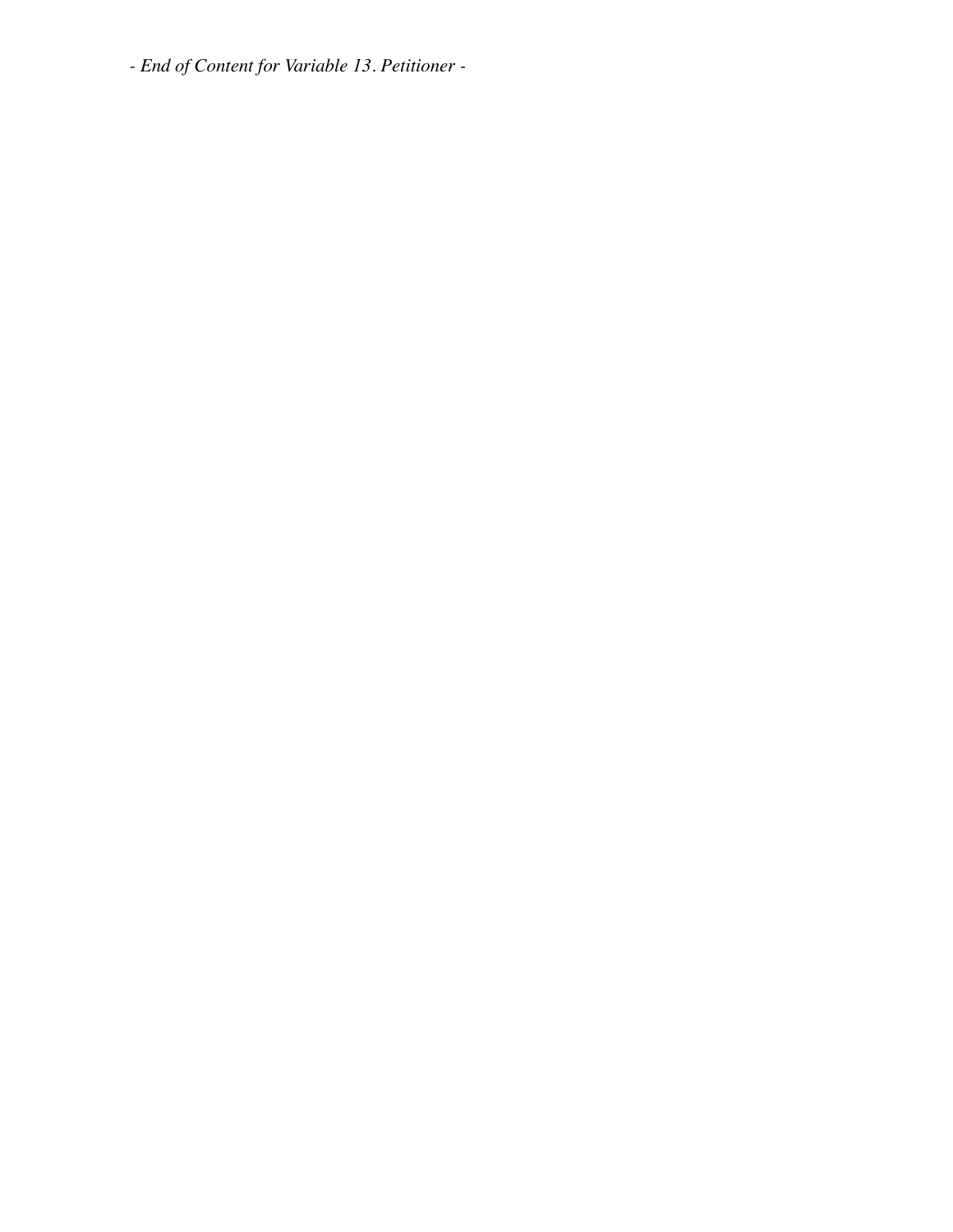## 14 Petitioner State

| <b>Variable Name</b> | <b>Spaeth Name</b> | <b>Normalizations</b> |
|----------------------|--------------------|-----------------------|
| petitionerState      | PARTY 1            | varStates $(64)$      |

This variable identifies the state if the state or any one of the below is the petitioner. The exceptions are courts, judicial districts, or judges. If they are federal courts or federal judges, the "state" is always the United States. The same holds for other federal employees or officials.

- specified state board or department of education
- city, town, township, village, or borough government or governmental unit
- state commission, board, committee, or authority
- county government or county governmental unit
- state department or agency
- court or judicial district
- governmental employee or job applicant
- female governmental employee or job applicant
- minority governmental employee or job applicant
- minority female governmental employee or job applicant
- federal government corporation
- retired or former governmental employee
- U.S. House of Representatives
- interstate compact
- judge
- state legislature, house, or committee
- local governmental unit other than a county, city, town, township, village, or borough
- governmental official, or an official of an agency established under an interstate compact
- state or U.S. supreme court
- local school district or board of education
- U.S. Senate
- U.S. senator
- foreign nation or instrumentality
- state or local governmental taxpayer, or executor of the estate of
- state college or university

See Petitioner variable for more details.

*- End of Content for Variable 14. Petitioner State -*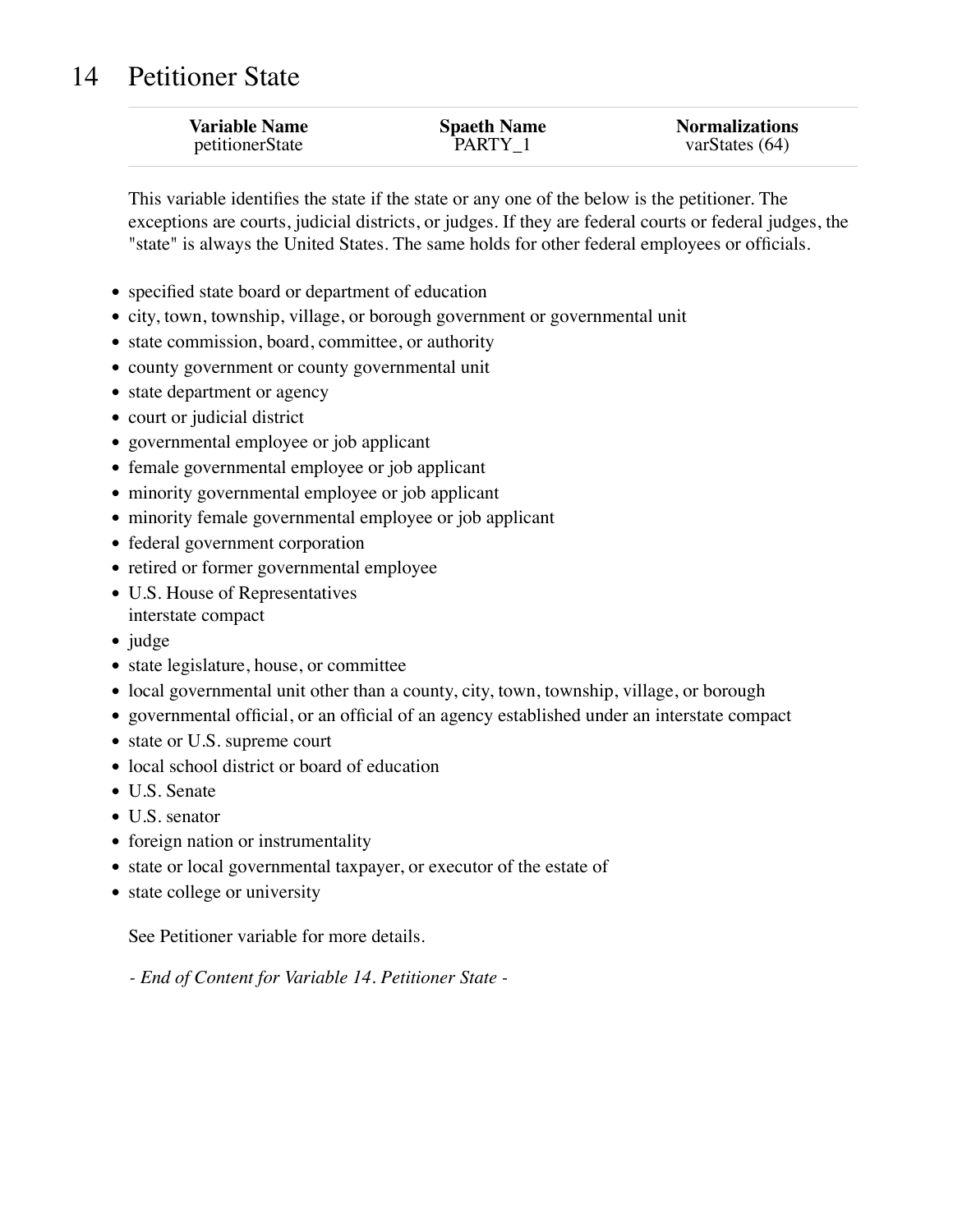# 15 Respondent

| <b>Variable Name</b> | <b>Spaeth Name</b> | <b>Normalizations</b> |
|----------------------|--------------------|-----------------------|
| respondent           | PARTY 2            | varParties (311)      |

See Petitioner variable.

*- End of Content for Variable 15. Respondent -*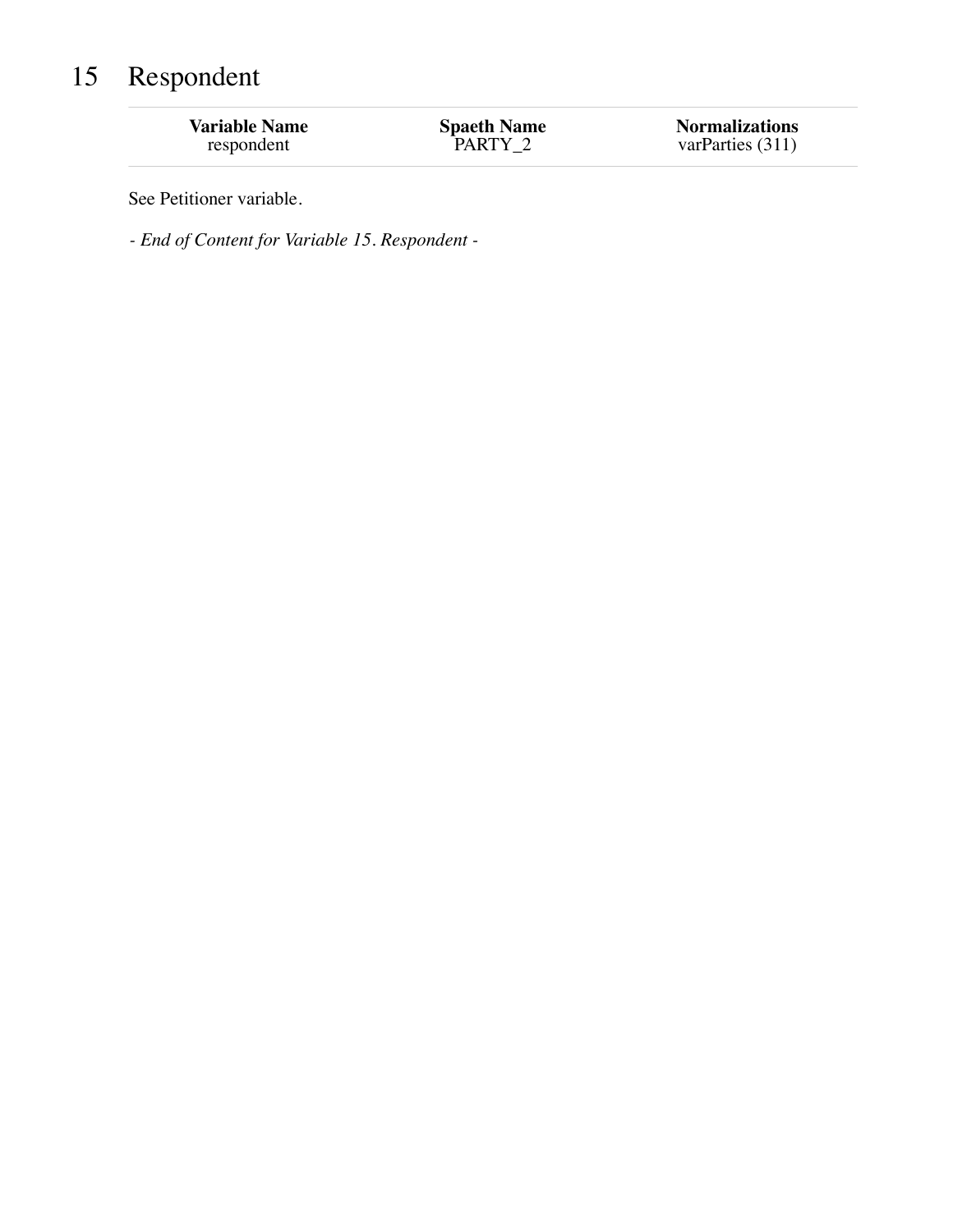## 16 Respondent State

| <b>Variable Name</b> | <b>Spaeth Name</b> | <b>Normalizations</b> |
|----------------------|--------------------|-----------------------|
| respondentState      | PARTY <sub>2</sub> | varStates $(64)$      |

This variable identifies the state if the state or any one of the following is the respondent:

- specified state board or department of education
- city, town, township, village, or borough government or governmental unit
- state commission, board, committee, or authority
- county government or county governmental unit
- state department or agency
- court or judicial district
- governmental employee or job applicant
- female governmental employee or job applicant
- minority governmental employee or job applicant
- minority female governmental employee or job applicant
- retired or former governmental employee
- judge
- state legislature, house, or committee
- local governmental unit other than a county, city, town, township, village, or borough
- governmental official, or an official of an agency established under an interstate compact
- state or U.S. supreme court
- local school district or board of education
- state or local governmental taxpayer, or executor of the estate of
- state college or university

See Petitioner variable for more details.

*- End of Content for Variable 16. Respondent State -*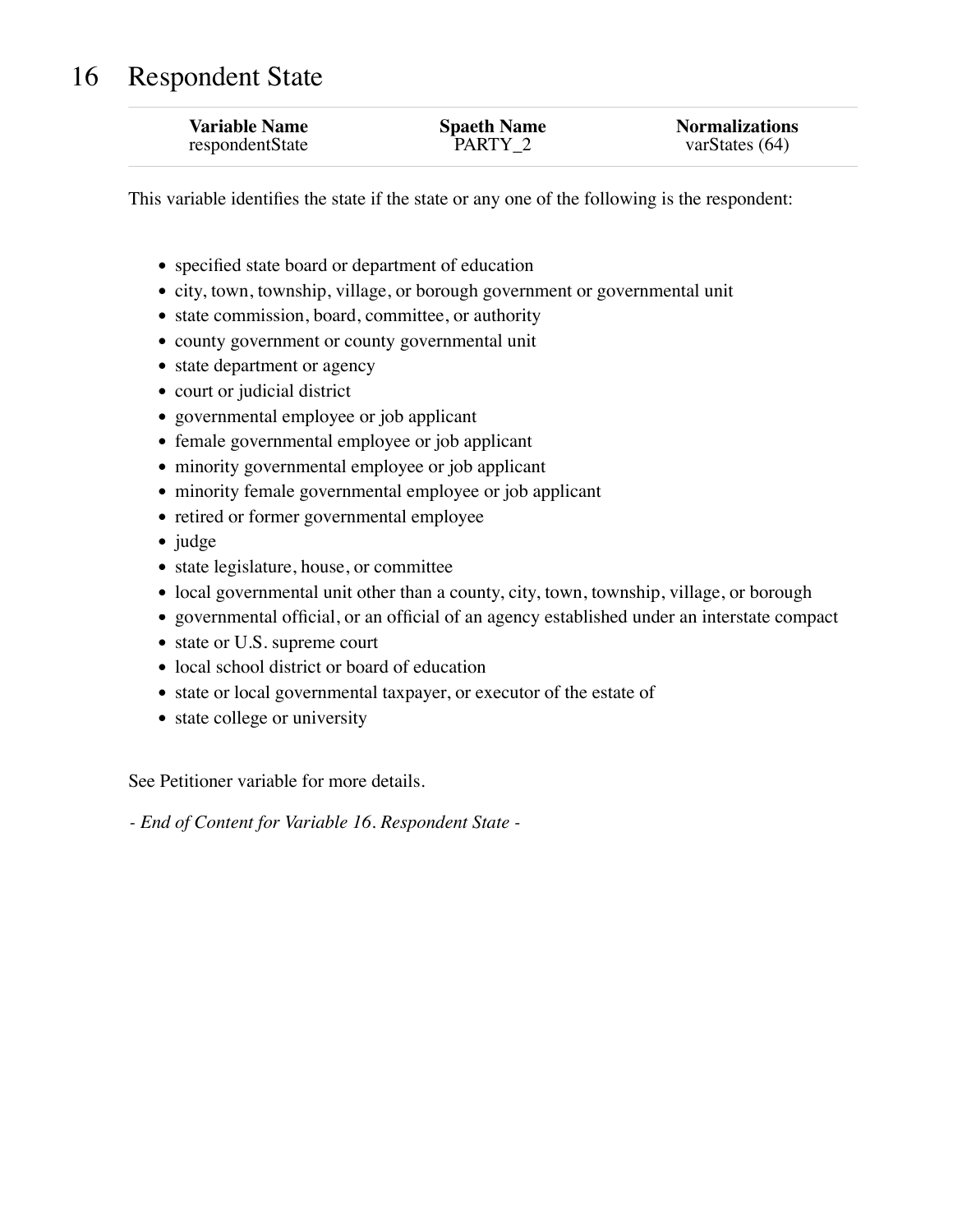## 17 Manner in which the Court takes Jurisdiction

| <b>Variable Name</b> | <b>Spaeth Name</b> | <b>Normalizations</b> |
|----------------------|--------------------|-----------------------|
| jurisdiction         | JUR                | varJurisdiction (14)  |

The Court uses a variety of means whereby it undertakes to consider cases that it has been petitioned to review. These are listed below. The most important ones are the writ of certiorari, the writ of appeal, and for legacy cases the writ of error, appeal, and certification.

A few notes are in order. First, there are handful of cases that fall into more than one category. Marbury v. Madison, 5 U.S. 137 (1803), for example, was an original jurisdiction and a mandamus case. We code these cases on the basis of the writ. So Marbury is a coded as mandamus, not original jurisdiction.

Second, some legacy cases are "original" motions or requests for the Court to take jurisdiction but were heard or filed in another court. See, for example, Ex parte Matthew Addy S.S. & Commerce Corp., 256 U.S. 417 (1921), asking the Court to issue a writ of mandamus to a federal judge. Again, we do not code these as "original" jurisdiction cases but rather on the basis of the writ.

*- End of Content for Variable 17. Manner in which the Court takes Jurisdiction -*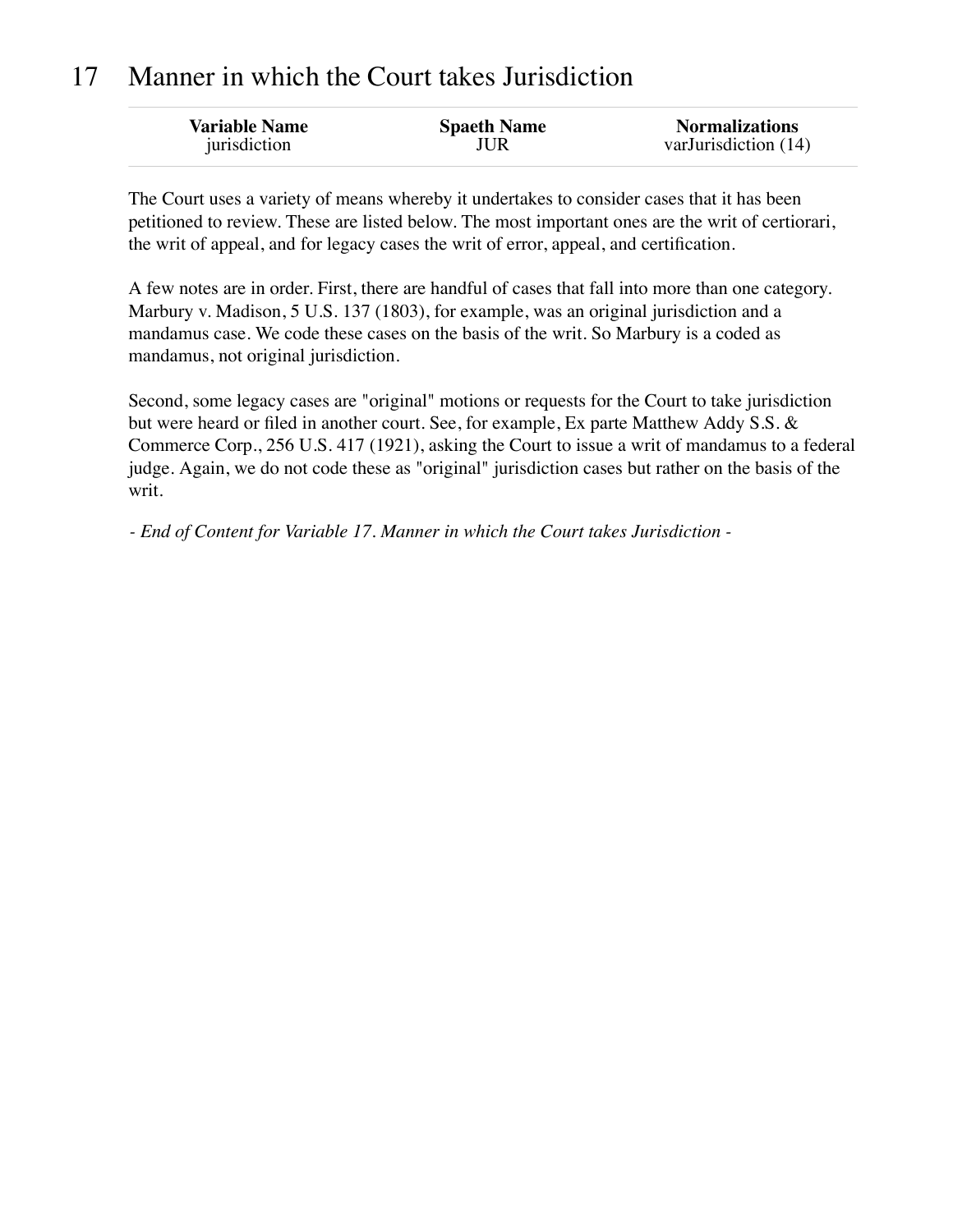## 18 Administrative Action Preceeding Litigation

| adminAction<br><b>ADMIN</b> | <b>Variable Name</b> | <b>Spaeth Name</b> | <b>Normalizations</b><br>varAdminAction (125) |
|-----------------------------|----------------------|--------------------|-----------------------------------------------|
|-----------------------------|----------------------|--------------------|-----------------------------------------------|

This variable pertains to administrative agency activity occurring prior to the onset of litigation. Note that the activity may involve an administrative official as well as that of an agency. The general rule for an entry in this variable is whether administrative action occurred in the context of the case. Note too that this variable identifies the specific federal agency. If the action occurred in a state agency, adminAction is coded as 117 (State Agency). See the variable adminActionState for the identity of the state.

Determination of whether administration action occurred in the context of the case was made by reading the material which appears in the summary of the case (the material preceding the Court's opinion) and, if necessary, those portions of the prevailing opinion headed by a I or II.

Action by an agency official is considered to be administrative action except when such an official acts to enforce criminal law.

If an agency or agency official "denies" a "request" that action be taken, such denials are considered agency action.

If two federal agencies are mentioned (e.g., INS and BIA), the one whose action more directly bears on the dispute will appear; otherwise the agency that acted more recently. If a state and federal agency are mentioned, the federal agency will appear.

Excluded from entry in this variable are:

- A "challenge" to an unapplied agency rule, regulation, etc. A request for an injunction or a declaratory judgment against agency action which, though anticipated, has not yet occurred.
- A mere request for an agency to take action when there is no evidence that the agency did so.
- Agency or official action to enforce criminal law. The hiring and firing of political appointees or the procedures whereby public officials are appointed to office.
- Attorney general preclearance actions pertaining to voting. Filing fees or nominating petitions required for access to the ballot.
- Actions of courts martial.
- Land condemnation suits and quiet title actions instituted in a court.
- Federally funded private nonprofit organizations.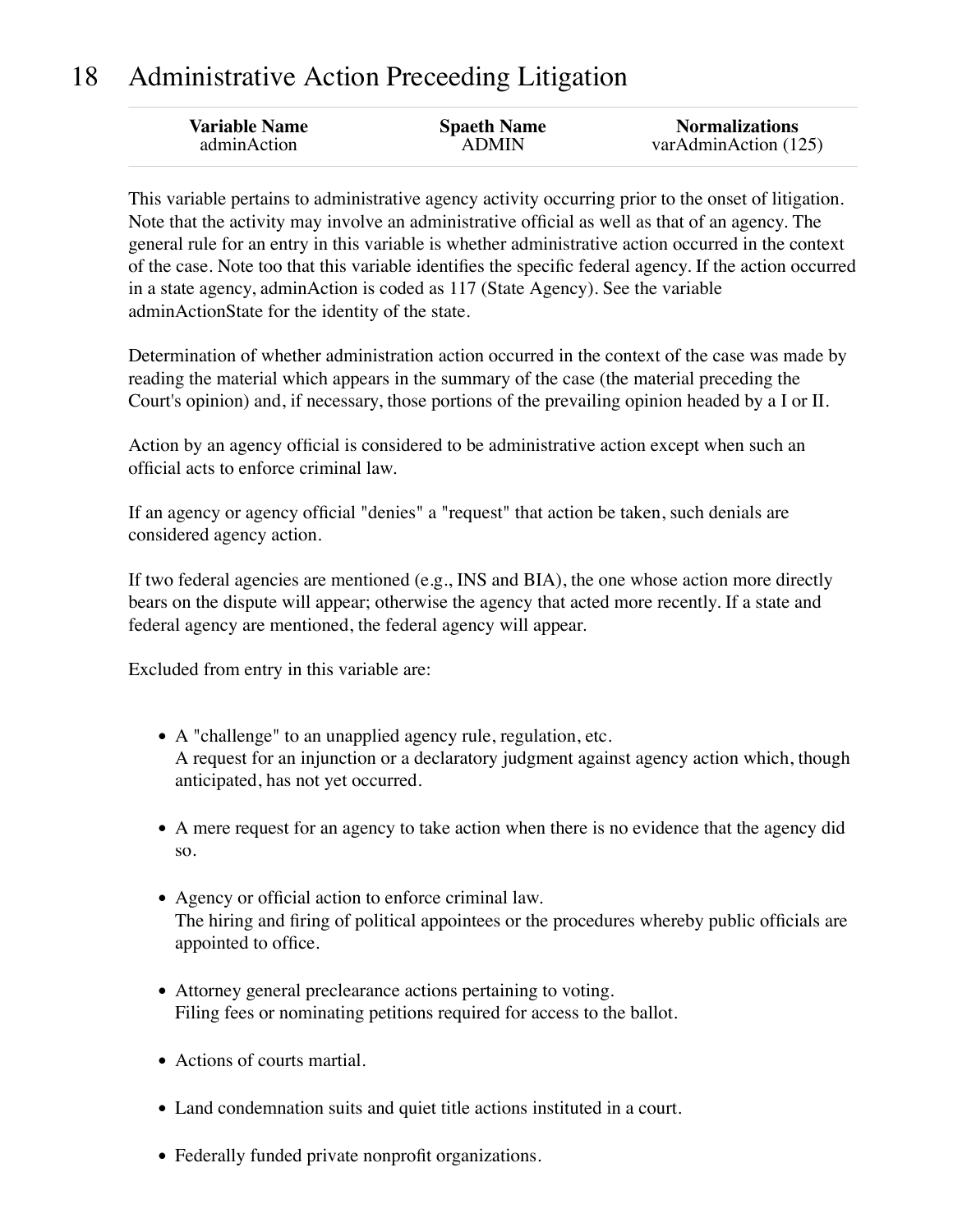Nite that the following list of agencies amy also be found as a petitoner or respondent variable.

*- End of Content for Variable 18. Administrative Action Preceeding Litigation -*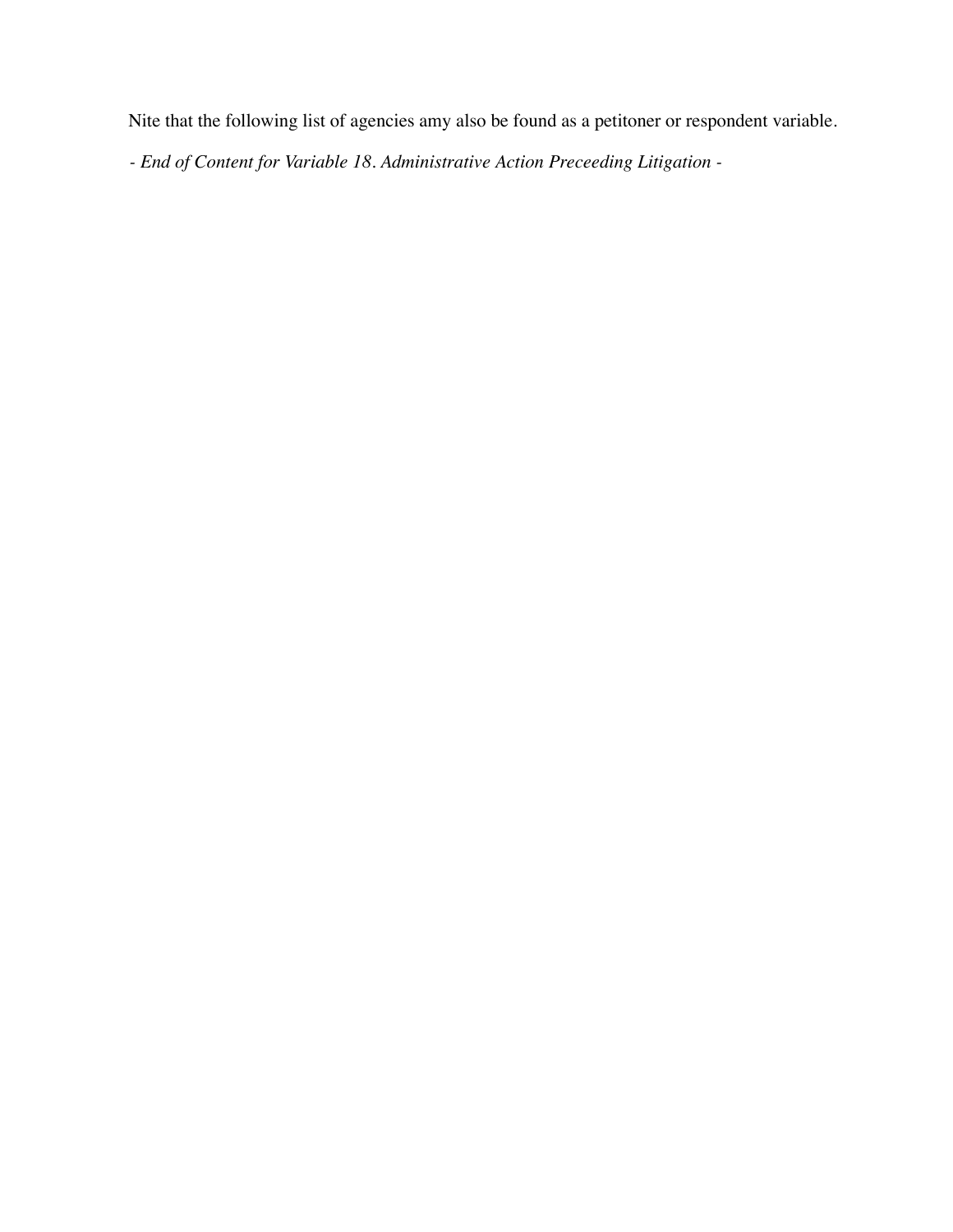## 19 Administrative Action Preceeding Litigation State

| <b>Variable Name</b> | <b>Spaeth Name</b> | <b>Normalizations</b> |
|----------------------|--------------------|-----------------------|
| adminActionState     | ADMIN              | varStates $(64)$      |

Administrative action may be either state or federal. If administrative action was taken by a state or a subdivision thereof, this variable identifies the state. See adminAction for federal agencies and for the coding rules.

When a state agency or official acts as an agent of a federal agency, it is identified as such.

*- End of Content for Variable 19. Administrative Action Preceeding Litigation State -*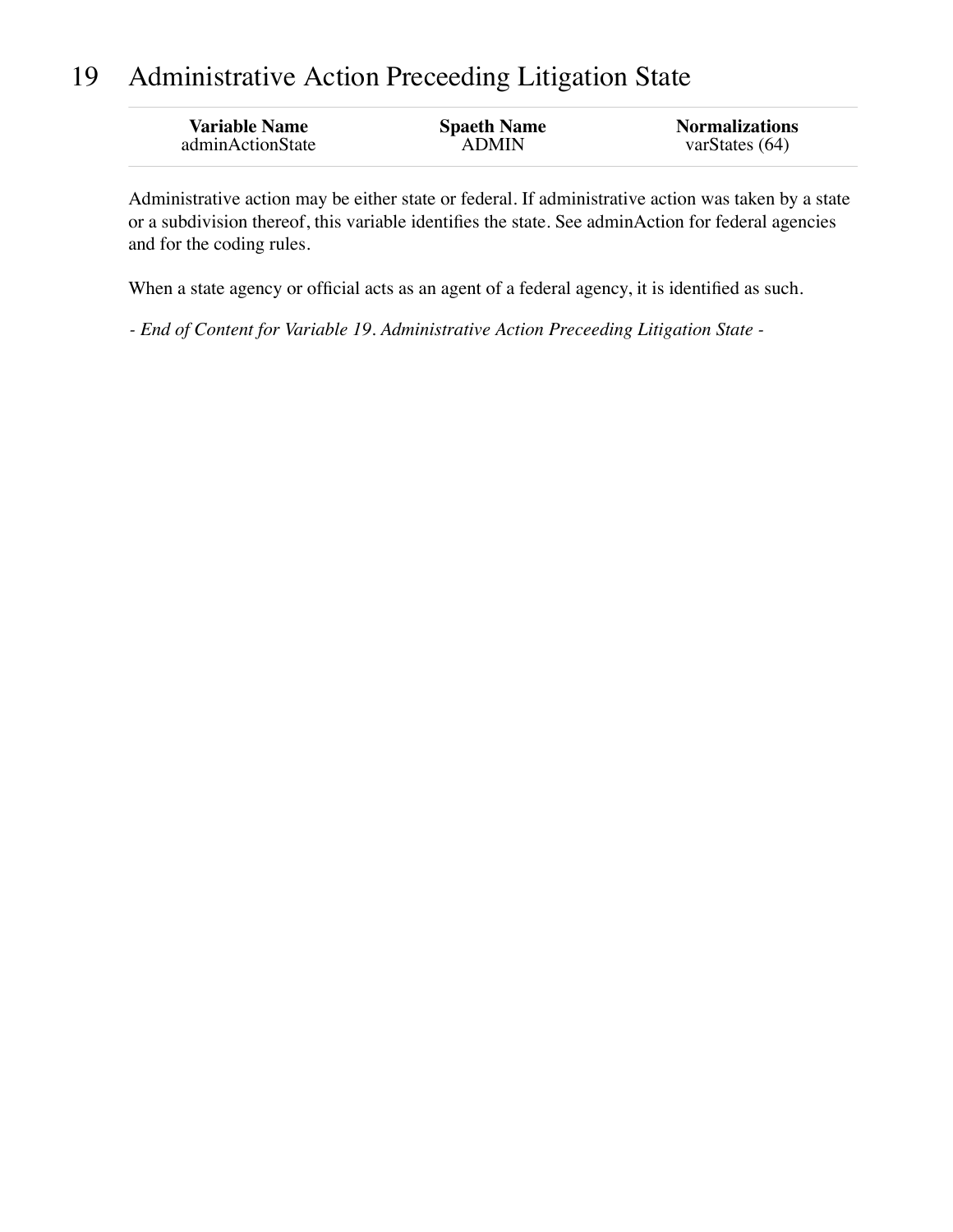### 20 Three-Judge District Court

| <b>Variable Name</b> | <b>Spaeth Name</b> | <b>Normalizations</b>  |
|----------------------|--------------------|------------------------|
| threeJudgeFdc        |                    | varThreeJudgeFdc $(2)$ |

This variable will be checked if the case was heard by a three-judge federal district court (occasionally called "as specially constituted district court"). Beginning in the early 1900s, Congress required three-judge district courts to hear certain kinds of cases. More modern-day legislation has reduced the kinds of lawsuits that must be heard by such a court. As a result, the frequency is less for the Burger Court than for the Warren Court, and all but nonexistent for the Rehnquist and Roberts Courts.

*- End of Content for Variable 20. Three-Judge District Court -*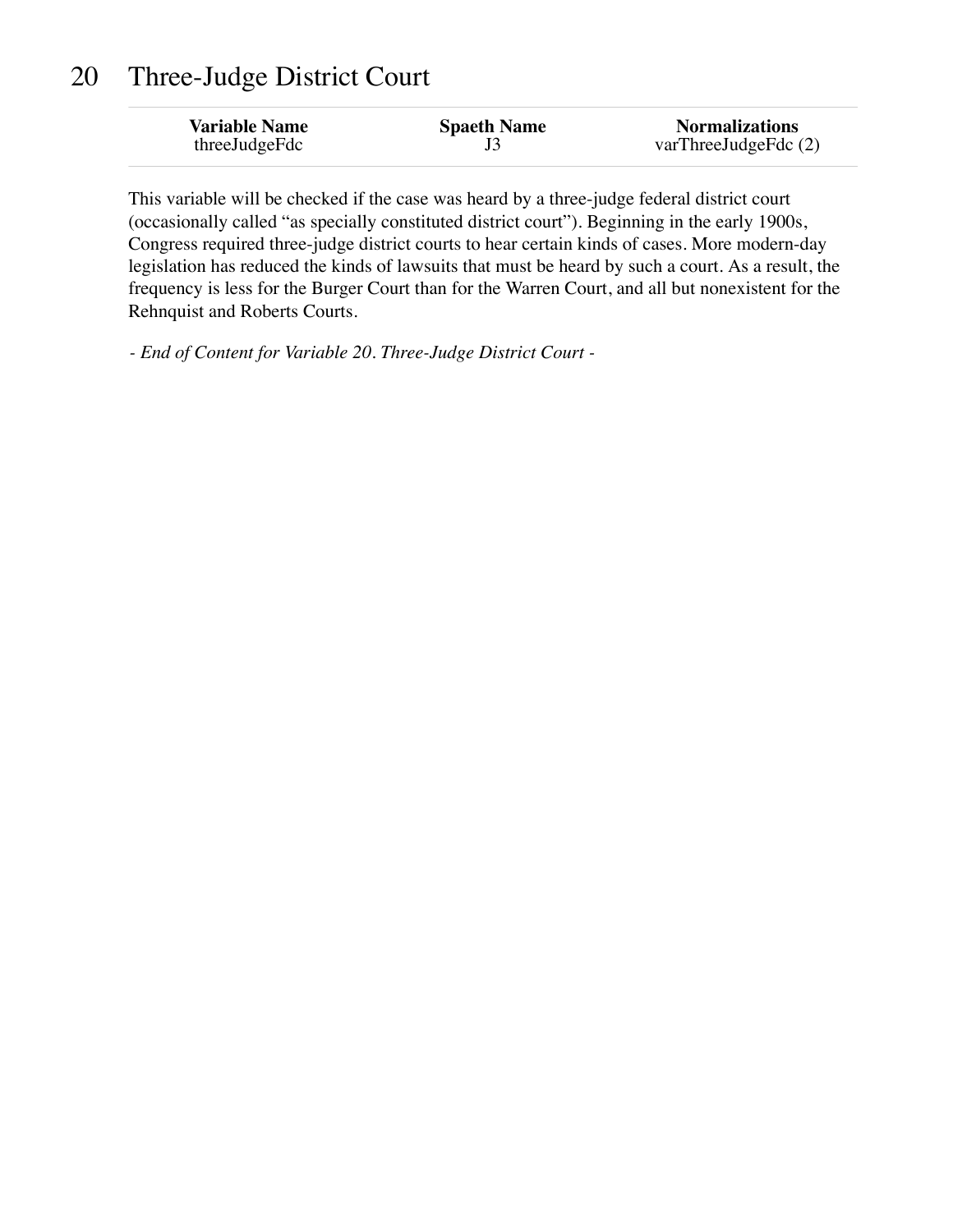## 21 Origin of Case

| <b>Variable Name</b> | <b>Spaeth Name</b> | <b>Normalizations</b> |
|----------------------|--------------------|-----------------------|
| caseOrigin           | <b>ORIGIN</b>      | varCase Sources (211) |
|                      |                    |                       |

The focus of this variable is the court in which the case originated, not the administrative agency (see adminAction and adminActionState). For this reason a number of cases show a state or federal appellate court as the one in which the case originated rather than a court of first instance (trial court). This variable has no entry for cases that originated in the United States Supreme Court. Note too that caseOrigin does not identify the name of the state if the case originated in a state court. For the state name, see variable caseOriginState.

The courts in the District of Columbia present a special case in part because of their complex history. (The Federal Judicial Center's website provides a succinct description, at: http://www.fjc.gov/history/home.nsf/page/courts\_special\_dc.html). Below there is a separate code for the Supreme Court of the District of Columbia, which at times had the powers of a circuit court and at others was a trial court. The current federal courts, the U.S. District Court for the District of Columbia (previously known as the Supreme Court of the District of Columbia) and the District Court for the District of Columbia) and the U.S. Court of Appeals for the District of Columbia Circuit (a successor to the Court of Appeals for the District of Columbia) also, of course, have their own separate codes. Local trial (including today's superior court) and appellate courts (including today's District of Columbia Court of Appeals, the highest court in the District of Columbia) are treated as state courts here and as District of Columbia under the caseOriginState variable.

Other general coding notes:

- Cases that arise on a petition of habeas corpus and those removed to the federal courts from a state court are defined as originating in the federal, rather than a state, court system.
- This variable has no entry if the case arose under the Supreme Court's original jurisdiction and in other proceedings with which no other court was involved.
- A petition for a writ of habeas corpus begins in the federal district court, not the state trial court.
- Cases removed to a federal court originate there.

Coding notes with special relevance to the legacy database:

- The originating (caseOrigin) and source (caseSource) court is often the same because many cases went from trial directly to the Supreme Court. For these cases, lcDisposition (how the source court treated the originating court's decision) will be empty. An exception is the Supreme Court of the District of Columbia, which had a trial and general session. See, e.g., Thaw v. Ritchie, 136 U.S. 519 (1890), in which the court in general term reversed the trial court.
- We identify courts based on the naming conventions of the day. In the legacy data, users will see that many source and origin courts are "United States Circuit Court for the \_\_\_ District of \_\_\_.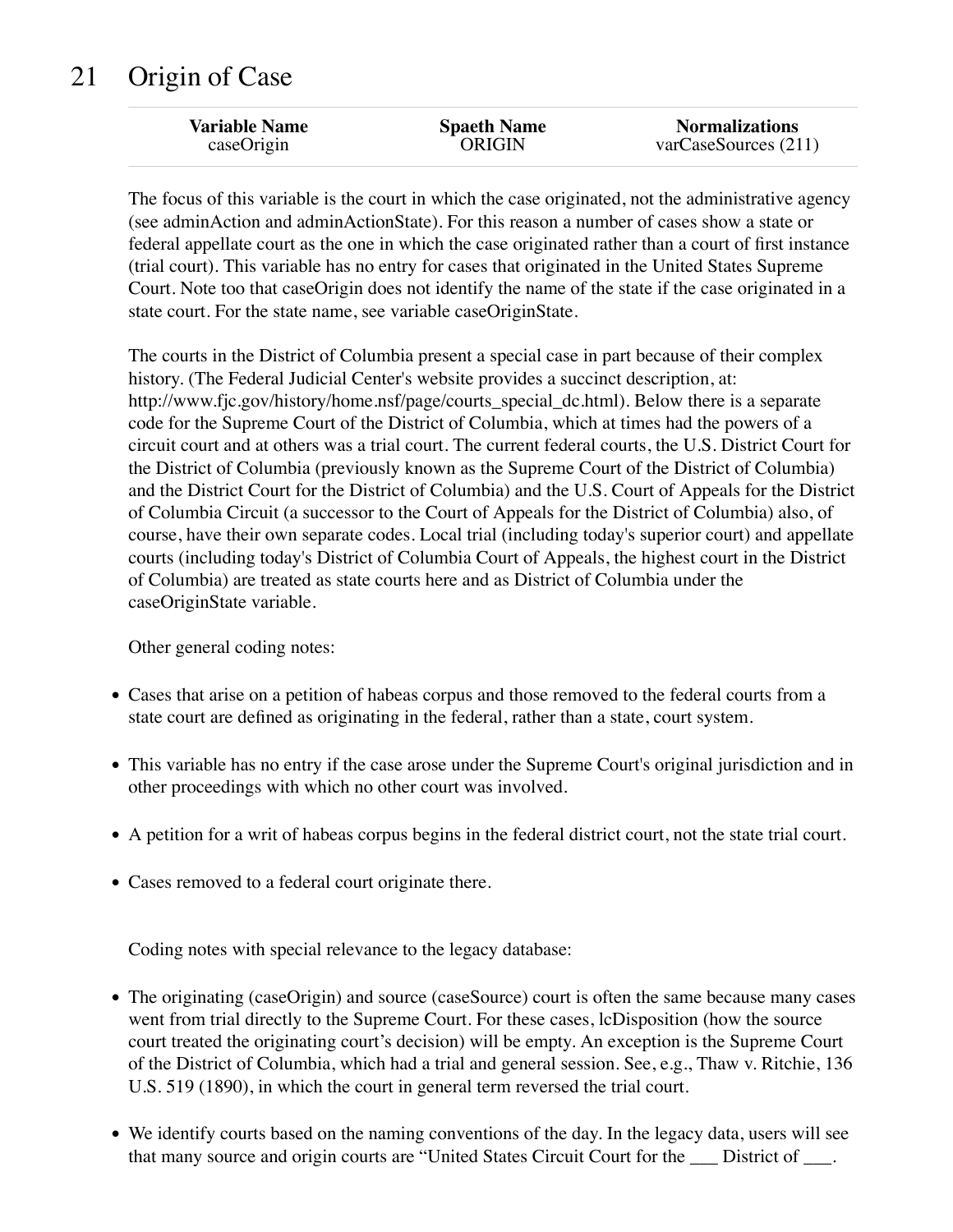Because of the plethora of districts (and changes in districts), we do not, however, differentiate among districts in a state. E.g., New York U.S. Circuit for (all) District(s) of New York includes all the districts in New York. For concise histories of the circuit and district courts, see the Federal Judicial Center's website at: http://www.fjc.gov/history/home.nsf/page/index.html.

Also see source of case (caseSource).

*- End of Content for Variable 21. Origin of Case -*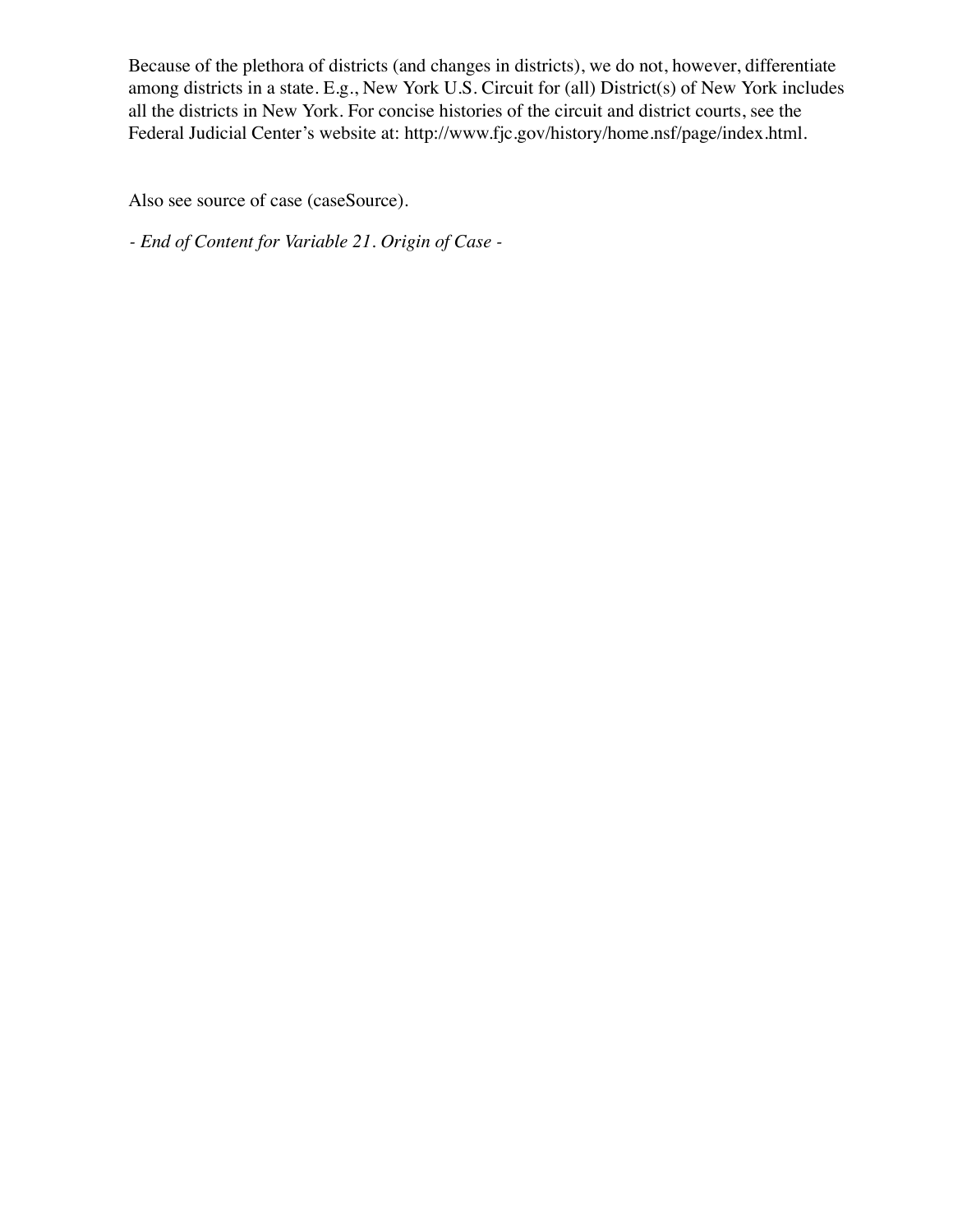# 22 Origin of Case State

| <b>Variable Name</b> | <b>Spaeth Name</b> | <b>Normalizations</b> |
|----------------------|--------------------|-----------------------|
| caseOriginState      | <b>ORIGIN</b>      | varStates $(64)$      |

If the case originated in a state court, this variable identifies the state. For more details, see the variable caseOrigin.

*- End of Content for Variable 22. Origin of Case State -*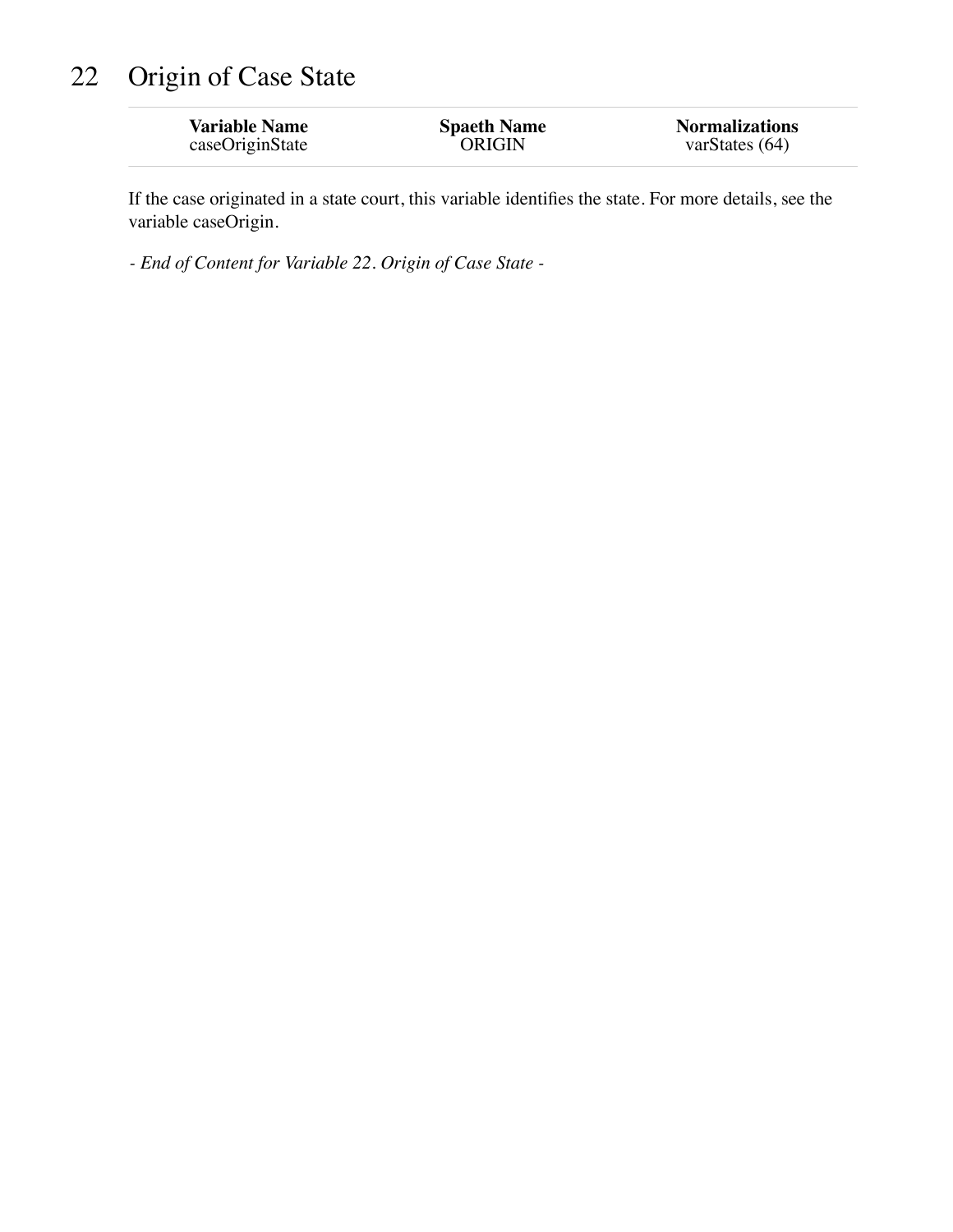## 23 Source of Case

| <b>Variable Name</b> | <b>Spaeth Name</b> | <b>Normalizations</b> |
|----------------------|--------------------|-----------------------|
| caseSource           | SOURCE             | varCaseSource(211)    |
|                      |                    |                       |

This variable identifies the court whose decision the Supreme Court reviewed. If the case originated in the same court whose decision the Supreme Court reviewed, the entry in the caseOrigin should be the same as here. This variable has no entry if the case arose under the Supreme Court's original jurisdiction.

If caseSource is a state court, the value of this variable will be 300 (State Supreme Court), 302 (State Appellate Court) or 303 (State Trial Court). Variable caseSourceState identifies the name of the state.

*- End of Content for Variable 23. Source of Case -*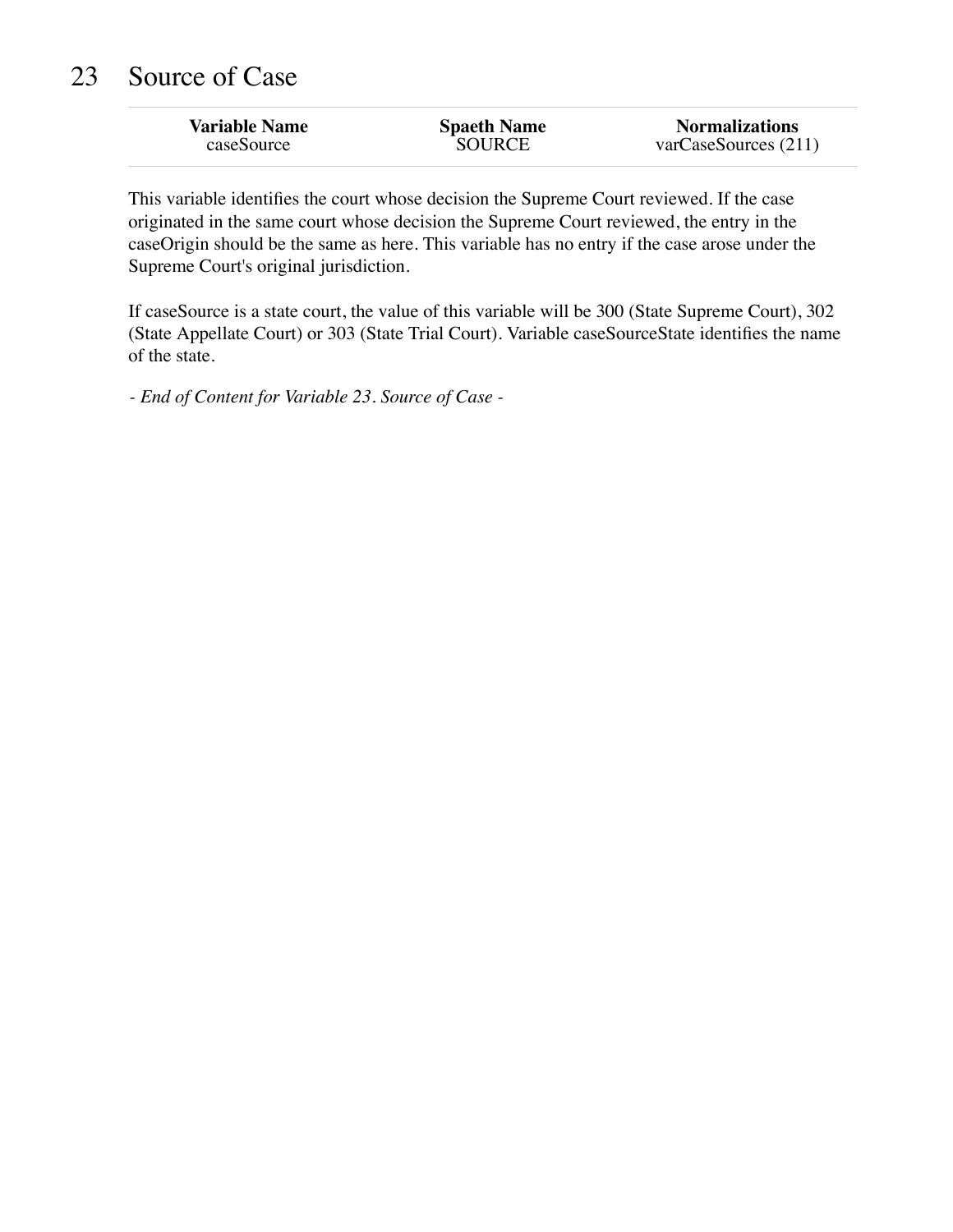## 24 Source of Case State

| <b>Variable Name</b> | <b>Spaeth Name</b> | <b>Normalizations</b> |
|----------------------|--------------------|-----------------------|
| caseSourceState      | <b>SOURCE</b>      | varStates $(64)$      |

If the source of the case (i.e., the court whose decision the Supreme Court reviewed) is a state court, this variable identifies the state. See also Source of Case (caseSource).

*- End of Content for Variable 24. Source of Case State -*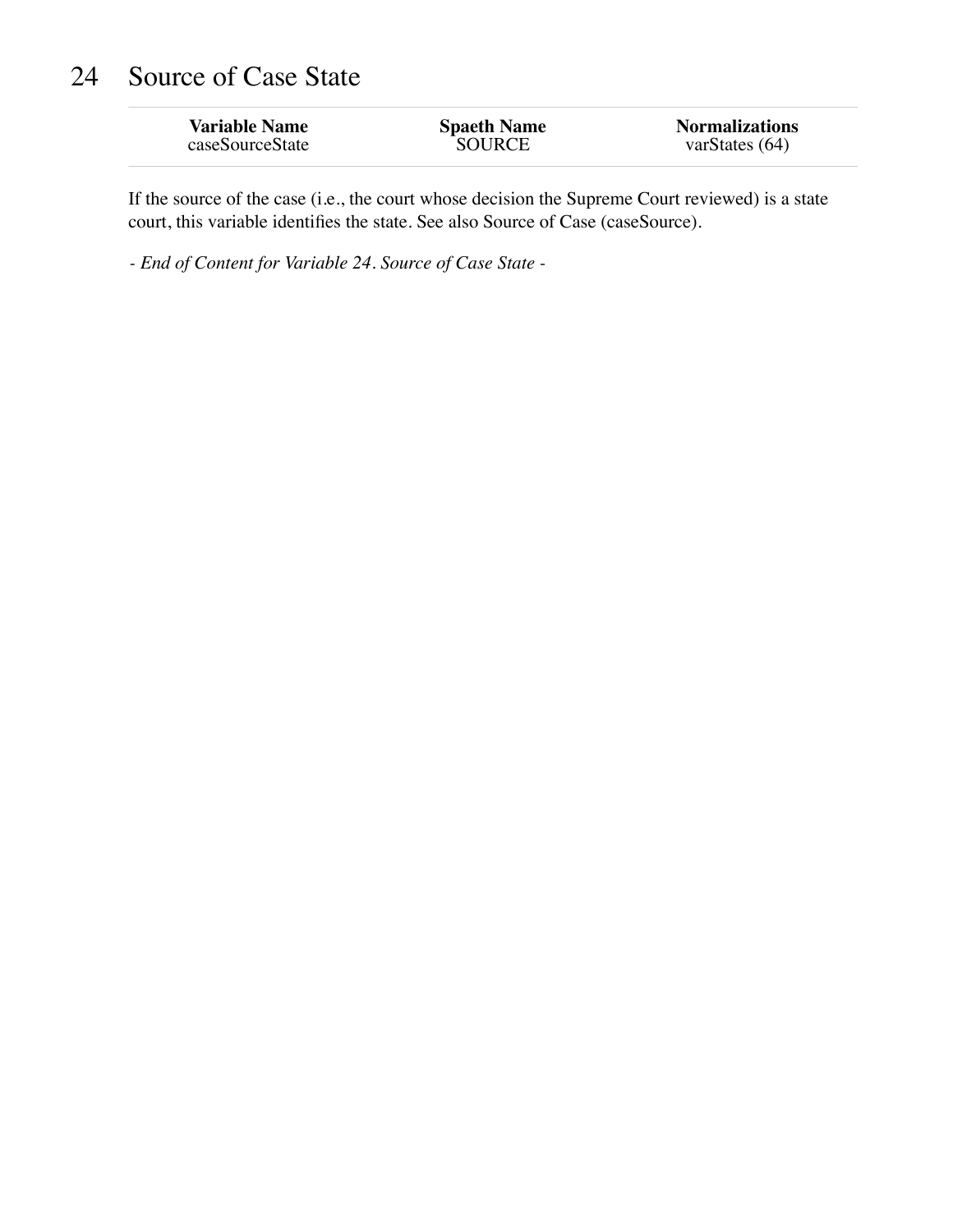## 25 Lower Court Disagreement

| <b>Variable Name</b> | <b>Spaeth Name</b> | <b>Normalizations</b> |
|----------------------|--------------------|-----------------------|
| lcDisagreement       | DISS               | varLcDisagreement (2) |

An entry in this variable indicates that the Supreme Court's majority opinion mentioned that one or more of the members of the court whose decision the Supreme Court reviewed dissented. The presence of such disagreement is limited to a statement to this effect somewhere in the majority opinion. I.e, "divided," "dissented,"

"disagreed," "split." A reference, without more, to the "majority" or "plurality" does not necessarily evidence dissent. The other judges may have concurred.

If a case arose on habeas corpus, a dissent will be indicated if either the last federal court or the last state court to review the case contained one. E.g., Townsend v. Sain, 9 Led 2d 770 (1963). A dissent will also be indicated if the highest court with jurisdiction to hear the case declines to do so by a divided vote. E.g., Simpson v. Florida, 29 L ed 2d 549 (1971).

Note that the focus of this variable tends to be a statement that a dissent occurred rather than the fact of such an occurrence. The fact of a dissent is not always mentioned in the majority opinion. It may be irrelevant. See, for example, McNally v. United States, 483 U.S. 350 (1987), and United States v. Gray and McNally, 790 F.2d 1290 (1986).

If the lower court denies an en banc petition by a divided vote and the Supreme Court discusses same, lower court disagreement exists.

If the lower court denies an en banc petition by a divided vote and the Supreme Court's opinion discusses same, a dissent occurs.

*- End of Content for Variable 25. Lower Court Disagreement -*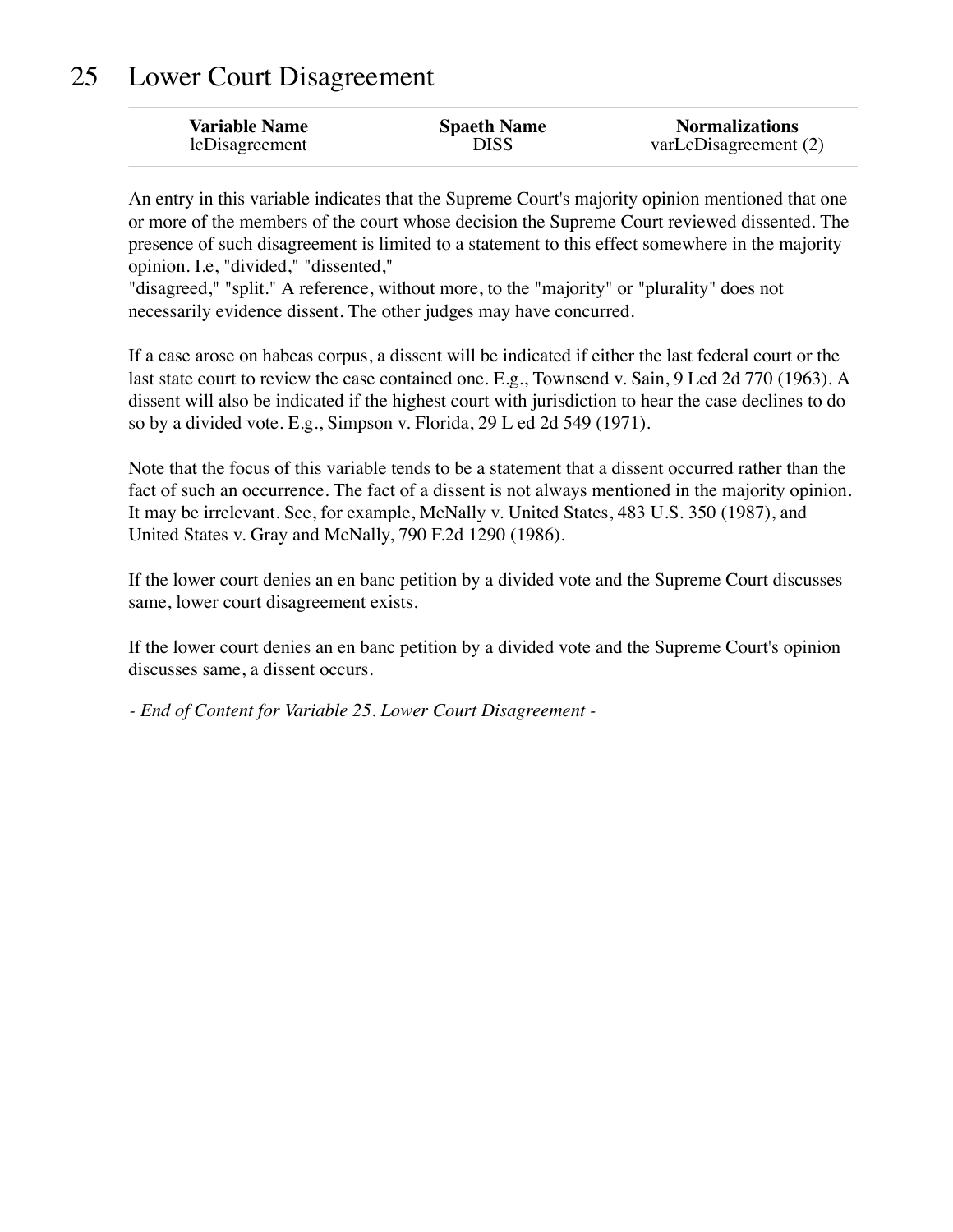## 26 Reason for Granting Cert

| <b>Variable Name</b> | <b>Spaeth Name</b> | <b>Normalizations</b>       |
|----------------------|--------------------|-----------------------------|
| certReason           | <b>CERT</b>        | $\text{varCertReason (13)}$ |
|                      |                    |                             |

This variable provides the reason, if any, that the Court gives for granting the petition for certiorari. If the case did not arise on certiorari, this variable will be so coded even if the Court provides a reason why it agreed to hear the case. The Court, however, rarely provides a reason for taking jurisdiction by writs other than certiorari.

*- End of Content for Variable 26. Reason for Granting Cert -*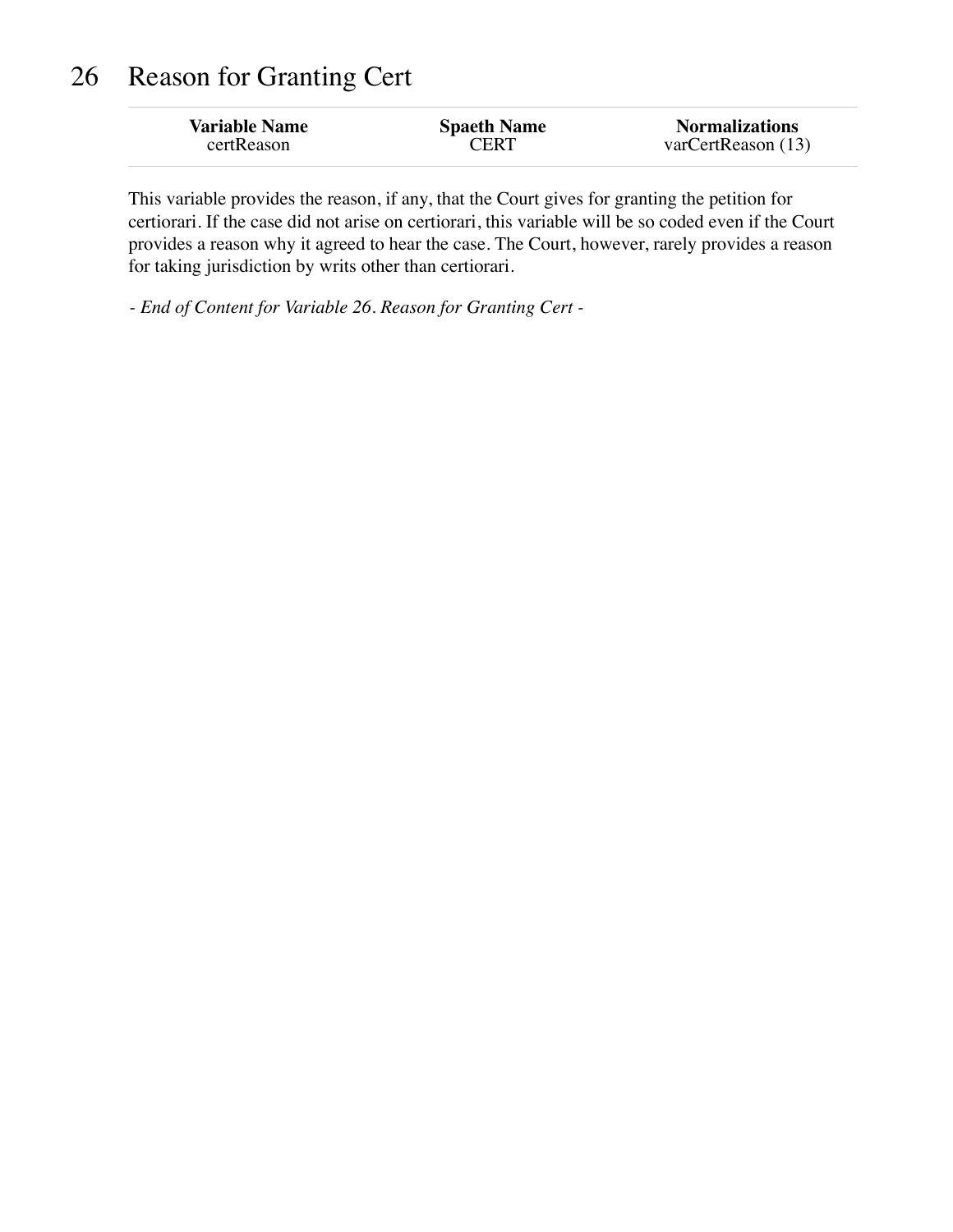# 27 Lower Court Disposition

| <b>Variable Name</b> | <b>Spaeth Name</b> | <b>Normalizations</b>    |
|----------------------|--------------------|--------------------------|
| lcDisposition        | <b>LODIS</b>       | varCaseDispositionLc(12) |

This variable specifies the treatment the court whose decision the Supreme Court reviewed accorded the decision of the court it reviewed; e.g., whether the court below the Supreme Court---typically a federal court of appeals or a state supreme court---affirmed, reversed, remanded, etc. the decision of the court it reviewed---typically a trial court.

lcDisposition will not contain an entry if the decision the Supreme Court reviewed is that of a trial court or if the case arose under the Supreme Court's original jurisdiction (see the jurisdiction variable). The former occurs frequently in the legacy data.

The decision rules governing this information follow:

1. We adhere to the language used in the "holding" in the summary of the case on the title page or prior to Part I of the Court's opinion. Exceptions to the literal language are the following:

2. Where the Court overrules the lower court, we treat this a petition or motion granted.

3. Where the court whose decision the Supreme Court is reviewing refuses to enforce or enjoins the decision of the court, tribunal, or agency which it reviewed, we treat this as reversed.

4. Where the court whose decision the Supreme Court is reviewing enforces the decision of the court, tribunal, or agency which it reviewed, we treat this as affirmed.

5. Where the court whose decision the Supreme Court is reviewing sets aside the decision of the court, tribunal, or agency which it reviewed, we treat this as vacated; if the decision is set aside and remanded, we treat it as vacated and remanded.

Also see disposition of case and direction of the lower court's decision (lcDispositionDirection).

*- End of Content for Variable 27. Lower Court Disposition -*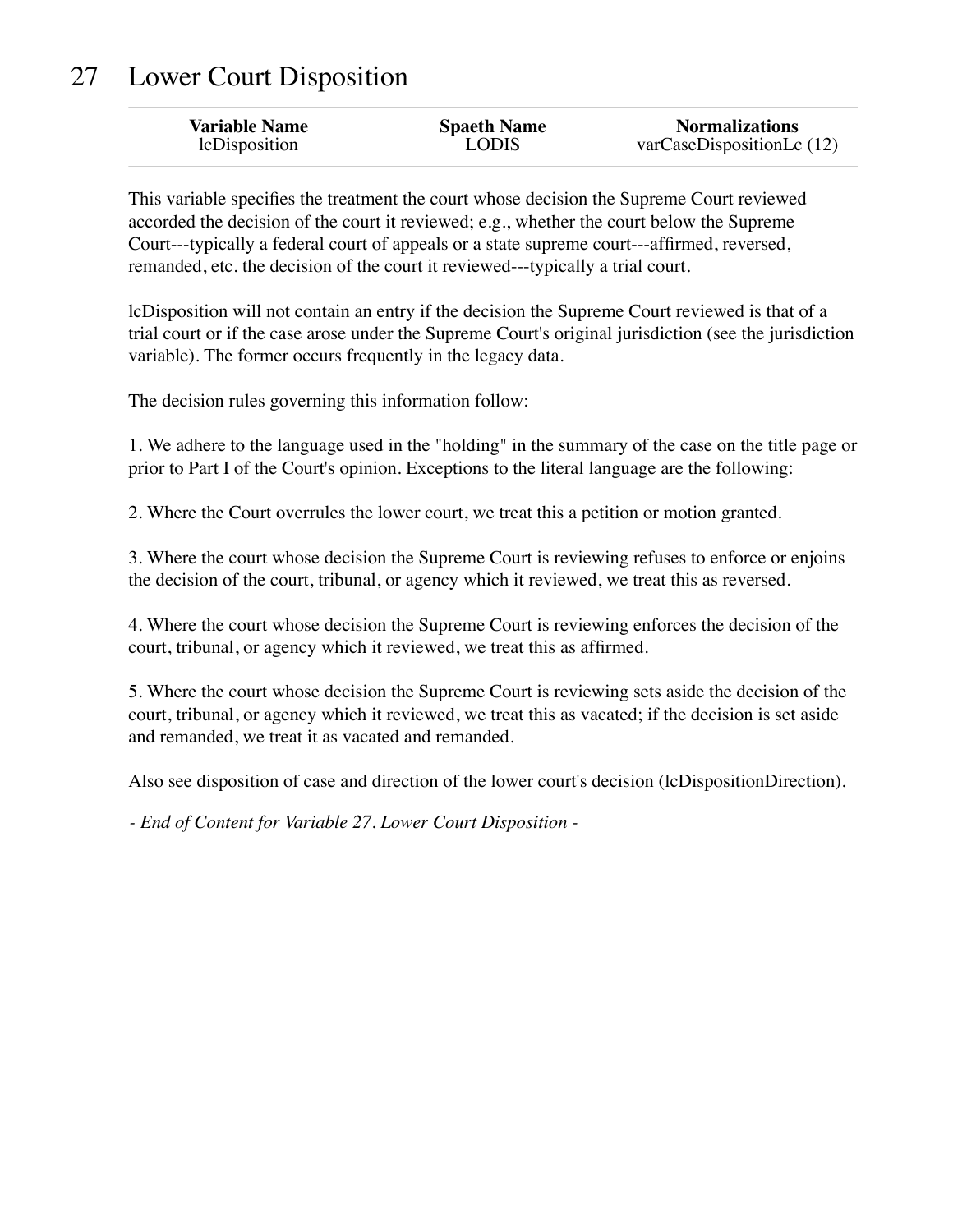# 28 Lower Court Disposition Direction

| <b>Variable Name</b>   | <b>Spaeth Name</b> | <b>Normalizations</b>    |
|------------------------|--------------------|--------------------------|
| lcDispositionDirection | <b>LCTDIR</b>      | varDecisionDirection (3) |
|                        |                    |                          |

This variable specifies whether the decision of the court whose decision the Supreme Court reviewed was itself liberal or conservative as these terms are defined in the direction of decision variable (decisionDirection).

lcDispositionDirection permits determination of whether the Supreme Court's disposition of the case upheld or overturned a liberal or a conservative lower court decision.

With some adjustments, we coded this variable according to the following rules:

- If issue has a private law entry (140010-140080) and the direction of the Court's decision (decisionDirection) is unspecifiable, then the lower court's direction is unspecifiable.
- If issue has an interstate relations (110010-110030) or miscellaneous (130010, 130020) entry and decisionDirection is unspecifiable, then the lower court's direction is unspecifiable.
- If jurisdiction is original or certification, then the lower court's direction is unspecifiable.
- If the Supreme Court affirmed or dismissed the case, then the lower court's direction is the same as the Supreme Court's direction.
- If the Supreme Court reversed, reversed and remanded, vacated and remanded, or remanded, then the lower court's direction is the opposite and not the same as the Supreme Court's direction. For example, if the Supreme Court reversed and its decision is liberal then the lower court's direction is conservative.

Cases remaining after imposing these rules were hand coded.

Also see disposition of case by the court whose decision the Supreme Court reviewed (lcDisposition), direction of decision (decisionDirection), disposition of case (caseDisposition), and winning party (partyWinning).

*- End of Content for Variable 28. Lower Court Disposition Direction -*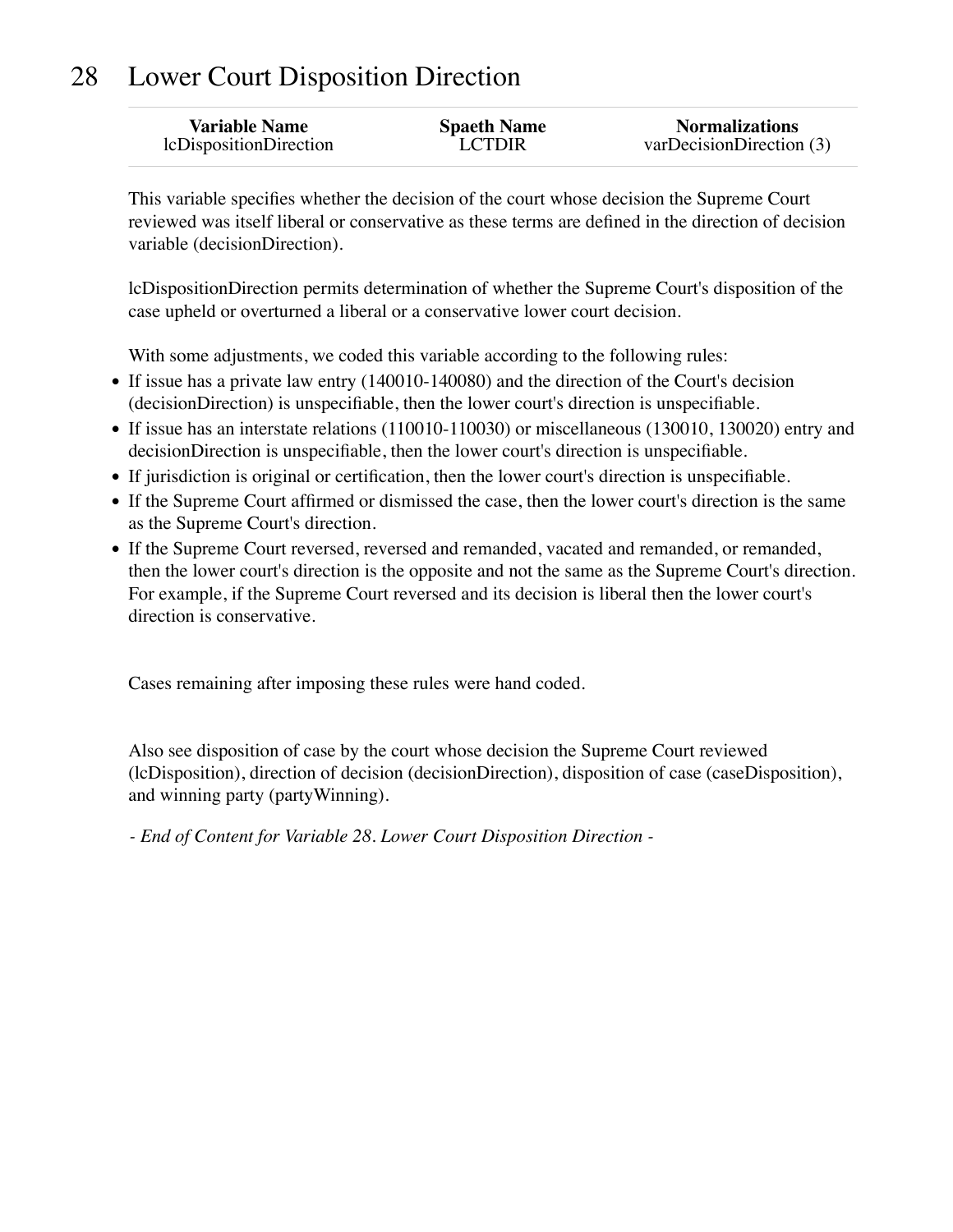| <b>Variable Name</b> | <b>Spaeth Name</b> | <b>Normalizations</b> |
|----------------------|--------------------|-----------------------|
| dateDecision         | DEC                | n/a                   |

This variable contains the year, month, and day that the Court announced its decision in the case. For volumes 2-107 of the U.S. Reports (1791-1882), we relied on Dates of Supreme Court Decisions and Arguments (http://www.supremecourt.gov/opinions/datesofdecisions.pdf), prepared by Anne Ashmore of the Library of the Supreme Court, because many early reporters do not list the date of decision.

*- End of Content for Variable 29. Date of Decision -*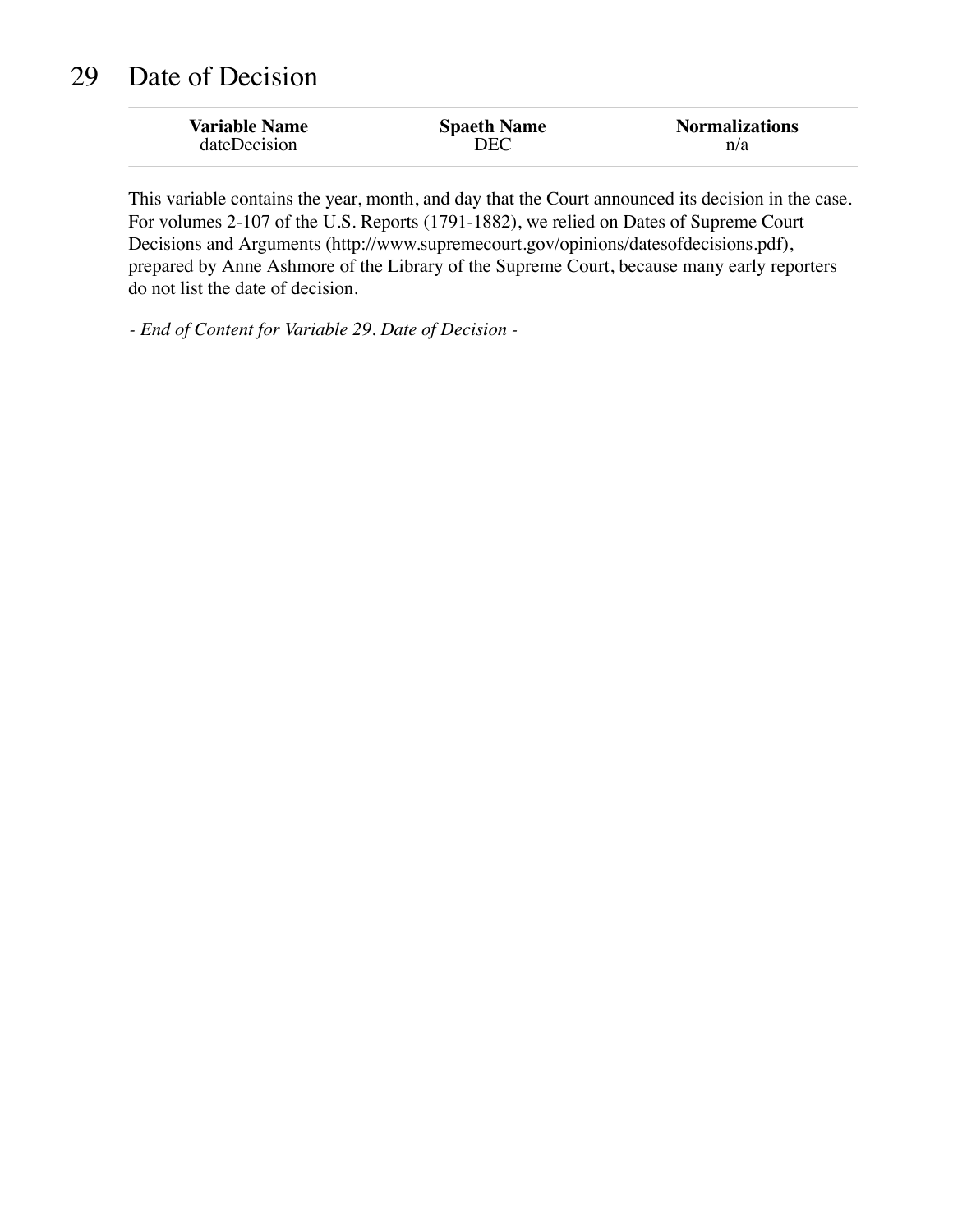### 30 Term of Court

| <b>Variable Name</b> | <b>Spaeth Name</b> | <b>Normalizations</b> |
|----------------------|--------------------|-----------------------|
| term                 | <b>TERM</b>        | n/a                   |

This variable identifies the term in which the Court handed down its decision. For cases argued in one term and reargued and decided in the next, term indicates the latter.

Historically, the nature of how a term is defined has changed. Below is a listing of the more significant changes to the term definitions over time.

- 1791: First Monday in February (second session in August, dispensed with in 1802)
- Starting in 1827: term starts second Monday of January
- Starting in 1844: term starts first Monday of December, still called the 1845 term
- Starting in 1850: court starts calling it the December 1850 term; there are thus two 1850 terms in the dataset. The January 1850 term (50 U.S.) and the December 1850 term (51 U.S.).
- Starting in 1873: second Monday in October
- Starting in 1917: first Monday in October

*- End of Content for Variable 30. Term of Court -*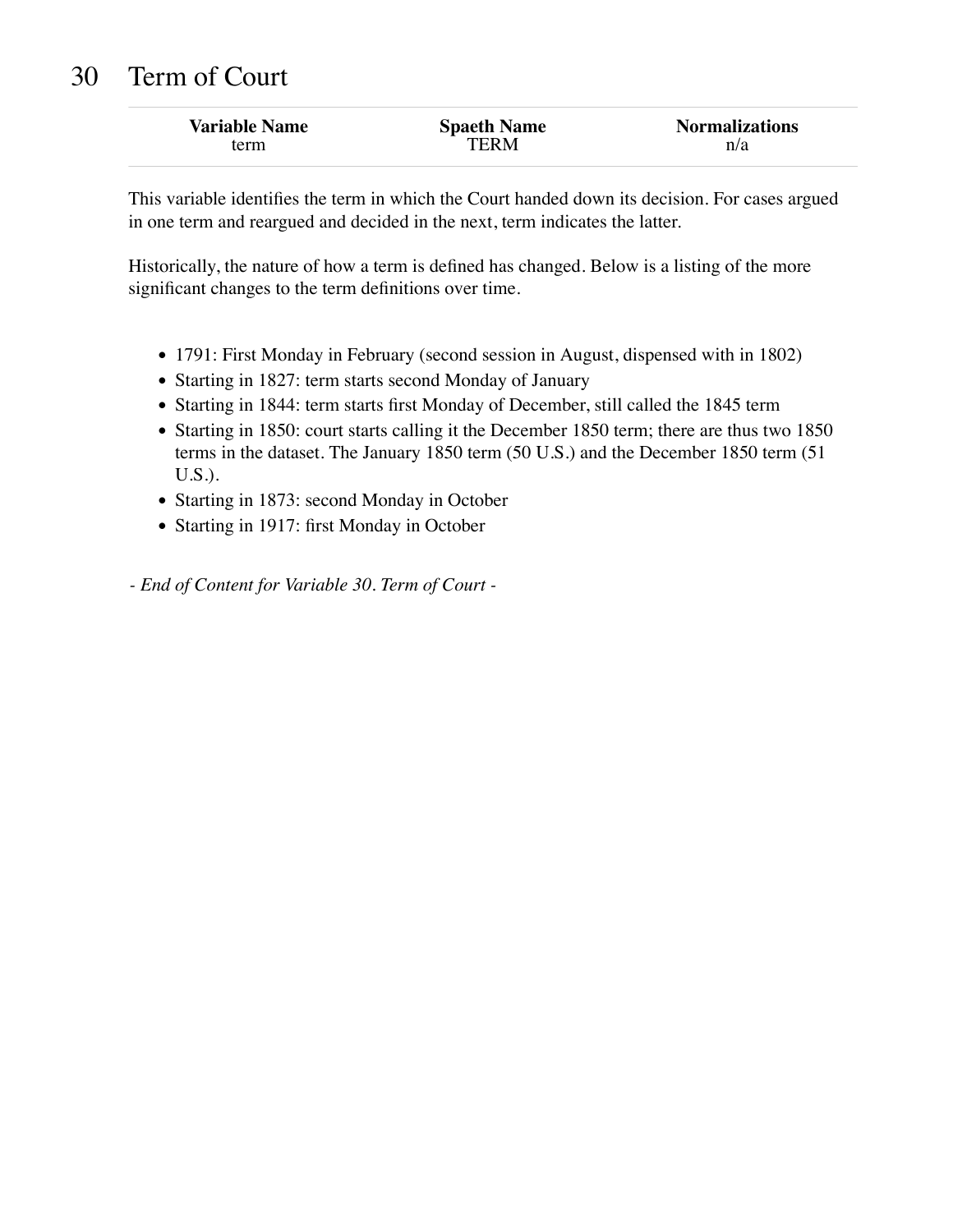### 31 Natural Court

Although most judicial research is chronologically organized by the term of the Court or by chief justice, many users employ "natural courts" as their analytical frame of reference.

A natural court is a period during which no personnel change occurs. Scholars have subdivided them into "strong" and "weak" natural courts, but no convention exists as to the dates on which they begin and end. Options include 1) date of confirmation, 2) date of seating, 3) cases decided after seating, and 4) cases argued and decided after seating. A strong natural court is delineated by the addition of a new justice or the departure of an incumbent. A weak natural court, by comparison, is any group of sitting justices even if lengthy vacancies occurred.

The values below divide the Courts into strong natural courts, each of which begins when the Reports first specify that the new justice is present but not necessarily participating in the reported case. Similarly, a natural court ends on the date when the Reports state that an incumbent justice has died, retired, or resigned. The courts are numbered consecutively by chief justice as the code at the left-hand margin indicates.

Note, especially, that the Court was without a chief justice during the 1836 term. This was the period between Marshall's death and Taney's confirmation.

For more on delineating natural courts, see See Edward V. Heck, "Justice Brennan and the Heyday of Warren Court Liberalism," 20 Santa Clara Law Review 841 (1980) 842-843 and "Changing Voting Patterns in the Burger Court: The Impact of Personnel Change," 17 San Diego Law Review 1021 (1980) 1038; Harold J. Spaeth and Michael F. Altfeld, "Measuring Power on the Supreme Court: An Alternative to the Power Index," 26 Jurimetrics 48 (1985) 55.

*- End of Content for Variable 31. Natural Court -*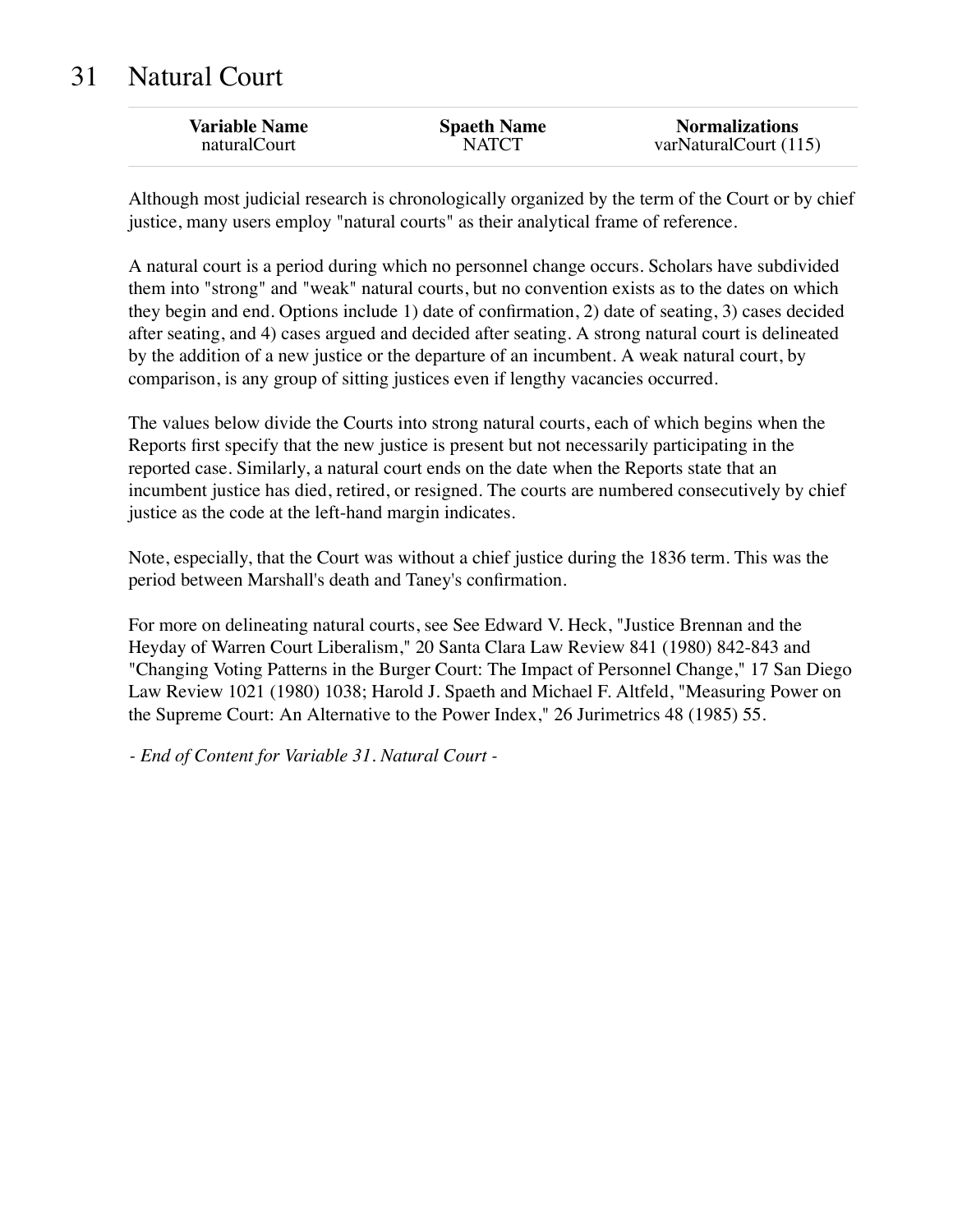# 32 Chief Justice

| <b>Variable Name</b> | <b>Spaeth Name</b> | <b>Normalizations</b> |
|----------------------|--------------------|-----------------------|
| chief                | CHIEF              | varChiefs (17)        |
|                      |                    |                       |

This variable identifies the chief justice during whose tenure the case was decided.

*- End of Content for Variable 32. Chief Justice -*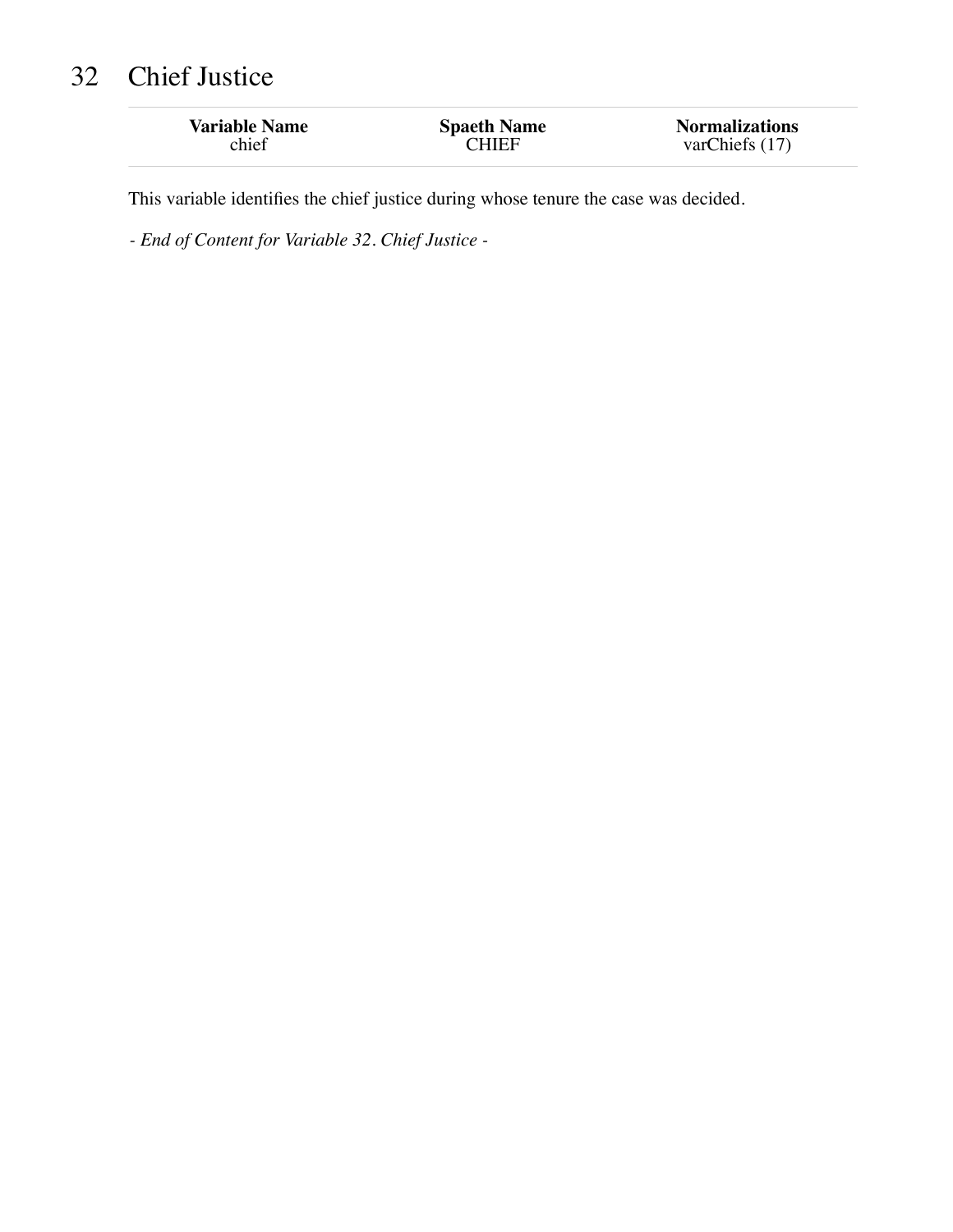### 33 Date of Oral Argument

| <b>Variable Name</b> | <b>Spaeth Name</b> | <b>Normalizations</b> |
|----------------------|--------------------|-----------------------|
| dateArgument         | ORAL               | n/a                   |

This variable contains the day, month, and year that the case was orally argued before the Court. dateArgument has no entry for cases that were not orally argued. For volumes 2-107 of the U.S. Reports (1791-1882), we used Dates of Supreme Court Decisions and Arguments (http://www.supremecourt.gov/opinions/datesofdecisions.pdf), prepared by Anne Ashmore of the Library of the Supreme Court, because many of the early reports do not list the date of argument.

On some occasions, oral argument extended over more than a single day. In such cases, only the first date is specified.

*- End of Content for Variable 33. Date of Oral Argument -*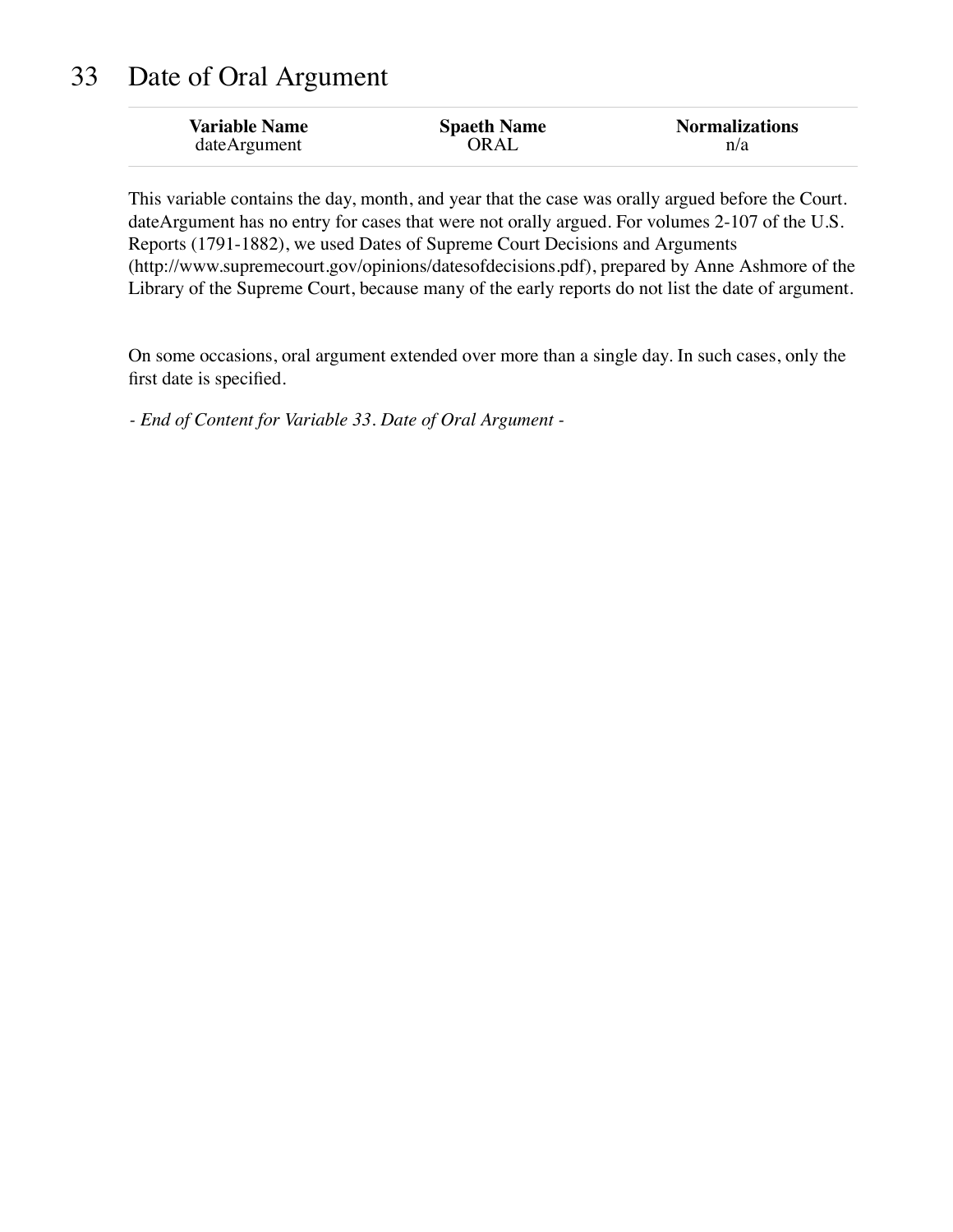# 34 Date of Reargument

| <b>Variable Name</b> | <b>Spaeth Name</b> | <b>Normalizations</b> |
|----------------------|--------------------|-----------------------|
| dateRearg            | REORAL             | n/a                   |

On those infrequent occasions when the Court orders that a case be reargued, this variable specifies the date of such argument following the same day, month, and year sequence used in the preceding variable (dateArgue).

*- End of Content for Variable 34. Date of Reargument -*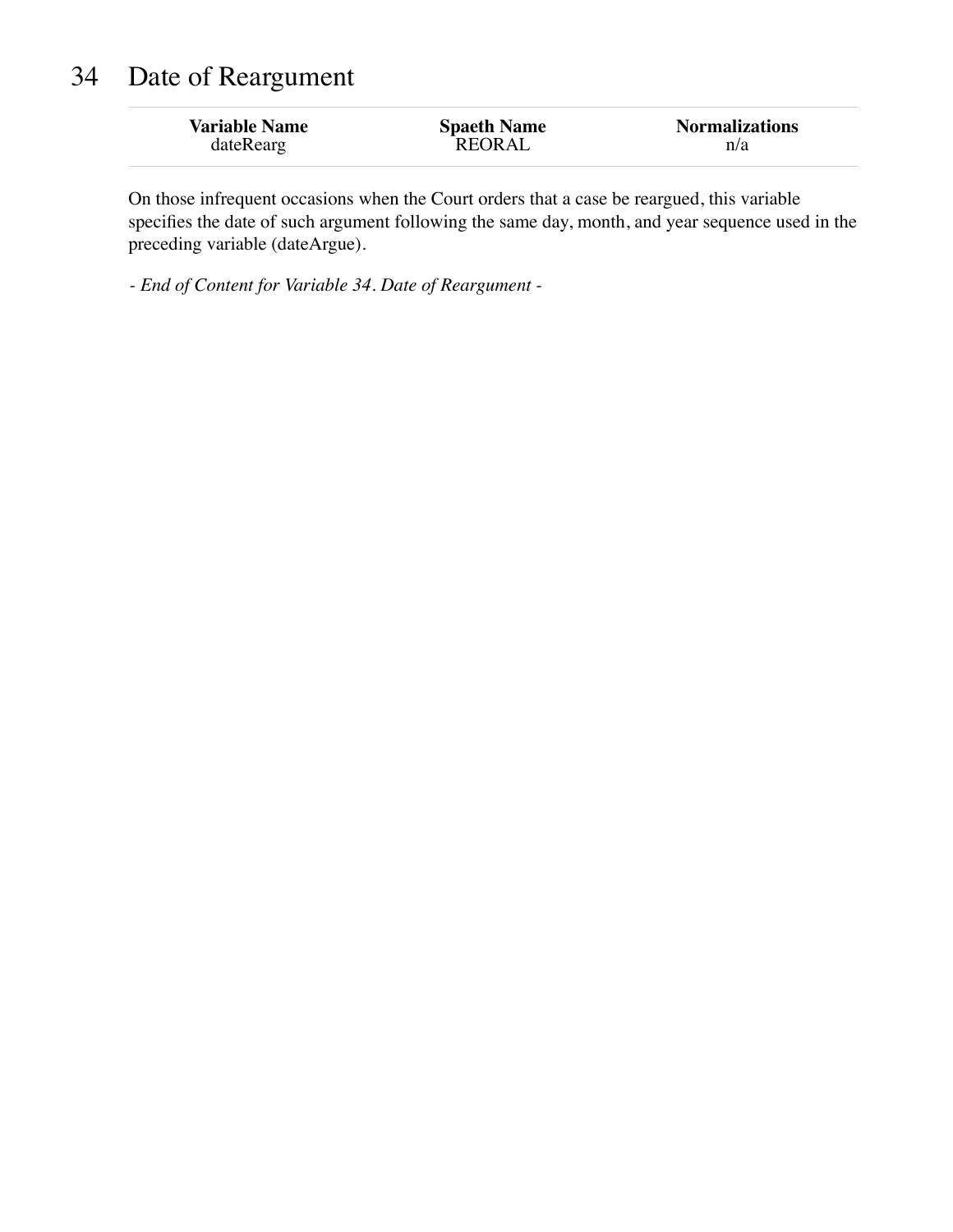| <b>Variable Name</b> | <b>Spaeth Name</b> | <b>Normalizations</b> |
|----------------------|--------------------|-----------------------|
| <i>ssue</i>          | <b>ISSUE</b>       | varIssues $(278)$     |
|                      |                    |                       |

This variable identifies the issue for each decision. Although criteria for the identification of issues are hard to articulate, the focus here is on the subject matter of the controversy (e.g., sex discrimination, state tax, affirmative action) rather than its legal basis (e.g., the equal protection clause) (see the variable lawType).

This variable and its counterpart, issue area, cover the waterfront of the Court's decisions. However, neither of them provide the specificity that users commonly want. The three legal provision variables reduce the generic quality of issue and issue area to a more specific level. They are discussed in the first of the legal provisions below.

Because the database extends over four centuries of the Court's decisions during which time the Court's jurisdiction changed drastically, the description of many specific variables does not provide a good fit. Thus, for example, 'debtors' rights,' which locates in the civil rights issue area, contains many nineteenth century cases that have little, if anything, to do with civil rights as understood today. Nor do a vast majority of early takings cases have any reference to due process, and many of the early criminal procedure cases don't involve crimes at all. Conversely, to have lumped all railroad cases, bar none, into one variable would have erased the many types of situations in which nineteenth and early twentieth century railroads found themselves.

This situation results because the original (Spaeth) database began with the Warren Court, followed by its predecessor, the Vinson Court. We made a decision to retain the twentieth century listing and apply it as best we could to the eighteenth and nineteenth century decisions. We found it possible with the addition of only the seven common law law decisions (variables 140010-140070), plus a couple of others. Obviously, this decision produced definitonal stretching. Users, of course, may redefine issues to suit themselves

This variable identifies issues on the basis of the Court's own statements as to what the case is about. The objective is to categorize the case from a public policy standpoint, a perspective that the legal basis for decision (lawType) commonly disregards.

A few issues pertain only to the heritage (legacy) cases; those decided between 1791 and 1946. These include the private action category, typically common law issues: real property, personal property, contracts, evidence, civil procedure, wills and trusts, and commercial transactions. Others pertain to slavery, land claims (mostly state and territorial), executive authority vis-a-vis congress or the states, and incorporation of foreign territories.

Unlike the lawType variable where the number of legal provisions at issue has no preordained upper bound, each legal provision should generally not have more than a single issue applied to it. A second issue should apply only when a preference for one rather than the other cannot readily be made. Of the many thousand records in the database, few have a legal basis for decision that applies to a second issue. (If you are interested in decisions with more than one issue or legal provision, use one of the datasets organized by issue/legal provision.)

Because the database spans the entire four-century history of the Supreme Court, It is desirable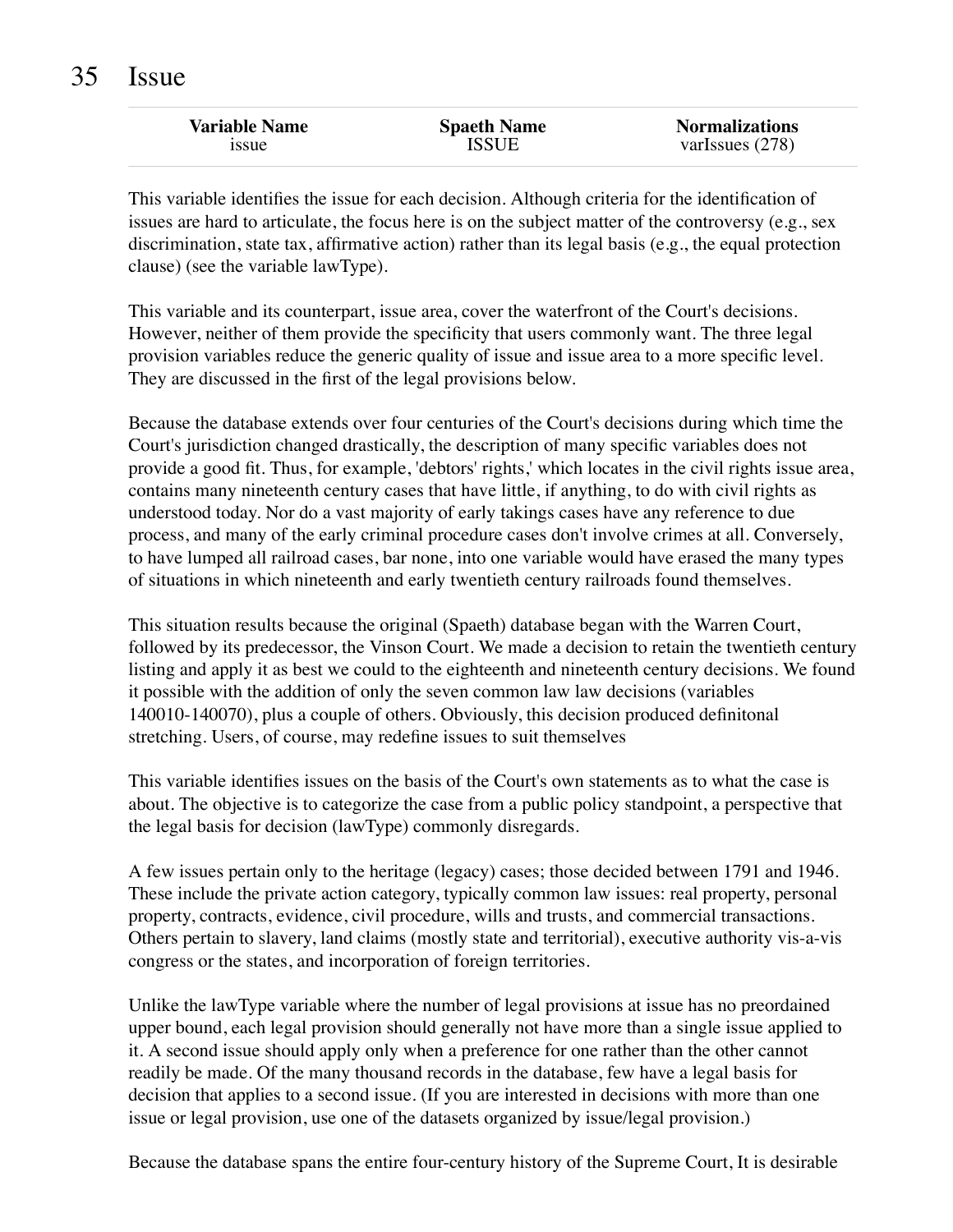that the list of modern issues be related to those of the eighteenth and nineteenth centuries. Thus, in specifying the issue in a legacy case, the one that best accords with what today's Court would consider it to be is chosen. This produces a bit of tension, most all of which only requires a broadening of the scope of the relevant issues, rather than the creation of new time-specific ones. Thus, although state and local governments were not bound to adhere to the provisions of the Bill of Rights until well after the passage of the Fourteenth Amendment, many cases did arise involving aspects of the First Amendment, search and seizure, notice and hearing, etc. These are treated compatibly with the modern use of the relevant provision of the Bill of Rights.

The same rule applies to statutory issues, such as rules of procedure. Although their legal provision is Supreme Court Rules, they are coded as issues of civil (90110) or criminal (10370) procedure even though they antedate the relevant Rules of Civil and Criminal Procedure.

Prize cases in which vessels on the high seas are captured and brought into American ports and the confiscation acts resulting from the Civil War and World War I are treated either as due process takings clause cases (40070) or as cases involving the jurisdiction of the federal courts (90320 or 90330) to decide the legality of the capture or confiscation.

The variable codes 260 issues, each of which has an identifying number. They are ordered below by their larger issue area: criminal procedure (10010-10600), civil rights (20010-20410), First Amendment (30010-30020), due process (40010-40070), privacy (50010-50040), attorneys (60010-60040), unions (70010-70210), economic activity (80010-80350), judicial power (90010-90520), federalism (100010-100130), interstate relation (110010-110030), federal taxation (120010-120040), miscellaneous (130010-130020), and private law (140010-140080). These comprise the codes for a separate variable, Issue Area, that is described immediately following this one.

The scope of these categories is as follows: criminal procedure encompasses the rights of persons accused of crime, except for the due process rights of prisoners (issue 40040).

Civil rights includes non-First Amendment freedom cases which pertain to classifications based on race (including American Indians), age, indigency, voting, residency, military or handicapped status, gender, and alienage. Purists may wish to treat the military issues (20230, 20240, 20250) and Indian cases (20150, 20160) as economic activity, while others may wish to include the privacy category as a subset of civil rights.

First Amendment encompasses the scope of this constitutional provision, but do note that not every case in the First Amendment group directly involves the interpretation and application of a provision of the First Amendment. Some, for example, may only construe a precedent, or the reviewability of a claim based on the First Amendment, or the scope of an administrative rule or regulation that impacts the exercise of First Amendment freedoms. In other words, not every record that displays a First Amendment issue will correspondingly display a provision of the First Amendment in its legal provision variable (lawType).

Due process is limited to non-criminal guarantees and, like First Amendment issues, need not show 207 (Fifth Amendment Due Process) or 230 (Fourteenth Amendment Due Process) in the lawType variable. Some of you may wish to include state court assertion of jurisdiction over nonresident defendants and the takings clause as part of judicial power and economic activity, respectively, rather than due process.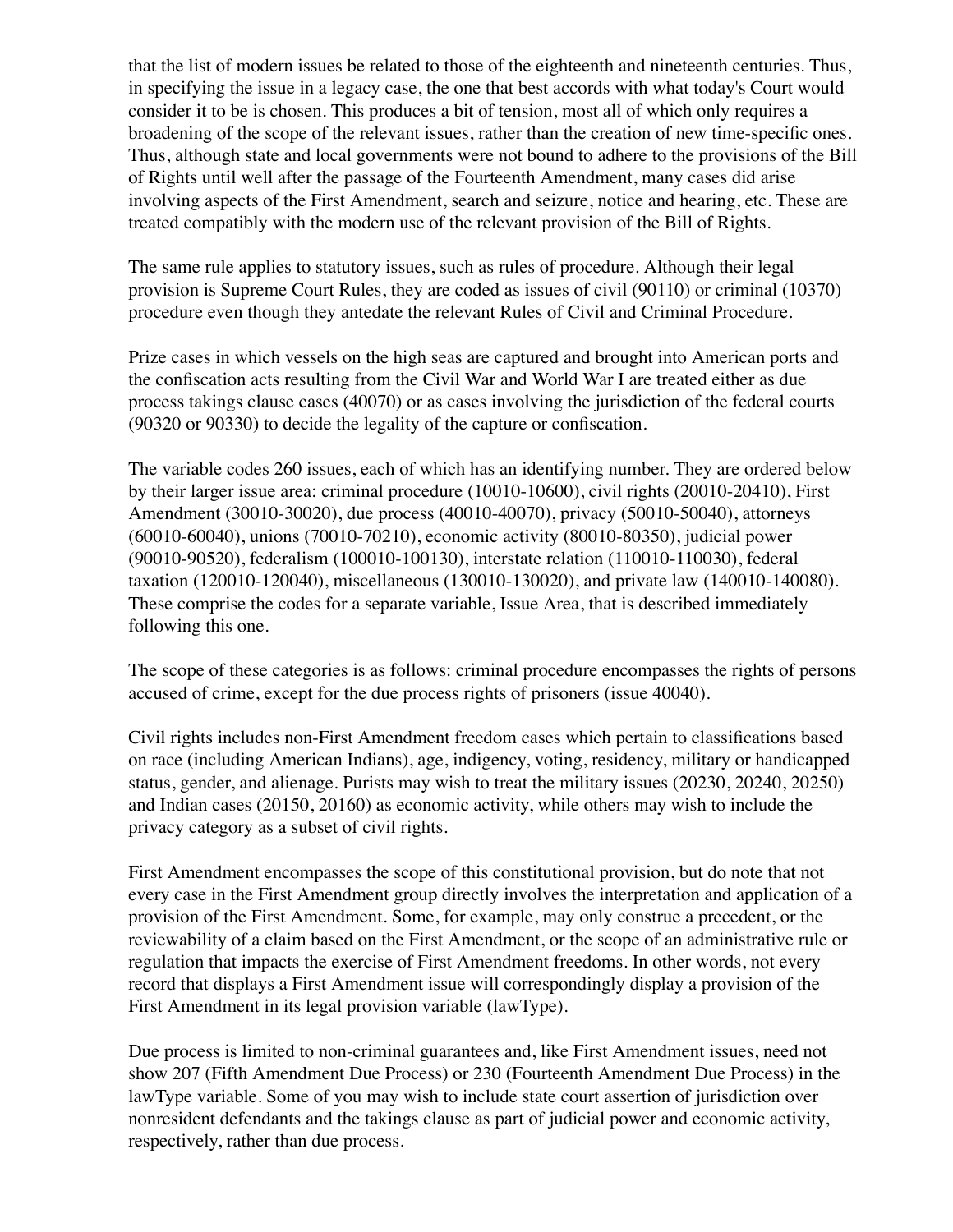The four issues comprising privacy may be treated as a subset of civil rights.

Because of their peculiar role in the judicial process, a separate attorney category has been created, which also includes their compensation and licenses, along with trhose of governmental officials and employees. You may wish to include these issues with economic activity, however.

Unions encompass those issues involving labor union activity. You may wish to redefine this category for yourself or combine it, in whole or in part, with economic activity.

Economic activity is largely commercial and business related; it includes tort actions and employee actions vis-a-vis employers. Issues 80140 (government corruption)and 80150 (zoning) are only tangential to the other issues located in economic activity.

Judicial power concerns the exercise of the judiciary's own power. To the extent that a number of these issues concern federal-state court relationships, you may wish to include them in the federalism category.

Federalism pertains to conflicts and other relationships between the federal government and the states, except for those between the federal and state courts. Interstate relations contain three types of disputes which occur between or among states.

Federal taxation concerns the Internal Revenue Code and related statutes. Miscellaneous contains three groups of cases that do not fit into any other category.

Private law relates to disputes between private persons involving real and personal property, contracts, evidence, civil procedure, torts, wills and trusts, and commercial transactions. Prior to the passage of the Judges' Bill of 1925 much -- arguably most -- of the Court's cases concerned such issues. The Judges' Bill gave the Court control of its docket, as a result of which such cases have disappeared from the Court's docket in preference to litigation of more general applicability.

If interest lies in a particular issue that has a specific legal or constitutional component, comprehensive coverage may be insured by listing not only the issue(s) that bear thereon, but also the appropriate code(s) from the lawType variable. Thus, if the right to counsel is the focus, issues 10120, 20320, and 20330 will fall within its scope, as will code 214 (Sixth Amendment Right to Counsel) from the lawType variable. Also recognize that the party variables (petitioner, petitionerState, respondent,

respondentState) may also help locate the cases of interest.

Note that jury instructions (10220) need not necessarily occur in the context of criminal action. This is especially so in heritage cases.

Issue 80110 (state regulation of business) also includes that of local governments. These are combined with state regulation because many heritage cases involve both.

Issue 90110 (federal rules of civil procedure) includes Supreme Court Rules, the Federal Rules of Evidence, the Federal Rules of Civil Procedure in civil litigation, Circuit Court Rules, state rules, and admiralty rules.

Natonal supremacy cases, in the context of federal-state conflicts (10050-100120)involve the general welfare, contract, supremacy, or interstate commerce causes, or the enforcement clause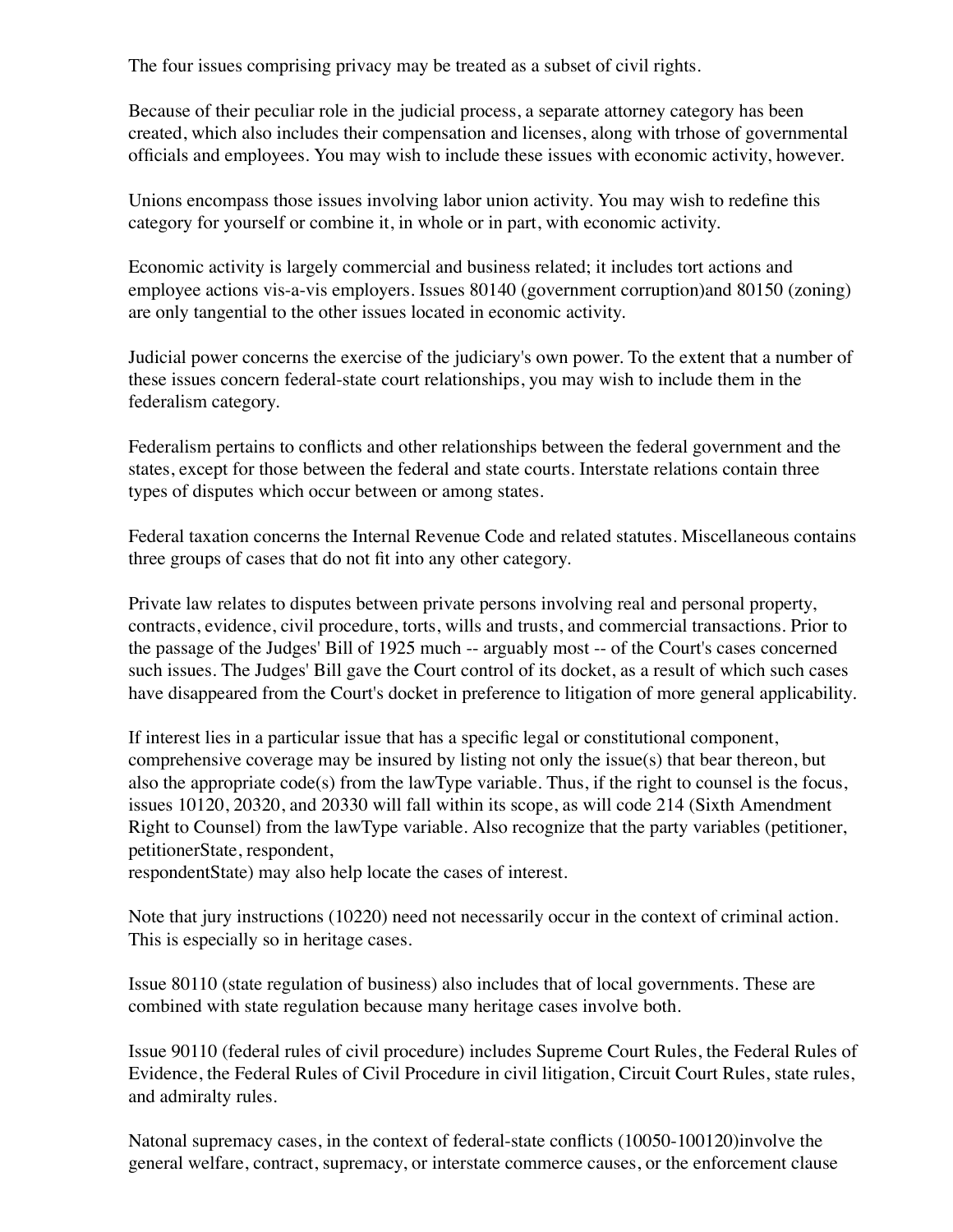of the 14th Amendment. These cases are distinguishable from the pre-empton cases (100020 abd 100030) because they have a constitutional basis for decision.

Note that the legal provision variable and the first five background variables may supplement specification of case issue. Thus, for example, if you are interested in the huge mass of railroad cases generally that prevailed in the late nineteenth and early twentieth century decisions, case name will be of more help than the issues pertaining to railroad litigation.

*- End of Content for Variable 35. Issue -*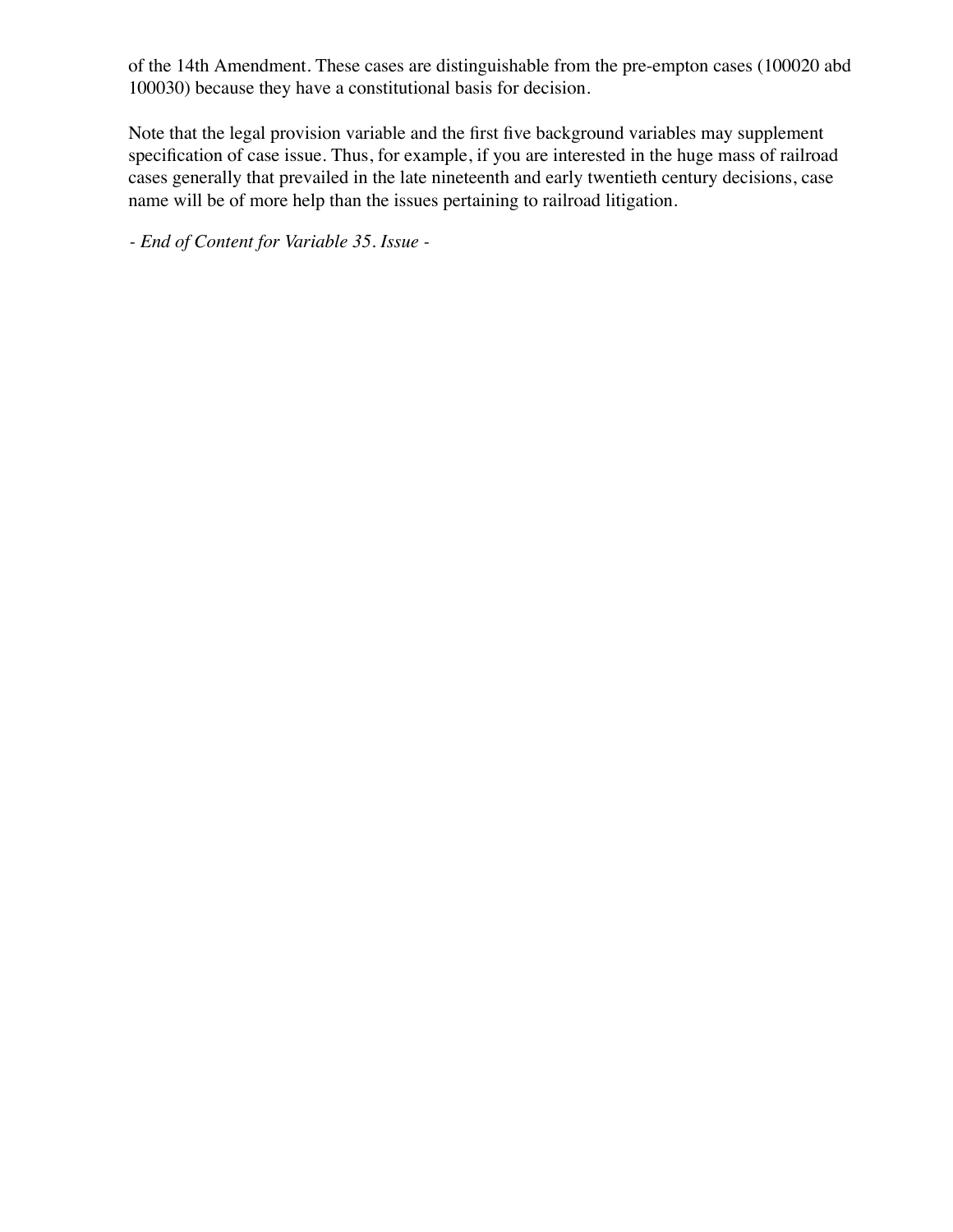| <b>Variable Name</b> | <b>Spaeth Name</b> | <b>Normalizations</b> |
|----------------------|--------------------|-----------------------|
| issueArea            | <b>VALUE</b>       | varIssuesAreas $(14)$ |

This variable simply separates the issues identified in the preceding variable (issue) into the following larger categories: criminal procedure (issues 10010-10600), civil rights (issues 20010-20410), First Amendment (issues 30010-30020), due process (issues 40010-40070), privacy (issues 50010-50040), attorneys' or governmental officials' fees or compensation (issues 60010-60040), unions (issues 70010-70210), economic activity (issues 80010-80350), judicial power (issues 90010-90520), federalism (issues 100010-100130), interstate relation (issues 110010-110030), federal taxation (issues 120010-120040), miscellaneous (issues 130010-130020), and private law (issues 140010-140080).

The contents of these issue areas are both over- and under-specfied; especially those of largest size: criminal procedure, civil rights,and economic ativity. In the interests of precision, users focusing on this variable would be wise to specify the components of a specific issue area that their analyses include or exclude.

Note that some of the issues in an issue area will have a distinctive direction at variance from the issue area's overal direction. E.g., the liability variables 80060, 80070, and 80080. See decision direction.

*- End of Content for Variable 36. Issue Area -*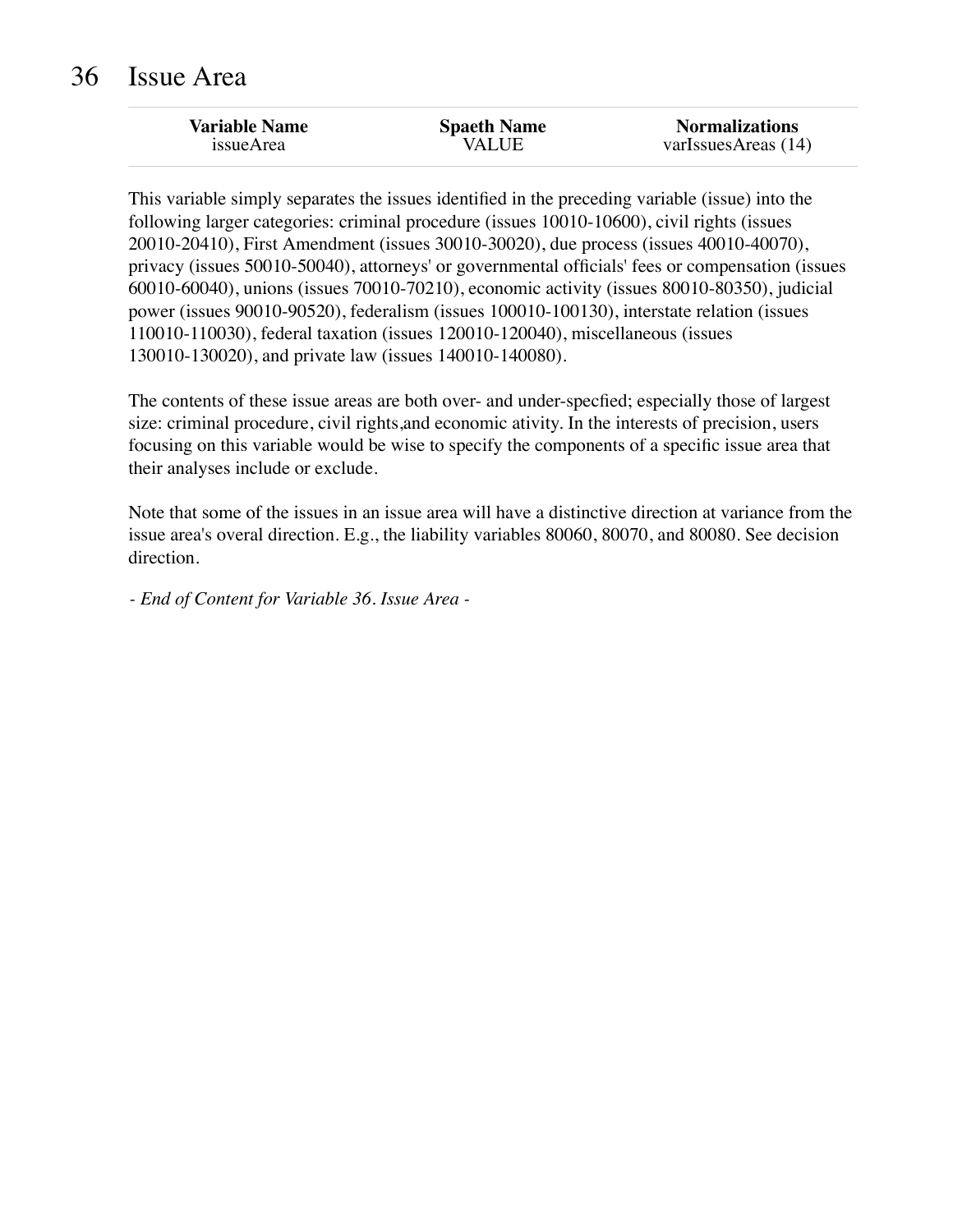# 37 Decision Direction

In order to determine whether the Court supports or opposes the issue to which the case pertains, this variable codes the ideological "direction" of the decision.

Specification of direction comports with conventional usage for the most part except for the interstate relations, private law, and the miscellaneous issues. "Unspecifiable" has been entered either because the issue does not lend itself to a liberal or conservative description (e.g., a boundary dispute between two states, real property, wills and estates), or because no convention exists as to which is the liberal side and which is the conservative side (e.g., the legislative veto). This variable will also contain "unspecifiable" where one state sues another under the original jurisdiction of the Supreme Court and where parties or issue cannot be determined because of a tied vote or lack of information.

Note especially that the direction (pro- or anti-liability)of the three liability variables (80060, 80070, and 80080) depend on the disposition the Court made of the case, and which party won or lost. For 80070 -- non-governmental liability - a liberal vote and case decision support the injured person, organiation, or thing (res). For 80060 - governmental liability - a vote and case outcome that supports government is invariably defined as liberal. Note that if the injured entity is the other party in the case, said party loses, by definition. On the other hand, of course, if the injured entity wins, then of necessity the government loses. Where liability is assigned to both plaintiff and respondent, direction is considered indetermnable.

For purposes of the governmental liability issue, government includes state and local governmental entities, foreign governments, and governmentally owned property. In the rare instance of a conflict between governmental body and an injured person, organiation, or thing the governmental outcome controls directionality. Most such conflicts, however, locate in other issues; e.g., attorneys' and governemtnal employees' compensation or fees, and military personnel and veterans.

It bears emphasizing that the entry for directionality is determined by reference to the issue variable. If you are using the Case Centered Dataset organized by split votes, it is entirely possible for a citation to relate to a second issue whose direction is opposite that of the first issue. For example, in Air Pollution Variance Board of the State of Colorado v. Western Alfalfa Corporation, 416 U.S. 861 (1974), the Court decided that the Fourth Amendment was not violated by a health inspector's warrantless entry onto the property of a business to inspect smoke pollution. The first issue (search and seizure) is coded conservative; the second issue (natural resources) is coded liberal.

In order to determine whether an outcome is liberal  $(=2)$  or conservative  $(=1)$ , the following scheme is employed.

1. In the context of issues pertaining to criminal procedure, civil rights, First Amendment, due process, privacy, and attorneys, liberal  $(2)$ =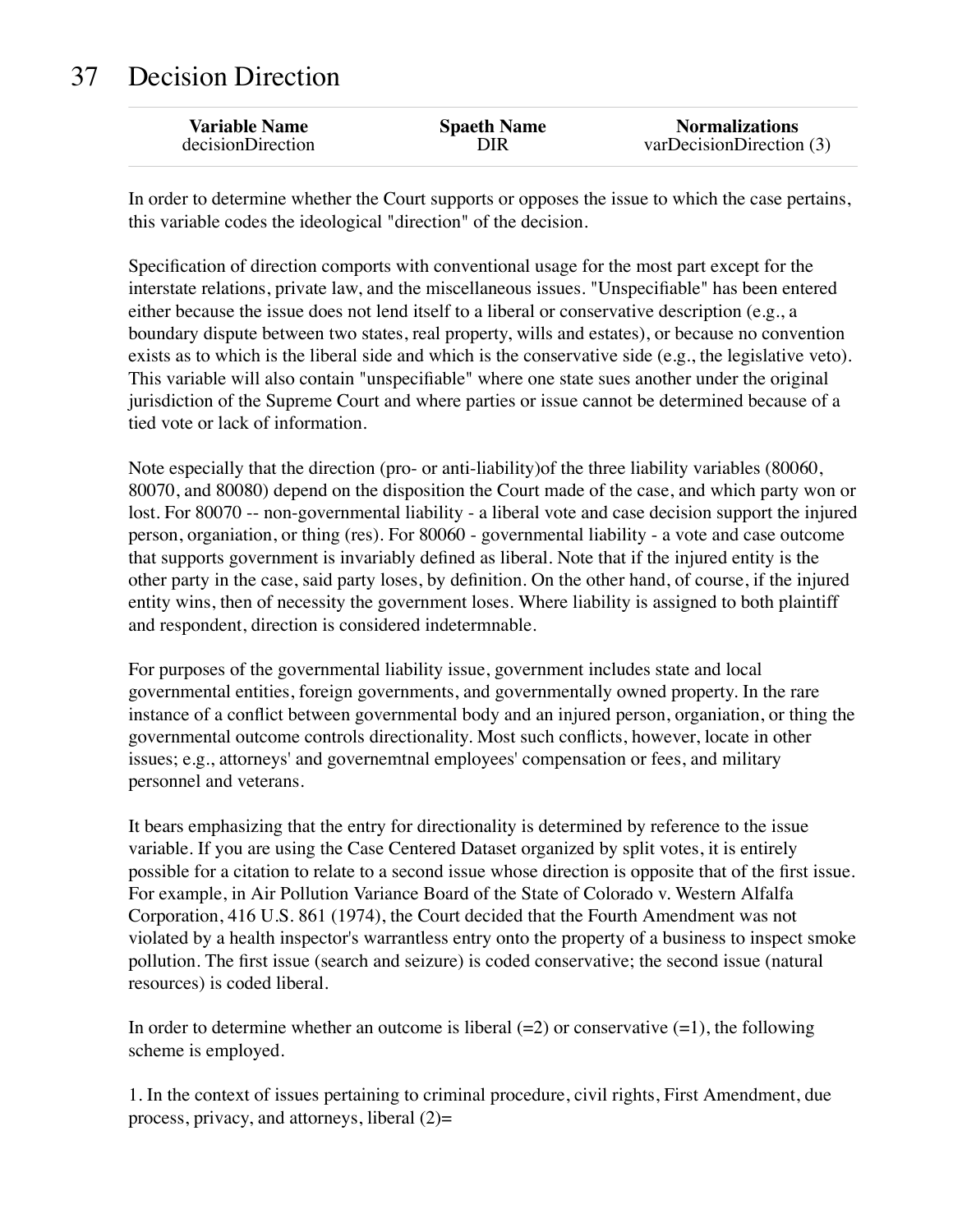- pro-person accused or convicted of crime, or denied a jury trial
- pro-civil liberties or civil rights claimant, especially those exercising less protected civil rights (e.g., homosexuality)
- pro-child or juvenile
- pro-indigent
- pro-Indian
- pro-affirmative action
- pro-neutrality in establishment clause cases
- pro-female in abortion
- pro-underdog
- anti-slavery
- incorporation of foreign territories
- anti-government in the context of due process, except for takings clause cases where a progovernment, anti-owner vote is considered liberal except in criminal forfeiture cases or those where the taking is pro-business
- violation of due process by exercising jurisdiction over nonresident
- pro-attorney or governmental official in non-liability cases
- pro-accountability and/or anti-corruption in campaign spending
- pro-privacy vis-a-vis the 1st Amendment where the privacy invaded is that of mental incompetents
- pro-disclosure in Freedom of Information Act issues except for employment and student records

conservative  $(1)$ =the reverse of above

- 2. In the context of issues pertaining to unions and economic activity, liberal (2)=
	- pro-union except in union antitrust where liberal  $=$  pro-competition
	- pro-government
	- anti-business
	- anti-employer
	- pro-competition
	- pro-injured person
	- pro-indigent
	- pro-small business vis-a-vis large business
	- pro-state/anti-business in state tax cases
	- pro-debtor
	- pro-bankrupt
	- pro-Indian
	- pro-environmental protection
	- pro-economic underdog
	- pro-consumer
	- pro-accountability in governmental corruption
	- pro-original grantee, purchaser, or occupant in state and territorial land claims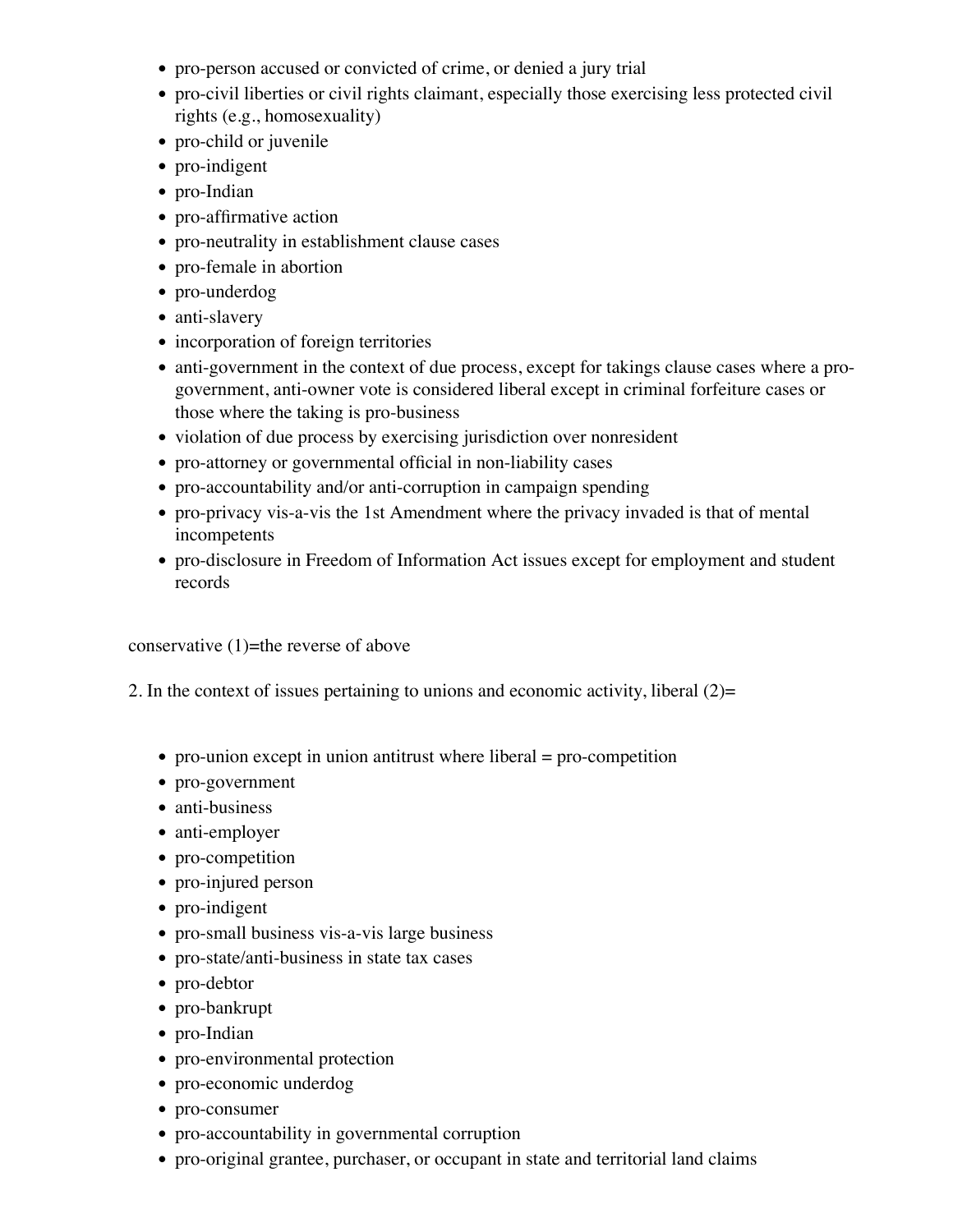- anti-union member or employee vis-a-vis union
- anti-union in union antitrust
- anti-union in union or closed shop
- pro-trial in arbitration

conservative  $(1)$ = reverse of above

3. In the context of issues pertaining to judicial power, liberal  $(2)$ =

- pro-exercise of judicial power
- pro-judicial "activism"
- pro-judicial review of administrative action

conservative (1)=reverse of above

4. In the context of issues pertaining to federalism, liberal  $(2)=$ 

- pro-federal power
- pro-executive power in executive/congressional disputes
- anti-state

conservative (1)=reverse of above

5. In the context of issues pertaining to federal taxation, liberal (2)= pro-United States; conservative  $(1)$ = pro-taxpayer

6. In interstate relations and private law issues, unspecifiable (3) for all such cases.

7. In miscellaneous, incorporation of foreign territories and executive authority vis-a-vis congress or the states or judcial authority vis-a-vis state or federal legislative authority = (2); legislative veto  $=(1)$ .

*- End of Content for Variable 37. Decision Direction -*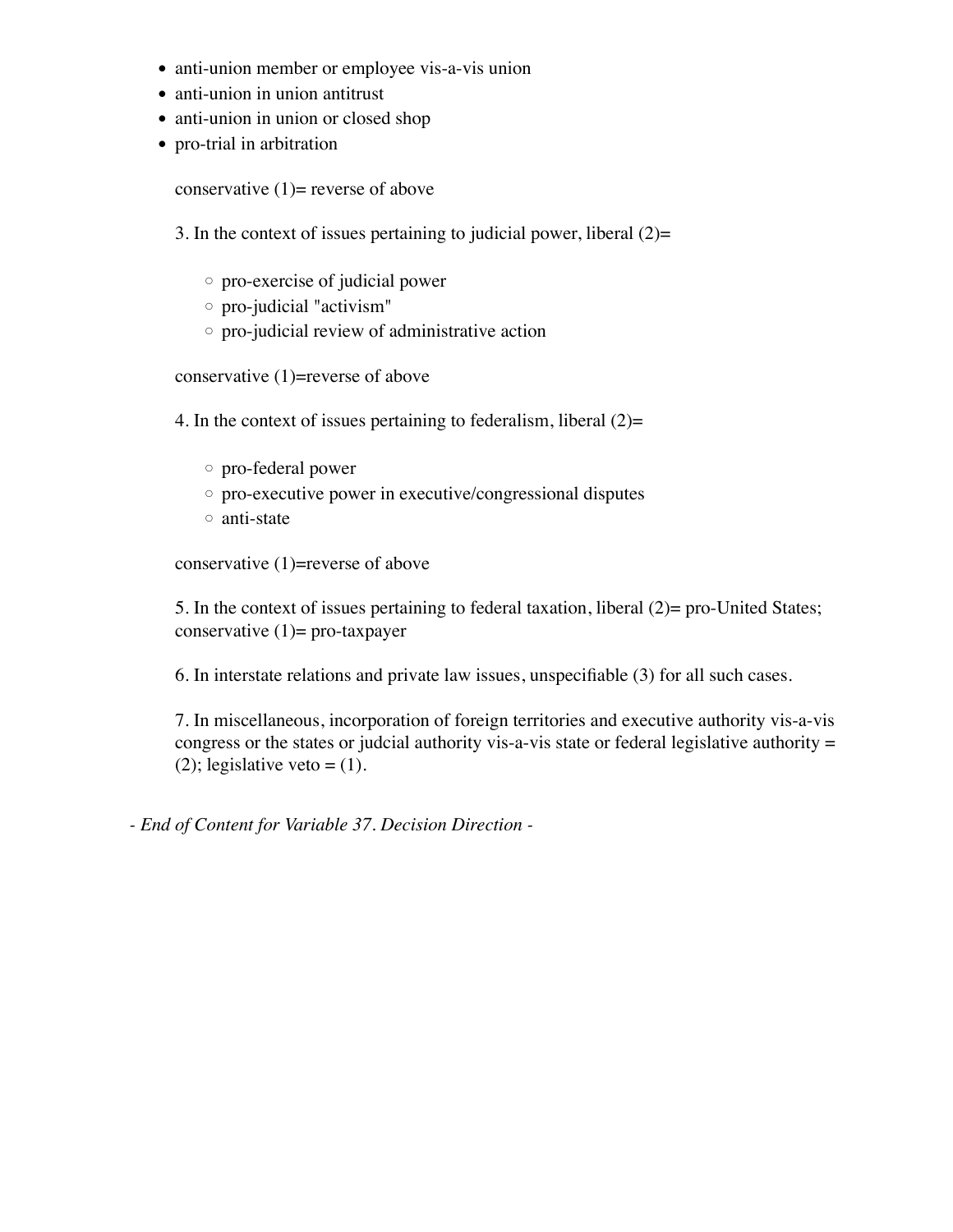#### 38 Decision Direction Dissent

| <b>Variable Name</b>     | <b>Spaeth Name</b> | <b>Normalizations</b>       |
|--------------------------|--------------------|-----------------------------|
| decisionDirectionDissent | DIRD               | varDecisionDirectionDissent |

Once in a great while the majority as well as the dissenting opinion in a case will both support or, conversely, oppose the issue to which the case pertains. For example, the majority and the dissent may both assert that the rights of a person accused of crime have been violated. The only difference between them is that the majority votes to reverse the accused's conviction and remand the case for a new trial, while the dissent holds that the accused's conviction should be reversed, period. In such cases, the entry in the decisionDirection variable should be determined relative to whether the majority or the dissent more substantially supported the issue to which the case pertains, and an entry should appear in this variable. In the foregoing example, the direction of decision variable (decisionDirection) should show a 0(conservative) because the majority provided the person accused of crime with less relief than does the dissent, and direction based on dissent should show a 1 (liberal) The person accused of crime actually won the case, but won less of a victory than the dissent would have provided.

*- End of Content for Variable 38. Decision Direction Dissent -*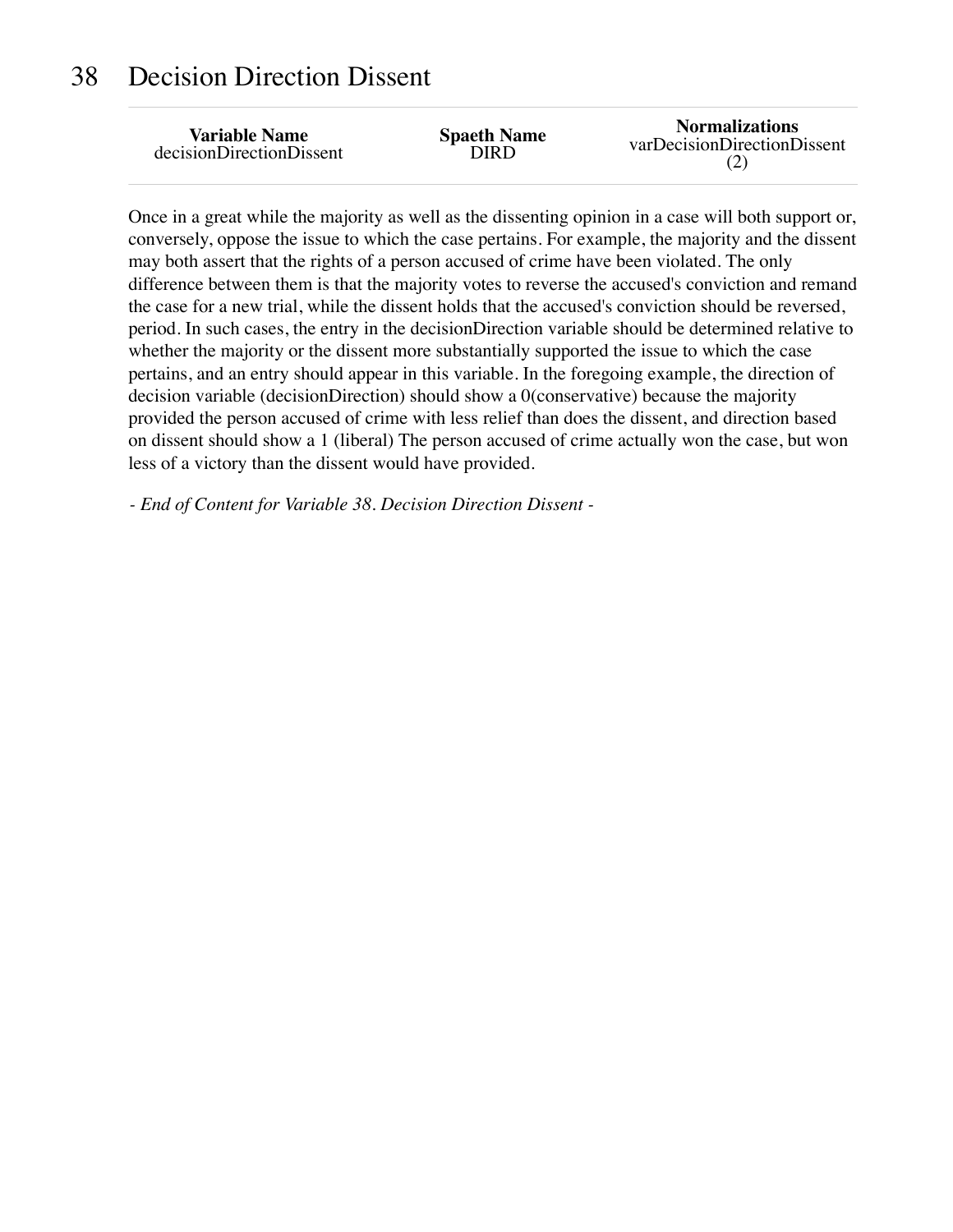# 39 Authority for Decision 1

| <b>Variable Name</b> | <b>Spaeth Name</b> | <b>Normalizations</b>    |
|----------------------|--------------------|--------------------------|
| authorityDecision1   | AUTHDEC1           | varAuthorityDecision (7) |

This variable and the next one (authorityDecision2) specify the bases on which the Supreme Court rested its decision with regard to each legal provision that the Court considered in the case (see variable lawType).

Neither of them lends itself to objectivity. Many cases arguably rest on more than two bases for decision. Given

that the Court's citation of its precedents also qualifies as a common law decision and that most every case can be considered as at least partially based thereon, common law is the default basis for the Court's decisions. With the exception of decrees and brief non-orally argued decisions you may safely add common law to those cases lacking a second basis for decision.

Because one of these bases commonly occurs conjoined with another, the interpretation of the substantive provisions of a federal statute and the Supreme Court's exercise of its supervisory power over the lower federal courts; two separate variables (authorityDecision1, authorityDecision2) follow. The coding is the same in both. In the foregoing example, the first variable will contain a "4," the second a "3." In a case involving congressional acquiescence to longstanding administrative construction of a statute, these variables should appear as "5" and "4." If two bases are identified, and if one is more heavily emphasized, it should appear in the first of the two variables.

Considerable congruence should obtain between the entry in these variables and the code that appears in the lawType variable. Thus, if a constitutional provision appears in the lawType variable, a "1" or a "2" will typically appear in either authorityDecision1 or authorityDecision2. Similarly, if lawType displays a statute, either authorityDecision1 or authorityDecision2 will likely show a "4."

A common exception is where the Court determines the constitutionality of a federal statute, or where judge-made rules are applied to determine liability under various federal statutes, including civil rights acts (e.g., Pulliam v. Allen, 466 U.S. 522), or the propriety of the federal courts' use of state statutes of limitations to adjudicate federal statutory claims (e.g., Burnett v. Grattan, 468 U.S. 42).

The decision rules governing each of the authority for decision codes are as follows:

For a code of 1: The majority determined the constitutionality of some action taken by some unit or official of the federal government, including an interstate compact.

Enter a "1" if 139 appears in the lawSupp variable.

Enter a "1" if 111 appears in the lawSupp variable.

For a code of 2: Did the majority determine the constitutionality of some action taken by some unit or official of a state or local government? If so, enter a "2."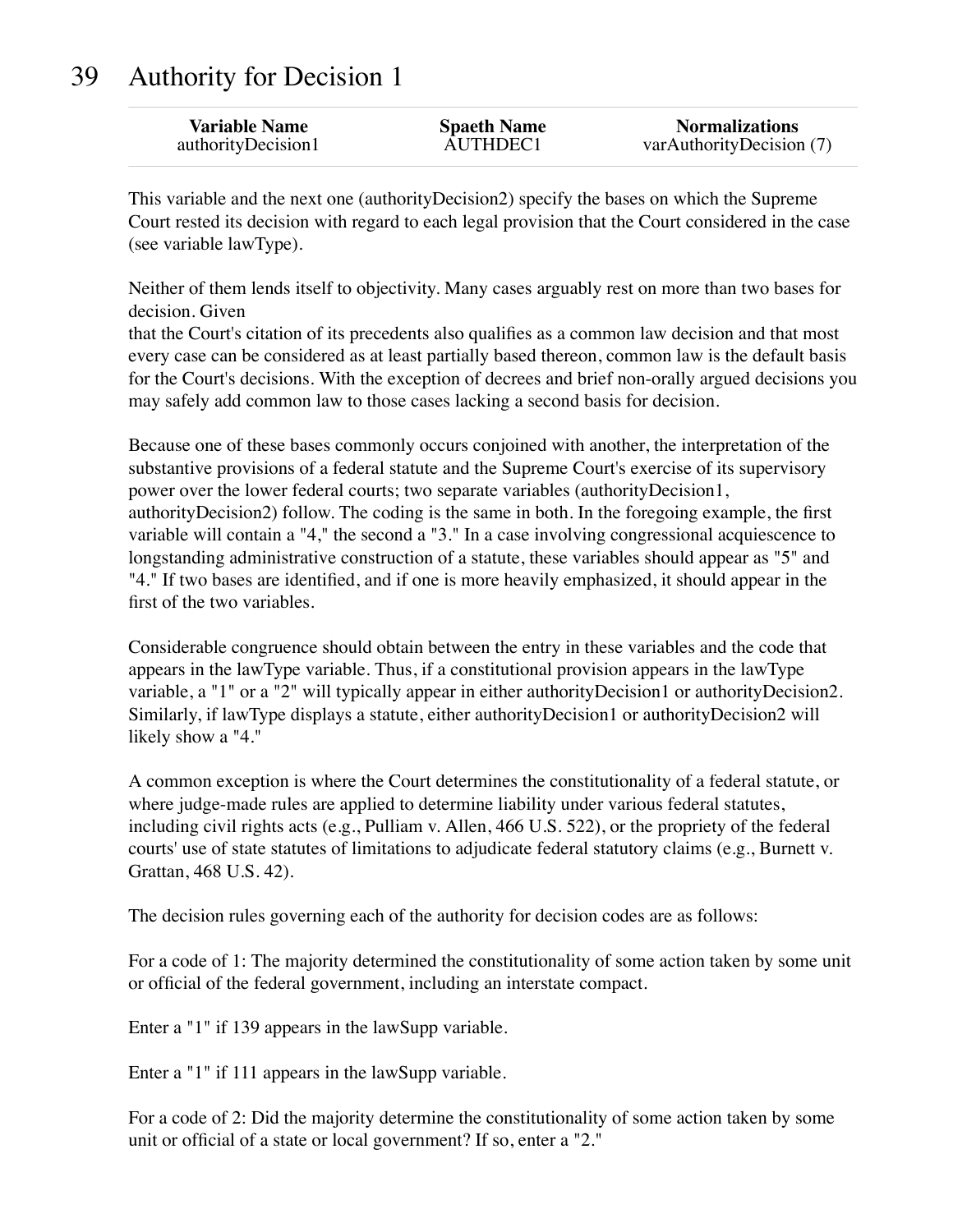For a code of 3: If the rules governing codes "1-2," "4-7" are answered negatively or do not apply, enter a "3." A "3," then, serves as the residual code for these variables.

Enter a "3" if 508 appears in the lawSupp variable.

Non-statutorily based Judicial Power topics in the issue variable generally warrant a "3."

Most cases arising under the Court's original jurisdiction should receive a "3."

All cases containing a "4" in the type of decision variable  $= 3$ .

Enter a "3" in cases in which the Court denied or dismissed the petition for review or where the decision of a lower court is affirmed by a tie vote.

For a code of 4: Did the majority interpret a federal statute, treaty, or court rule? If so, enter a "4."

Enter a "4" rather than a "3" if the Court interprets a federal statute governing the powers or jurisdiction of a federal court. In other words, a statutory basis for a court's exercise of power or jurisdiction does not require that a "3" supplement a "4"; the latter alone suffices.

Enter a "4" rather than a "2" where the Court construes a state law as incompatible with a federal law.

Do not enter only a "4" where an administrative agency or official acts "pursuant to" a statute. All agency action is purportedly done pursuant to legislative authorization of one sort or another. A "4" may be coupled to a "5" (see below) only if the Court interprets the statute to determine if administrative action is proper.

In workers' compensation litigation involving statutory interpretation and, in addition, a discussion of jury determination and/or the sufficiency of the evidence, enter either a "4" and a "3" or a "3" and a "4." If no statute is identified in the syllabus, only enter a "3."

For a code of 5: Did the majority treats federal administrative action in arriving at its decision? If so, enter a "5."

Enter a "5' and a "4," but not a "5" alone, where an administrative official interprets a federal statute.

Enter a "5" if the issue  $= 90120$ .

For a code of 6: Did the majority say in approximately so many words that under its diversity jurisdiction it is interpreting state law? If so, enter a "6."

For a code of 7: Did the majority indicate that it used a judge-made "doctrine" or "rule?" If so, enter a "7." Where such is used in conjunction with a federal law or enacted rule, a "7" and "4" should appear in the two variables of this record.

Enter a "7" if the Court without more merely specifies the disposition the Court has made of the case and cites one or more of its own previously decided cases; but enter a "3" if the citation is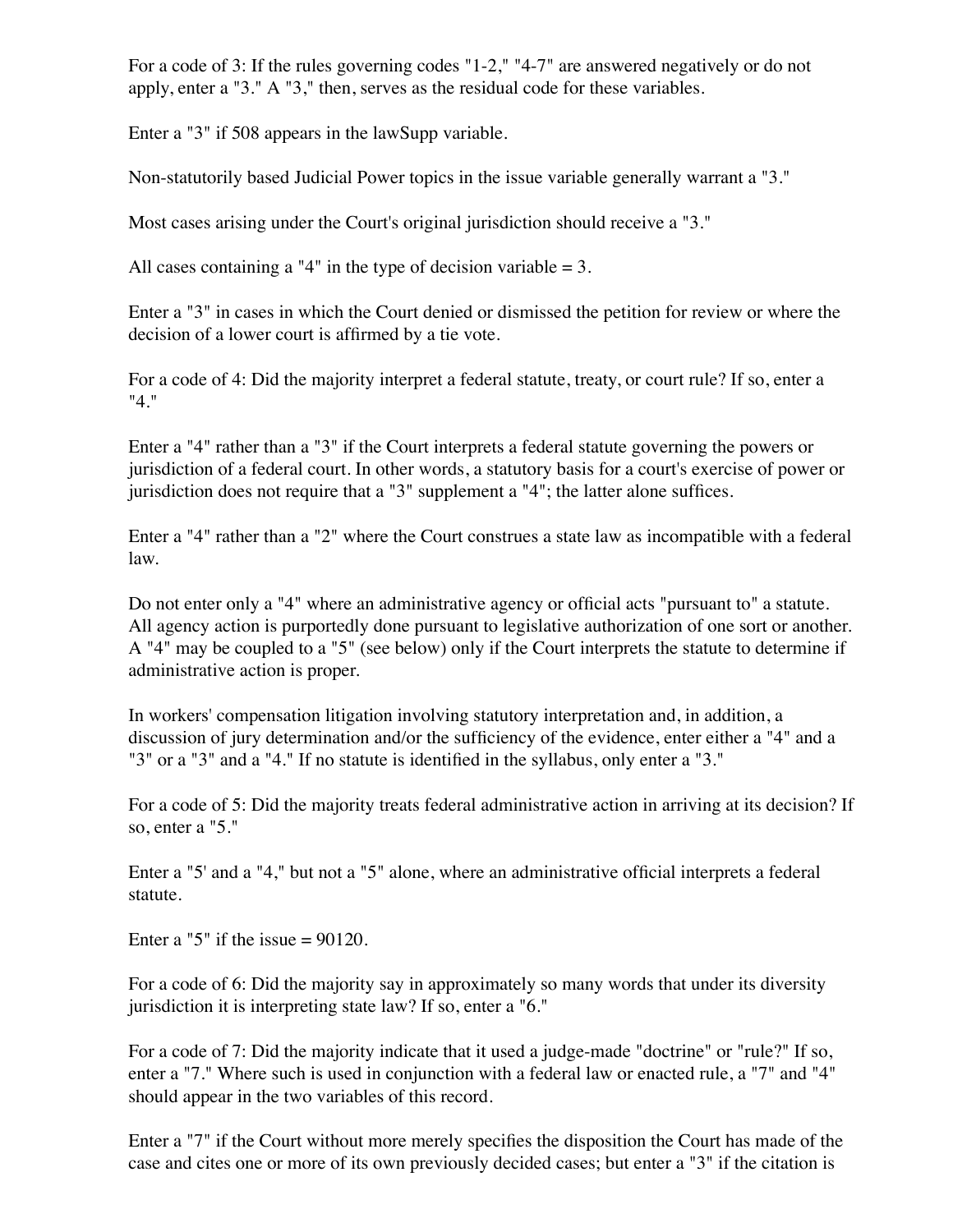qualified by the word, "see."

Enter a "7" if the case concerns admiralty or maritime law, or some other aspect of the law of nations other than a treaty, which qualifies as a "4."

Enter a "7" if the case concerns the retroactive application of a constitutional provision or a previous decision of the Court.

Enter a "7" if the case concerns an exclusionary rule, the harmless error rule (though not the statute), the abstention doctrine, comity, res judicata, or collateral estoppel. Note that some of these, especially comity issues, likely warrant an entry in both authorityDecision variables: a "7" as well as a "3."

Enter a "7" if the case concerns a "rule" or "doctrine" that is not specified as related to or connected with a constitutional or statutory provision (e.g., 376 U.S. 398).

*- End of Content for Variable 39. Authority for Decision 1 -*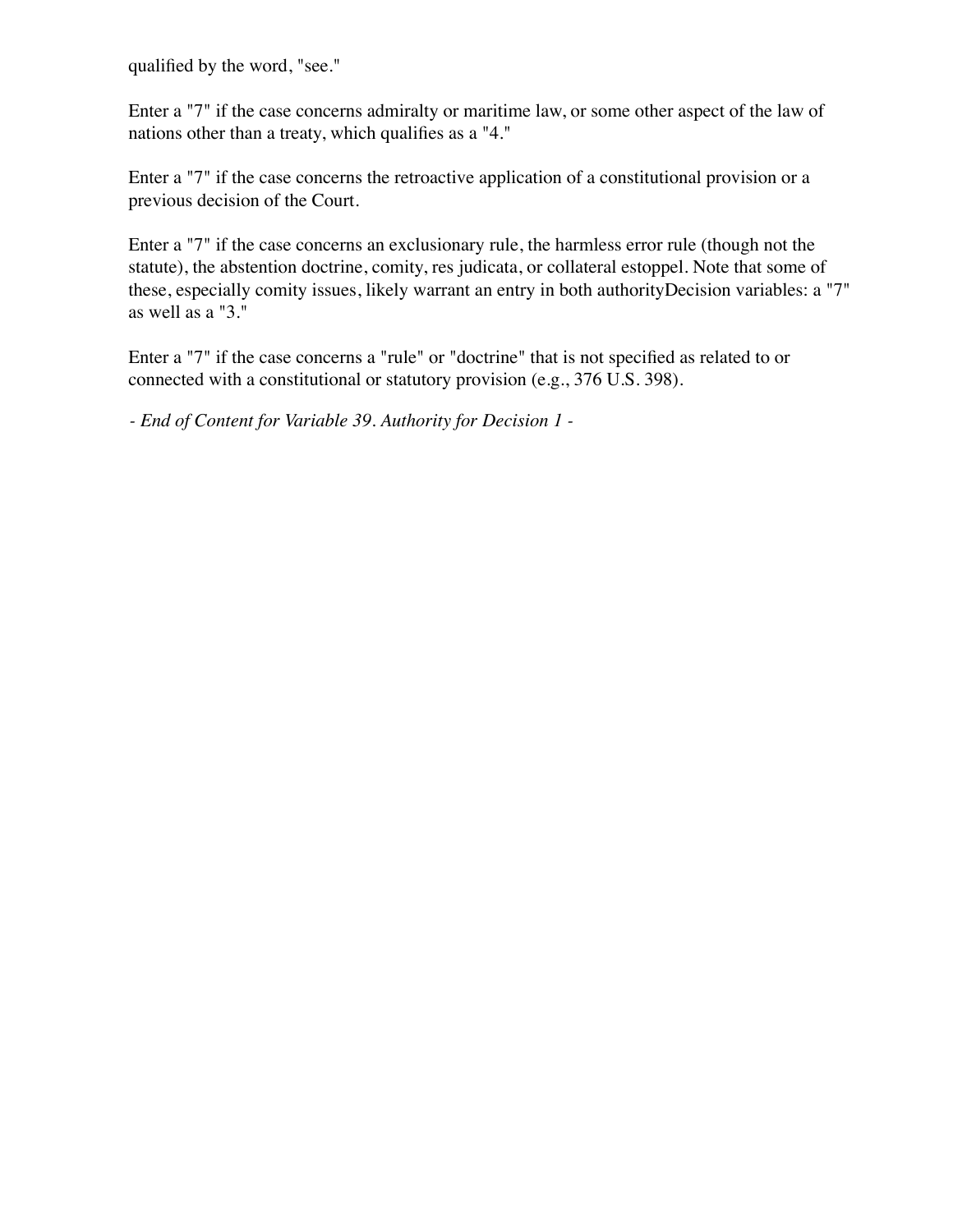# 40 Authority for Decision 2

| <b>Variable Name</b> | <b>Spaeth Name</b> | <b>Normalizations</b>    |
|----------------------|--------------------|--------------------------|
| authorityDecision2   | AUTHDEC2           | varAuthorityDecision (7) |

See variable Authority for Decision 1 (authorityDecision1).

*- End of Content for Variable 40. Authority for Decision 2 -*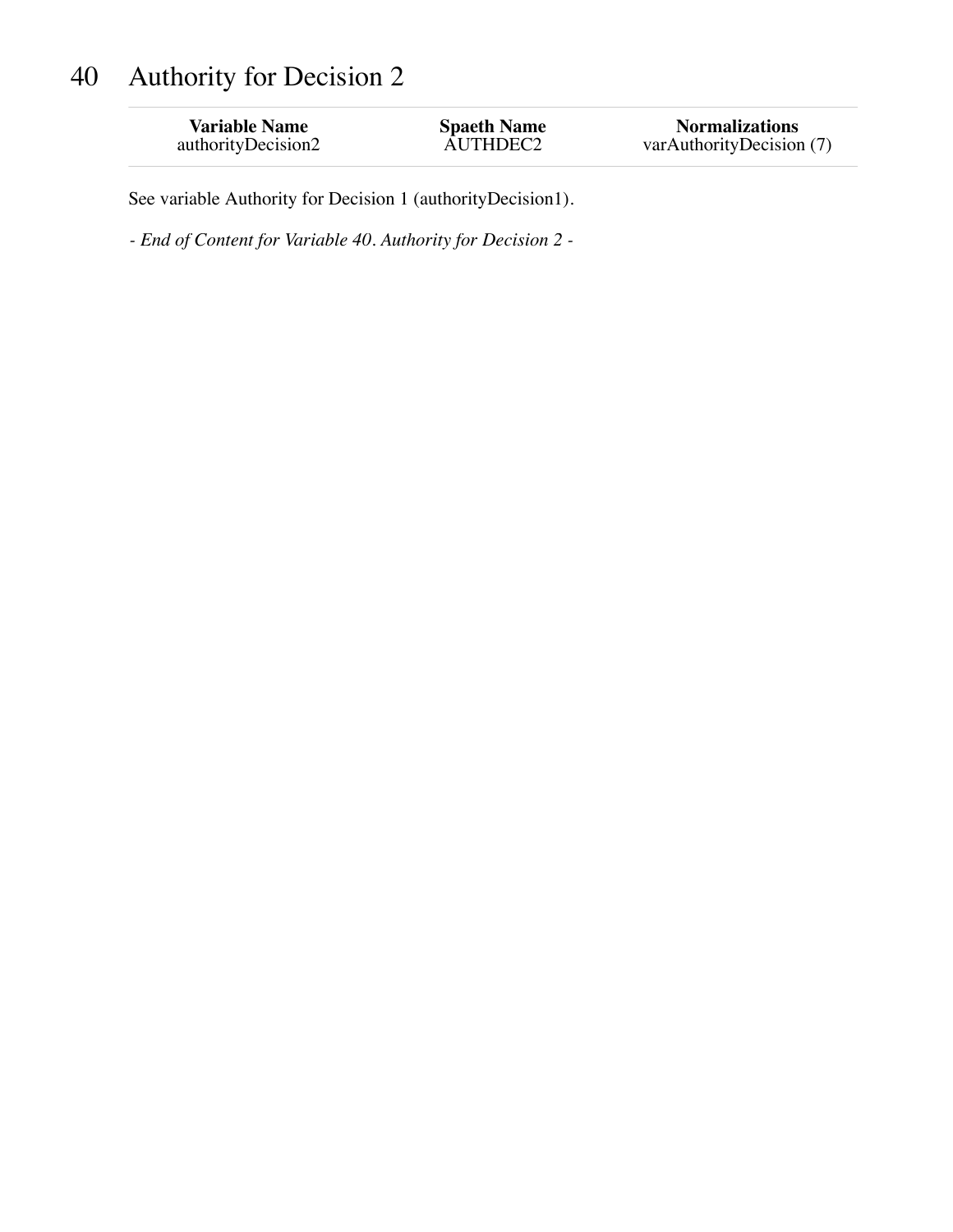### 41 Legal Provisions Considered by the Court

| <b>Variable Name</b> | <b>Spaeth Name</b> | <b>Normalizations</b> |
|----------------------|--------------------|-----------------------|
| lawType              | LAW                | varLawArea (8)        |

This variable and its components (lawSupp and lawMinor) identify the constitutional provision(s), statute(s), or court rule(s) that the Court considered in the case. The difference between them is that lawSupp and lawMinor are coded finely; they identify the specific law, constitutional provision or rule at issue (e.g., Article I, Section 1; the Federal Election Campaign Act; the Federal Rules of Evidence). lawType is coded more broadly (e.g., constitution, federal statute, court rules). Do not assume that these three legal provisions are ordinally ordered. They are not. Any one of them can be considered more important to the Court's decision than either of the others. And that also applies to the issue and issue area of the case. Importance is a matter to be determined by the user's objectives.

Because of our ignorance of the overall contents of the pre-1946 decision making, we simply adhered to the structure and distinctive characteristics of the modern Court. Accordingly, we created a modernized interface that did not adequately comport with the distinctive features of the heritage cases. Not only did they treat distinctive constitutional provisions as one (e.g., upholding or voiding governmental action on the combined basis of due process and equal protection), with the interstate commerce clause thrown in for good measure. Furthermore, these early Courts also created a much used non-textual constitutional provision: freedom of contract, which was treated independently of the Constitution's contract clause.

Relatedly, we mistakenly allowed for only one type 0f legal provision (i.e. Constitution, constitutional amendment, federal statute, court rules, other, infrequently litigated statutes, and state or local law) per case record.) If a second or third legal provision warranted inclusion into the case record, entirely new and separate records needed to be created. This is not a serious problem with the post-1946 Courts, but it definitely is with the preceding ones.

At the other extreme, this database does allow for the inclusion of infrequently litigated federal statutes, but not those of the state and local governments. Users interested in the Court's treatment of the states are likely interested in the sort of state laws at issue and the result of Supreme Court action. E.g., did the Court treat all morals legislation the same; i.e., temperance, prostitution, obscenity, gambling, regardless of states or human litigants? Consult the variables 'origin of case State' and 'source of case State.' To determine the specifics of state or local law, consult the opinion of the case itself. Although a major objective of this database was to make it self-standing, we were not able to achieve this objective because of inadequate oversight and limited resources. To have included this datum would have been a counsel of perfection. Unfortunately, the other principle investigators and I are incapable of attaining such a status.

The basic criterion to determine the legal provision(s) is the "summary" in the Lawyers' Edition. Supplementary is a reference to it in at least one of the numbered holdings in the summary of the United States Reports. This summary, which the Lawyers' Edition of the U.S. Reports labels "Syllabus By Reporter Of Decisions," appears in the official Reports immediately after the date of decision and before the main opinion in the case. Where this summary lacks numbered holdings, it is treated as though it has but one number.

Be aware that the Reports do not cite a given statute the same in every case. Hence, the total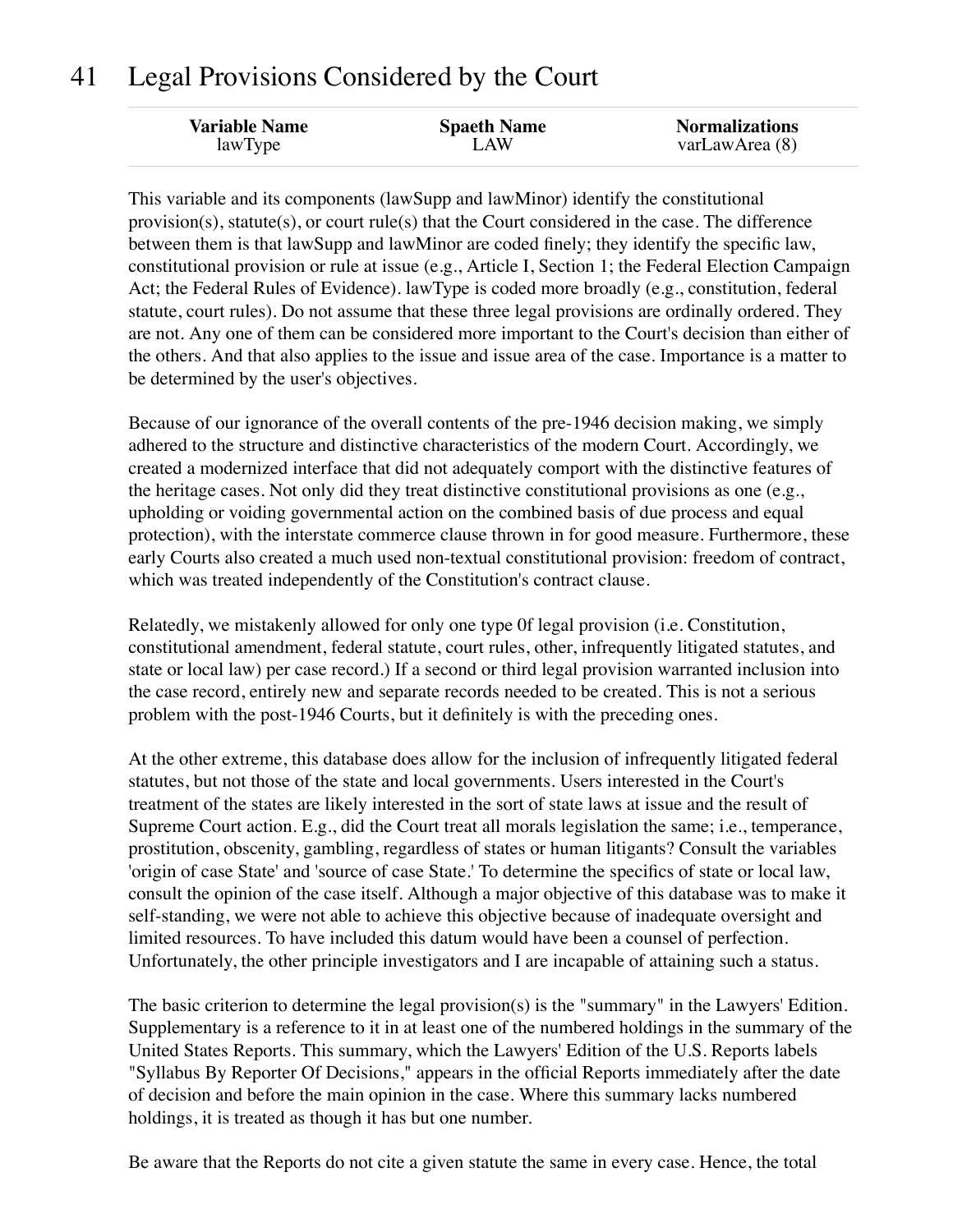number of cases in which a case is the legal provision considered by the Court may be higher than the database reports.

Observe that where a state or local government allegedly abridges a provision of the Bill of Rights even though it has not been made binding on the states because it has not been "incorporated" into the due process clause of the Fourteenth Amendment, identification is to the specific guarantee rather than to the Fourteenth Amendment.

The legal basis for decision need not be formally stated. For example, a reference in the summary to the appointment of counsel under the Constitution or to the self-incrimination clause warrants entry of the appropriate code. (E.g., United States v. Knox, 396 U.S. 77; Lassiter v. Department of Social Services, 452 U.S. 18).

Also note that occasionally a holding may pertain to more than one legal basis for decision. In such cases, the additional basis or bases are specified as though they are numbered holdings, or as though they are a holding without numbers.

By no means does every record have an entry in the lawType variable. Only constitutional provisions, federal statutes, and court rules are entered here. This variable typically will have no entry in cases that concern the Supreme Court's supervisory authority over the lower federal courts; those where the Supreme Court's decision does not rest on a constitutional provision, federal statute, or court rule; provisions of the common law; decrees; and nonstatutory cases arising under the Court's original jurisdiction.

In cases where the Court considers multiple legal provisions no attempt is made to order their appearance. Where the constitutionality of a federal law is challenged, to give either the constitutional provision or the statute primacy would be arbitrary. To the extent that any order characterizes these lawType entries, it likely is the sequence in which they appear in the summary.

Beyond the foregoing, observe that an entry should appear in this variable only when the summary indicates that the majority opinion discusses the legal provision at issue. The mere fact that the Court exercises a certain power (e.g., its original jurisdiction, as in Arkansas v. Tennessee, 397 U.S. 91), or makes reference in its majority opinion rather than in the summary that a certain constitutional provision, statute, or frequently used common law rule applies (e.g., the "equal footing" principle which pertains to the admission of new states under Article IV, section 3, clause 2 of the Constitution, as Utah v. United States, 403 U.S. 9, illustrates) provides no warrant for any entry.

There are three exceptions to this "discussion" requirement, the first of which dismisses the writ of certiorari as "improvidently granted" either in so many words (e.g., Johnson v. United States, 401 U.S. 846) or dismisses it on this basis implicitly (e.g., Baldonado v. California, 366 U.S. 417). In such cases, the code 508 should appear. More often than not, these cases have no summary. Note that the phrase is a term of art: 1) it overrides any substantive provision that the summary may mention (e.g., Conway v. California Adult Authority, 396 U.S. 107); 2) it does not apply where the Supreme Court takes jurisdiction on appeal.

In the second exception the Court, without discussion, remands a case to a lower court for consideration in light of an earlier decision. The summary of the earlier case is then consulted and the instant case coded with the entry that appeared there (e.g., Wheaton v. California, 386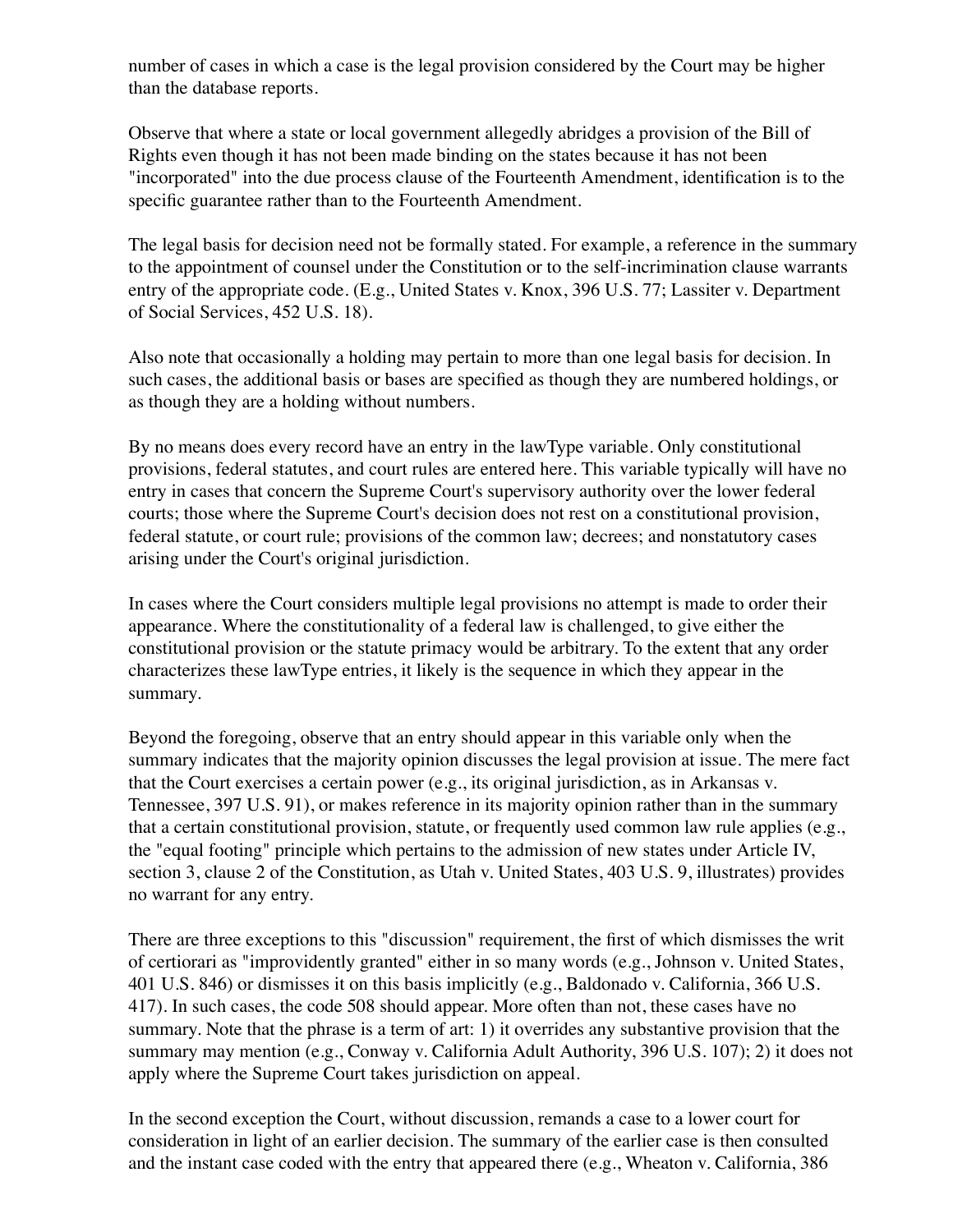U.S. 267). If a discussion in the summary precedes the remand, this variable should be governed by that discussion as well as the basis for decision in the case that the lower court is instructed to consider. Usually these bases will be identical (e.g., Maxwell v. Bishop, 398 U.S. 262).

The third exception to the "discussion" criterion involves the legality of administrative agency action without specific reference to the statute under which the agency acted. Inasmuch as administrative agencies may only act pursuant to statute, the majority opinion was consulted to determine the statute in question (e.g., National Labor Relations Board v. United Insurance Co. of America, 390 U.S. 254). The same situation may characterize the statute under which a court exercises jurisdiction (e.g., the Court of Claims in United States v. King, 395 U.S. 1).

As indicated, this variable should usually lack an entry if the numbered holding(s) indicates that the Court's decision rests on its supervisory authority over the federal judiciary, the common law, or diversity jurisdiction.

Note that where a state or local government allegedly abridges a provision of the Bill of Rights that has been made binding on the states because it has been incorporated into the due process clause of the Fourteenth Amendment, identification is to the specific guarantee rather than to the Fourteenth Amendment Due Process Clause.

International treaties and conventions, which rarely serve as the basis for the Court's decision, are identified (in the lawSupp variable) as a treaty (509), an interstate compact as Interstate Compact (510), an executive order as Executive Order (511), and a statute of a territory of the U.S., which is not in the U.S. Code or the Statutes at Large, as Territory Statute (512).

A case that challenges the constitutionality of a federal statute, court or common law rule will usually contain at least two legal bases for decision: the constitutional provision as well as the challenged statute or rule.

Where a heading concerns the review of agency action under a statute, but the statute is not identified, it is ascertained from the opinion (e.g., National Labor Relations Board v. United Insurance Co. of America, 390 U.S. 254). So also where the decision turns on the statutory jurisdiction of a federal court, and the holding does not specify it (e.g., United States v. King, 395 U.S. 1).

*- End of Content for Variable 41. Legal Provisions Considered by the Court -*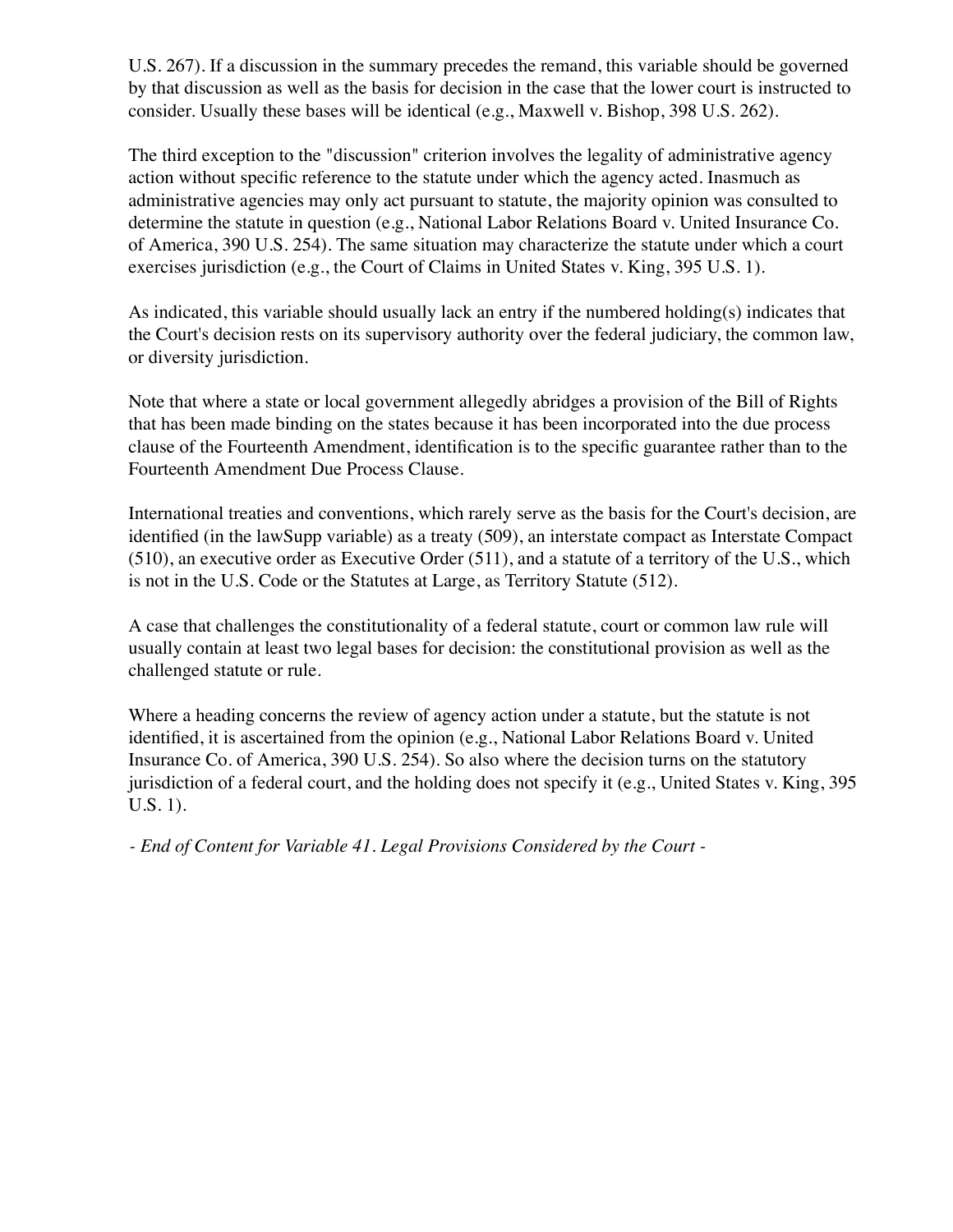# 42 Legal Provision Supplement

| <b>Variable Name</b> | <b>Spaeth Name</b> | <b>Normalizations</b>    |
|----------------------|--------------------|--------------------------|
| lawSupp              | LAW                | varLegalProvisions (206) |
|                      |                    |                          |

See variable Legal Provisions Considered by the Court.

*- End of Content for Variable 42. Legal Provision Supplement -*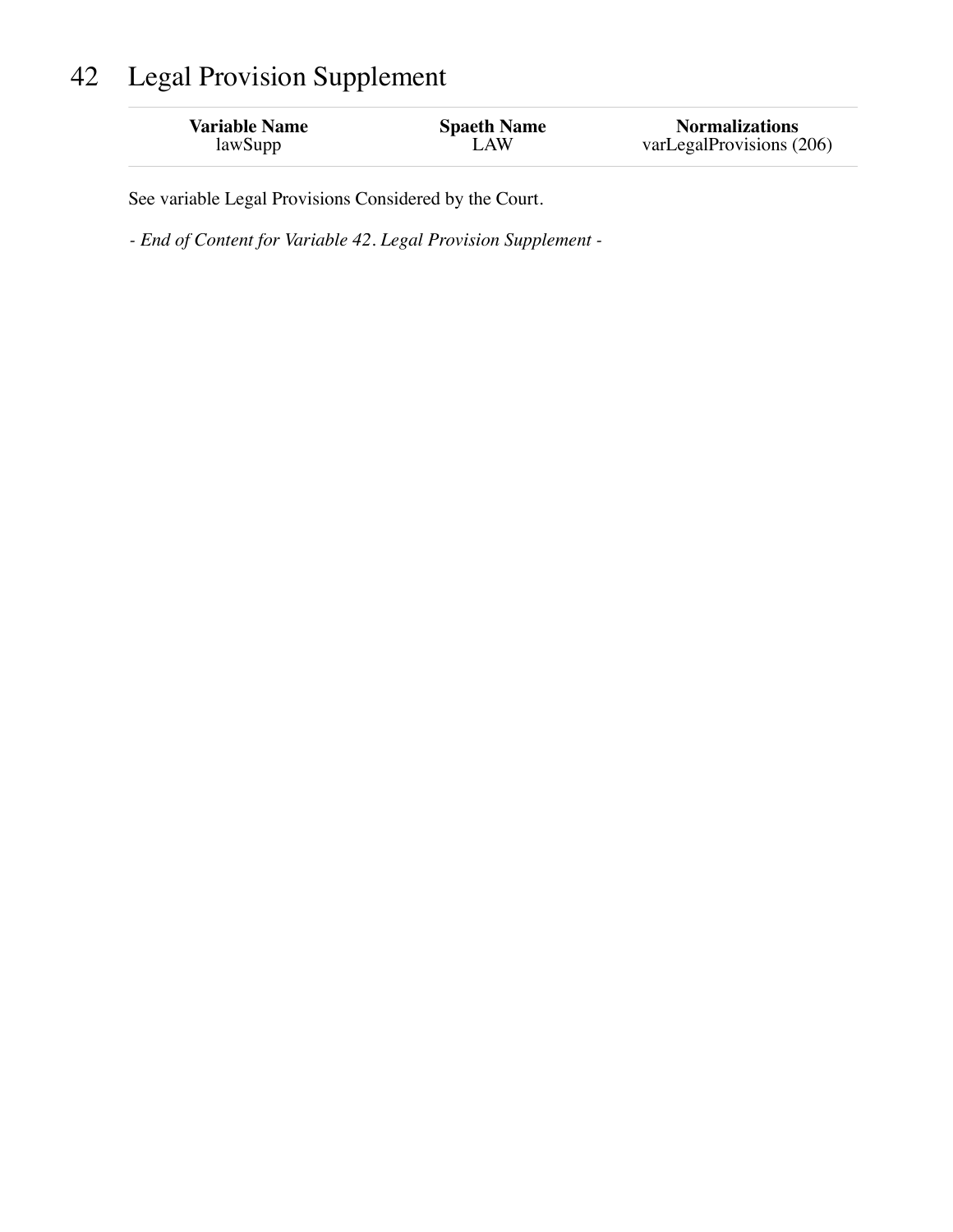### 43 Legal Provision Minor Supplement

| <b>Variable Name</b> | <b>Spaeth Name</b> | <b>Normalizations</b> |
|----------------------|--------------------|-----------------------|
| lawMinor             | LAW                | n/a                   |
|                      |                    |                       |

This variable, lawMinor, is reserved for infrequently litigated statutes. Statutes substantially absent from the decision making of the modern Courts will be found in this variable. For these, lawMinor identifies the law at issue. Note: This is a string variable.

*- End of Content for Variable 43. Legal Provision Minor Supplement -*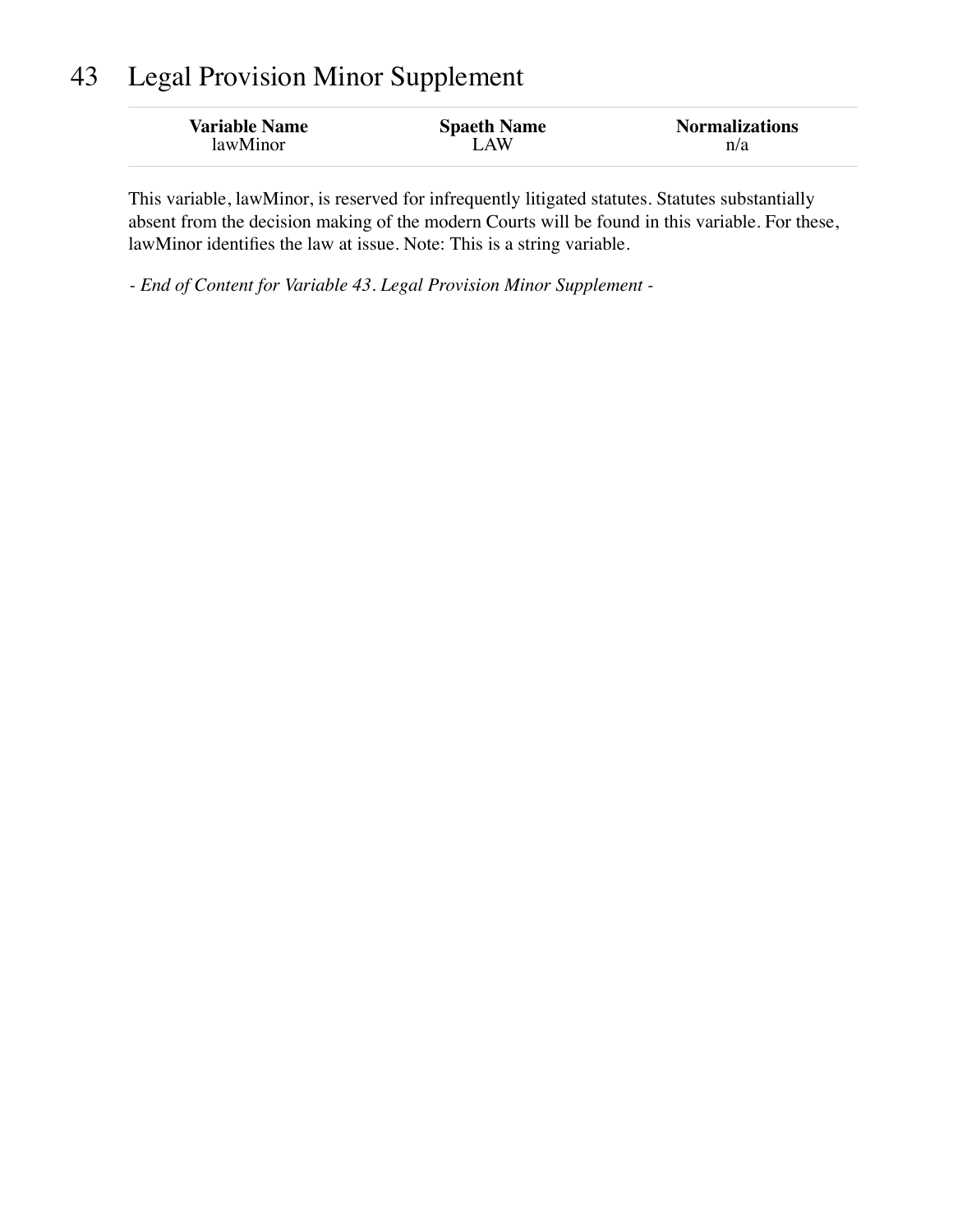# 44 Decision Type

| <b>Variable Name</b> | <b>Spaeth Name</b> | <b>Normalizations</b> |
|----------------------|--------------------|-----------------------|
| decisionType         | DEC TYPE           | varDecisionTypes (7)  |

decisionType=1: Cases the Court decides by a signed opinion. Note that for the 1946 terms to present, decisionType=1 cases are those that the Court decided by a signed opinion and in which it heard oral arguments. This is true for the 1791-1945 terms too. When both these conditions are met, the case is coded as decisionType=1. But the second condition—oral argument—is no longer necessary for a decisionType=1 classification. That's because the dates of oral argument were not reported for many cases that were likely argued (if only because the reporter noted, "After argument…"). We are working to locate these (many) missing dates and would appreciate any leads from users.

Jettisoning the oral argument requirement also means that there are many cases that were probably not orally argued but that are included as decisionType=1 cases because a justice is listed as delivering the opinion of the Court. For users that want to examine cases we know for sure were orally argued, we suggest selecting on dateArgument—with the important caveat that you will miss cases that were likely argued but are lacking a date.

decisionType=2: Cases decided with an opinion but without hearing oral argument; i.e., per curiam opinions. In the legacy data, decisionType2 cases include cases in which the Court (or reporter) did not use the term "per curiam" but rather "The Court [said]," "By the Court," or "By direction of the Court." If these cases identify the author of the opinion, we code an opinion writer.

decisionType=4: Decrees. This infrequent type of decision usually arises under the Court's original jurisdiction and involves state boundary disputes. The justices will typically appoint a special master to take testimony and render a report, the bulk of which generally becomes the Court's decision. The presence of the label, "decree," distinguishes this type of decision from the others.

decisionType=5: Cases decided by an equally divided vote. When a justice fails to participate in a case or when the Court has a vacancy, the participating justices may cast a tie vote. In such cases, the Reports merely state that "the judgment is affirmed by an equally divided vote" and the name of any nonparticipating justice(s). Their effect is to uphold the decision of the court whose decision the Supreme Court reviewed.

decisionType=6: This decision type is a variant of decisionType=1 cases. It differs from type 1 in that no individual justice's name appears as author of the Court's opinion. Instead, these unsigned orally argued cases are labeled as decided "per curiam." The difference between this type and decisionType=2 is the occurrence of oral argument in the former but not the latter. In both types the opinion of the Court is unsigned.

decisionType=7: Judgments of the Court. This decision type is also a variant of the formally decided cases. It differs from type 1 in that less than a majority of the participating justices agree with the opinion produced by the justice assigned to write the Court's opinion. Except for those interested only in the authors of the opinions of the Court, decisionType=7 should be included in analyses of the Court's formally decided cases. See also the notes under decisionType=1.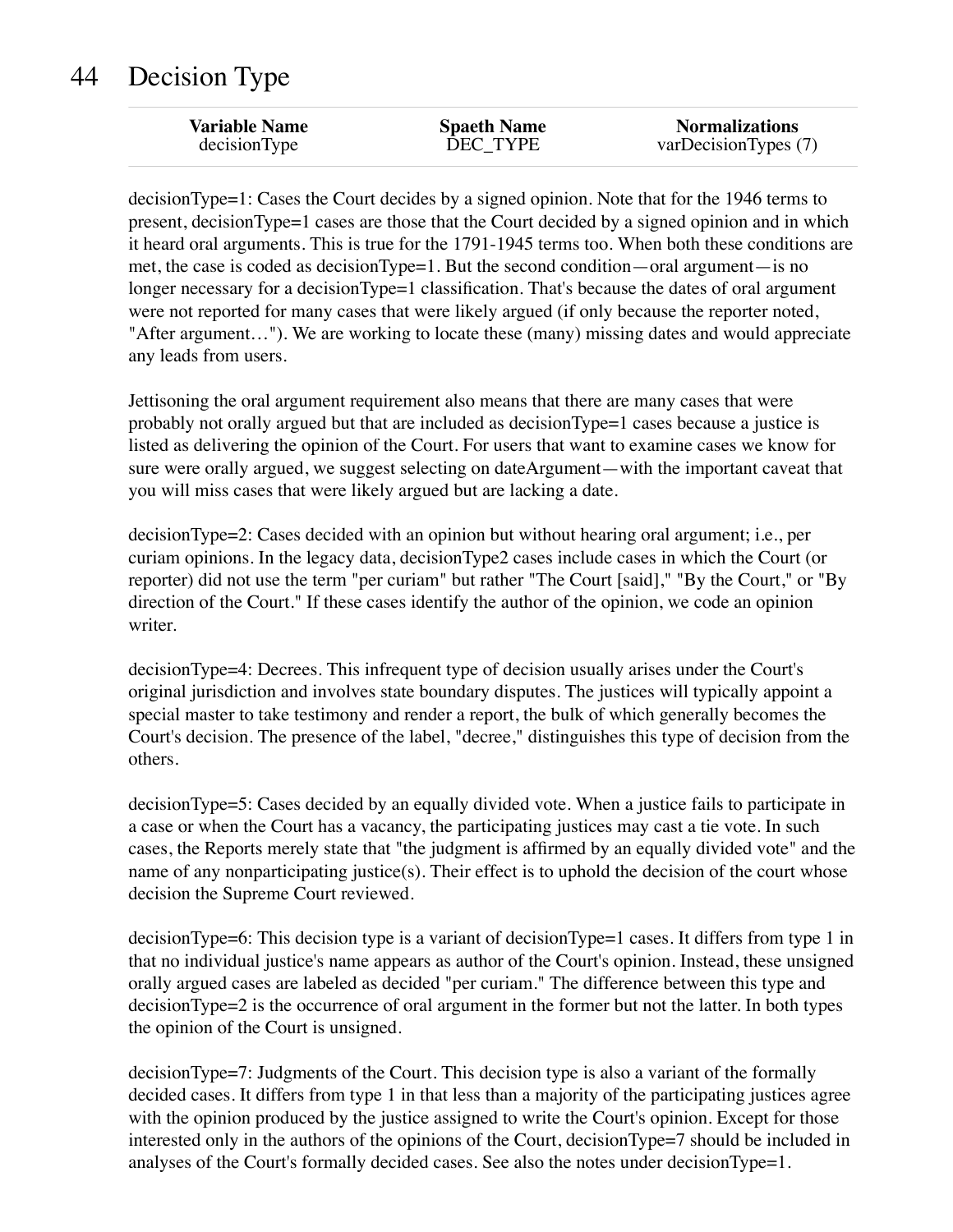The database does not contain all of the non-orally argued per curiam decisions (decisionType=2). The Reports contain large numbers of brief, non-orally argued per curiam decisions. The database includes only those for which the Court has provided a summary, as well as those without a summary in which one or more of the justices wrote an opinion.

Along similar lines, the database also does not contain memorandum decisions or "back-of-thebook" U.S. Reports cases with the exceptions of, first, volumes 131 and 154. In these volumes, the reporters included (in the Appendices) cases previously omitted or "not hitherto reported in full." Second, we are trying to include all orally argued cases in the back-of-the-book (the Database already contains "front-of-the-book" orally argued cases). All decisionType=5 orally argued cases, even if in the back of the book, already have been entered. We are in the process of adding decisionType=6 back-of-the-book cases. In the vast majority of these, the Court dismissed the case with a one-line sentence.

*- End of Content for Variable 44. Decision Type -*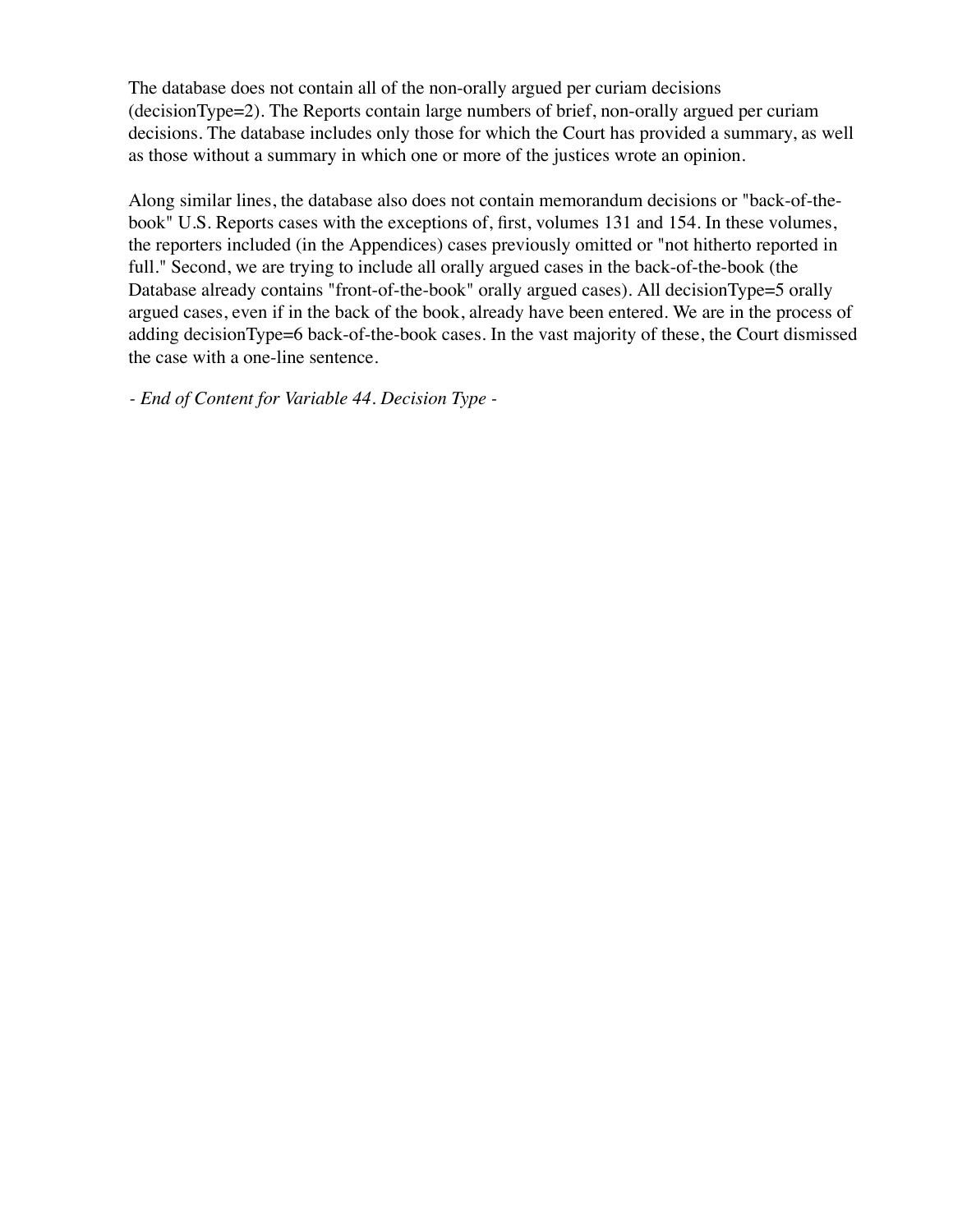### 45 Declaration of Unconstitutionality

| <b>Variable Name</b> | <b>Spaeth Name</b> | <b>Normalizations</b>  |
|----------------------|--------------------|------------------------|
| declarationUncon     | UNCON              | varDeclarationUncon(4) |
|                      |                    |                        |

An entry in this variable indicates that the Court either declared unconstitutional an act of Congress; a state or territorial statute, regulation, or constitutional provision; or a municipal or other local ordinance. In coding this variable we consulted several sources. Most helpful was the Congressional Research Service's Constitution of the United States of America: Analysis and Interpretation (CONAN) (https://www.congress.gov/constitution-annotated) and the appendix to volume 131 of the U.S. Reports.

Note that the Court need not necessarily specify in so many words that a law has been declared unconstitutional. That commonly occurred in legacy decisions (pre-1946); e.g., Wllcox v. Consolidted Gas Co. of New York, 53 L Ed 382 (1909).

The summary frequently, though not invariably, will indicate such action in its statement of the Court's holdings. Hence, where such action may have occurred, it may be necessary to read carefully the opinion of the Court to determine whether an entry should be made in this variable.

Where federal law pre-empts a state statute or a local ordinance, unconstitutionality does not result unless the Court's opinion so states. Nor are administrative regulations the subject of declarations of unconstitutionality unless the declaration also applies to the law on which it is based. Also excluded are federal or state court-made rules; e.g., Virginia Supreme Court v. Friedman, 487 U.S. 59 (1988).

*- End of Content for Variable 45. Declaration of Unconstitutionality -*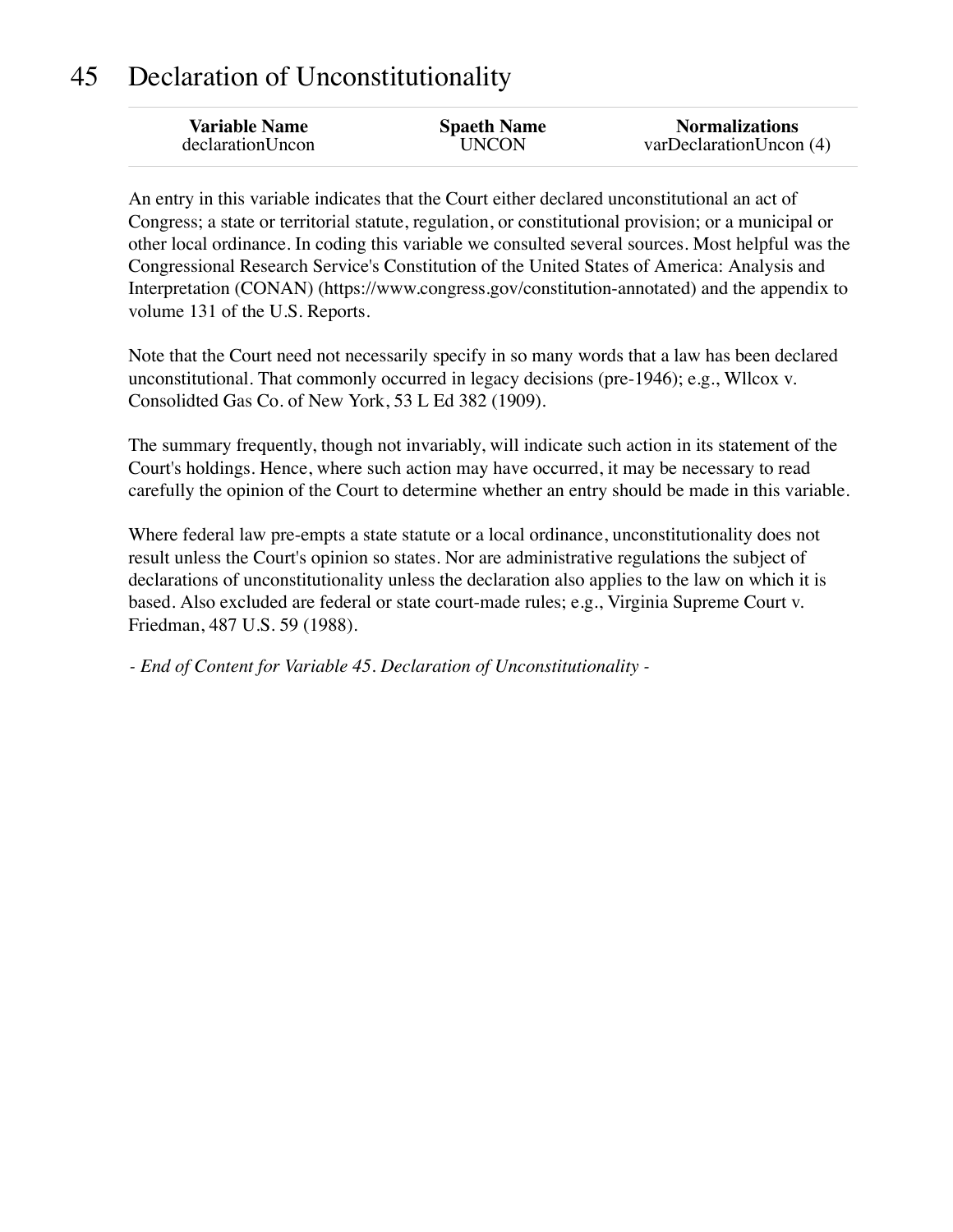# 46 Disposition of Case

| <b>Variable Name</b> | <b>Spaeth Name</b> | <b>Normalizations</b>          |
|----------------------|--------------------|--------------------------------|
| caseDisposition      | DIS                | $varCase$ DispositionSc $(11)$ |
|                      |                    |                                |

The treatment the Supreme Court accorded the court whose decision it reviewed is contained in this variable; e.g., affirmed, vacated, reversed and remanded, etc. The values here are the same as those for lcDisposition (how the court whose decision the Supreme Court reviewed disposed of the case). For original jurisdiction cases, this variable will be empty unless the Court's disposition falls under 1 or 9 below (stay, petition, or motion granted; petition denied or appeal dismissed). For cases in which the Court granted a motion to dismiss, caseDisposition is coded as 9 (petition denied or appeal dismissed). There is "no disposition" if the Court denied a motion to dismiss.

The information relevant to this variable may be found near the end of the summary that begins on the title page of each case, or preferably at the very end of the opinion of the Court.

As in the lcDisposition variable, the value label pertaining to the specific language used by the Court is entered. If incongruence between the Court's language and the above codes occurs, consult variable caseDispositionUnusual.

In cases containing multiple docket numbers, not every docket number will necessarily receive the same disposition. Hence, in focusing on the outcome of the Court's decisions, users might want to consider the datasets in which cases are organized by docket rather than citation.

Note for users of the Justice Centered Database: The entry in this variable governs whether the individual justices voted with the majority or in dissent.

*- End of Content for Variable 46. Disposition of Case -*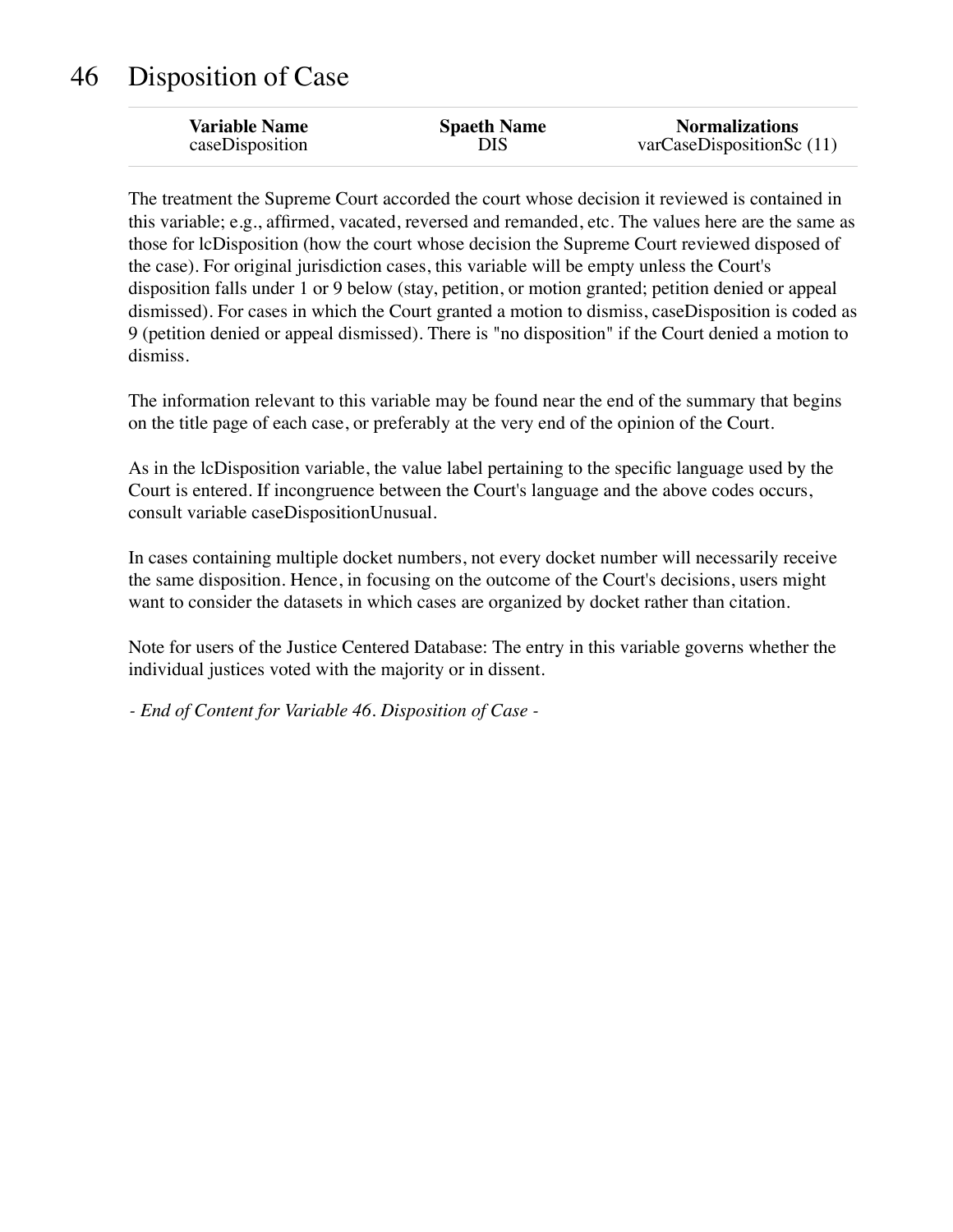# 47 Unusual Disposition

| <b>Variable Name</b>   | <b>Spaeth Name</b> | <b>Normalizations</b>     |
|------------------------|--------------------|---------------------------|
| caseDispositionUnusual | <b>DISQ</b>        | varCaseDispositionUnusual |

An entry (1) will appear in this variable to signify that the Court made an unusual disposition of the cited case which does not match the coding scheme of the preceding variable. The disposition that appears closest to the unusual one made by the Court should be selected for inclusion in the preceding variable, caseDisposition.

*- End of Content for Variable 47. Unusual Disposition -*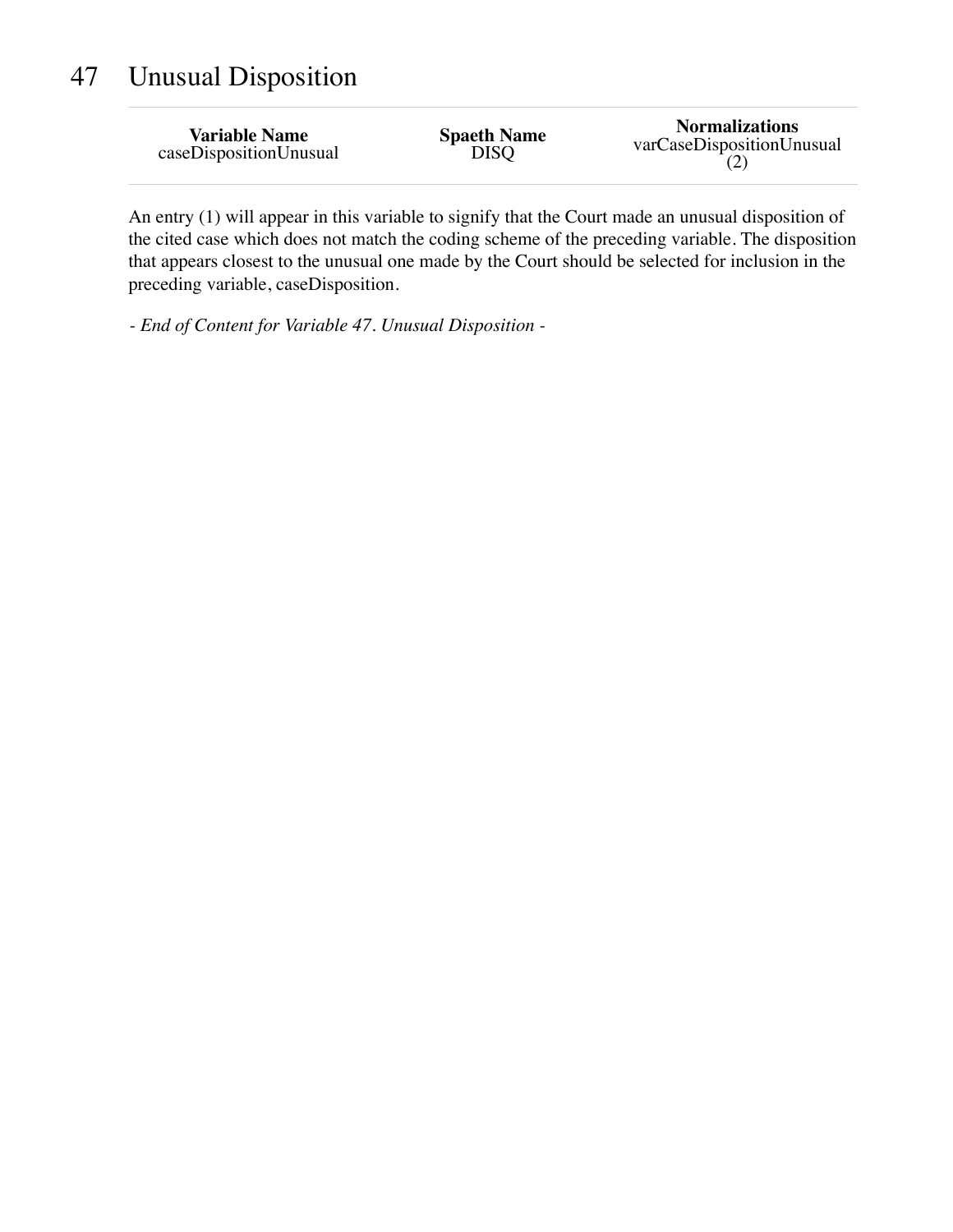| <b>Variable Name</b> | <b>Spaeth Name</b> | <b>Normalizations</b> |
|----------------------|--------------------|-----------------------|
| <i>partyWinning</i>  | WIN                | varPartyWinning (3)   |

This variable indicates whether the petitioning party (i.e., the plaintiff or the appellant) emerged victorious. The victory the Supreme Court provided the petitioning party may not have been total and complete (e.g., by vacating and remanding the matter rather than an unequivocal reversal), but the disposition is nonetheless a favorable one.

With some adjustments, we coded this variable according to the following rules:

- The petitioning party lost if the Supreme Court affirmed (caseDisposition=2) or dismissed the case/denied the petition (caseDisposition=9).
- The petitioning party won in part or in full if the Supreme Court reversed (caseDisposition=3), reversed and remanded (caseDisposition= 4), vacated and remanded (caseDisposition=5), affirmed and reversed in part (caseDisposition=6), affirmed and reverse in part and remanded (caseDisposition=7), or vacated (caseDisposition=8)
- The petitioning party won or lost may be unclear if the Court certified to/from a lower court.

*- End of Content for Variable 48. Winning Party -*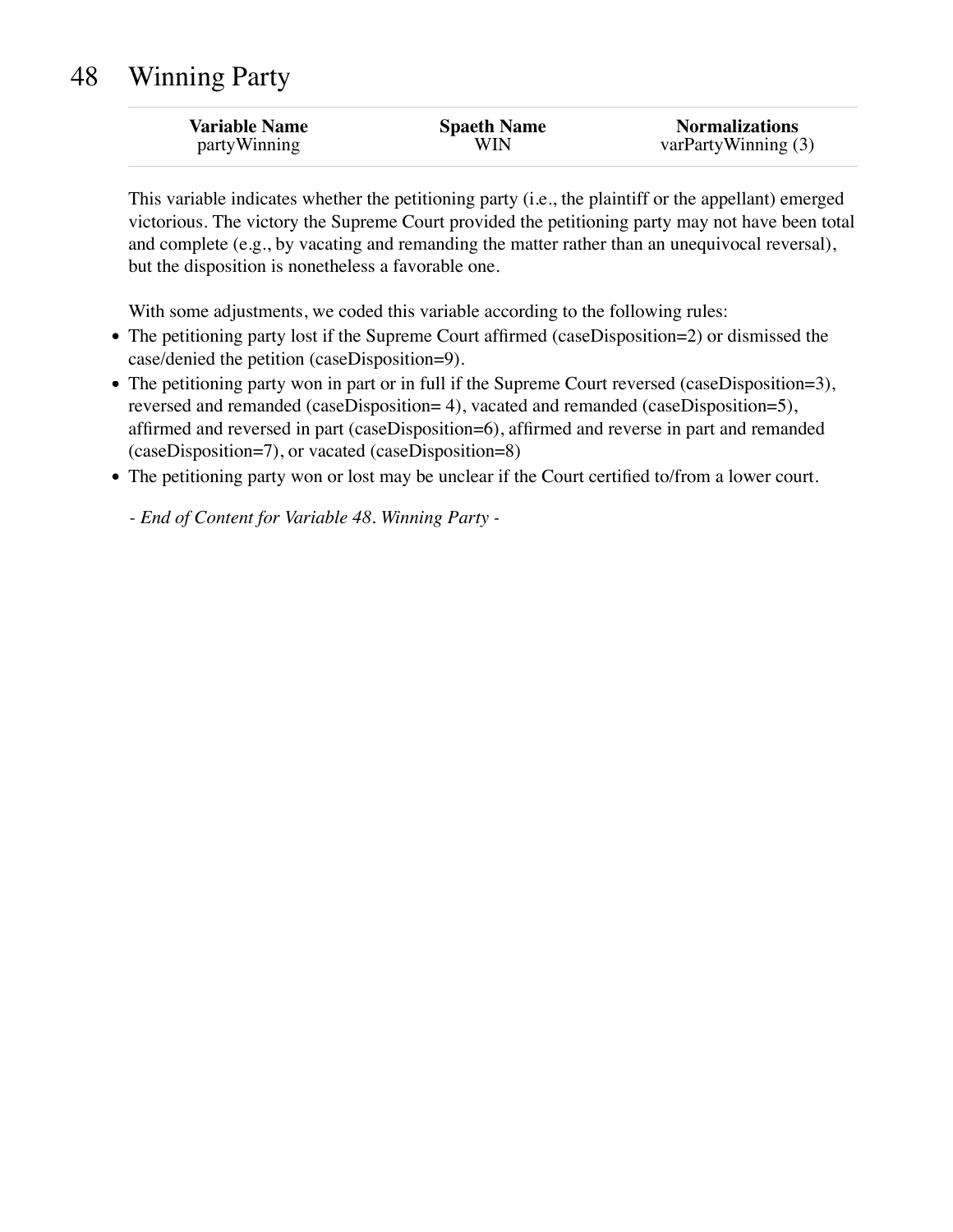#### 49 Formal Alteration of Precedent

| <b>Variable Name</b> | <b>Spaeth Name</b> | <b>Normalizations</b>      |
|----------------------|--------------------|----------------------------|
| precedentAlteration  | ALT PREC           | varPrecedentAlteration (2) |

A "1" will appear in this variable if the majority opinion effectively says that the decision in this case "overruled" one or more of the Court's own precedents. Occasionally, in the absence of language in the prevailing opinion, the dissent will state clearly and persuasively that precedents have been formally altered: e.g., the two landmark reapportionment cases: Baker v. Carr, 369 U.S. 186 (1962), and Gray v. Sanders, 372 U.S. 368 (1963). Once in a great while the majority opinion will state--again in so many words--that an earlier decision overruled one of the Court's own precedents, even though that earlier decision nowhere says so. E.g, Patterson v. McLean Credit Union, 485 U.S. 617 (1988), in which the majority said that Braden v. 30th Judicial Circuit of Kentucky, 410 U.S. 484, 35 L Ed 2d 443 (1973) overruled a 1948 decision. On the basis of this later language, the earlier decision will contain a "1" in this variable. Alteration also extends to language in the majority opinion that states that a precedent of the Supreme Court has been "disapproved," or is "no longer good law."

Note, however, that alteration does not apply to cases in which the Court "distinguishes" a precedent. Such language in no way changes the scope of the precedent contained in the case that has been distinguished.

In addition to following these rules, we consulted several sources. Again, the Congressional Research Service's Constitution of the United States of America: Analysis and Interpretation (CONAN) (https://www.congress.gov/constitution-annotated) was most helpful.

Do not assume that each record of a given case indicates the formal alteration of a separate precedent. A given citation may have several docket numbers, each of which is governed by a single opinion in which only one precedent was altered. Conversely, an opinion in a citation with a single docket number may alter a whole series of Supreme Court precedents. To determine the number of altered precedents, carefully read the prevailing opinion in each citation that has an entry in this variable.

*- End of Content for Variable 49. Formal Alteration of Precedent -*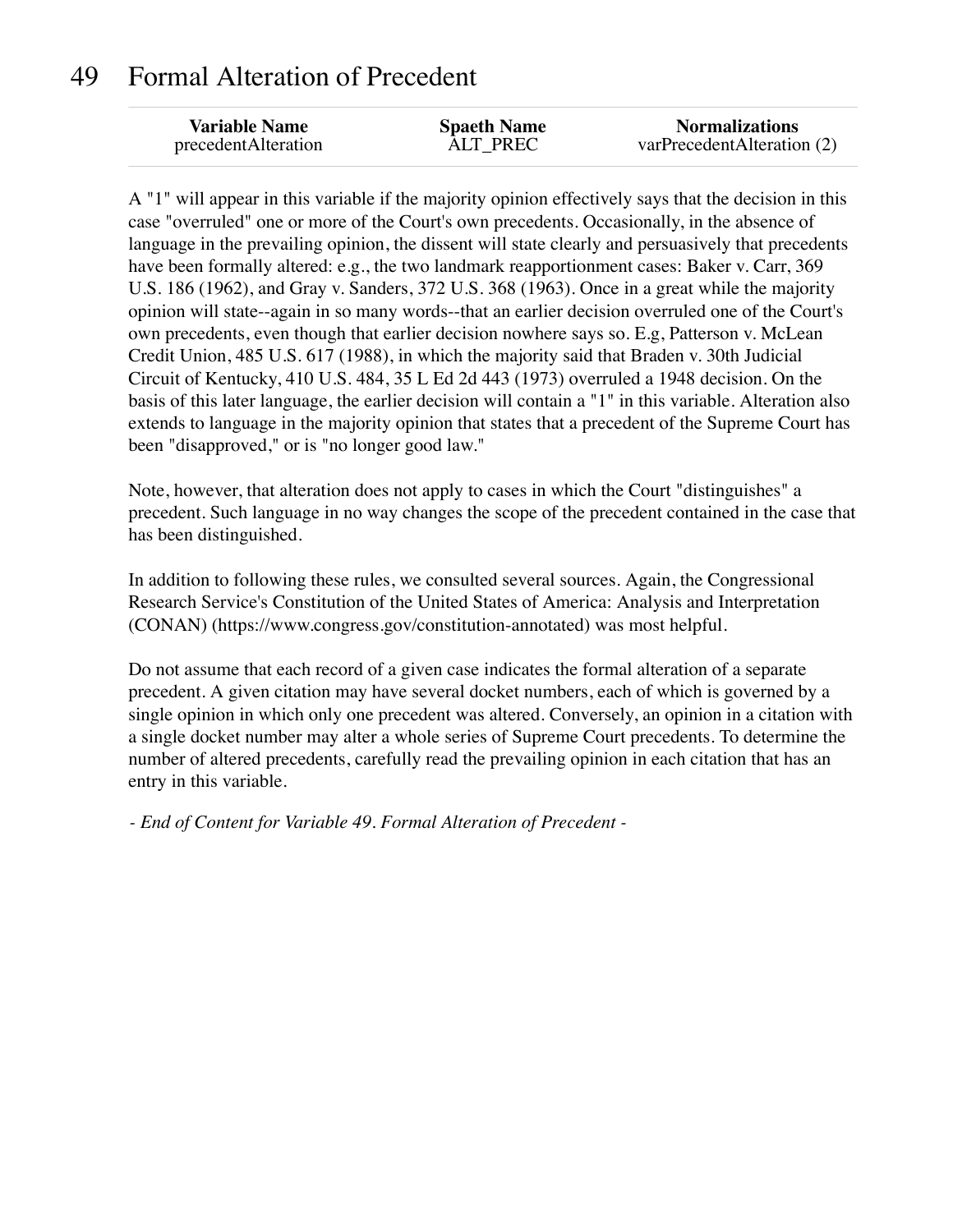### 50 Vote Not Clearly Specified

| <b>Variable Name</b> | <b>Spaeth Name</b> | <b>Normalizations</b> |
|----------------------|--------------------|-----------------------|
| voteUnclear          | <b>VOTEQ</b>       | varVoteUnclear (2)    |

The votes in a case are those specified in the opinions.

Do note, however, that the majority opinion in a number of Marshall Court decisions reports that unnamed justices were in disagreement about the resolution of the case. These do not identify who the dissenters were. We, therefore, look to the majority opinion itself to specify who voted how.

In the vast majority of cases, the individual justices clearly indicate whether or not they agree with the disposition made by the majority. For a small number of cases clarity may be lacking, as when a justice concurs in part and dissents in part. A justice will typically use this or equivalent language to indicate agreement with the reasoning in a portion of the majority opinion while disagreeing with the majority's disposition of the case, or vice-versa.

A close reading of the justice's opinion usually indicates whether he or she has concurred (i.e., agreed with the majority's disposition) or dissented from the disposition made by the majority. But in the rare case where a justice does not clearly indicate which it is, this variable will so indicate.

*- End of Content for Variable 50. Vote Not Clearly Specified -*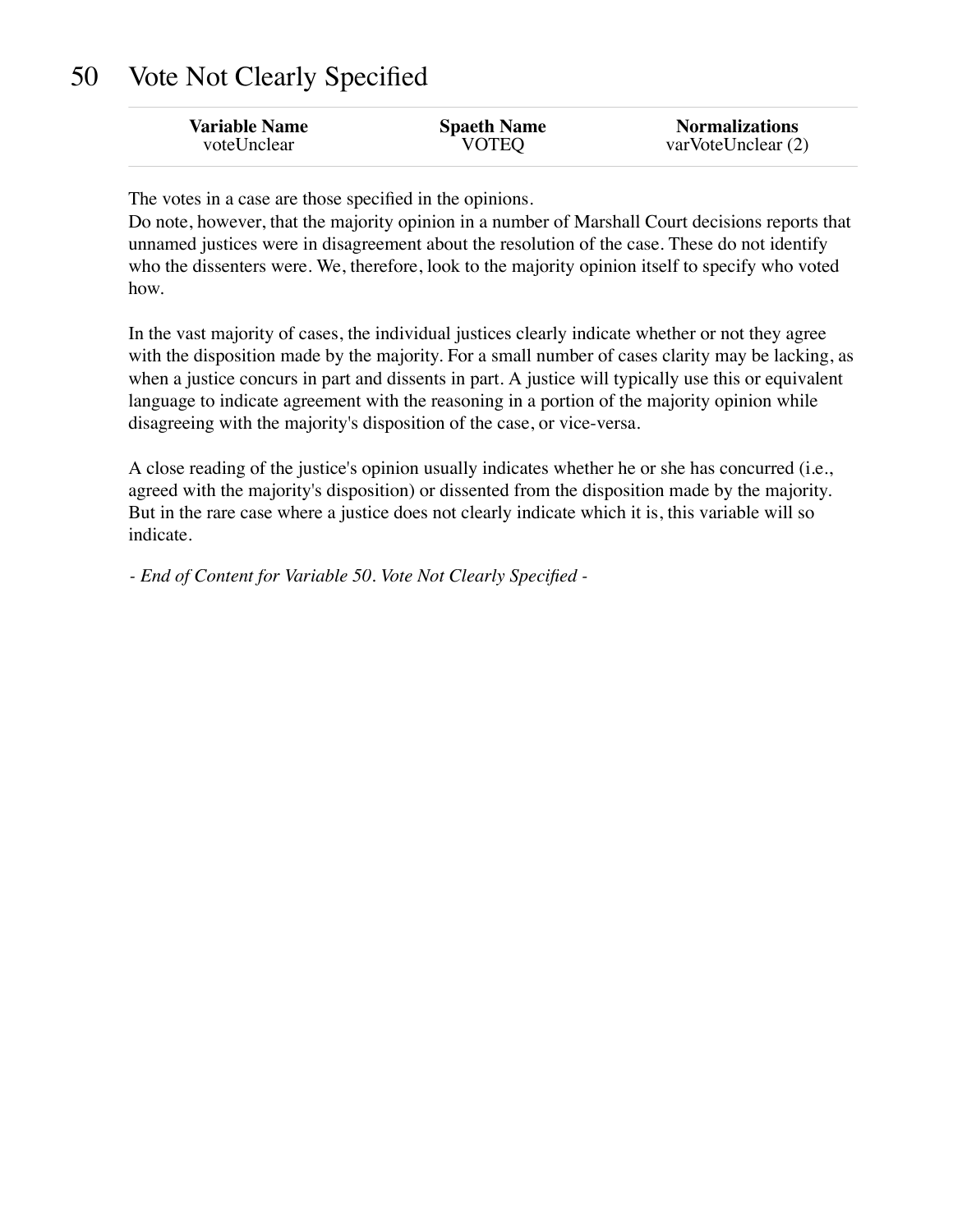## 51 Majority Opinion Writer

| <b>Variable Name</b> | <b>Spaeth Name</b> | <b>Normalizations</b> |
|----------------------|--------------------|-----------------------|
| majOpinWriter        | MOW                | varJustices $(117)$   |

This variable identifies the author of the Court's opinion or judgment, as the case may be.

*Note: This variable relies on the Justices ID for its values. For a more detailed description of these identifiers, please visit the [detail page for the Justices variable.](http://scdbadmin.wustl.edu/_brickSql/documentation.php?var=justice) Note that the justice normalizations changed with the SCDB\_2012\_01 release of the database.*

*- End of Content for Variable 51. Majority Opinion Writer -*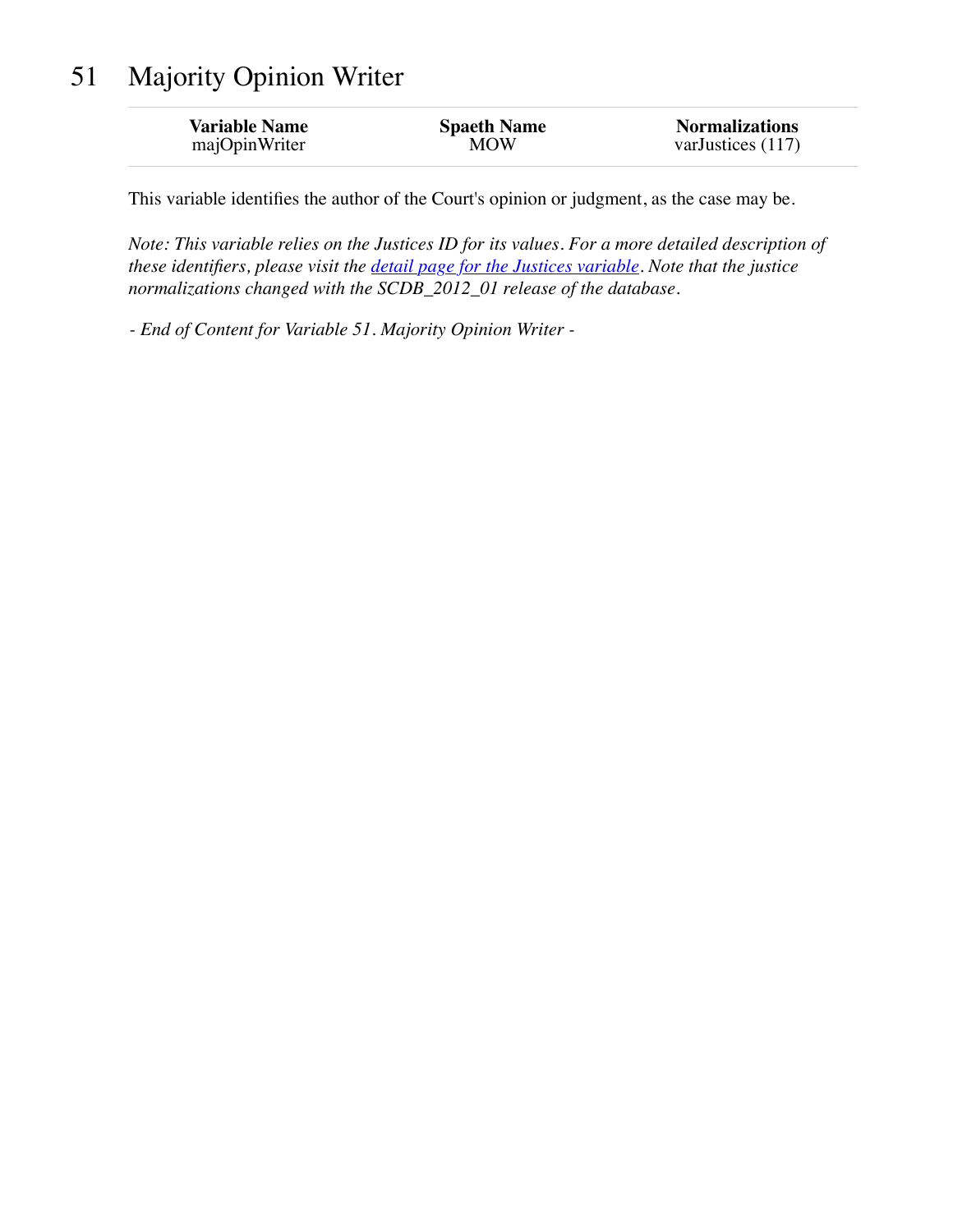## 52 Majority Opinion Assigner

| <b>Variable Name</b> | <b>Spaeth Name</b> | <b>Normalizations</b> |
|----------------------|--------------------|-----------------------|
| majOpinAssigner      | MOA                | varJustices (117)     |
|                      |                    |                       |

This variable identifies the assigner of the opinion or judgment of the Court, as the case may be. These data are drawn from the membership in the final (report vote) coalition and from the rules governing opinion assignment: If the chief justice is a member of the majority vote coalition at the conference vote, he assigns the opinion; if not, the senior associate justice who is a member of the majority at the conference vote does so. According to several scholarly studies, considerable voting shifts occur between the final conference vote (where the assignment is made) and the vote that appears in the Reports. As a result, in approximately 16 percent of the cases, a person other than the one identified by the database actually assigned the opinion.

To partially overcome this discrepancy, users may consult the expanded versions of the database, available at http://www.cas.sc.edu/poli/juri/, but which include only the Vinson, Warren, and Burger Courts, plus the 1986-1993 terms of the Rehnquist Court. Assigners in these Courts are identified by reference to the justices' docket books.

*Note: This variable relies on the Justices ID for its values. For a more detailed description of these identifiers, please visit the [detail page for the Justices variable.](http://scdbadmin.wustl.edu/_brickSql/documentation.php?var=justice) Note that the justice normalizations changed with the SCDB\_2012\_01 release of the database.*

*- End of Content for Variable 52. Majority Opinion Assigner -*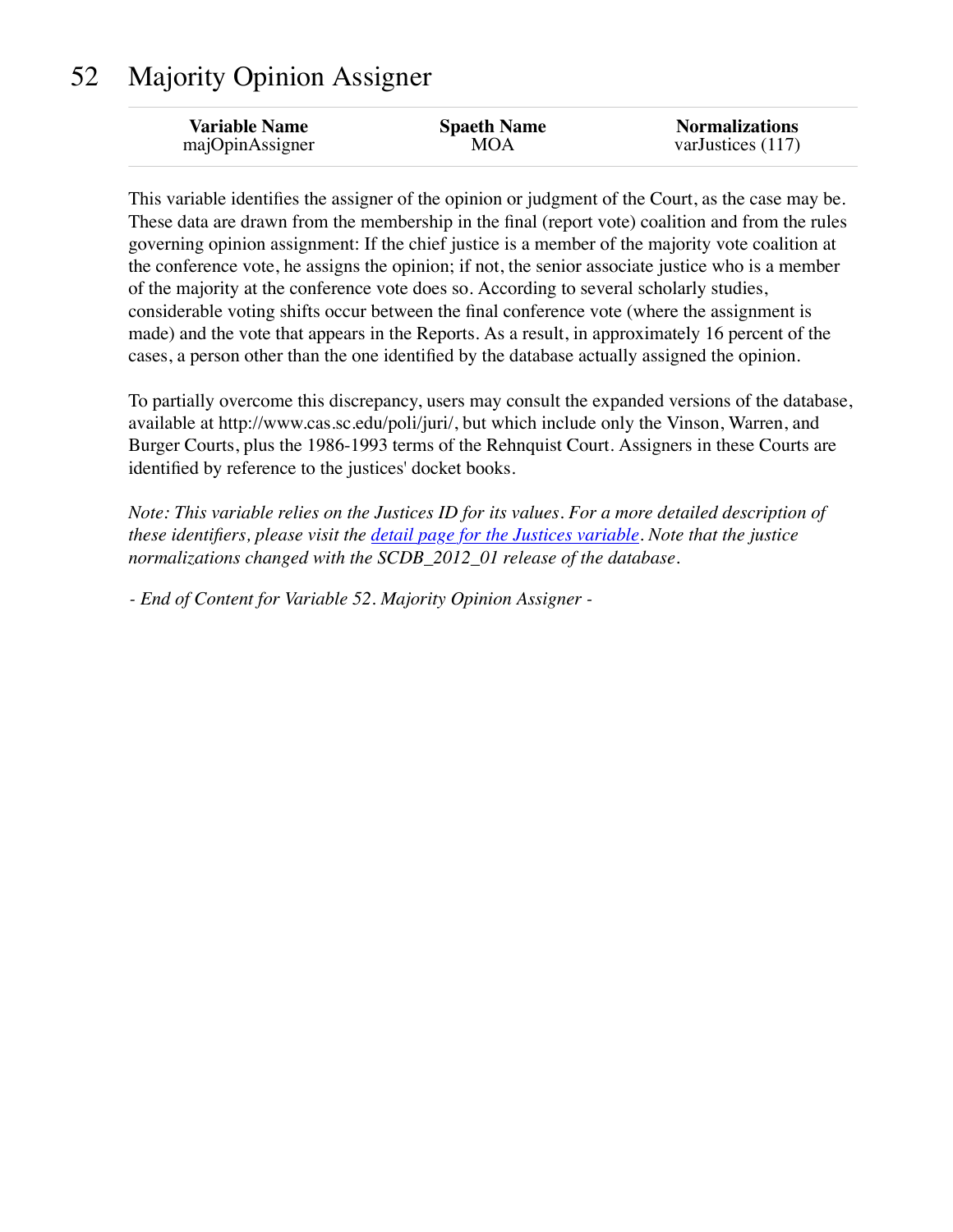## 53 Split Vote

| <b>Variable Name</b> | <b>Spaeth Name</b> | <b>Normalizations</b> |
|----------------------|--------------------|-----------------------|
| splitVote            | n/a                | varSplitVote $(2)$    |

This variable indicates whether the vote variables (e.g., majVotes, minVotes) pertain to the vote on the first or second issue (or legal provision). Because split votes are so rare over 99 percent of the votes are on the first issue.

Users interested in analyzing cases with split votes should use the dataset that organizes cases by legal provision and split votes.

*- End of Content for Variable 53. Split Vote -*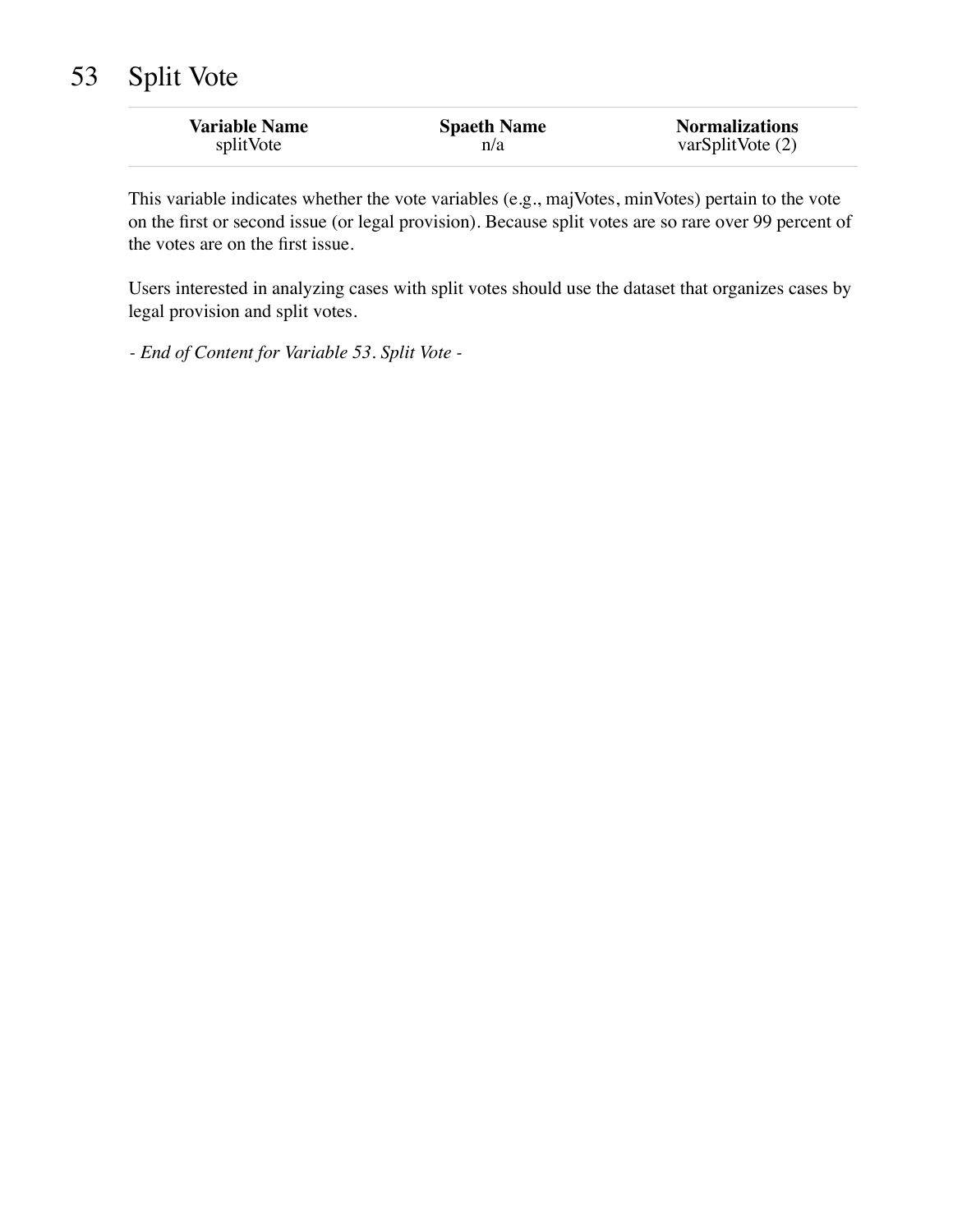## 54 Majority Votes

| <b>Variable Name</b> | <b>Spaeth Name</b> | <b>Normalizations</b> |
|----------------------|--------------------|-----------------------|
| majVotes             | n/a                | n/a                   |

This variable specifies the number of justices voting in the majority; minVotes indicates the number of justices voting in dissent.

In non-legacy cases, a quorum requires the participation of six justices for a decision on the merits.

The number that appears in this variable pertains to the number of justices who agree with the disposition made by the majority (see caseDisposition) and not to the justices' vote on any particular issue in the case. Thus, for example, in Bates v. Arizona State Bar, 433 U.S. 350 (1977), the vote in the case was 5 to 4, even though all participants agreed that the disciplinary rule prohibiting attorney advertising did not violate the Sherman Act. Unlike the majority, the dissenters disagreed that the rule violated the First Amendment.

Please note: Because the early reporters did not always note whether a Justice was absent for a particular case, we consulted the front matter to each volume of the U.S. Reports. For example, volume 77 states: "The Chief Justice did not participate in any of the judgments reported in this volume after page 151. Nor did Mr. Justice Nelson participate in those reported between pages 141 and 410." Sometimes it was simply impossible determine non-participation. E.g., from the January Term 1834: Justice Duvall "was prevented from attending the Court until some time after the commencement of the term."

See also Minority Votes (minVotes) and Vote Not Clearly Specified (voteUnclear).

*- End of Content for Variable 54. Majority Votes -*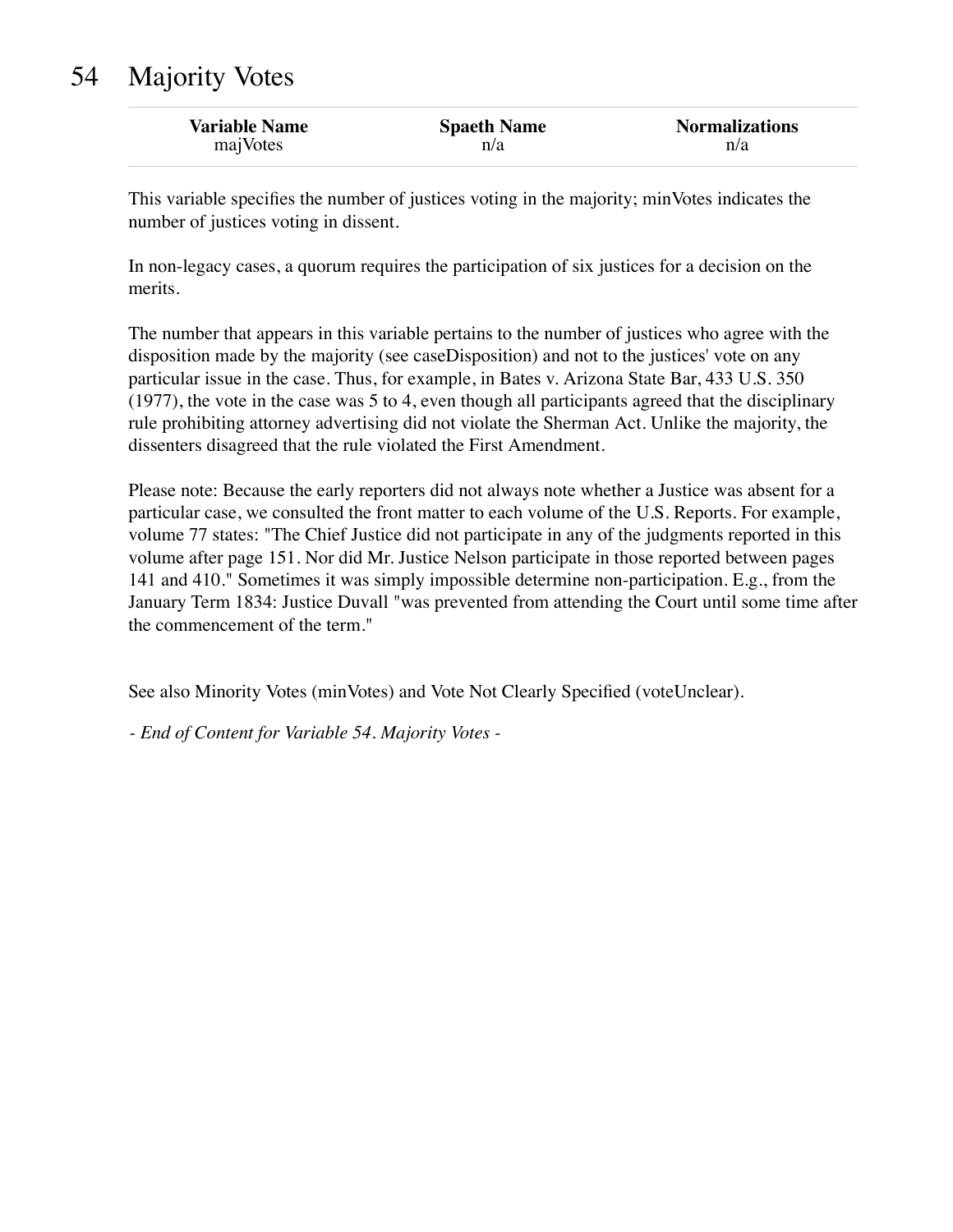## 55 Minority Votes

| <b>Variable Name</b> | <b>Spaeth Name</b> | <b>Normalizations</b> |
|----------------------|--------------------|-----------------------|
| minVotes             | n/a                | n/a                   |

This variable specifies the number of votes in dissent. Only dissents on the merits are specified in this variable.

Justices who dissent from a denial or dismissal of certiorari or who disagree with the Court's assertion of jurisdiction count as not participating in the decision.

For more details, see the variable Majority Votes (majVotes).

*- End of Content for Variable 55. Minority Votes -*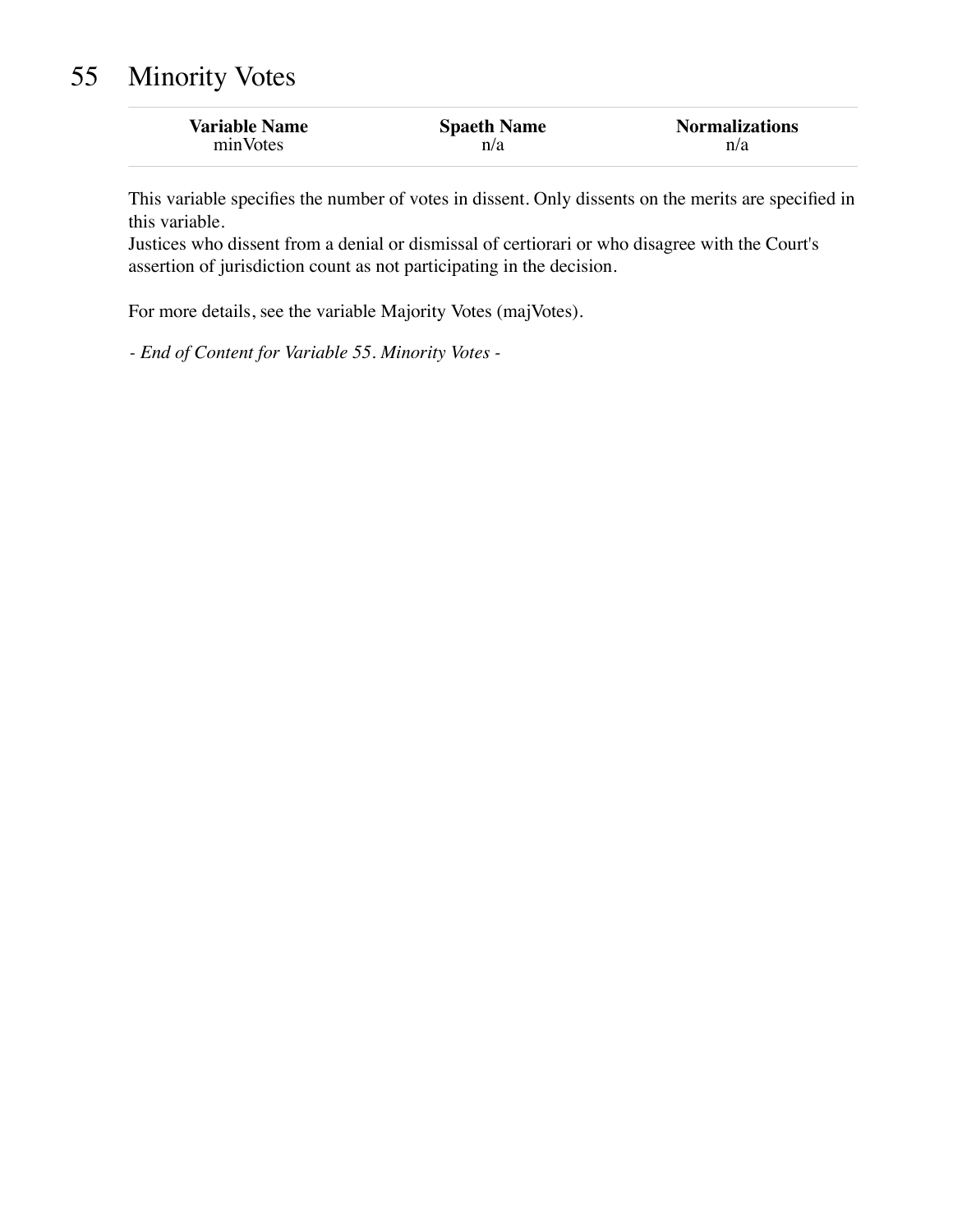| <b>Variable Name</b> | <b>Spaeth Name</b> | <b>Normalizations</b> |
|----------------------|--------------------|-----------------------|
| justice              | <b>HAR-BRY</b>     | varJustices (117)     |

This variable provides a unique identification number for each of the justices. Even though several justices served as both associate and chief justice they receive only one identification number.

This variable appears in the Justice Centered Datasets only.

Some notes about the organization of the justice ids.

- 1. The numeric value on the left is the unique identifier.
- 2. The shortened name to the right of the numeric (e.g. JJay) is for readability. Astute eyes will observe that these text descriptors are not always unique, as in the case of JRutledge (ids 2 and 9). The reason for this is id's 2 and 9 reference the same individual. The source of the two ids is the justice served a split term.
- 3. In situations where two different individuals would share a short name, the short descriptor will be incremented with a numeral on the end as in the case of JHalan1 (id 45) and JHarlan2 (id 91). These descriptors were made unique because they reference different individuals.

*Please note that release SCDB\_2012\_01 saw a renormalization to the justice ids. This was to correct an exclusion of an early justice. Below you will find the current listing. The original variable assignments may be seen [here.](http://scdbadmin.wustl.edu/_brickSql/_media/scdbJusticesIdsLegacy.csv.zip) If you perform a search based on early database releases (prior to SCDB\_2012\_01) all justice references have been updated to ensure fidelity.*

*- End of Content for Variable 56. Justice ID -*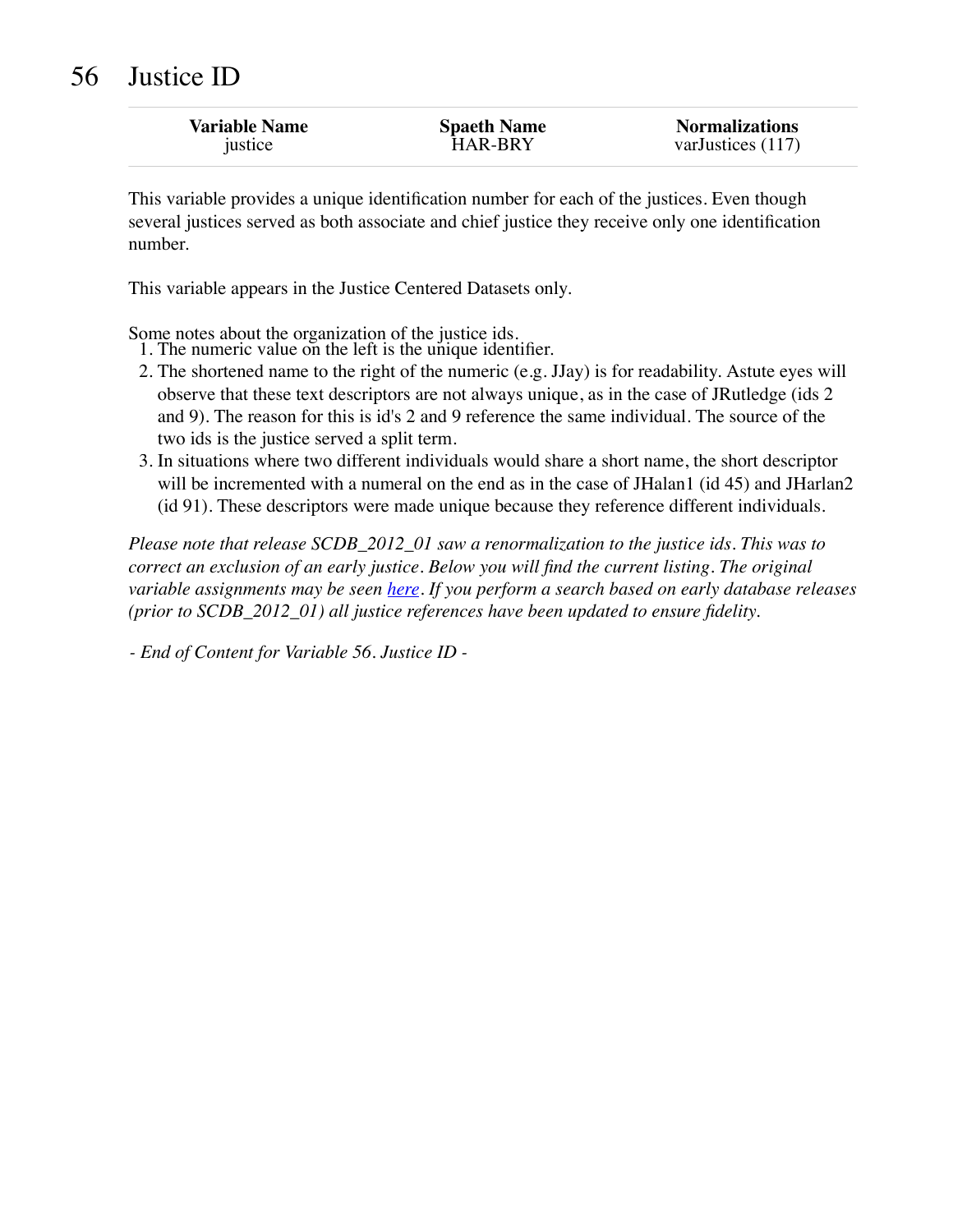## 57 Justice Name

| <b>Variable Name</b> | <b>Spaeth Name</b> | <b>Normalizations</b> |
|----------------------|--------------------|-----------------------|
| justiceName          | n/a                | varJustices $(117)$   |

This is a string variable indicating the first initial for the five justices with a common surname (Harlan, Johnson, Marshall, Roberts, and White) and last name of each justice. This variable appears in the Justice Centered Datasets only.

*Note: This is a denormalized, human-readable version of the justice ID variable. For a more detailed description of these identifiers, please visit the [detail page for the Justices variable.](http://scdbadmin.wustl.edu/_brickSql/documentation.php?var=justice) Note that the justice normalizations changed with the SCDB\_2012\_01 release of the database.*

*- End of Content for Variable 57. Justice Name -*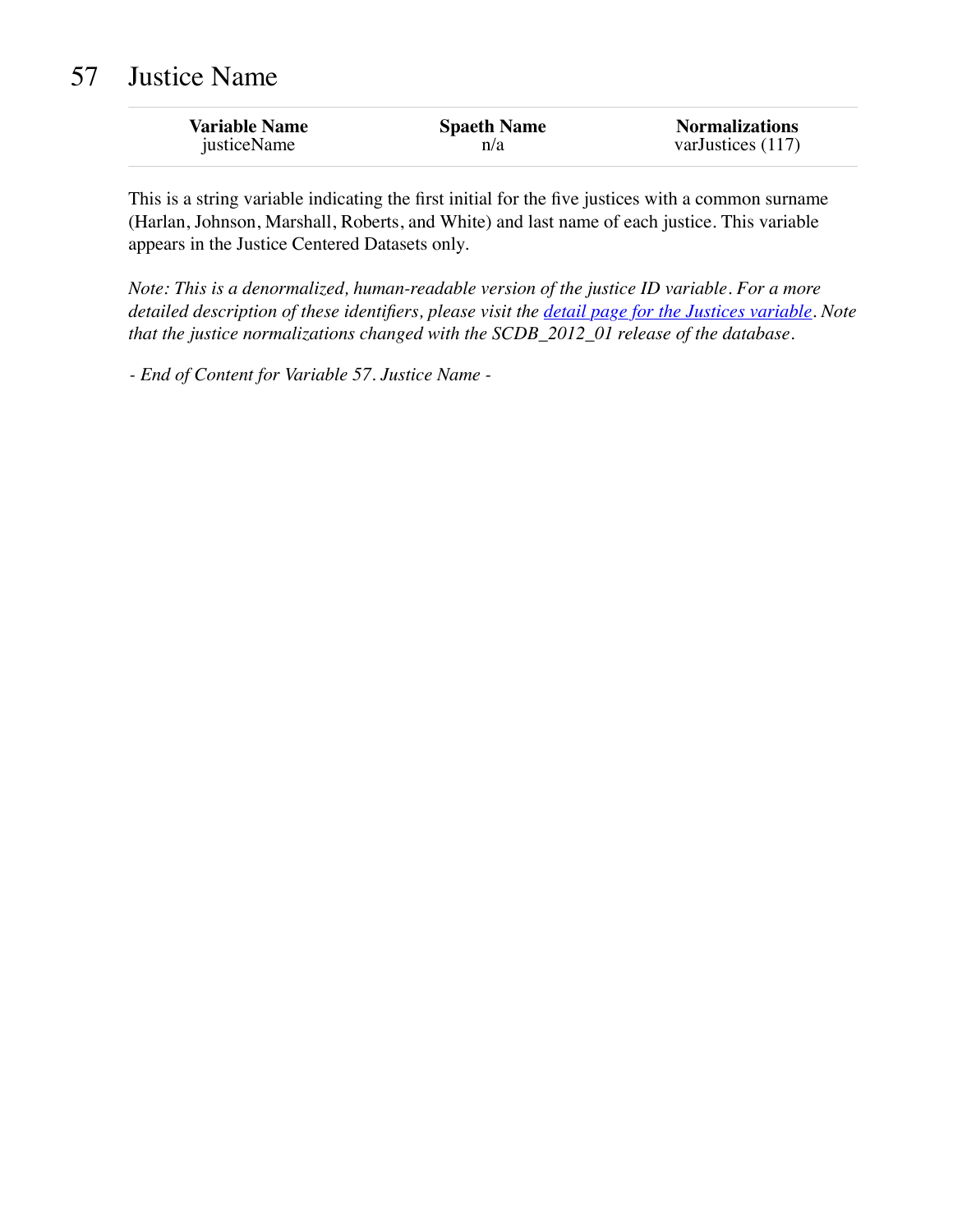## 58 The Vote in the Case

| <b>Variable Name</b> | <b>Spaeth Name</b> | <b>Normalizations</b> |
|----------------------|--------------------|-----------------------|
| vote                 | HARV to BRYV       | varVote $(8)$         |

This variable provides information about each justice's vote in the case. It appears in the Justice Centered Datasets only. A regular concurrence is when the justice agrees with the Court's opinion as well as its disposition. A special concurence (i.e., a concurence in the judgment) is when the justice agrees with the Court's disposition but not its opinion. A jurisdictional dissent is when the justice disagrees with the Court's assertion or denial of jurisdiction. Such votes are counted as nonparticipations.

Determination of how a given justice voted is by no means a simple matter of culling the Reports. The justices do not always make their options clear.

Two problems, in particular, afflict efforts to specify votes: 1) whether the vote is a regular or a special concurrence, and 2) the treatment to be accorded a vote "concurring in part and dissenting in part."

The first typically manifests itself when a justice joins the opinion of the Court "except for . . ." Because such exceptions typically tend to approach de minimis status, these are coded as regular concurrences. For example, Chief Justice Burger concurred in the opinion of the Court in New York Gaslight Club, Inc. v. Carey, except for "footnote 6 thereof." 447 U.S. 54, at 71. Similarly, Blackmun's agreement with the Court in Pruneyard Shopping Center v. Robins, except for "that sentence thereof . . ." 447 U.S. 74, at 88. Where the Reports identify a justice as "concurring" or "concurring in part" said justice is treated as a member of the majority opinion coalition (i.e., as  $= 3$ ), rather than a merely concurring in the result (i.e., as  $= 4$ ).

Whereas the preceding problem pertains to determining which type of concurrence a vote is, the problem with votes concurring and dissenting in part is whether they are special concurrences (= 4) or dissents  $(= 2)$ . This matter was addressed previously in connection with the variable voteUnclear (vote not clearly specified). A vote concurring and dissenting in part is listed as a special concurrence if the justice(s) doing so does not disagree with the majority's disposition of the case. This may occur when: 1) the justice concurring and dissenting in part only voices disagreement with some or all of the majority's reasoning; 2) when said justice disapproves of the majority's deciding or refusing to decide additional issues involved in the case; or 3) when in a case in which dissent has been voiced, the justice(s) concurring and dissenting in part votes to dispose of the case in a manner more closely approximating that of the majority than that of the dissenter(s).

In cases where determination of whether a vote concurring and dissenting in part is the former or the latter is not beyond cavil, an entry will appear in the voteUnclear variable of the affected case to allow users to make an independent judgment, if they are so minded. Note, however, that listing such votes as dissents  $(= 2)$  or special concurrences  $(= 4)$  has no effect on whether or not an opinion is written (the opinion variable).

See also notes under the majority vote (majVote) variable.

*- End of Content for Variable 58. The Vote in the Case -*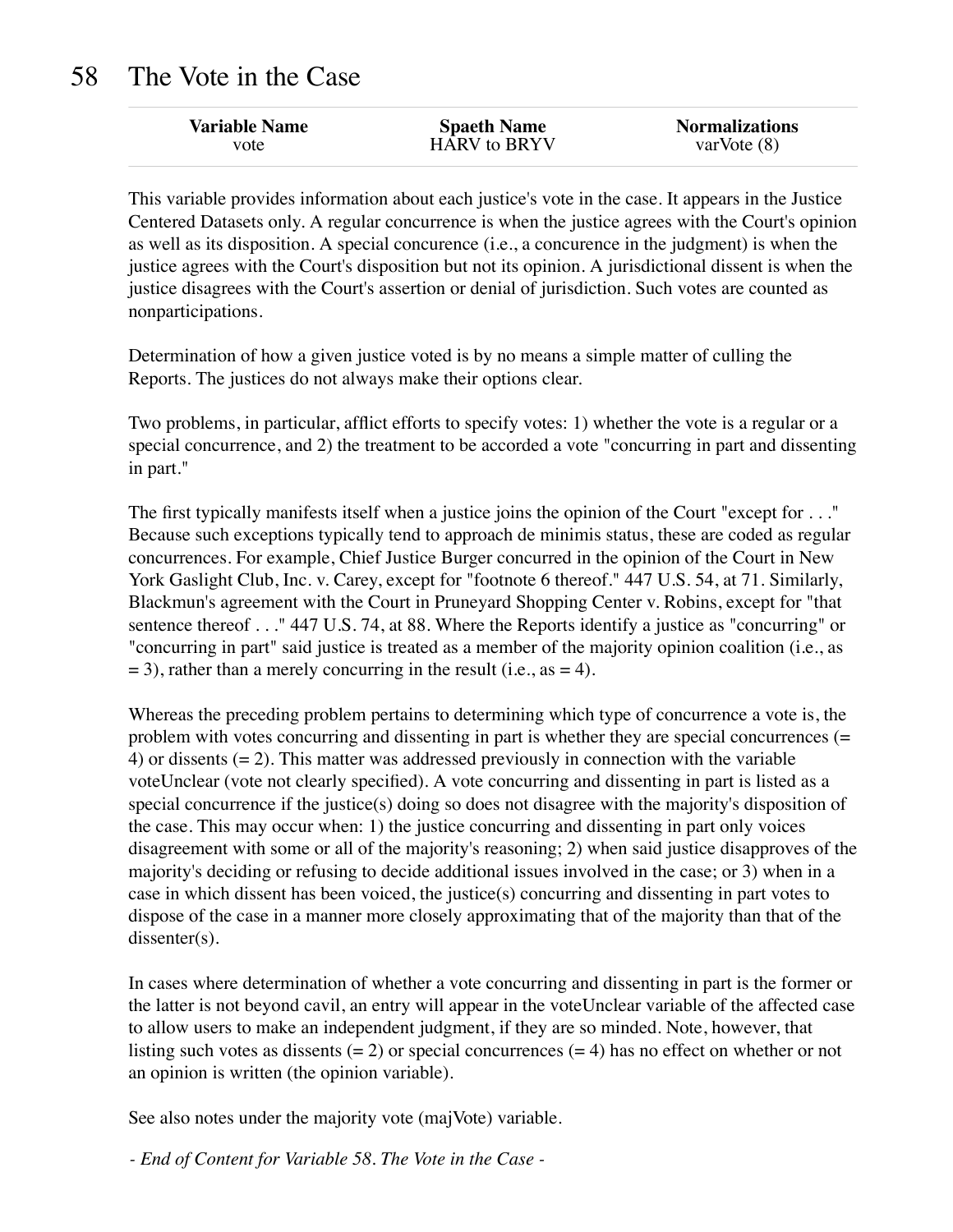## 59 Opinion

| <b>Variable Name</b> | <b>Spaeth Name</b> | <b>Normalizations</b>     |
|----------------------|--------------------|---------------------------|
| opinion              | HARO to BRYO       | var Justice Opinion $(3)$ |

This variable indicates the opinion, if any, that the justice wrote. It appears in the Justice Centered Datasets only.

Because determination of whether a justice wrote an opinion is no simple matter, rules must be formulated.

1. A justice authors no opinion unless he or she specifies a reason for his or her vote. A bare citation to a previously decided case or a simple statement that the author concurs or dissents because of agreement with a lower court's opinion suffices as an opinion

2. Where a justice specifies that the opinion applies to an additional case or cases, the opinion is counted as so many separate ones. Thus, the opinions of Brennan and Marshall in Mobile v. Bolden, 446 U.S. 55, also apply to Williams v. Brown, 446 U.S. 236. Hence, each of these opinions is counted as though it were two separate opinions.

3. When a justice joins the substance of another justice's opinion, without any personal expression of views, that justice is listed as joining the other's opinion (see variables firstAgreement and secondAgreement) and not as an author unless he or she also writes an opinion.

Thus, in United States v. Havens, 446 U.S. 620, Justices Stewart and Stevens are listed as joining Brennan's dissenting opinion notwithstanding that the pertinent language reads: "Mr. Justice Brennan, joined by Mr. Justice Marshall and joined in Part I by Mr. Justice Stewart and Mr. Justice Stevens, dissenting." 446 U.S. at 629. The opinion contains two parts of roughly equal length. Failure to list the latter pair as joiners would have required that they appear as dissenting without opinion, a manifestly inaccurate result. Similarly, Justice White's language in Parratt v. Taylor, 451 U.S. 527, at 545: "I join the opinion of the Court but with the reservations stated by my Brother Blackmun in his concurring opinion," is not listed as as opinion by White. He rather appears as joining Blackmun's concurrence. Conversely, where a justice, in his or her own words only partially agrees with one or more opinions authored by others, he or she is listed as an author. Two examples of Justice Stewart illustrate: "Mr. Justice Stewart dissents for the reasons expressed in Part I of the dissenting opinion of Mr. Justice Powell." (Dougherty County Board of Education v. White, 439 U.S. 32, at 47) "Mr. Justice Stewart concurs in the judgment, agreeing with all but Part II of the opinion of the Court, and with Part I of the concurring opinion of Mr. Justice Stevens." (Jenkins v. Anderson, 447 U.S. 231, at 241).

4. When two or more justices jointly author an opinion, an entry will so indicate. Joint authorship, however, does not include per curiam opinions.

*- End of Content for Variable 59. Opinion -*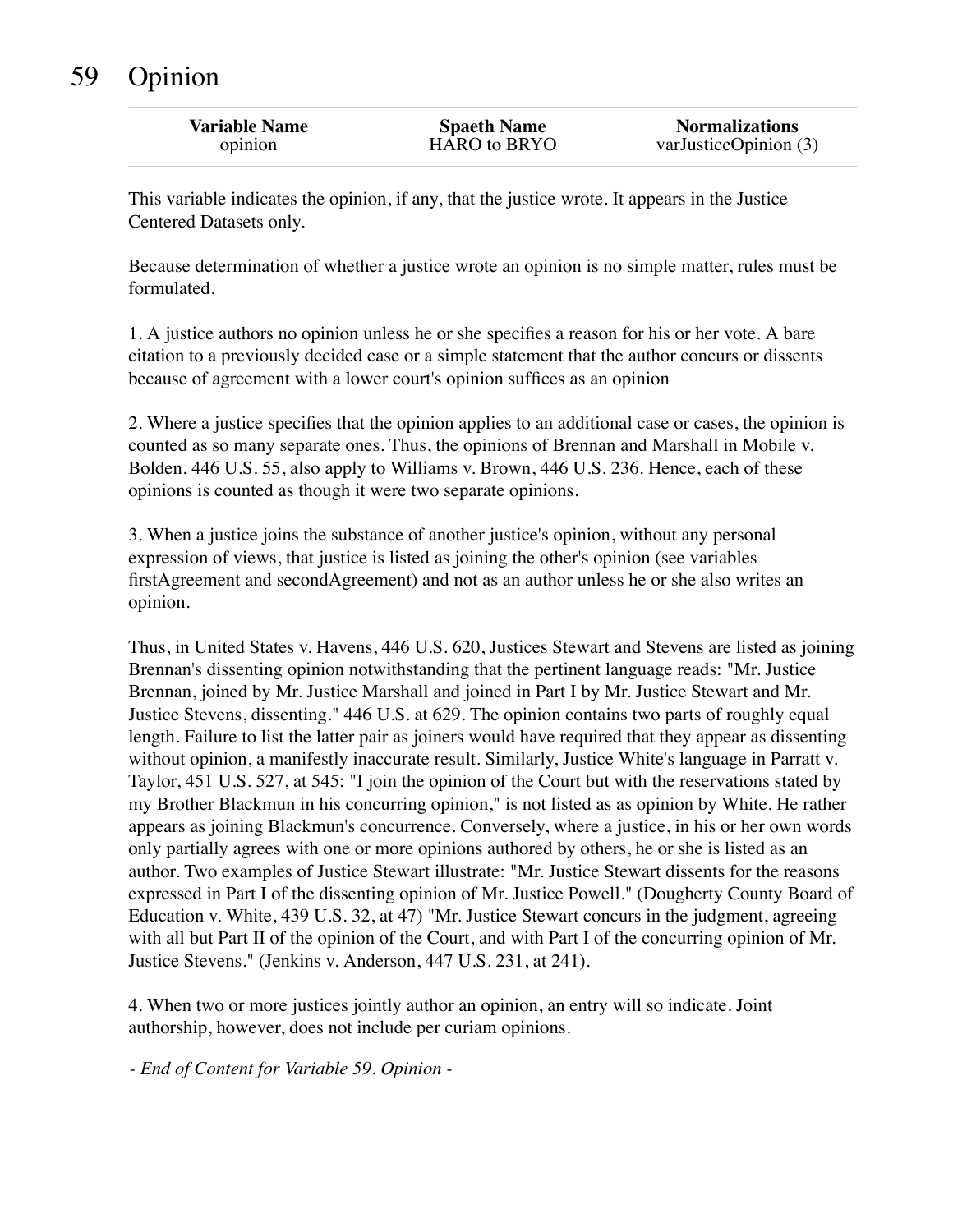## 60 Direction of the Individual Justice's Votes

| <b>Variable Name</b> | <b>Spaeth Name</b>   | <b>Normalizations</b>   |
|----------------------|----------------------|-------------------------|
| direction            | <b>HARDIR-BRYDIR</b> | varJusticeDirection (2) |
|                      |                      |                         |

This variable indicates whether the justice cast a liberal or conservative vote. For the definitions of liberal and conservative, see variable decisionDirection. A missing value code indicates that the decisionDirection was unspecifiable or that that justice did not participate.

This variable appears in the Justice Centered Datasets only.

*- End of Content for Variable 60. Direction of the Individual Justice's Votes -*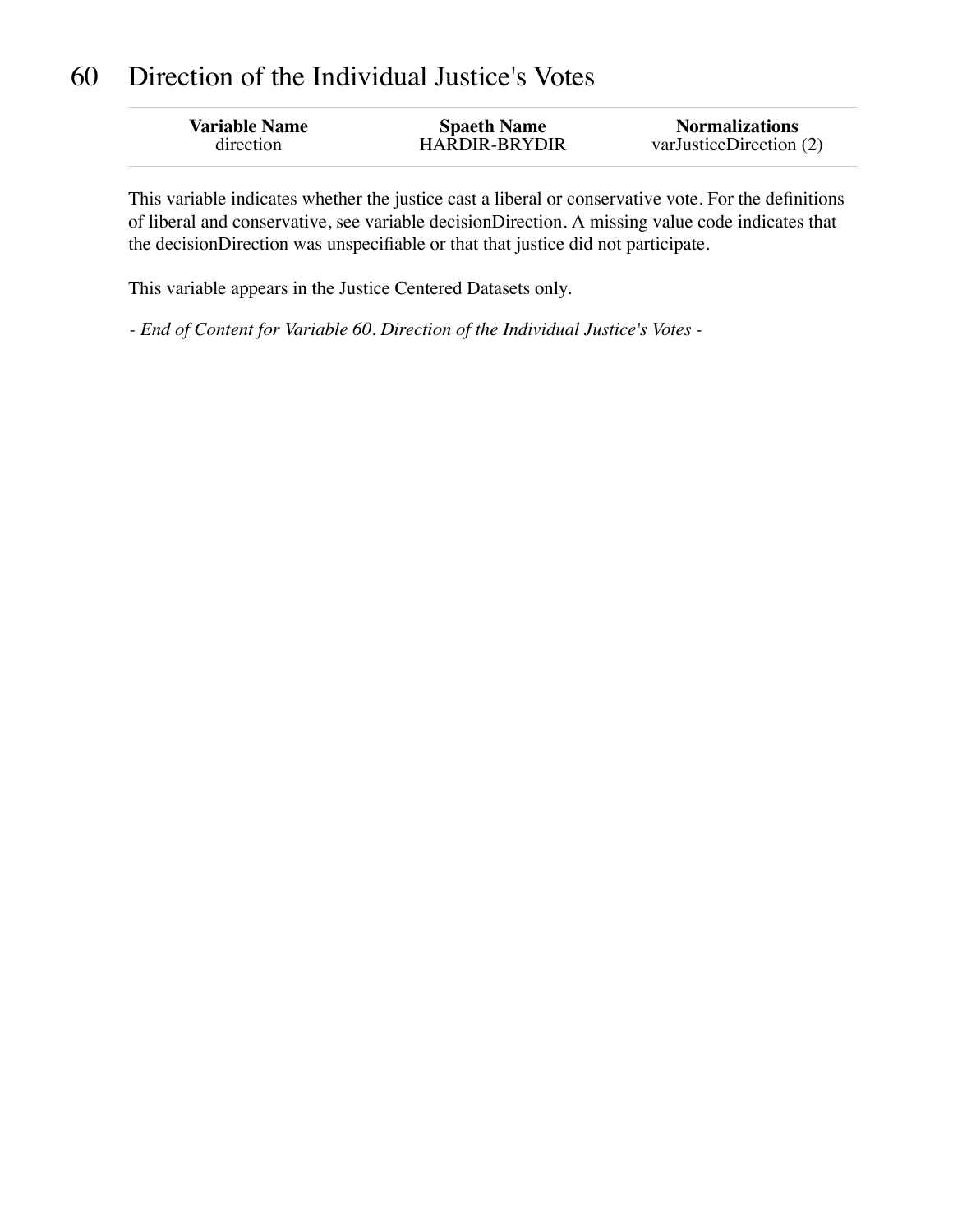## 61 Majority and Minority Voting by Justice

| <b>Variable Name</b> | <b>Spaeth Name</b> | <b>Normalizations</b>  |
|----------------------|--------------------|------------------------|
| majority             | <b>HARM - BRYM</b> | varJusticeMajority (2) |

Analysts commonly want to know the frequency with which given justices vote with the majority and/or in dissent overall or in certain sets of circumstances. This variable provides that information for each justice.

This variable appears in the Justice Centered Datasets only.

*- End of Content for Variable 61. Majority and Minority Voting by Justice -*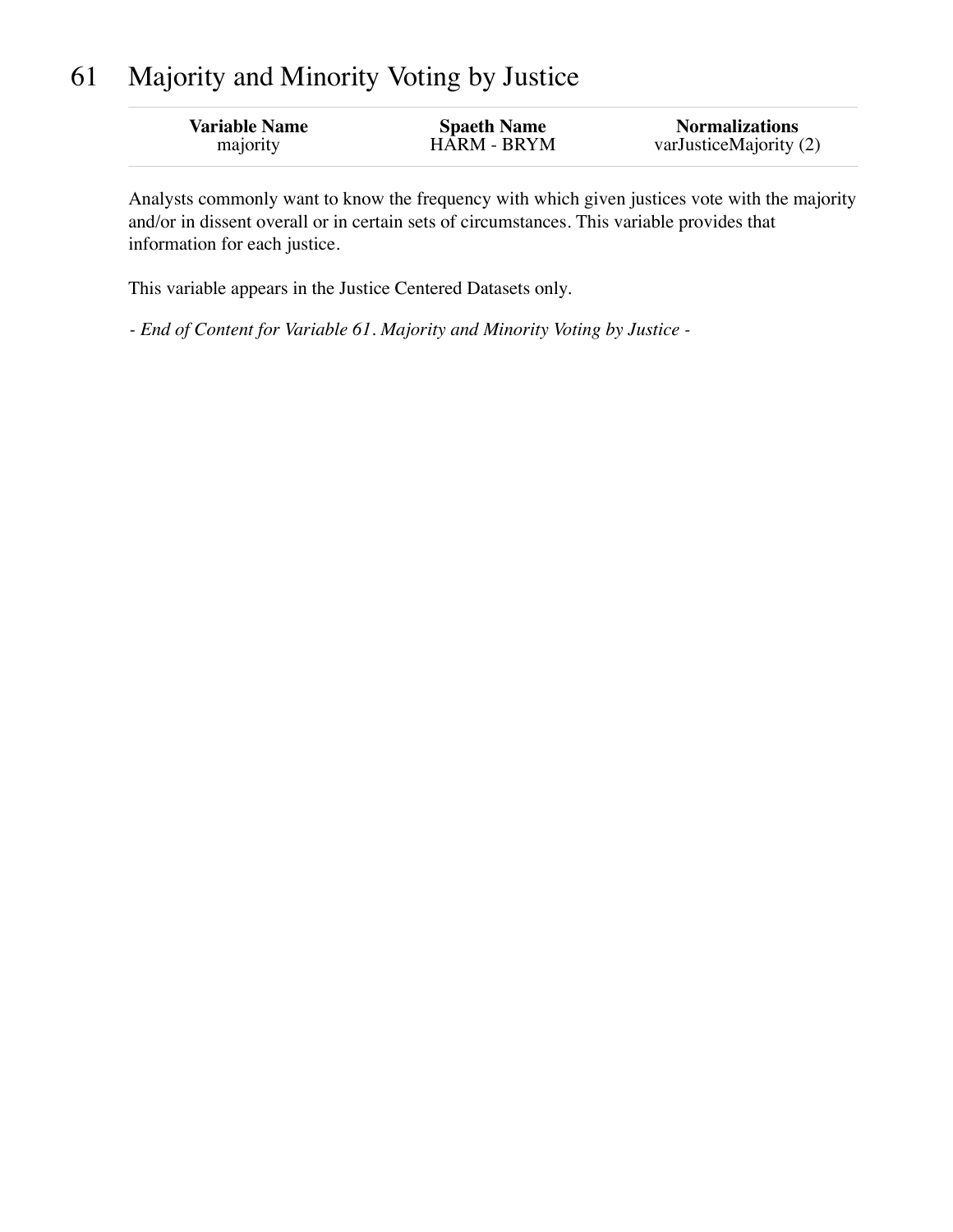## 62 First Agreement

| <b>Variable Name</b> | <b>Spaeth Name</b> | <b>Normalizations</b> |
|----------------------|--------------------|-----------------------|
| firstAgreement       | HARA1 - BRYA1      | varJustices (117)     |

This variable (and Second Agreement) denotes whether the justice agreed with a dissent or concurrence written by another justice (indicated by the justice's id number). Two agreements are coded---one in this variable and the second in secondAgreement. For more details, see the opinion variable.

This variable appears in the Justice Centered Datasets only.

*Note: This variable relies on the Justices ID for its values. For a more detailed description of these identifiers, please visit the [detail page for the Justices variable.](http://scdbadmin.wustl.edu/_brickSql/documentation.php?var=justice) Note that the justice normalizations changed with the SCDB\_2012\_01 release of the database.*

*- End of Content for Variable 62. First Agreement -*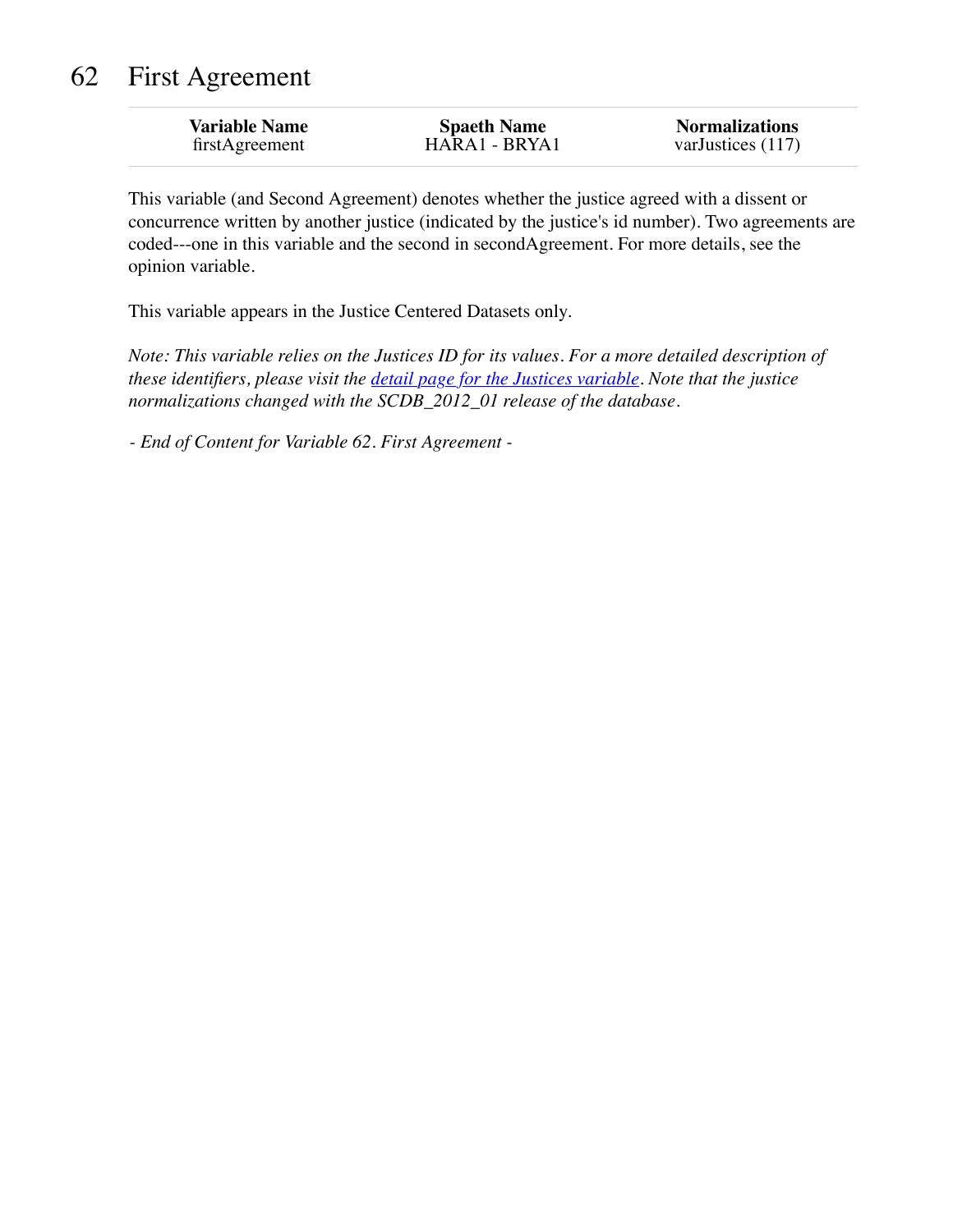## 63 Second Agreement

| <b>Variable Name</b> | <b>Spaeth Name</b> | <b>Normalizations</b> |
|----------------------|--------------------|-----------------------|
| secondAgreement      | HARA2 - BRYA2      | varJustices $(117)$   |

See variable First Agreement (firstAgreement).

This variable appears in the Justice Centered Datasets only.

*Note: This variable relies on the Justices ID for its values. For a more detailed description of these identifiers, please visit the [detail page for the Justices variable.](http://scdbadmin.wustl.edu/_brickSql/documentation.php?var=justice) Note that the justice normalizations changed with the SCDB\_2012\_01 release of the database.*

*- End of Content for Variable 63. Second Agreement -*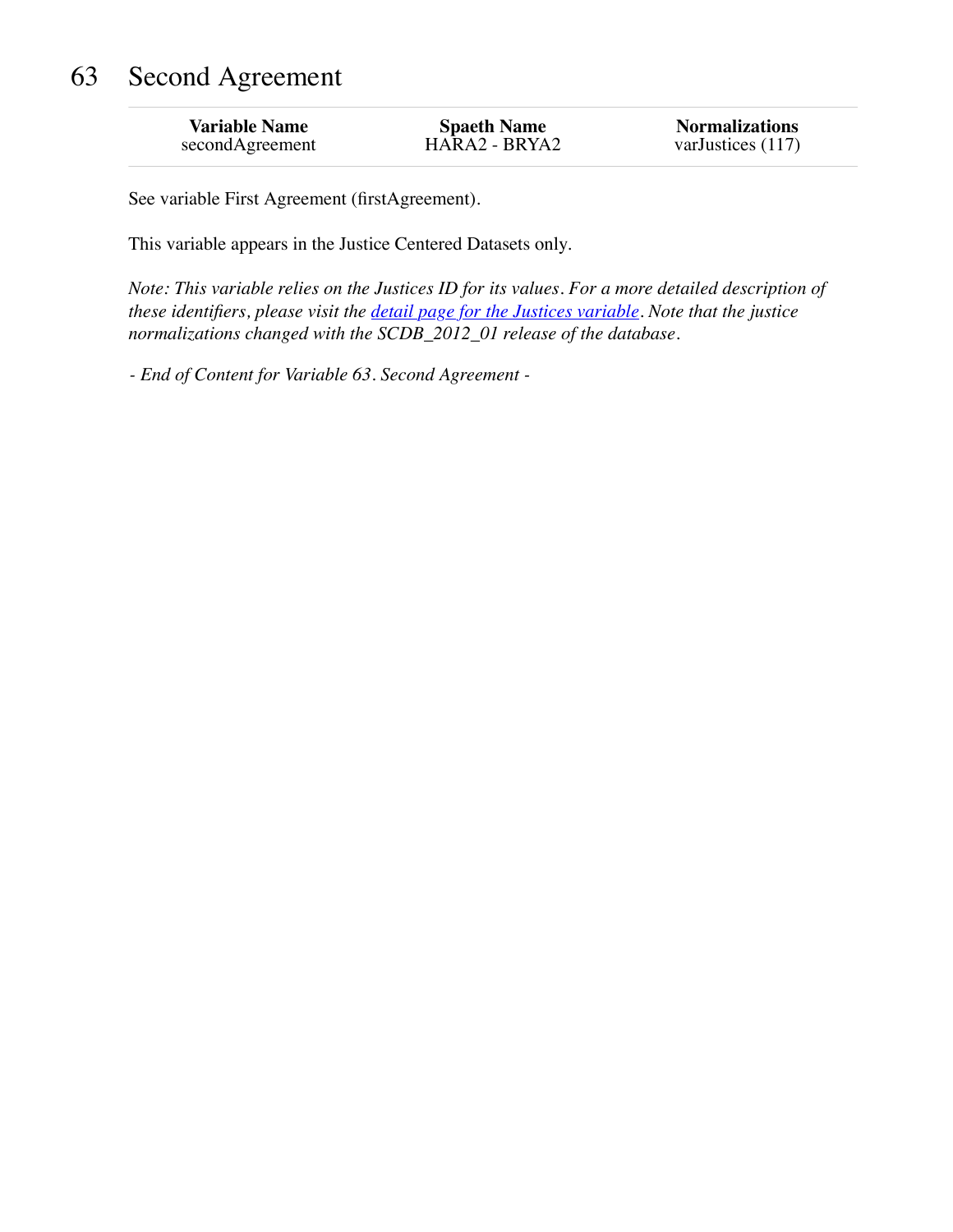## Appendix

This appendix contains an exhaustive list of the numeric codes used for all numeric variables in the Supreme Court Database. In the language of database administration, these lists are called normalizations. In the language of statistical software, these lists are called value labels. All of the data files available for software that supports them, e.g., Stata, R, and SPSS, include all of these value labels. The naming convention used throughout is varVariableName.

## A1 varAdminAction

*125 Distinct Values*

varAdminAction is used in conjunction with: *adminAction*

- Army and Air Force Exchange Service
- Atomic Energy Commission
- Secretary or administrative unit or personnel of the U.S. Air Force
- Department or Secretary of Agriculture
- Alien Property Custodian
- Secretary or administrative unit or personnel of the U.S. Army
- Board of Immigration Appeals
- Bureau of Indian Affairs
- Bureau of Prisons
- Bonneville Power Administration
- Benefits Review Board
- Civil Aeronautics Board
- Bureau of the Census
- Central Intelligence Agency
- Commodity Futures Trading Commission
- Department or Secretary of Commerce
- Comptroller of Currency
- Consumer Product Safety Commission
- Civil Rights Commission
- Civil Service Commission, U.S.
- Customs Service or Commissioner or Collector of Customs
- Defense Base Closure and REalignment Commission
- Drug Enforcement Agency
- Department or Secretary of Defense (and Department or Secretary of War)
- Department or Secretary of Energy
- Department or Secretary of the Interior
- Department of Justice or Attorney General
- Department or Secretary of State
- Department or Secretary of Transportation
- Department or Secretary of Education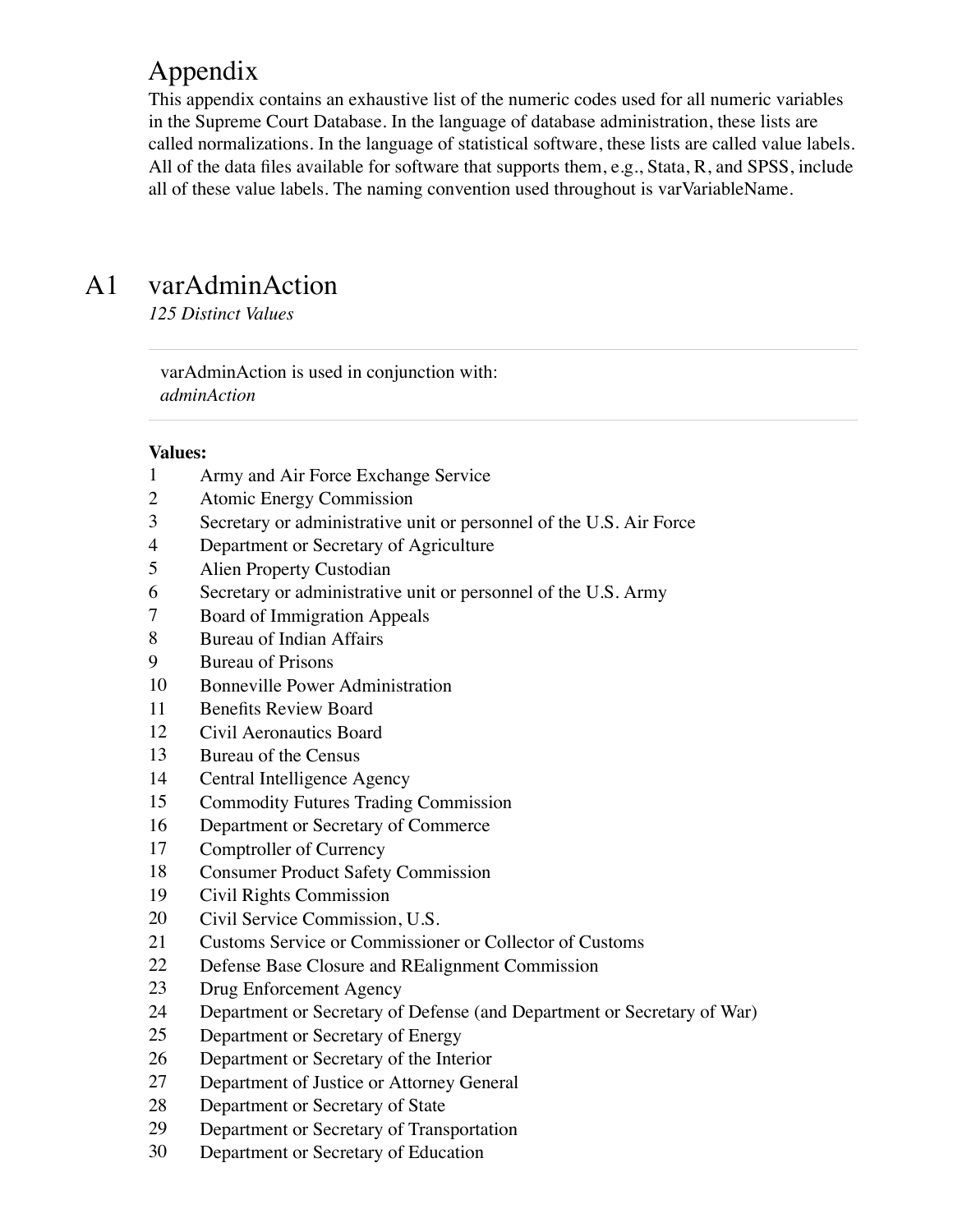- U.S. Employees' Compensation Commission, or Commissioner
- Equal Employment Opportunity Commission
- Environmental Protection Agency or Administrator
- Federal Aviation Agency or Administration
- Federal Bureau of Investigation or Director
- Federal Bureau of Prisons
- Farm Credit Administration
- Federal Communications Commission (including a predecessor, Federal Radio Commission)
- Federal Credit Union Administration
- Food and Drug Administration
- Federal Deposit Insurance Corporation
- Federal Energy Administration
- Federal Election Commission
- Federal Energy Regulatory Commission
- Federal Housing Administration
- Federal Home Loan Bank Board
- Federal Labor Relations Authority
- Federal Maritime Board
- Federal Maritime Commission
- Farmers Home Administration
- Federal Parole Board
- Federal Power Commission
- Federal Railroad Administration
- Federal Reserve Board of Governors
- Federal Reserve System
- Federal Savings and Loan Insurance Corporation
- Federal Trade Commission
- Federal Works Administration, or Administrator
- General Accounting Office
- Comptroller General
- General Services Administration
- Department or Secretary of Health, Education and Welfare
- Department or Secretary of Health and Human Services
- Department or Secretary of Housing and Urban Development
- Administrative agency established under an interstate compact (except for the MTC)
- Interstate Commerce Commission
- Indian Claims Commission
- Immigration and Naturalization Service, or Director of, or District Director of, or Immigration and Naturalization Enforcement
- Internal Revenue Service, Collector, Commissioner, or District Director of
- Information Security Oversight Office
- Department or Secretary of Labor
- Loyalty Review Board
- Legal Services Corporation
- Merit Systems Protection Board
- Multistate Tax Commission
- National Aeronautics and Space Administration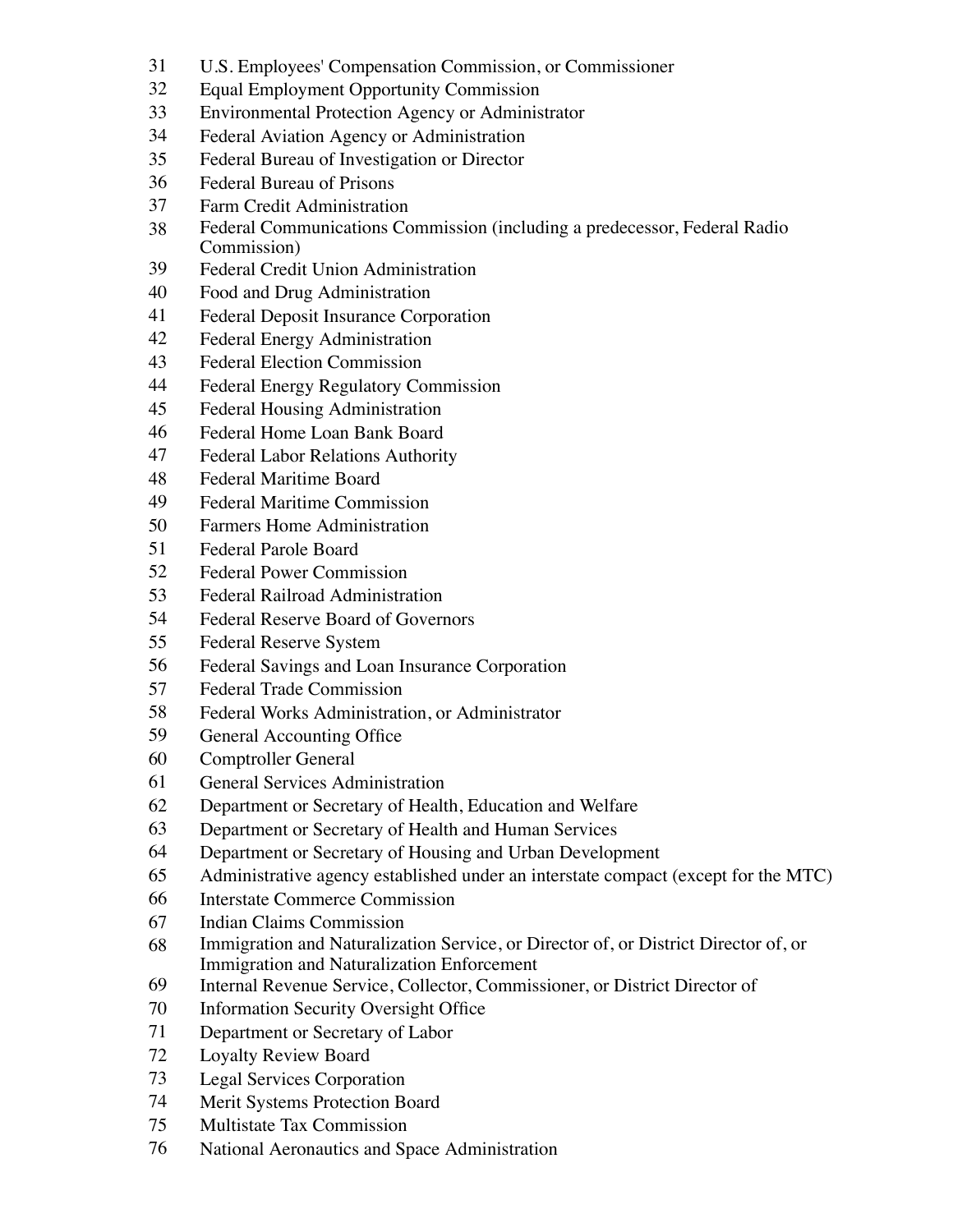- Secretary or administrative unit or personnel of the U.S. Navy
- National Credit Union Administration
- National Endowment for the Arts
- National Enforcement Commission
- National Highway Traffic Safety Administration
- National Labor Relations Board, or regional office or officer
- National Mediation Board
- National Railroad Adjustment Board
- Nuclear Regulatory Commission
- National Security Agency
- Office of Economic Opportunity
- Office of Management and Budget
- Office of Price Administration, or Price Administrator
- Office of Personnel Management
- Occupational Safety and Health Administration
- 92 Occupational Safety and Health Review Commission
- Office of Workers' Compensation Programs
- Patent Office, or Commissioner of, or Board of Appeals of
- Pay Board (established under the Economic Stabilization Act of 1970)
- Pension Benefit Guaranty Corporation
- U.S. Public Health Service
- Postal Rate Commission
- Provider Reimbursement Review Board
- Renegotiation Board
- Railroad Adjustment Board
- Railroad Retirement Board
- Subversive Activities Control Board
- Small Business Administration
- Securities and Exchange Commission
- Social Security Administration or Commissioner
- Selective Service System
- Department or Secretary of the Treasury
- Tennessee Valley Authority
- United States Forest Service
- United States Parole Commission
- Postal Service and Post Office, or Postmaster General, or Postmaster
- United States Sentencing Commission
- Veterans' Administration or Board of Veterans' Appeals
- War Production Board
- Wage Stabilization Board
- State Agency
- Unidentifiable
- Office of Thrift Supervision
- Department of Homeland Security
- Board of General Appraisers
- Board of Tax Appeals
- General Land Office or Commissioners
- NO Admin Action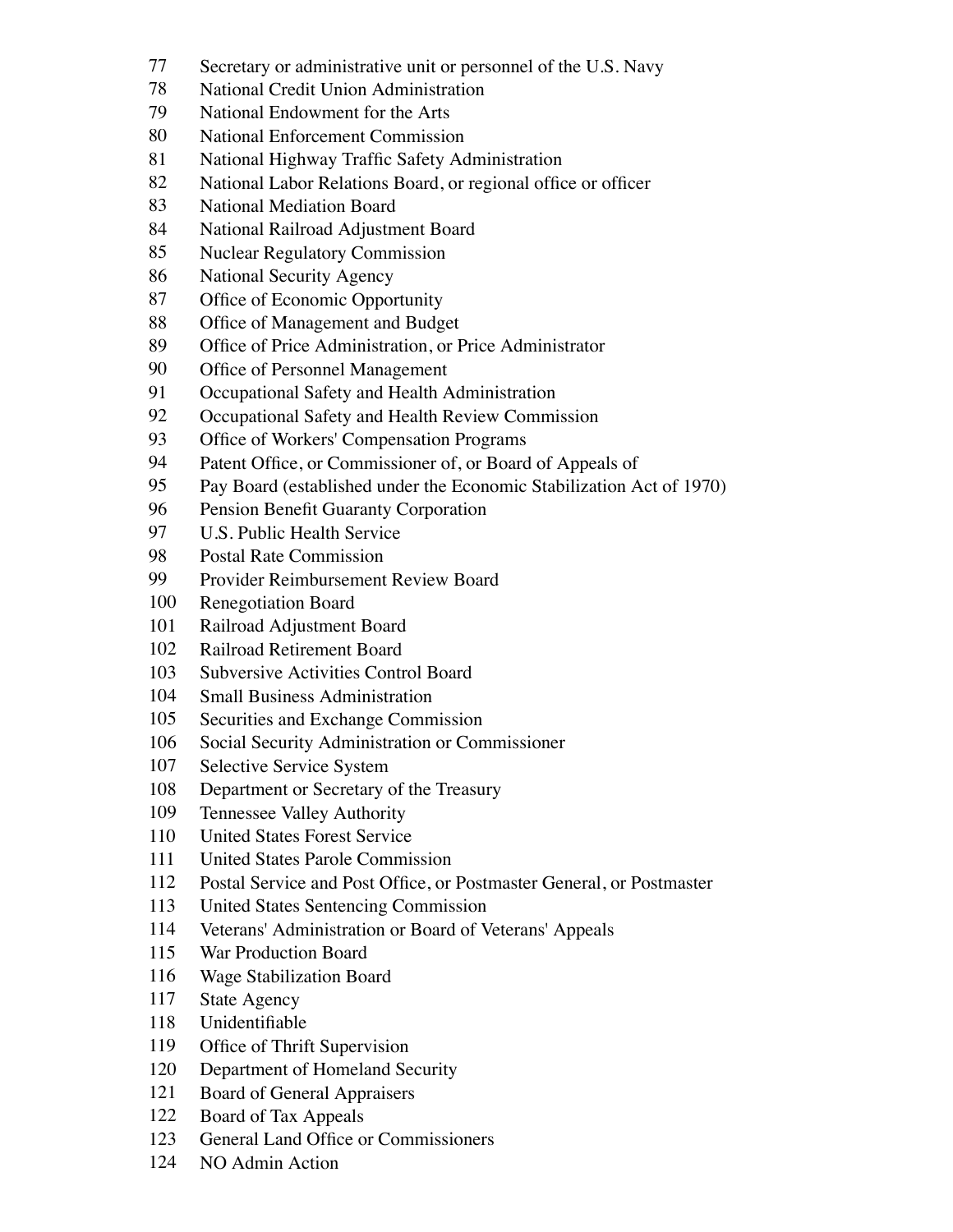### A2 varAuthorityDecision

*7 Distinct Values*

varAuthorityDecision is used in conjunction with: *authorityDecision1 authorityDecision2*

#### **Values:**

- 1 judicial review (national level)
- 2 judicial review (state level)
- 3 Supreme Court supervision of lower federal or state courts or original jurisdiction
- 4 statutory construction
- 5 interpretation of administrative regulation or rule, or executive order
- 6 diversity jurisdiction
- 7 federal common law

## A3 varCaseDispositionLc

*12 Distinct Values*

varCaseDispositionLc is used in conjunction with: *lcDisposition*

#### **Values:**

- 1 stay, petition, or motion granted
- 2 affirmed
- 3 reversed
- 4 reversed and remanded
- 5 vacated and remanded
- 6 affirmed and reversed (or vacated) in part
- 7 affirmed and reversed (or vacated) in part and remanded
- 8 vacated
- 9 petition denied or appeal dismissed
- 10 modify
- 11 remand
- 12 unusual disposition

# A4 varCaseDispositionSc

*11 Distinct Values*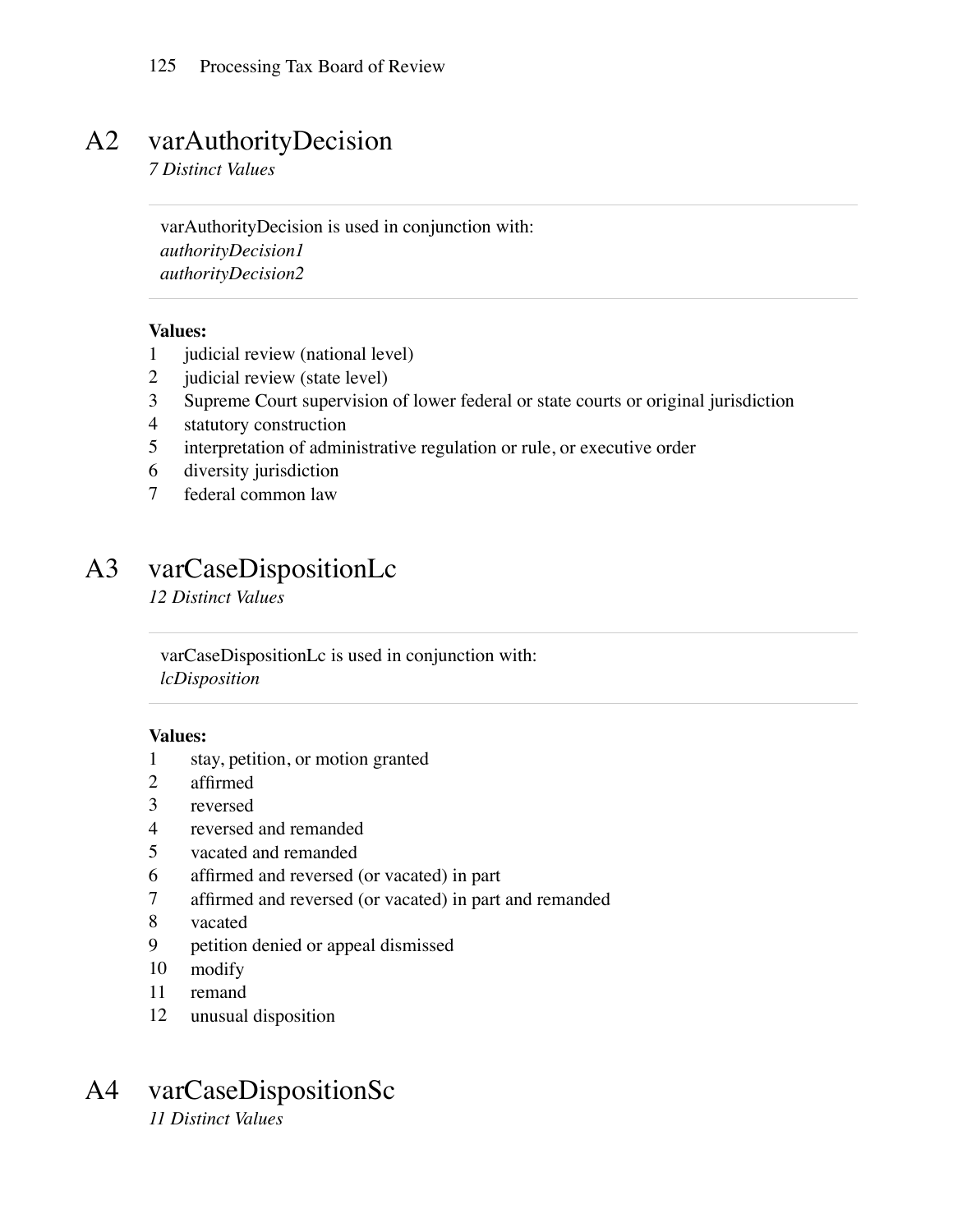varCaseDispositionSc is used in conjunction with: *caseDisposition*

#### **Values:**

- 1 stay, petition, or motion granted
- 2 affirmed (includes modified)
- 3 reversed
- 4 reversed and remanded
- 5 vacated and remanded
- 6 affirmed and reversed (or vacated) in part
- 7 affirmed and reversed (or vacated) in part and remanded
- 8 vacated
- 9 petition denied or appeal dismissed
- 10 certification to or from a lower court
- 11 no disposition

### A5 varCaseDispositionUnusual

*2 Distinct Values*

varCaseDispositionUnusual is used in conjunction with: *caseDispositionUnusual*

#### **Values:**

- 0 no unusual disposition specified
- 1 unusual disposition

### A6 varCaseSources

*211 Distinct Values*

varCaseSources is used in conjunction with: *caseOrigin caseSource*

- 1 U.S. Court of Customs and Patent Appeals
- 2 U.S. Court of International Trade
- 3 U.S. Court of Claims, Court of Federal Claims
- 4 U.S. Court of Military Appeals, renamed as Court of Appeals for the Armed Forces
- 5 U.S. Court of Military Review
- 6 U.S. Court of Veterans Appeals
- 7 U.S. Customs Court
- 8 U.S. Court of Appeals, Federal Circuit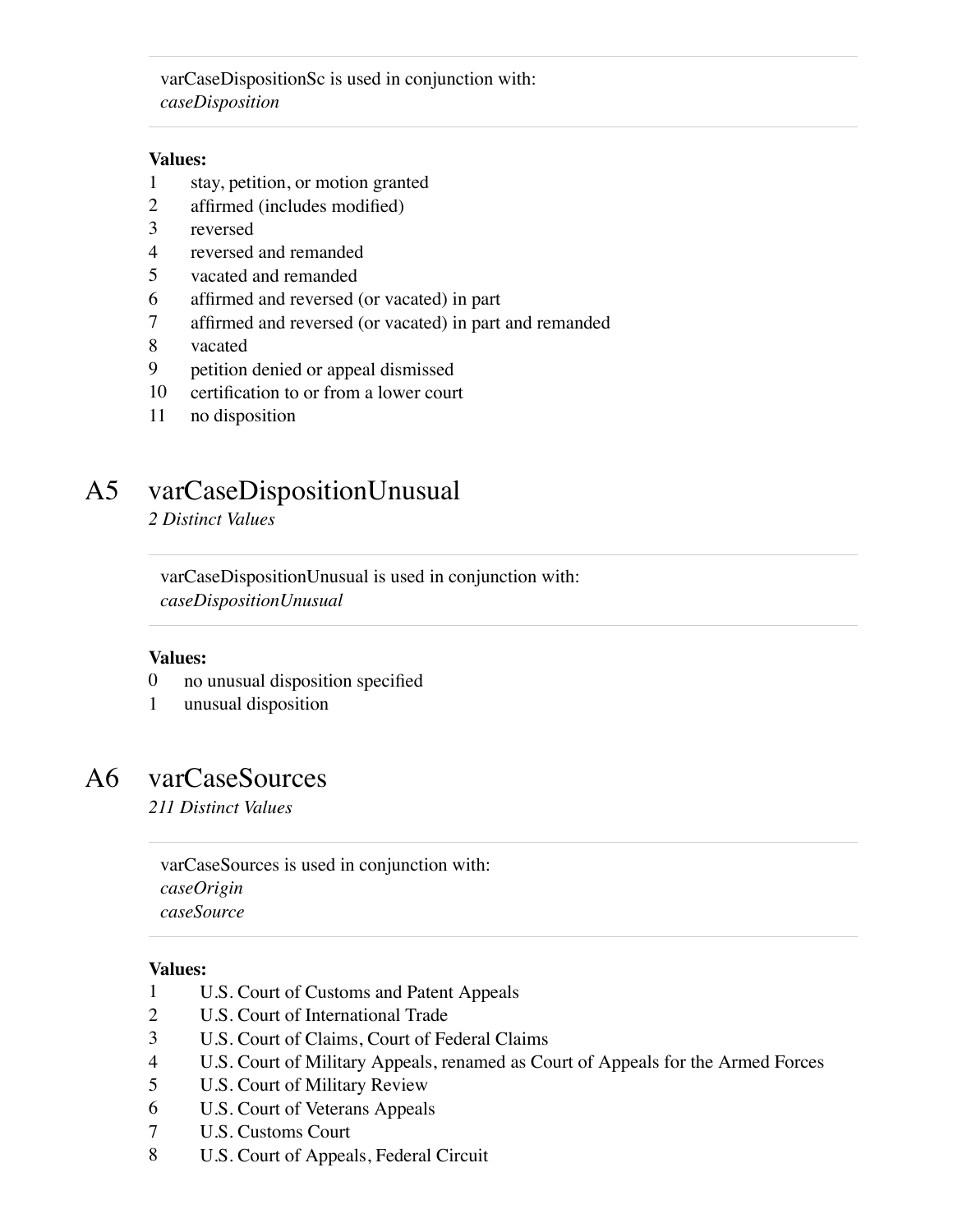- U.S. Tax Court
- Temporary Emergency U.S. Court of Appeals
- U.S. Court for China
- U.S. Consular Courts
- U.S. Commerce Court
- Territorial Supreme Court
- Territorial Appellate Court
- Territorial Trial Court
- Emergency Court of Appeals
- Supreme Court of the District of Columbia
- Bankruptcy Court
- U.S. Court of Appeals, First Circuit
- U.S. Court of Appeals, Second Circuit
- U.S. Court of Appeals, Third Circuit
- U.S. Court of Appeals, Fourth Circuit
- U.S. Court of Appeals, Fifth Circuit
- U.S. Court of Appeals, Sixth Circuit
- U.S. Court of Appeals, Seventh Circuit
- U.S. Court of Appeals, Eighth Circuit
- U.S. Court of Appeals, Ninth Circuit
- U.S. Court of Appeals, Tenth Circuit
- U.S. Court of Appeals, Eleventh Circuit
- U.S. Court of Appeals, District of Columbia Circuit (includes the Court of Appeals for the District of Columbia but not the District of Columbia Court of Appeals, which has local jurisdiction)
- Alabama Middle U.S. District Court
- Alabama Northern U.S. District Court
- Alabama Southern U.S. District Court
- Alaska U.S. District Court
- Arizona U.S. District Court
- Arkansas Eastern U.S. District Court
- Arkansas Western U.S. District Court
- California Central U.S. District Court
- California Eastern U.S. District Court
- California Northern U.S. District Court
- California Southern U.S. District Court
- Colorado U.S. District Court
- Connecticut U.S. District Court
- Delaware U.S. District Court
- District Of Columbia U.S. District Court
- Florida Middle U.S. District Court
- Florida Northern U.S. District Court
- Florida Southern U.S. District Court
- Georgia Middle U.S. District Court
- Georgia Northern U.S. District Court
- Georgia Southern U.S. District Court
- Guam U.S. District Court
- Hawaii U.S. District Court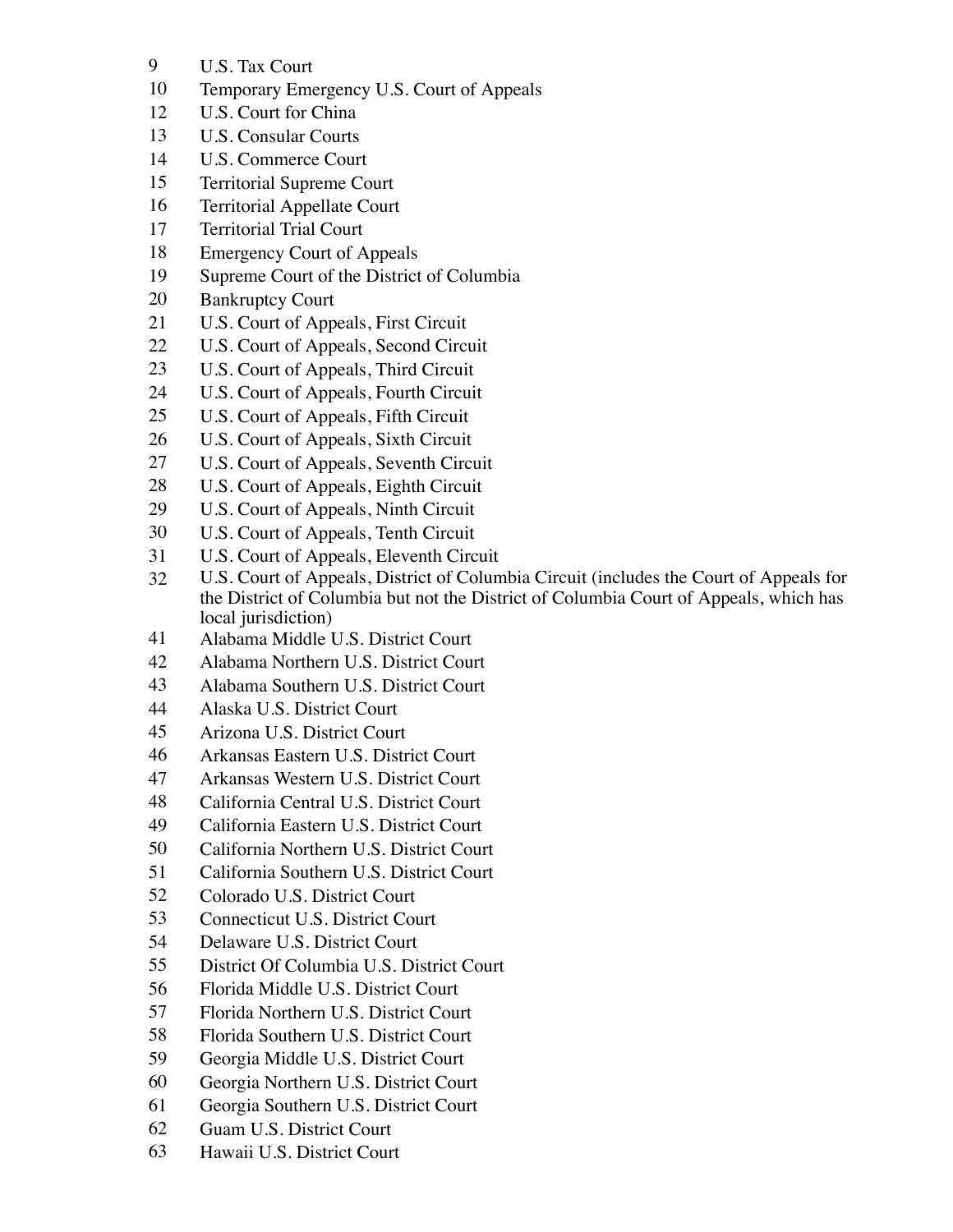- Idaho U.S. District Court
- Illinois Central U.S. District Court
- Illinois Northern U.S. District Court
- Illinois Southern U.S. District Court
- Indiana Northern U.S. District Court
- Indiana Southern U.S. District Court
- Iowa Northern U.S. District Court
- Iowa Southern U.S. District Court
- Kansas U.S. District Court
- Kentucky Eastern U.S. District Court
- Kentucky Western U.S. District Court
- Louisiana Eastern U.S. District Court
- Louisiana Middle U.S. District Court
- Louisiana Western U.S. District Court
- Maine U.S. District Court
- Maryland U.S. District Court
- Massachusetts U.S. District Court
- Michigan Eastern U.S. District Court
- Michigan Western U.S. District Court
- Minnesota U.S. District Court
- Mississippi Northern U.S. District Court
- Mississippi Southern U.S. District Court
- Missouri Eastern U.S. District Court
- Missouri Western U.S. District Court
- Montana U.S. District Court
- Nebraska U.S. District Court
- Nevada U.S. District Court
- New Hampshire U.S. District Court
- New Jersey U.S. District Court
- New Mexico U.S. District Court
- New York Eastern U.S. District Court
- New York Northern U.S. District Court
- New York Southern U.S. District Court
- New York Western U.S. District Court
- North Carolina Eastern U.S. District Court
- North Carolina Middle U.S. District Court
- North Carolina Western U.S. District Court
- North Dakota U.S. District Court
- Northern Mariana Islands U.S. District Court
- Ohio Northern U.S. District Court
- Ohio Southern U.S. District Court
- Oklahoma Eastern U.S. District Court
- Oklahoma Northern U.S. District Court
- Oklahoma Western U.S. District Court
- Oregon U.S. District Court
- Pennsylvania Eastern U.S. District Court
- Pennsylvania Middle U.S. District Court
- Pennsylvania Western U.S. District Court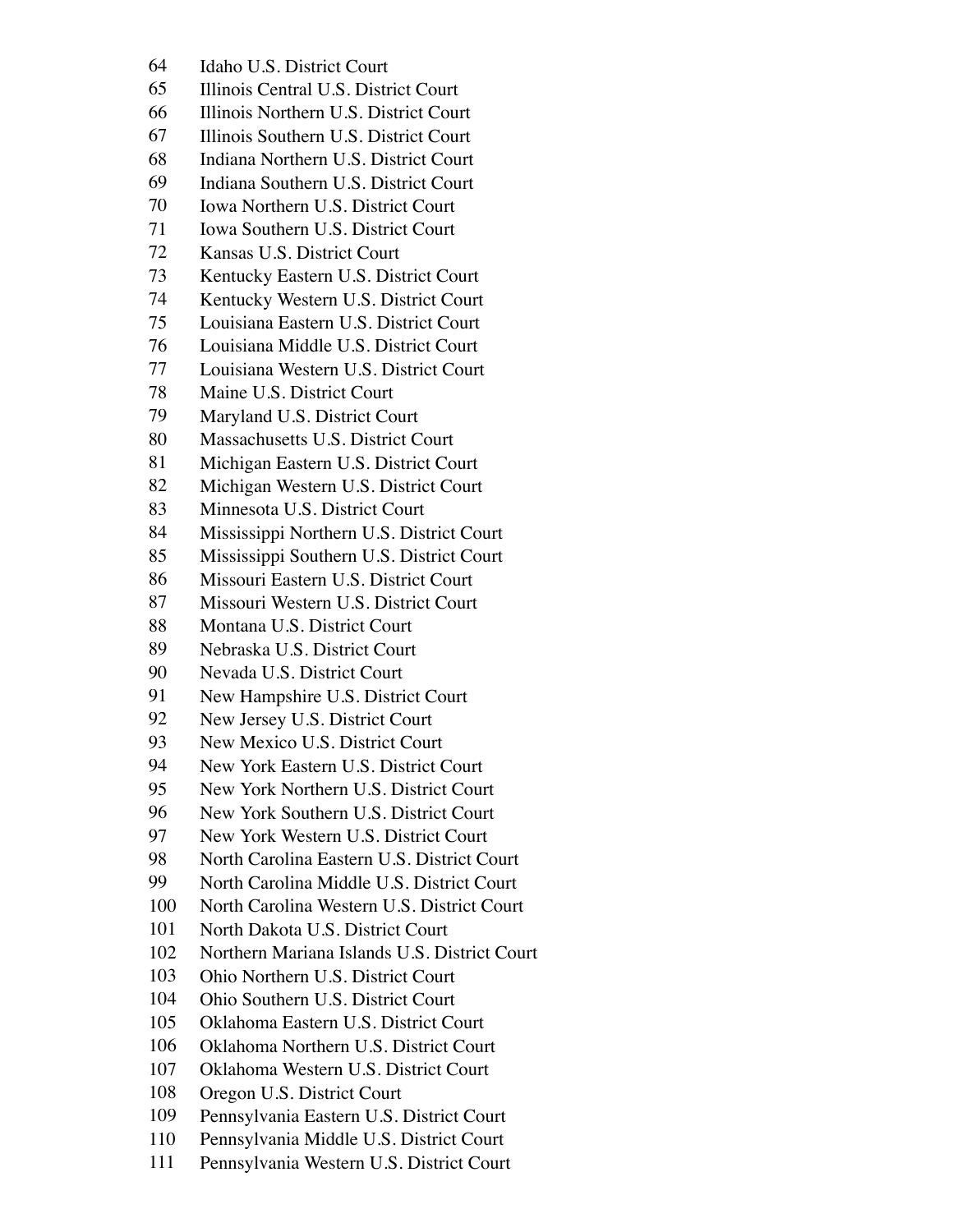- Puerto Rico U.S. District Court
- Rhode Island U.S. District Court
- South Carolina U.S. District Court
- South Dakota U.S. District Court
- Tennessee Eastern U.S. District Court
- Tennessee Middle U.S. District Court
- Tennessee Western U.S. District Court
- Texas Eastern U.S. District Court
- Texas Northern U.S. District Court
- Texas Southern U.S. District Court
- Texas Western U.S. District Court
- Utah U.S. District Court
- Vermont U.S. District Court
- Virgin Islands U.S. District Court
- Virginia Eastern U.S. District Court
- Virginia Western U.S. District Court
- Washington Eastern U.S. District Court
- Washington Western U.S. District Court
- West Virginia Northern U.S. District Court
- West Virginia Southern U.S. District Court
- Wisconsin Eastern U.S. District Court
- Wisconsin Western U.S. District Court
- Wyoming U.S. District Court
- Louisiana U.S. District Court
- Washington U.S. District Court
- West Virginia U.S. District Court
- Illinois Eastern U.S. District Court
- South Carolina Eastern U.S. District Court
- South Carolina Western U.S. District Court
- Alabama U.S. District Court
- U.S. District Court for the Canal Zone
- Georgia U.S. District Court
- Illinois U.S. District Court
- Indiana U.S. District Court
- Iowa U.S. District Court
- Michigan U.S. District Court
- Mississippi U.S. District Court
- Missouri U.S. District Court
- New Jersey Eastern U.S. District Court (East Jersey U.S. District Court)
- New Jersey Western U.S. District Court (West Jersey U.S. District Court)
- New York U.S. District Court
- North Carolina U.S. District Court
- Ohio U.S. District Court
- Pennsylvania U.S. District Court
- Tennessee U.S. District Court
- Texas U.S. District Court
- Virginia U.S. District Court
- Norfolk U.S. District Court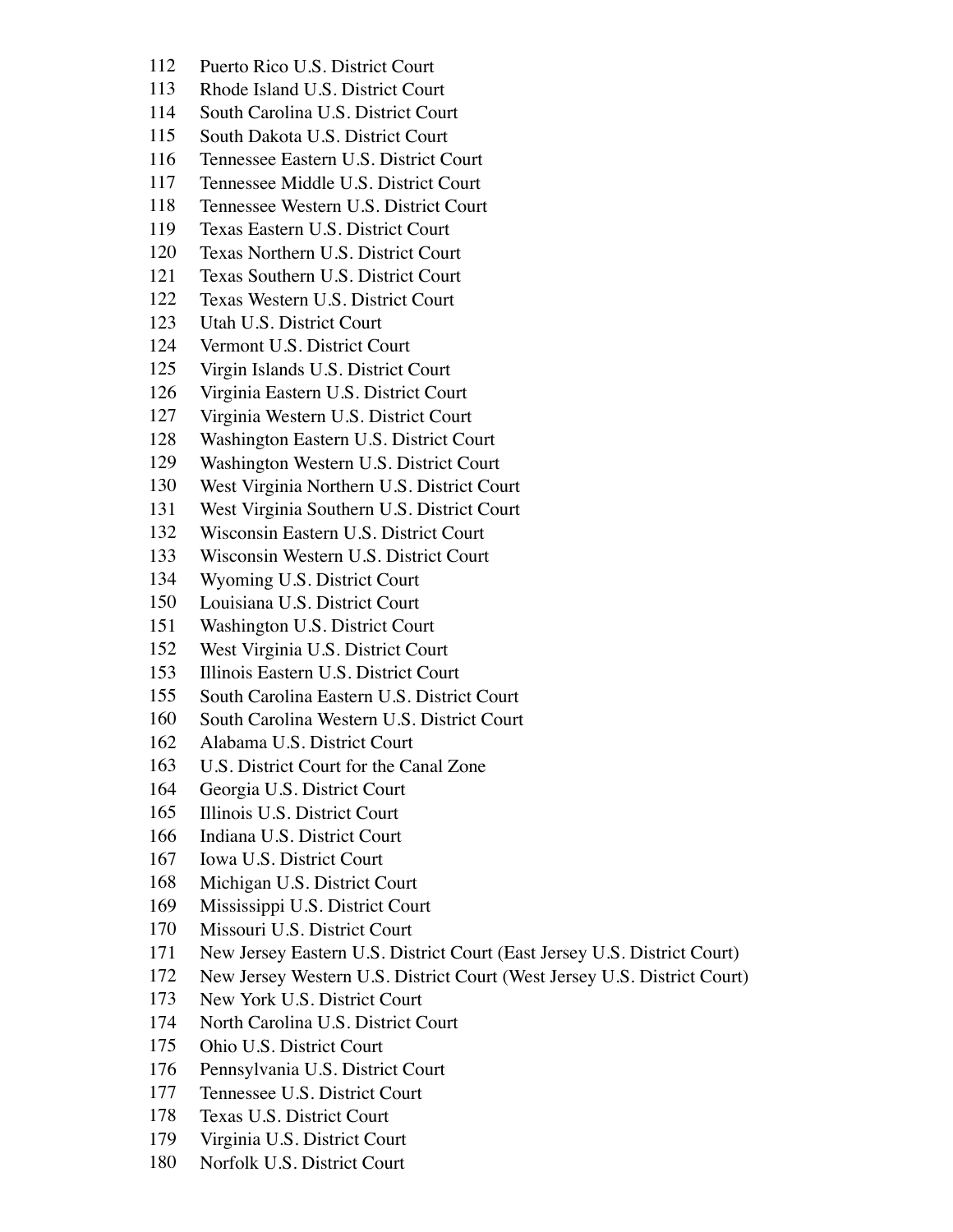- Wisconsin U.S. District Court
- Kentucky U.S. Distrcrict Court
- New Jersey U.S. District Court
- California U.S. District Court
- Florida U.S. District Court
- Arkansas U.S. District Court
- District of Orleans U.S. District Court
- State Supreme Court
- State Appellate Court
- State Trial Court
- Eastern Circuit (of the United States)
- Middle Circuit (of the United States)
- Southern Circuit (of the United States)
- Alabama U.S. Circuit Court for (all) District(s) of Alabama
- Arkansas U.S. Circuit Court for (all) District(s) of Arkansas
- California U.S. Circuit for (all) District(s) of California
- Connecticut U.S. Circuit for the District of Connecticut
- Delaware U.S. Circuit for the District of Delaware
- Florida U.S. Circuit for (all) District(s) of Florida
- Georgia U.S. Circuit for (all) District(s) of Georgia
- 410 Illinois U.S. Circuit for (all) District(s) of Illinois
- Indiana U.S. Circuit for (all) District(s) of Indiana
- Iowa U.S. Circuit for (all) District(s) of Iowa
- Kansas U.S. Circuit for the District of Kansas
- Kentucky U.S. Circuit for (all) District(s) of Kentucky
- Louisiana U.S. Circuit for (all) District(s) of Louisiana
- Maine U.S. Circuit for the District of Maine
- Maryland U.S. Circuit for the District of Maryland
- Massachusetts U.S. Circuit for the District of Massachusetts
- Michigan U.S. Circuit for (all) District(s) of Michigan
- Minnesota U.S. Circuit for the District of Minnesota
- Mississippi U.S. Circuit for (all) District(s) of Mississippi
- Missouri U.S. Circuit for (all) District(s) of Missouri
- Nevada U.S. Circuit for the District of Nevada
- New Hampshire U.S. Circuit for the District of New Hampshire
- New Jersey U.S. Circuit for (all) District(s) of New Jersey
- New York U.S. Circuit for (all) District(s) of New York
- North Carolina U.S. Circuit for (all) District(s) of North Carolina
- Ohio U.S. Circuit for (all) District(s) of Ohio
- Oregon U.S. Circuit for the District of Oregon
- Pennsylvania U.S. Circuit for (all) District(s) of Pennsylvania
- Rhode Island U.S. Circuit for the District of Rhode Island
- South Carolina U.S. Circuit for the District of South Carolina
- Tennessee U.S. Circuit for (all) District(s) of Tennessee
- Texas U.S. Circuit for (all) District(s) of Texas
- Vermont U.S. Circuit for the District of Vermont
- Virginia U.S. Circuit for (all) District(s) of Virginia
- West Virginia U.S. Circuit for (all) District(s) of West Virginia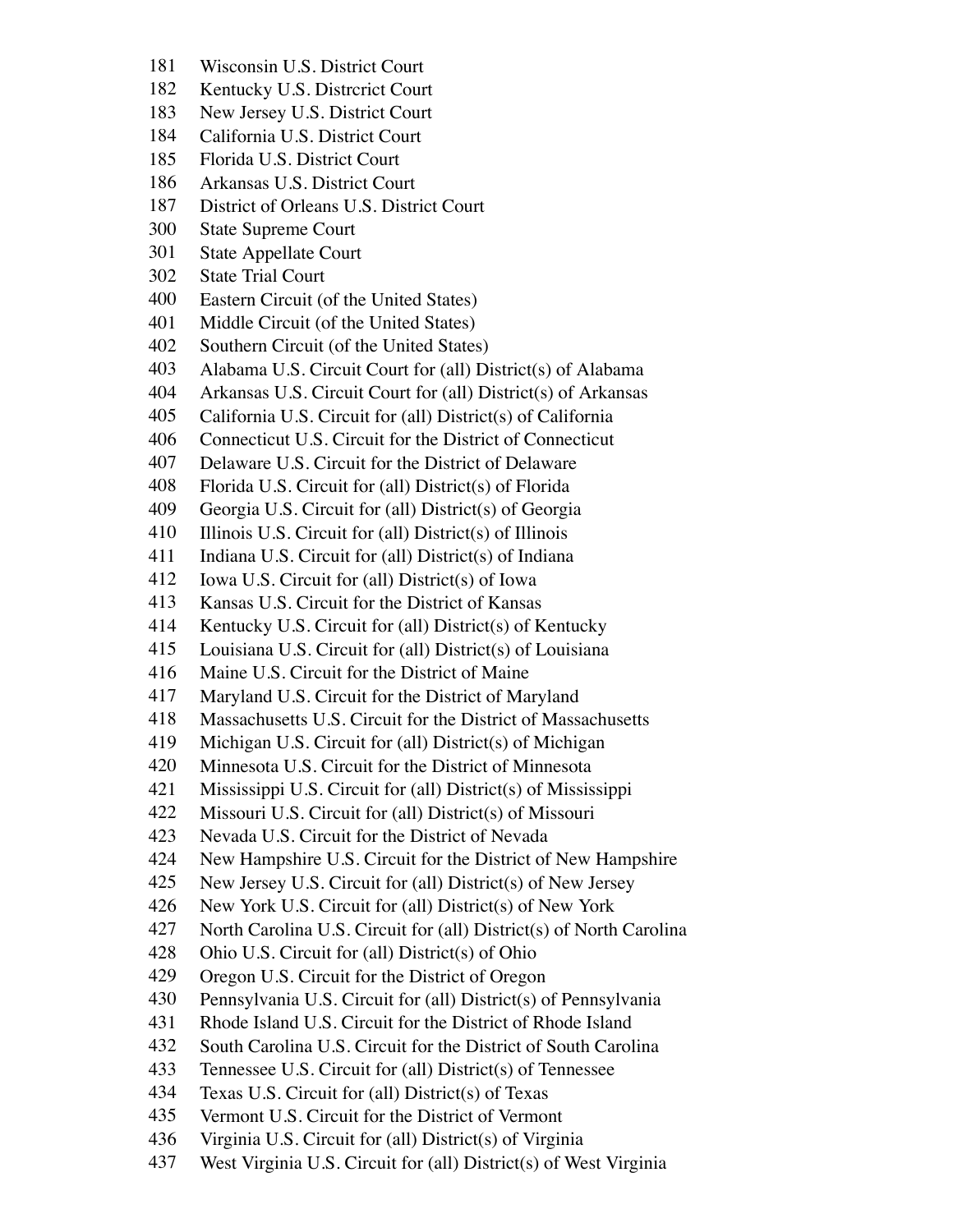- Wisconsin U.S. Circuit for (all) District(s) of Wisconsin
- Wyoming U.S. Circuit for the District of Wyoming
- Circuit Court of the District of Columbia
- Nebraska U.S. Circuit for the District of Nebraska
- Colorado U.S. Circuit for the District of Colorado
- Washington U.S. Circuit for (all) District(s) of Washington
- Idaho U.S. Circuit Court for (all) District(s) of Idaho
- Montana U.S. Circuit Court for (all) District(s) of Montana
- Utah U.S. Circuit Court for (all) District(s) of Utah
- South Dakota U.S. Circuit Court for (all) District(s) of South Dakota
- North Dakota U.S. Circuit Court for (all) District(s) of North Dakota
- Oklahoma U.S. Circuit Court for (all) District(s) of Oklahoma
- Court of Private Land Claims

## A7 varCertReason

*13 Distinct Values*

varCertReason is used in conjunction with: *certReason*

#### **Values:**

- case did not arise on cert or cert not granted
- federal court conflict
- federal court conflict and to resolve important or significant question
- putative conflict
- conflict between federal court and state court
- state court conflict
- federal court confusion or uncertainty
- state court confusion or uncertainty
- federal court and state court confusion or uncertainty
- to resolve important or significant question
- to resolve question presented
- no reason given
- other reason

### A8 varChiefs

*17 Distinct Values*

varChiefs is used in conjunction with: *chief*

#### **Values:**

Jay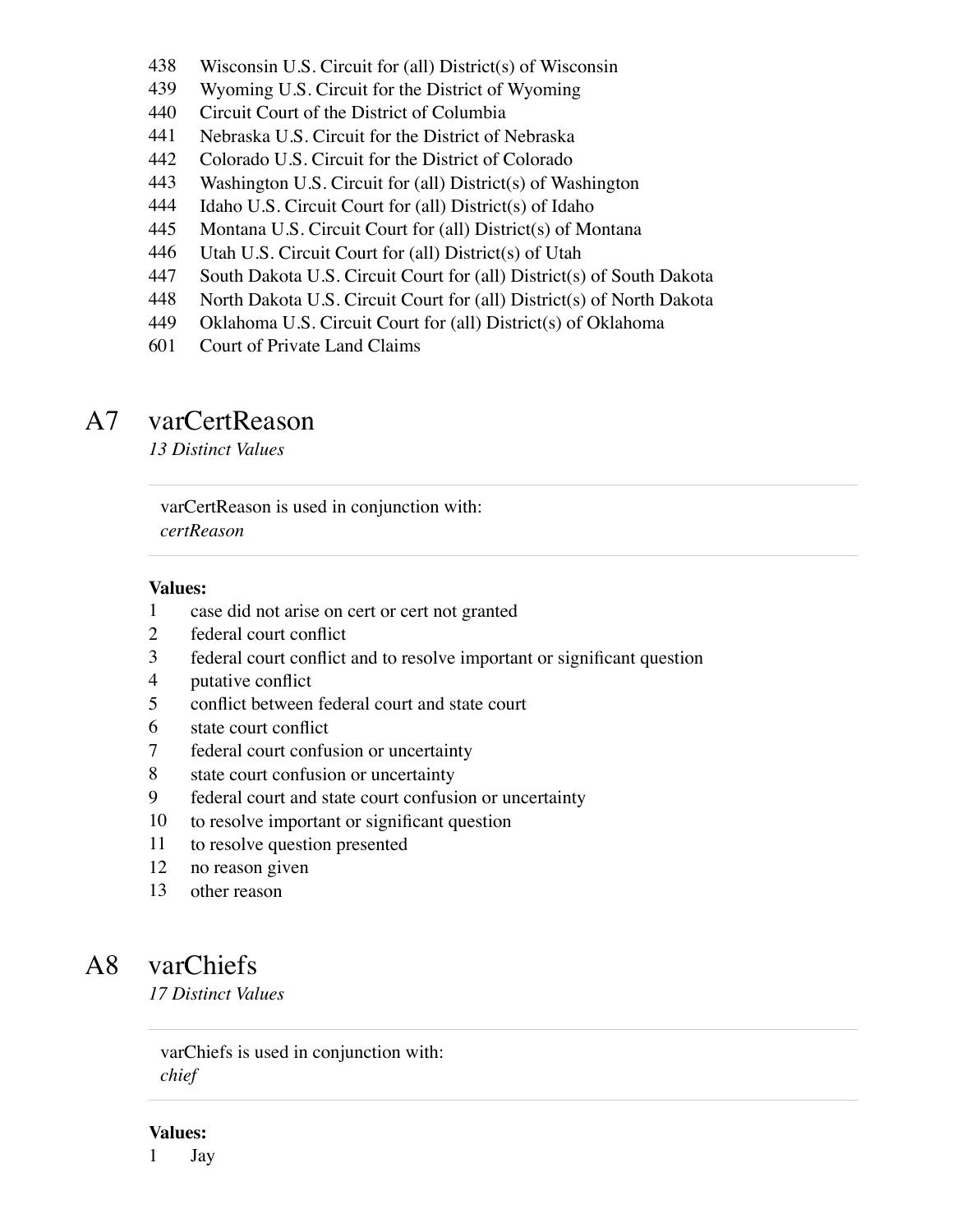- Rutledge
- Ellsworth
- Marshall
- Taney
- Chase
- Waite
- Fuller
- White
- Taft
- Hughes
- Stone
- Vinson
- Warren
- Burger
- Rehnquist
- Roberts

## A9 varDecisionDirection

*3 Distinct Values*

varDecisionDirection is used in conjunction with: *lcDispositionDirection decisionDirection*

#### **Values:**

- conservative
- liberal
- unspecifiable

### A10 varDecisionDirectionDissent

*2 Distinct Values*

varDecisionDirectionDissent is used in conjunction with: *decisionDirectionDissent*

#### **Values:**

- dissent in opposite direction
- majority and dissent in same direction

### A11 varDecisionTypes

*7 Distinct Values*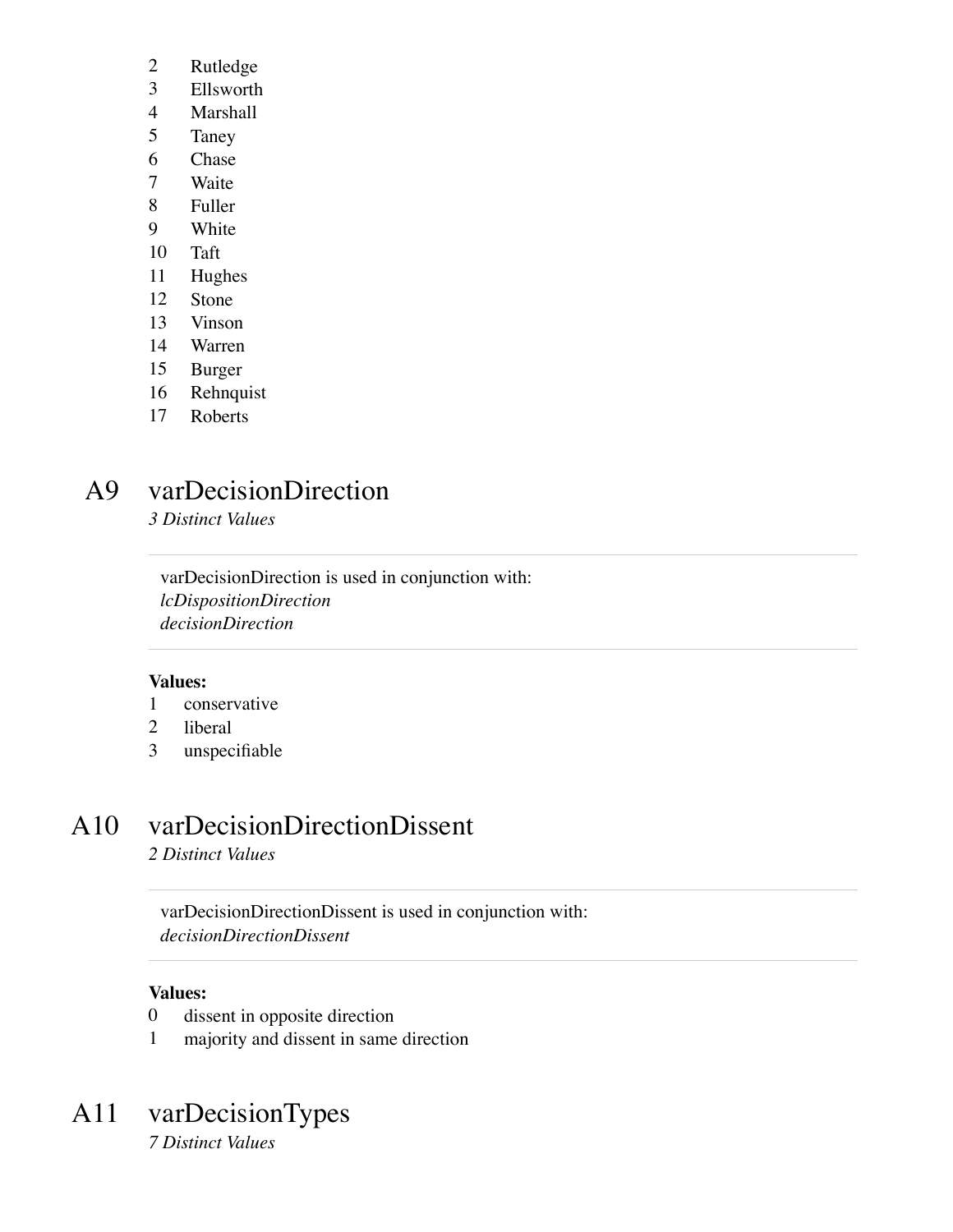varDecisionTypes is used in conjunction with: *decisionType*

#### **Values:**

- 1 opinion of the court (orally argued)
- 2 per curiam (no oral argument)
- 4 decrees
- 5 equally divided vote
- 6 per curiam (orally argued)
- 7 judgment of the Court (orally argued)
- 8 seriatim

### A12 varDeclarationUncon

*4 Distinct Values*

varDeclarationUncon is used in conjunction with: *declarationUncon*

#### **Values:**

- 1 no declaration of unconstitutionality
- 2 act of congress declared unconstitutional
- 3 state or territorial law, reg, or const provision unconstitutional
- 4 municipal or other local ordinance unconstitutional

### A13 varIssues

*278 Distinct Values*

varIssues is used in conjunction with: *issue*

| 10010 | involuntary confession                                                                    |
|-------|-------------------------------------------------------------------------------------------|
| 10020 | habeas corpus                                                                             |
| 10030 | plea bargaining: the constitutionality of and/or the circumstances of its exercise        |
| 10040 | retroactivity (of newly announced or newly enacted constitutional or statutory<br>rights) |
| 10050 | search and seizure (other than as pertains to vehicles or Crime Control Act)              |
| 10060 | search and seizure, vehicles                                                              |
| 10070 | search and seizure, Crime Control Act                                                     |
| 10080 | contempt of court or congress                                                             |
| 10090 | self-incrimination (other than as pertains to Miranda or immunity from prosecution)       |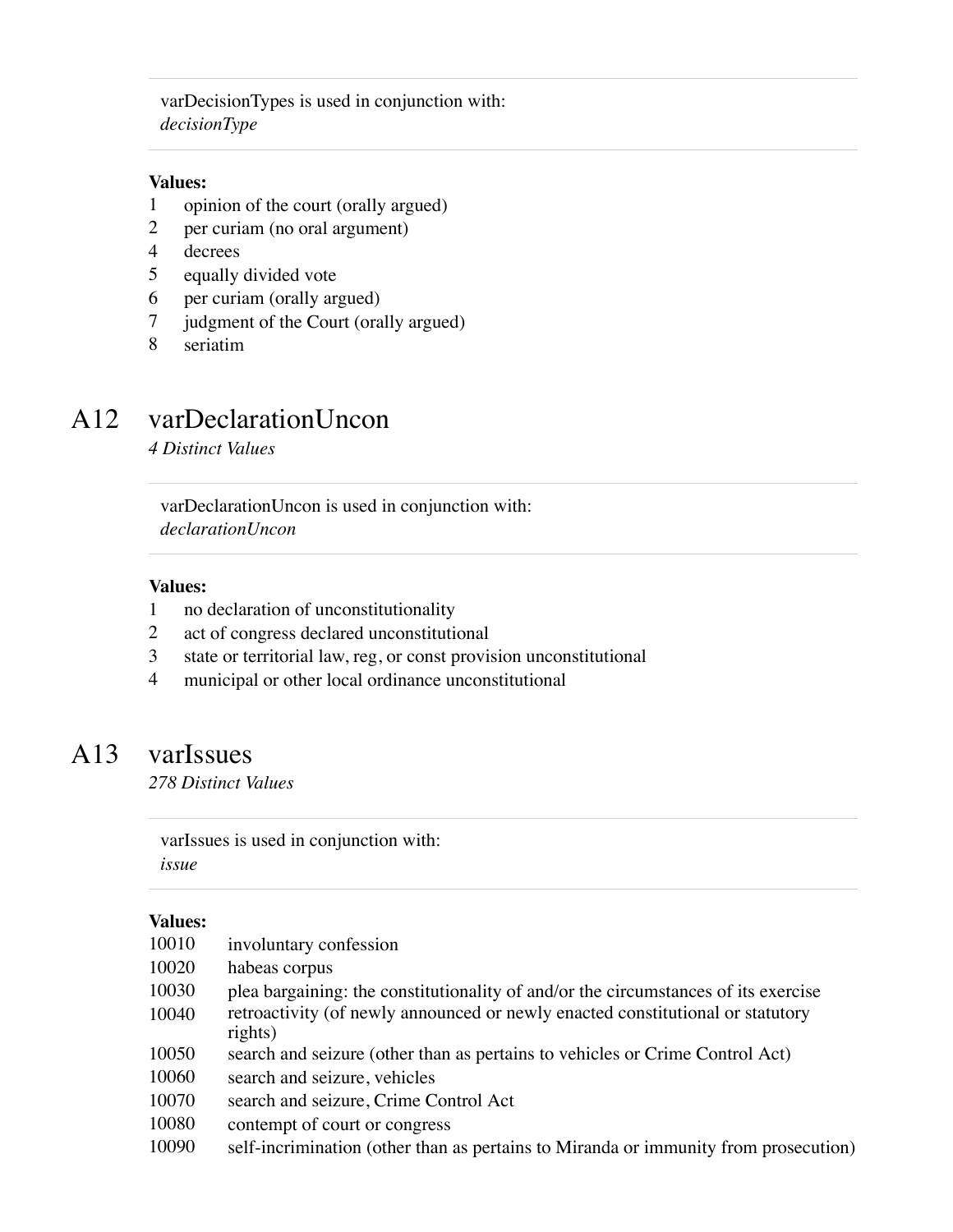Miranda warnings self-incrimination, immunity from prosecution right to counsel (cf. indigents appointment of counsel or inadequate representation) cruel and unusual punishment, death penalty (cf. extra legal jury influence, death penalty) cruel and unusual punishment, non-death penalty (cf. liability, civil rights acts) line-up discovery and inspection (in the context of criminal litigation only, otherwise Freedom of Information Act and related federal or state statutes or regulations) double jeopardy ex post facto (state) extra-legal jury influences: miscellaneous extra-legal jury influences: prejudicial statements or evidence extra-legal jury influences: contact with jurors outside courtroom extra-legal jury influences: jury instructions (not necessarily in criminal cases) extra-legal jury influences: voir dire (not necessarily a criminal case) extra-legal jury influences: prison garb or appearance extra-legal jury influences: jurors and death penalty (cf. cruel and unusual punishment) extra-legal jury influences: pretrial publicity confrontation (right to confront accuser, call and cross-examine witnesses) subconstitutional fair procedure: confession of error subconstitutional fair procedure: conspiracy (cf. Federal Rules of Criminal Procedure: conspiracy) subconstitutional fair procedure: entrapment subconstitutional fair procedure: exhaustion of remedies subconstitutional fair procedure: fugitive from justice subconstitutional fair procedure: presentation, admissibility, or sufficiency of evidence (not necessarily a criminal case) subconstitutional fair procedure: stay of execution subconstitutional fair procedure: timeliness subconstitutional fair procedure: miscellaneous Federal Rules of Criminal Procedure statutory construction of criminal laws: assault statutory construction of criminal laws: bank robbery statutory construction of criminal laws: conspiracy (cf. subconstitutional fair procedure: conspiracy) statutory construction of criminal laws: escape from custody statutory construction of criminal laws: false statements (cf. statutory construction of criminal laws: perjury) statutory construction of criminal laws: financial (other than in fraud or internal revenue) statutory construction of criminal laws: firearms statutory construction of criminal laws: fraud statutory construction of criminal laws: gambling statutory construction of criminal laws: Hobbs Act; i.e., 18 USC 1951 statutory construction of criminal laws: immigration (cf. immigration and naturalization) statutory construction of criminal laws: internal revenue (cf. Federal Taxation) statutory construction of criminal laws: Mann Act and related statutes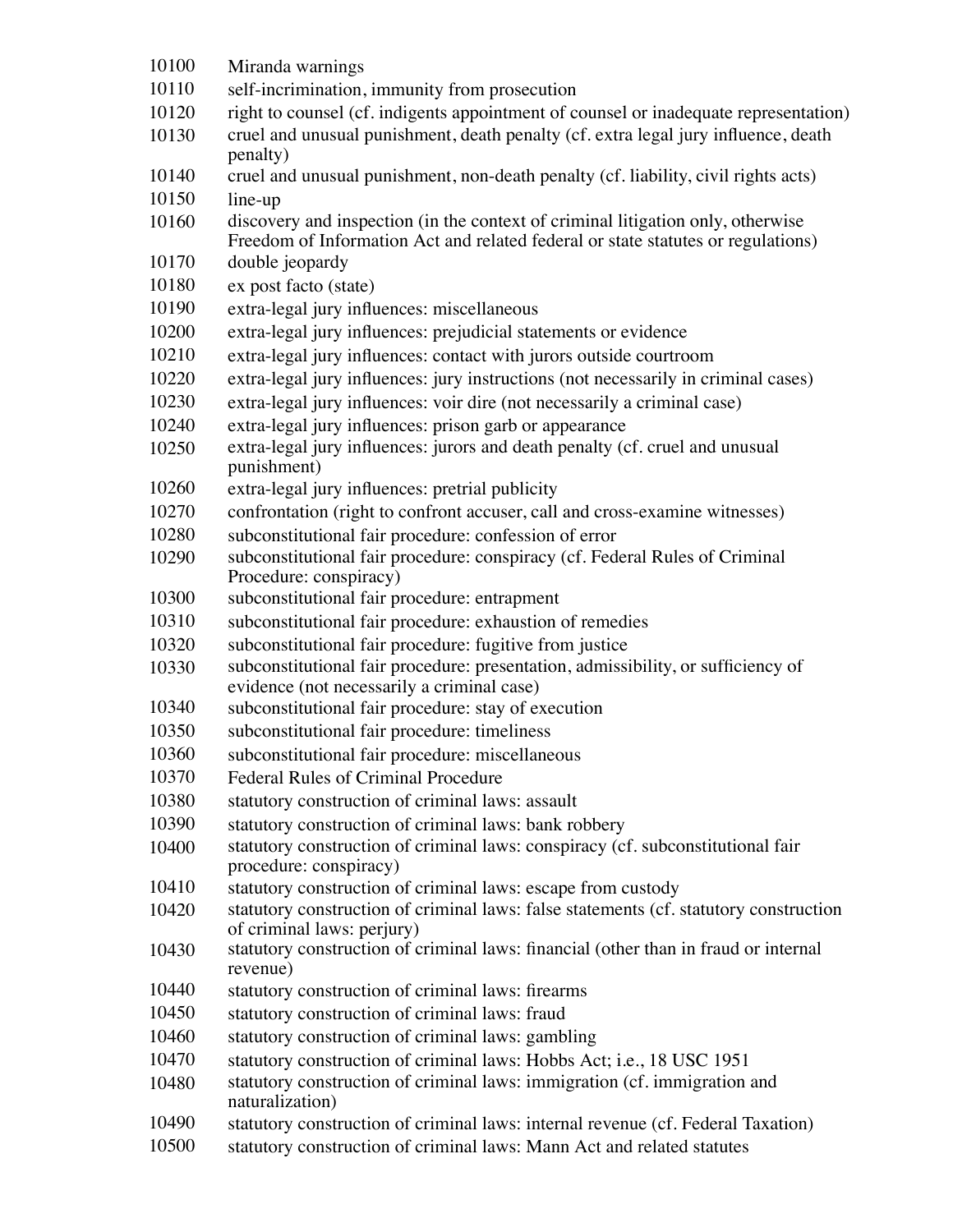| 10510 | statutory construction of criminal laws: narcotics includes regulation and<br>prohibition of alcohol                 |
|-------|----------------------------------------------------------------------------------------------------------------------|
| 10520 | statutory construction of criminal laws: obstruction of justice                                                      |
| 10530 | statutory construction of criminal laws: perjury (other than as pertains to statutory                                |
|       | construction of criminal laws: false statements)                                                                     |
| 10540 | statutory construction of criminal laws: Travel Act, 18 USC 1952                                                     |
| 10550 | statutory construction of criminal laws: war crimes                                                                  |
| 10560 | statutory construction of criminal laws: sentencing guidelines                                                       |
| 10570 | statutory construction of criminal laws: miscellaneous                                                               |
| 10580 | jury trial (right to, as distinct from extra-legal jury influences)                                                  |
| 10590 | speedy trial                                                                                                         |
| 10600 | miscellaneous criminal procedure (cf. due process, prisoners' rights, comity:                                        |
|       | criminal procedure)                                                                                                  |
| 20010 | voting                                                                                                               |
| 20020 | Voting Rights Act of 1965, plus amendments                                                                           |
| 20030 | ballot access (of candidates and political parties)                                                                  |
| 20040 | desegregation (other than as pertains to school desegregation, employment                                            |
|       | discrimination, and affirmative action)                                                                              |
| 20050 | desegregation, schools                                                                                               |
| 20060 | employment discrimination: on basis of race, age, religion, illegitimacy, national<br>origin, or working conditions. |
| 20070 | affirmative action                                                                                                   |
| 20075 | slavery or indenture                                                                                                 |
| 20080 | sit-in demonstrations (protests against racial discrimination in places of public                                    |
| 20090 | accommodation)<br>reapportionment: other than plans governed by the Voting Rights Act                                |
| 20100 | debtors' rights                                                                                                      |
| 20110 | deportation (cf. immigration and naturalization)                                                                     |
| 20120 | employability of aliens (cf. immigration and naturalization)                                                         |
| 20130 | sex discrimination (excluding sex discrimination in employment)                                                      |
| 20140 | sex discrimination in employment (cf. sex discrimination)                                                            |
| 20150 | Indians (other than pertains to state jurisdiction over)                                                             |
| 20160 | Indians, state jurisdiction over                                                                                     |
| 20170 | juveniles (cf. rights of illegitimates)                                                                              |
| 20180 | poverty law, constitutional                                                                                          |
| 20190 | poverty law, statutory: welfare benefits, typically under some Social Security Act                                   |
|       | provision.                                                                                                           |
| 20200 | illegitimates, rights of (cf. juveniles): typically inheritance and survivor's benefits,                             |
|       | and paternity suits                                                                                                  |
| 20210 | handicapped, rights of: under Rehabilitation, Americans with Disabilities Act, and<br>related statutes               |
| 20220 | residency requirements: durational, plus discrimination against nonresidents                                         |
| 20230 | military: draftee, or person subject to induction                                                                    |
| 20240 | military: active duty                                                                                                |
| 20250 | military: veteran                                                                                                    |
| 20260 | immigration and naturalization: permanent residence                                                                  |
| 20270 | immigration and naturalization: citizenship                                                                          |
| 20280 | immigration and naturalization: loss of citizenship, denaturalization                                                |
| 20290 | immigration and naturalization: access to public education                                                           |
| 20300 | immigration and naturalization: welfare benefits                                                                     |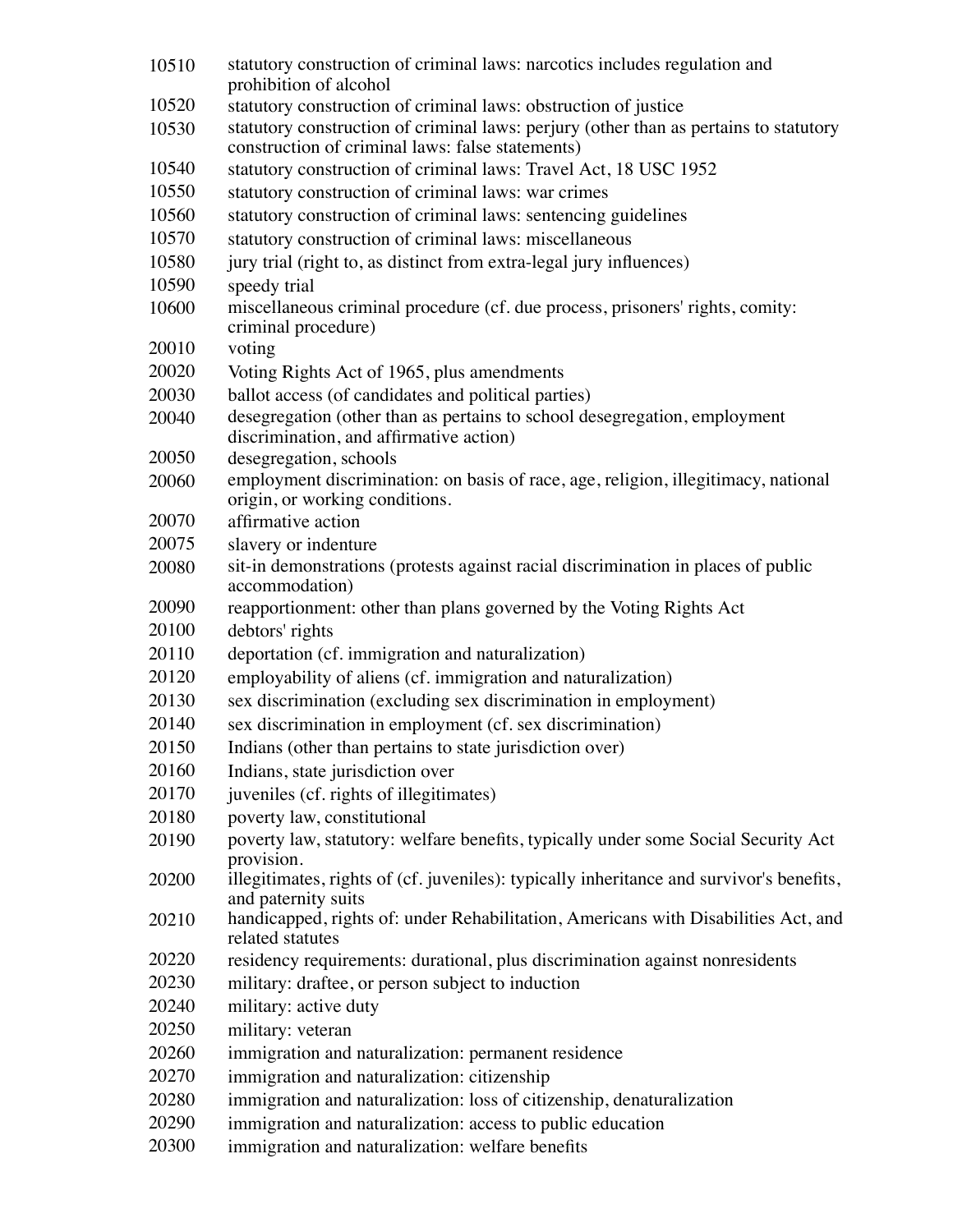- immigration and naturalization: miscellaneous
- indigents: appointment of counsel (cf. right to counsel)
- indigents: inadequate representation by counsel (cf. right to counsel)
- indigents: payment of fine
- indigents: costs or filing fees
- indigents: U.S. Supreme Court docketing fee
- indigents: transcript
- indigents: assistance of psychiatrist
- indigents: miscellaneous
- liability, civil rights acts (cf. liability, governmental and liability, nongovernmental; cruel and unusual punishment, non-death penalty)
- miscellaneous civil rights (cf. comity: civil rights)
- First Amendment, miscellaneous (cf. comity: First Amendment)
- commercial speech, excluding attorneys
- libel, defamation: defamation of public officials and public and private persons
- libel, privacy: true and false light invasions of privacy
- legislative investigations: concerning internal security only
- federal or state internal security legislation: Smith, Internal Security, and related federal statutes
- loyalty oath or non-Communist affidavit (other than bar applicants, government employees, political party, or teacher)
- loyalty oath: bar applicants (cf. admission to bar, state or federal or U.S. Supreme Court)
- loyalty oath: government employees
- loyalty oath: political party
- loyalty oath: teachers
- security risks: denial of benefits or dismissal of employees for reasons other than failure to meet loyalty oath requirements
- conscientious objectors (cf. military draftee or military active duty) to military service
- campaign spending (cf. governmental corruption):
- protest demonstrations (other than as pertains to sit-in demonstrations): demonstrations and other forms of protest based on First Amendment guarantees
- free exercise of religion
- establishment of religion (other than as pertains to parochiaid:)
- parochiaid: government aid to religious schools, or religious requirements in public schools
- obscenity, state (cf. comity: privacy): including the regulation of sexually explicit material under the 21st Amendment
- obscenity, federal
- due process: miscellaneous (cf. loyalty oath), the residual code
- due process: hearing or notice (other than as pertains to government employees or prisoners' rights)
- due process: hearing, government employees
- due process: prisoners' rights and defendants' rights
- due process: impartial decision maker
- due process: jurisdiction (jurisdiction over non-resident litigants)
- due process: takings clause, or other non-constitutional governmental taking of property
- privacy (cf. libel, comity: privacy)
- abortion: including contraceptives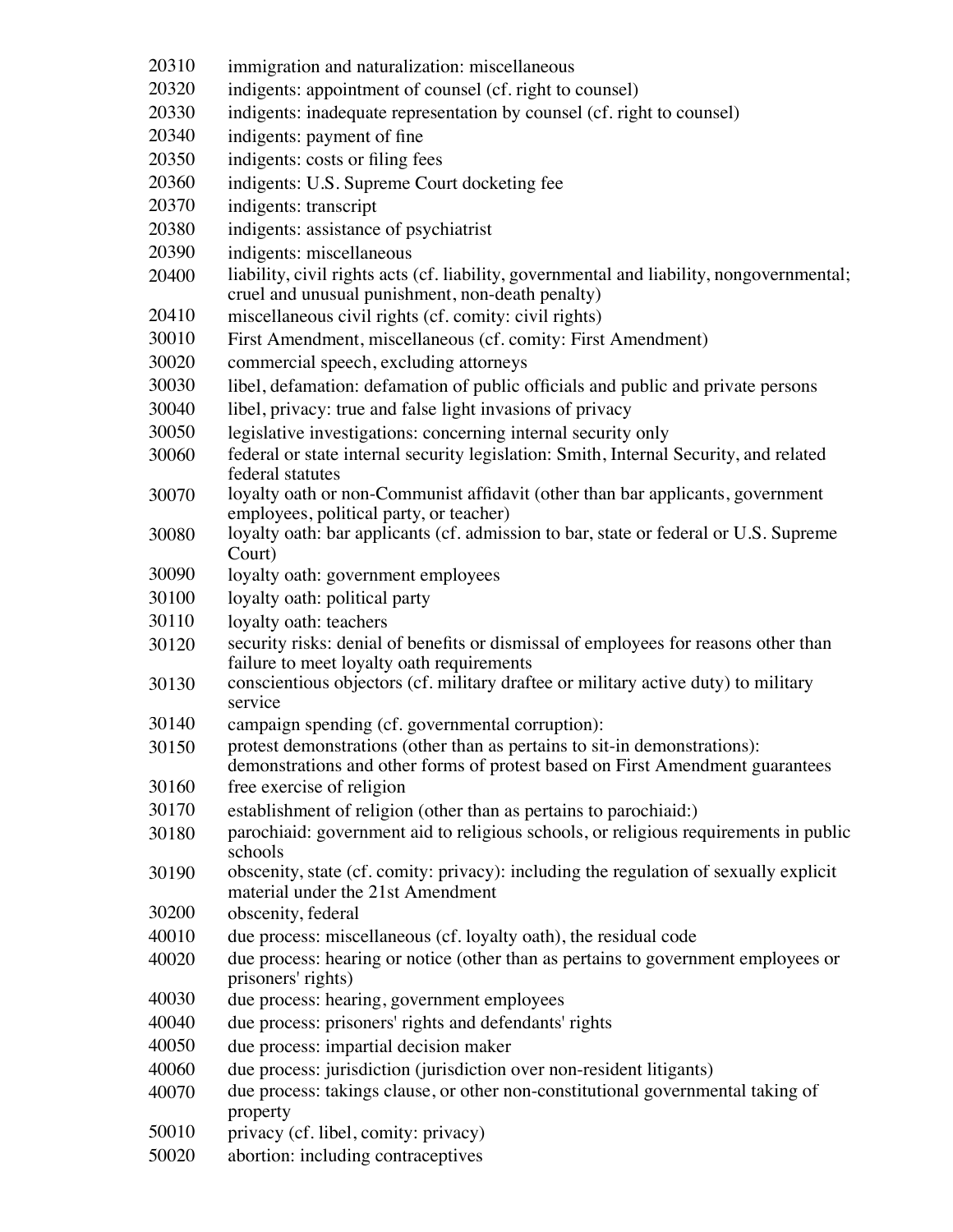| 50030 | right to die                                                                                                                                                                           |
|-------|----------------------------------------------------------------------------------------------------------------------------------------------------------------------------------------|
| 50040 | Freedom of Information Act and related federal or state statutes or regulations                                                                                                        |
| 60010 | attorneys' and governmental employees' or officials' fees or compensation or<br>licenses                                                                                               |
| 60020 | commercial speech, attorneys (cf. commercial speech)                                                                                                                                   |
| 60030 | admission to a state or federal bar, disbarment, and attorney discipline (cf. loyalty<br>oath: bar applicants)                                                                         |
| 60040 | admission to, or disbarment from, Bar of the U.S. Supreme Court                                                                                                                        |
| 70010 | arbitration (in the context of labor-management or employer-employee relations)<br>(cf. arbitration)                                                                                   |
| 70020 | union antitrust: legality of anticompetitive union activity                                                                                                                            |
| 70030 | union or closed shop: includes agency shop litigation                                                                                                                                  |
| 70040 | Fair Labor Standards Act                                                                                                                                                               |
| 70050 | Occupational Safety and Health Act                                                                                                                                                     |
| 70060 | union-union member dispute (except as pertains to union or closed shop)                                                                                                                |
| 70070 | labor-management disputes: bargaining                                                                                                                                                  |
| 70080 | labor-management disputes: employee discharge                                                                                                                                          |
| 70090 | labor-management disputes: distribution of union literature                                                                                                                            |
| 70100 | labor-management disputes: representative election                                                                                                                                     |
| 70110 | labor-management disputes: antistrike injunction                                                                                                                                       |
| 70120 | labor-management disputes: jurisdictional dispute                                                                                                                                      |
| 70130 | labor-management disputes: right to organize                                                                                                                                           |
| 70140 | labor-management disputes: picketing                                                                                                                                                   |
| 70150 | labor-management disputes: secondary activity                                                                                                                                          |
| 70160 | labor-management disputes: no-strike clause                                                                                                                                            |
| 70170 | labor-management disputes: union representatives                                                                                                                                       |
| 70180 | labor-management disputes: union trust funds (cf. ERISA)                                                                                                                               |
| 70190 |                                                                                                                                                                                        |
| 70200 | labor-management disputes: working conditions                                                                                                                                          |
| 70210 | labor-management disputes: miscellaneous dispute<br>miscellaneous union                                                                                                                |
|       |                                                                                                                                                                                        |
| 80010 | antitrust (except in the context of mergers and union antitrust)                                                                                                                       |
| 80020 | mergers                                                                                                                                                                                |
| 80030 | bankruptcy (except in the context of priority of federal fiscal claims)                                                                                                                |
| 80040 | sufficiency of evidence: typically in the context of a jury's determination of<br>compensation for injury or death                                                                     |
| 80050 | election of remedies: legal remedies available to injured persons or things                                                                                                            |
| 80060 | liability, governmental: tort or contract actions by or against government or<br>governmental officials other than defense of criminal actions brought under a civil<br>rights action. |
| 80070 | liability, other than as in sufficiency of evidence, election of remedies, punitive<br>damages                                                                                         |
| 80080 | liability, punitive damages                                                                                                                                                            |
| 80090 | Employee Retirement Income Security Act (cf. union trust funds)                                                                                                                        |
| 80100 | state or local government tax                                                                                                                                                          |
| 80105 | state and territorial land claims                                                                                                                                                      |
| 80110 | state or local government regulation, especially of business (cf. federal pre-emption                                                                                                  |
|       | of state court jurisdiction, federal pre-emption of state legislation or regulation)                                                                                                   |
| 80120 | federal or state regulation of securities                                                                                                                                              |
| 80130 | natural resources - environmental protection (cf. national supremacy: natural<br>resources, national supremacy: pollution)                                                             |
|       |                                                                                                                                                                                        |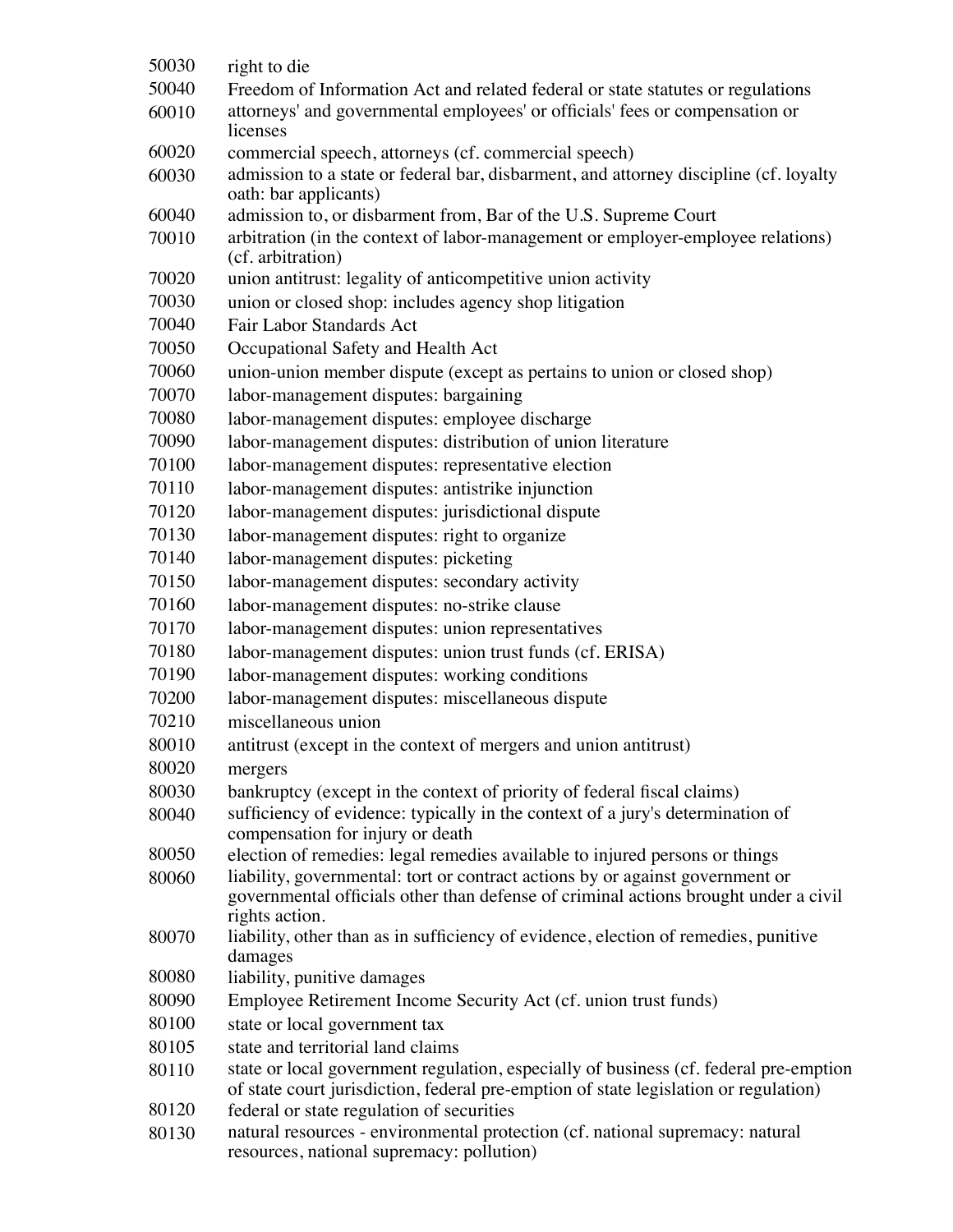- corruption, governmental or governmental regulation of other than as in campaign spending
- zoning: constitutionality of such ordinances, or restrictions on owners' or lessors' use of real property
- arbitration (other than as pertains to labor-management or employer-employee relations (cf. union arbitration)
- federal or state consumer protection: typically under the Truth in Lending; Food, Drug and Cosmetic; and Consumer Protection Credit Acts
- patents and copyrights: patent
- patents and copyrights: copyright
- patents and copyrights: trademark
- patents and copyrights: patentability of computer processes
- federal or state regulation of transportation regulation: railroad
- federal and some few state regulations of transportation regulation: boat
- federal and some few state regulation of transportation regulation:truck, or motor carrier
- federal and some few state regulation of transportation regulation: pipeline (cf. federal public utilities regulation: gas pipeline)
- federal and some few state regulation of transportation regulation: airline
- federal and some few state regulation of public utilities regulation: electric power
- federal and some few state regulation of public utilities regulation: nuclear power
- federal and some few state regulation of public utilities regulation: oil producer
- federal and some few state regulation of public utilities regulation: gas producer
- federal and some few state regulation of public utilities regulation: gas pipeline (cf. federal transportation regulation: pipeline)
- federal and some few state regulation of public utilities regulation: radio and television (cf. cable television)
- federal and some few state regulation of public utilities regulation: cable television (cf. radio and television)
- federal and some few state regulations of public utilities regulation: telephone or telegraph company
- miscellaneous economic regulation
- comity: civil rights
- comity: criminal procedure
- comity: First Amendment
- comity: habeas corpus
- comity: military
- comity: obscenity
- comity: privacy
- comity: miscellaneous
- comity primarily removal cases, civil procedure (cf. comity, criminal and First Amendment); deference to foreign judicial tribunals
- assessment of costs or damages: as part of a court order
- Federal Rules of Civil Procedure including Supreme Court Rules, application of the Federal Rules of Evidence, Federal Rules of Appellate Procedure in civil litigation, Circuit Court Rules, and state rules and admiralty rules
- judicial review of administrative agency's or administrative official's actions and procedures
- mootness (cf. standing to sue: live dispute)
- venue
- no merits: writ improvidently granted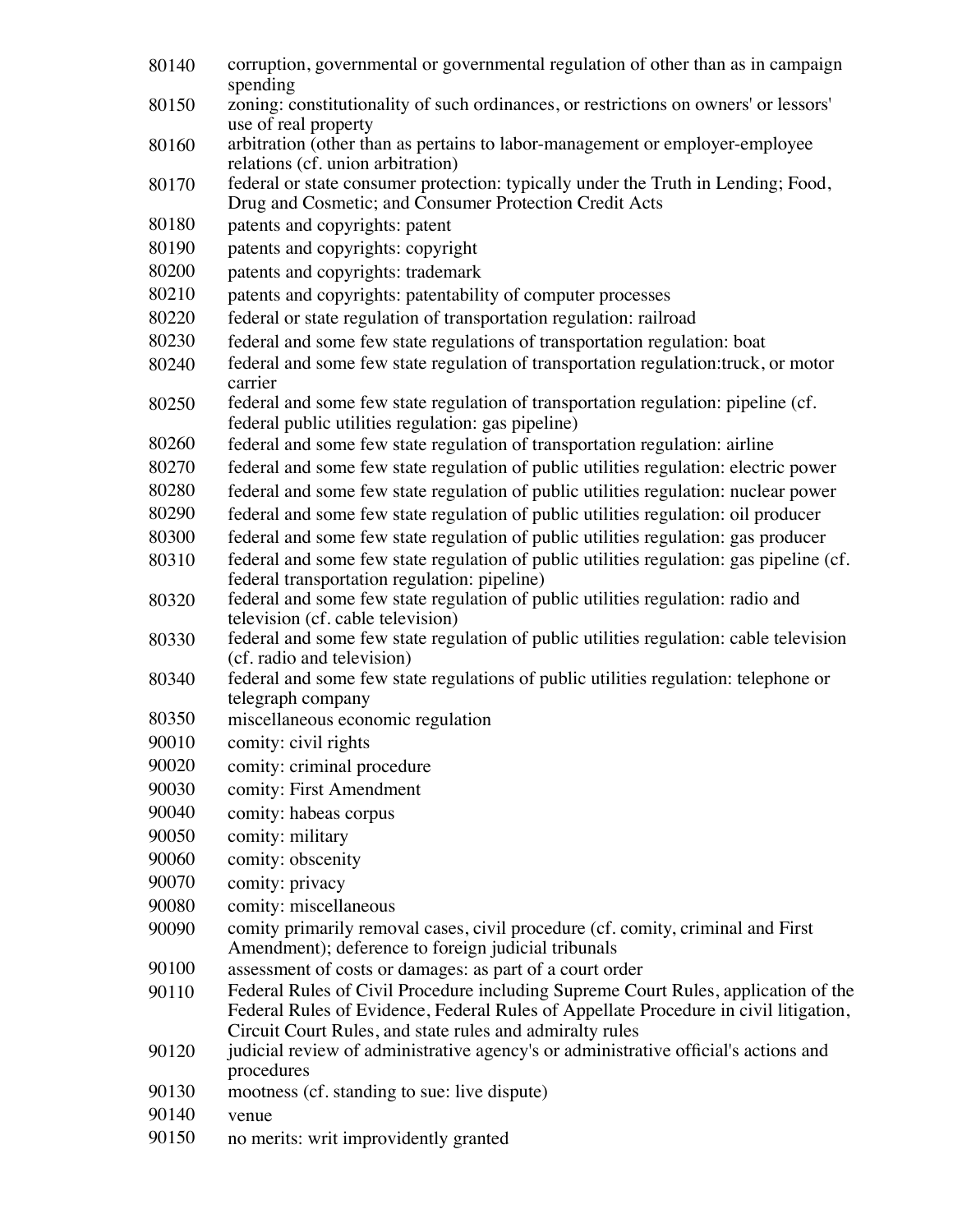- 90160 no merits: dismissed or affirmed for want of a substantial or properly presented federal question, or a nonsuit
- 90170 no merits: dismissed or affirmed for want of jurisdiction (cf. judicial administration: Supreme Court jurisdiction or authority on appeal from federal district courts or courts of appeals)
- 90180 no merits: adequate non-federal grounds for decision
- 90190 no merits: remand to determine basis of state or federal court decision (cf. judicial administration: state law)
- 90200 no merits: miscellaneous
- 90210 standing to sue: adversary parties
- 90220 standing to sue: direct injury
- 90230 standing to sue: legal injury
- 90240 standing to sue: personal injury
- 90250 standing to sue: justiciable question
- 90260 standing to sue: live dispute
- 90270 standing to sue: parens patriae standing
- 90280 standing to sue: statutory standing
- 90290 standing to sue: private or implied cause of action
- 90300 standing to sue: taxpayer's suit
- 90310 standing to sue: miscellaneous
- 90320 judicial administration: jurisdiction or authority of federal district courts or territorial courts
- 90330 judicial administration: jurisdiction or authority of federal courts of appeals
- 90340 judicial administration: Supreme Court jurisdiction or authority on appeal or writ of error, from federal district courts or courts of appeals (cf. 753)
- 90350 judicial administration: Supreme Court jurisdiction or authority on appeal or writ of error, from highest state court
- 90360 judicial administration: jurisdiction or authority of the Court of Claims
- 90370 judicial administration: Supreme Court's original jurisdiction
- 90380 judicial administration: review of non-final order
- 90390 judicial administration: change in state law (cf. no merits: remand to determine basis of state court decision)
- 90400 judicial administration: federal question (cf. no merits: dismissed for want of a substantial or properly presented federal question)
- 90410 judicial administration: ancillary or pendent jurisdiction
- 90420 judicial administration: extraordinary relief (e.g., mandamus, injunction)
- 90430 judicial administration: certification (cf. objection to reason for denial of certiorari or appeal)
- 90440 judicial administration: resolution of circuit conflict, or conflict between or among other courts
- 90450 judicial administration: objection to reason for denial of certiorari or appeal
- 90460 judicial administration: collateral estoppel or res judicata
- 90470 judicial administration: interpleader
- 90480 judicial administration: untimely filing
- 90490 judicial administration: Act of State doctrine
- 90500 judicial administration: miscellaneous
- 90510 Supreme Court's certiorari, writ of error, or appeals jurisdiction
- 90520 miscellaneous judicial power, especially diversity jurisdiction
- 100010 federal-state ownership dispute (cf. Submerged Lands Act)
- 100020 federal pre-emption of state court jurisdiction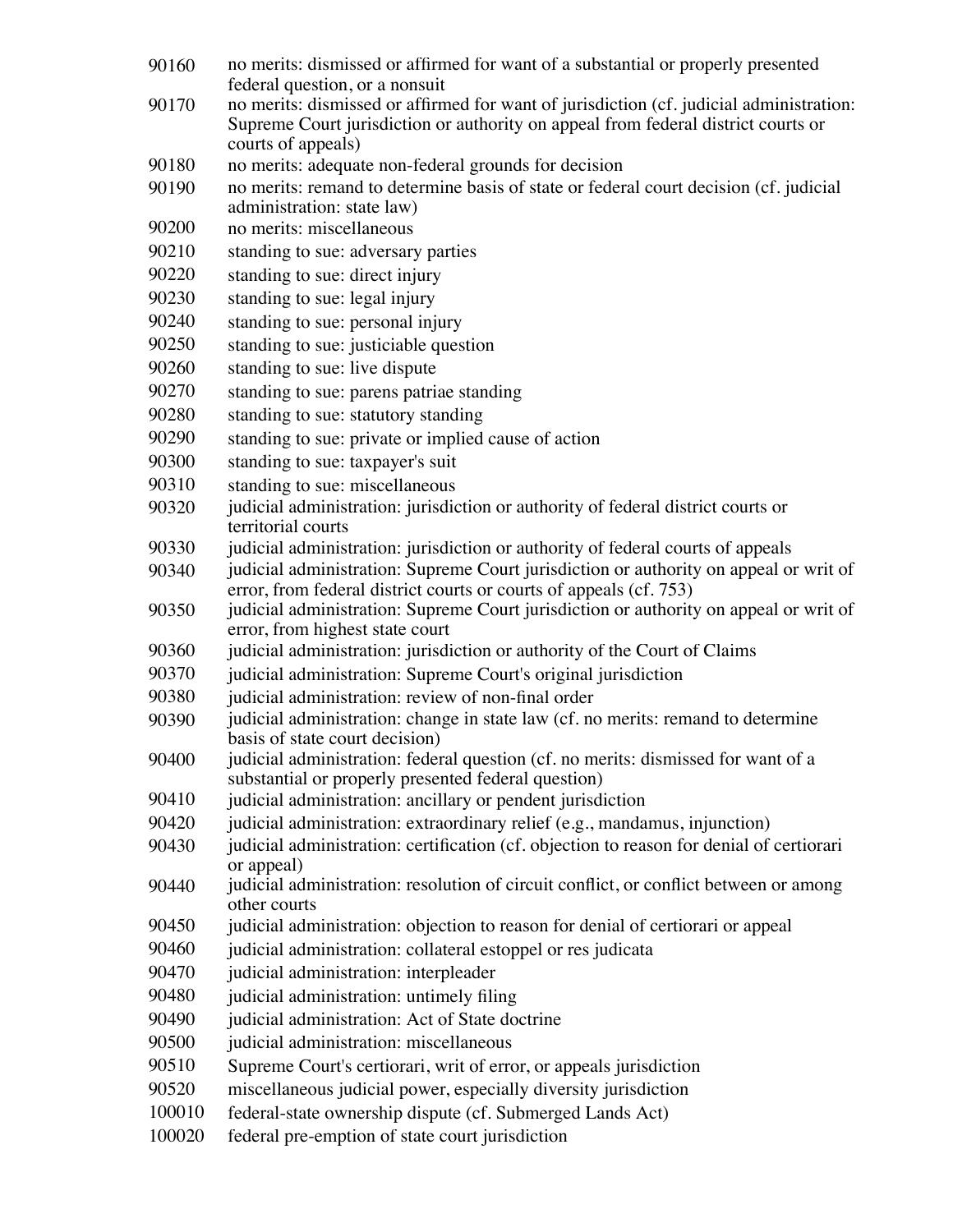- federal pre-emption of state legislation or regulation. cf. state regulation of business. rarely involves union activity. Does not involve constitutional interpretation unless the Court says it does.
- Submerged Lands Act (cf. federal-state ownership dispute)
- national supremacy: commodities
- national supremacy: intergovernmental tax immunity
- national supremacy: marital and family relationships and property, including obligation of child support
- national supremacy: natural resources (cf. natural resources environmental protection)
- national supremacy: pollution, air or water (cf. natural resources environmental protection)
- national supremacy: public utilities (cf. federal public utilities regulation)
- national supremacy: state tax (cf. state tax)
- national supremacy: miscellaneous
- miscellaneous federalism
- boundary dispute between states
- non-real property dispute between states
- miscellaneous interstate relations conflict
- incorporation of foreign territories
- federal taxation, typically under provisions of the Internal Revenue Code
- federal taxation of gifts, personal, business, or professional expenses
- priority of federal fiscal claims: over those of the states or private entities
- miscellaneous federal taxation (cf. national supremacy: state tax)
- legislative veto
- executive authority vis-a-vis congress or the states
- miscellaneous
- real property
- personal property
- contracts
- evidence
- civil procedure
- torts
- wills and trusts
- commercial transactions

### A14 varIssuesAreas

*14 Distinct Values*

#### varIssuesAreas is used in conjunction with: *issueArea*

- Criminal Procedure
- Civil Rights
- First Amendment
- Due Process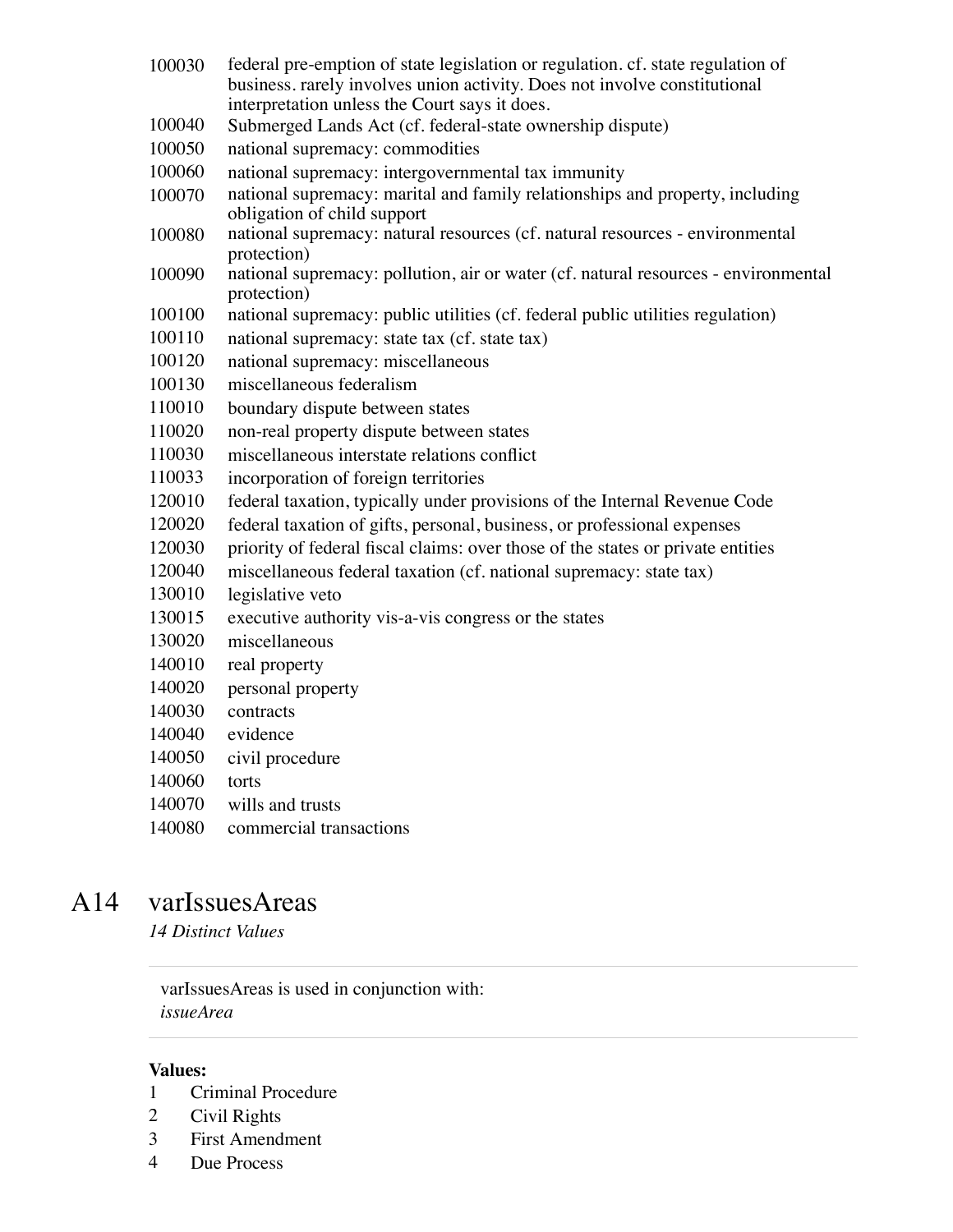- Privacy
- Attorneys
- Unions
- Economic Activity
- Judicial Power
- Federalism
- Interstate Relations
- Federal Taxation
- Miscellaneous
- Private Action

## A15 varJurisdiction

*14 Distinct Values*

varJurisdiction is used in conjunction with: *jurisdiction*

#### **Values:**

- cert
- appeal
- bail
- certification
- docketing fee
- rehearing or restored to calendar for reargument
- injunction
- mandamus
- original
- prohibition
- stay
- writ of error
- writ of habeas corpus
- unspecified, other

### A16 varJusticeDirection

*2 Distinct Values*

varJusticeDirection is used in conjunction with: *direction*

- conservative
- liberal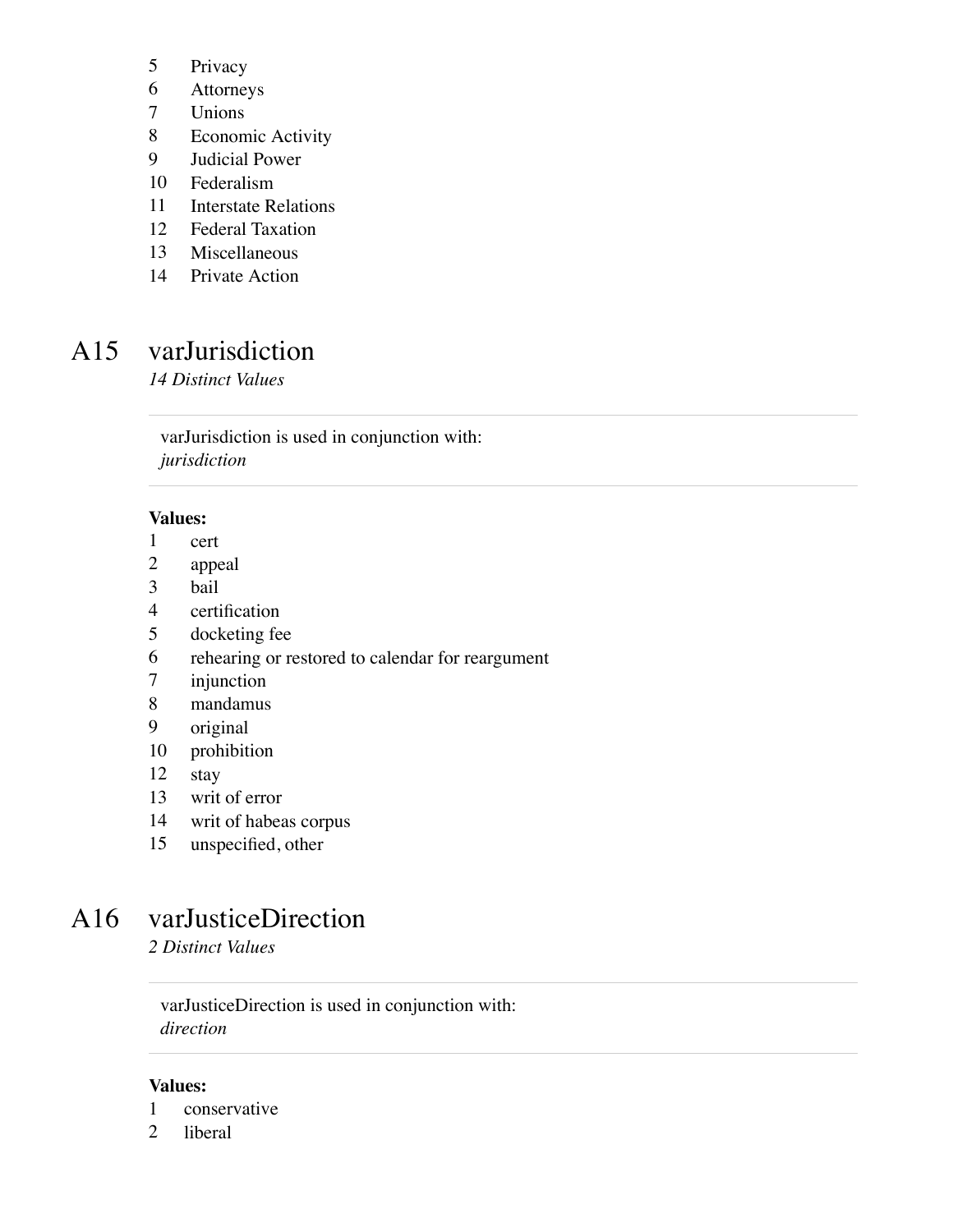## A17 varJusticeMajority

*2 Distinct Values*

varJusticeMajority is used in conjunction with: *majority*

#### **Values:**

- 1 dissent
- 2 majority

## A18 varJusticeOpinion

*3 Distinct Values*

varJusticeOpinion is used in conjunction with: *opinion*

#### **Values:**

- 1 justice wrote no opinion
- 2 justice wrote an opinion
- 3 justice co-authored an opinion

### A19 varJustices

*117 Distinct Values*

varJustices is used in conjunction with: *majOpinWriter majOpinAssigner justice justiceName firstAgreement secondAgreement*

- 1 JJay
- 2 JRutledge1
- 3 WCushing
- 4 JWilson
- 5 JBlair
- 6 JIredell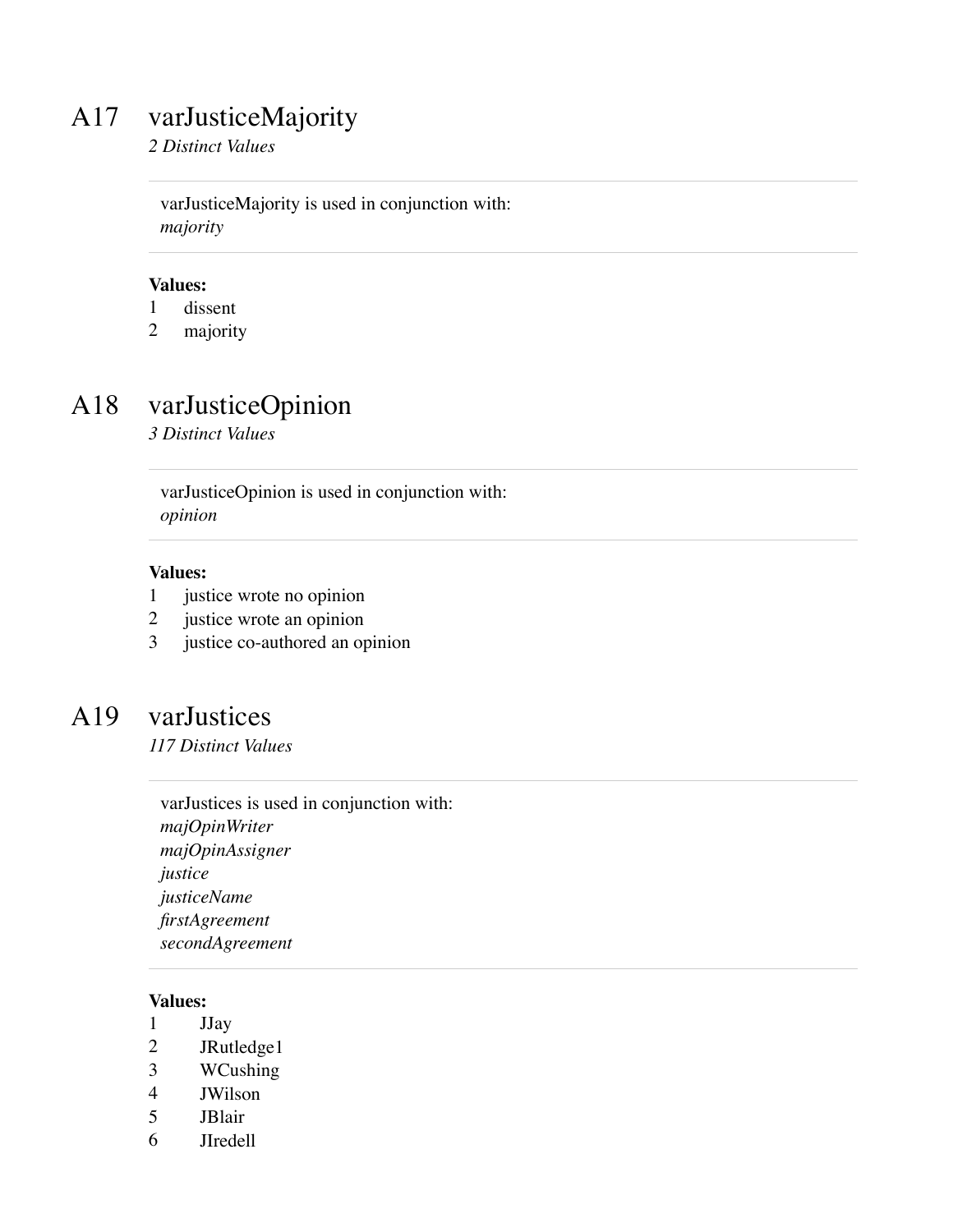- TJohnson
- WPaterson
- JRutledge2
- SChase
- OEllsworth
- BWashington
- AMoore
- JMarshall
- WJohnson
- HBLivingston
- TTodd
- GDuvall
- JStory
- SThompson
- RTrimble
- JMcLean
- HBaldwin
- JMWayne
- RBTaney
- PPBarbour
- JCatron
- JMcKinley
- PVDaniel
- SNelson
- LWoodbury
- RCGrier
- BRCurtis
- JACampbell
- NClifford
- NHSwayne
- SFMiller
- DDavis
- SJField
- SPChase
- WStrong
- JPBradley
- WHunt
- MRWaite
- JHarlan1
- WBWoods
- SMatthews
- HGray
- SBlatchford
- LQLamar
- MWFuller
- DJBrewer
- HBBrown
- GShiras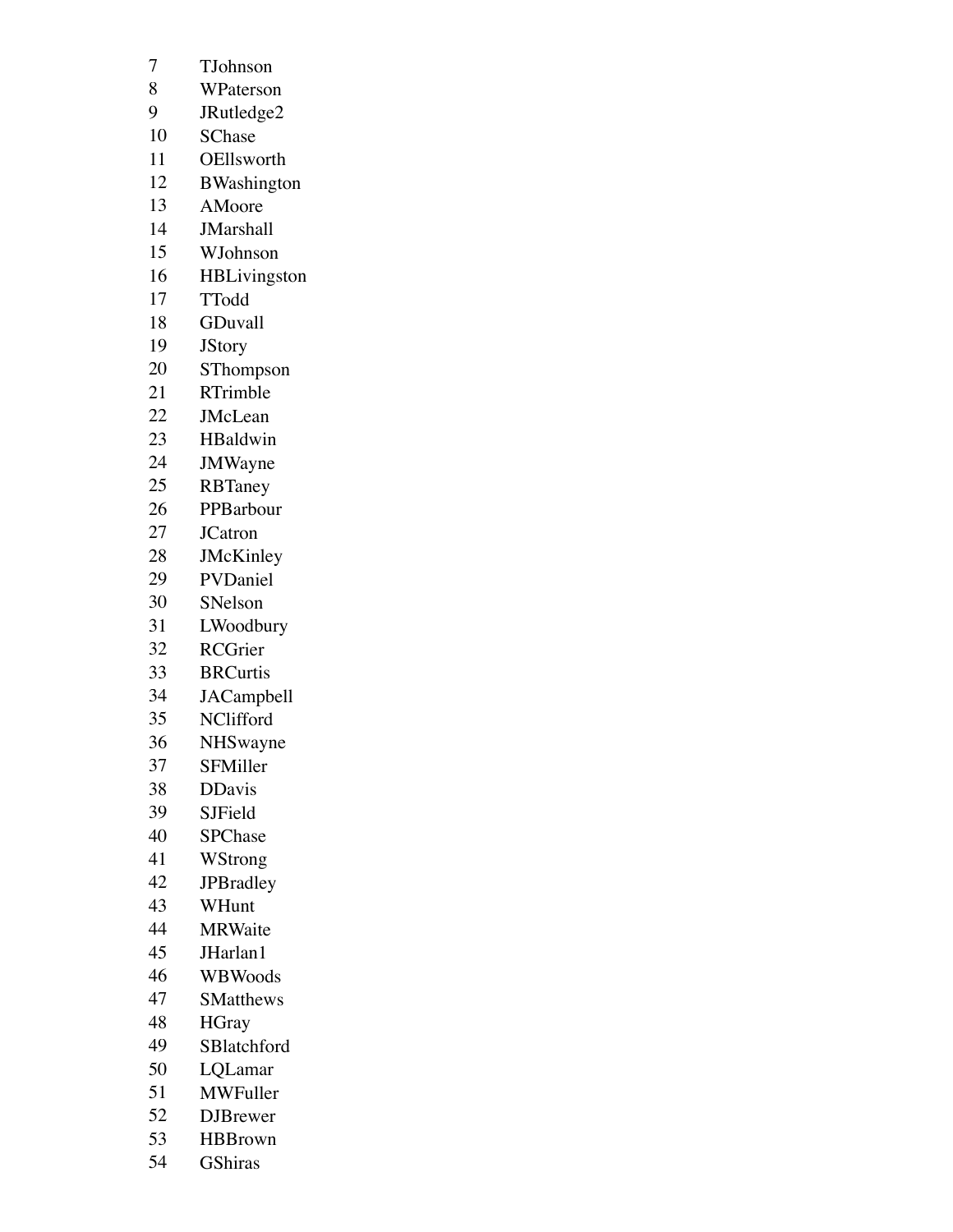- EDEWhite
- RWPeckham
- JMcKenna
- OWHolmes
- WRDay
- WHMoody
- HHLurton
- CEHughes1
- WVanDevanter
- JRLamar
- MPitney
- JCMcReynolds
- LDBrandeis
- JHClarke
- WHTaft
- GSutherland
- PButler
- ETSanford
- HFStone
- CEHughes2
- OJRoberts
- BNCardozo
- HLBlack
- SFReed
- FFrankfurter
- WODouglas
- FMurphy
- JFByrnes
- RHJackson
- WBRutledge
- HHBurton
- FMVinson
- TCClark
- SMinton
- EWarren
- JHarlan2
- WJBrennan
- CEWhittaker
- PStewart
- BRWhite
- AJGoldberg
- AFortas
- TMarshall
- WEBurger
- HABlackmun
- LFPowell
- WHRehnquist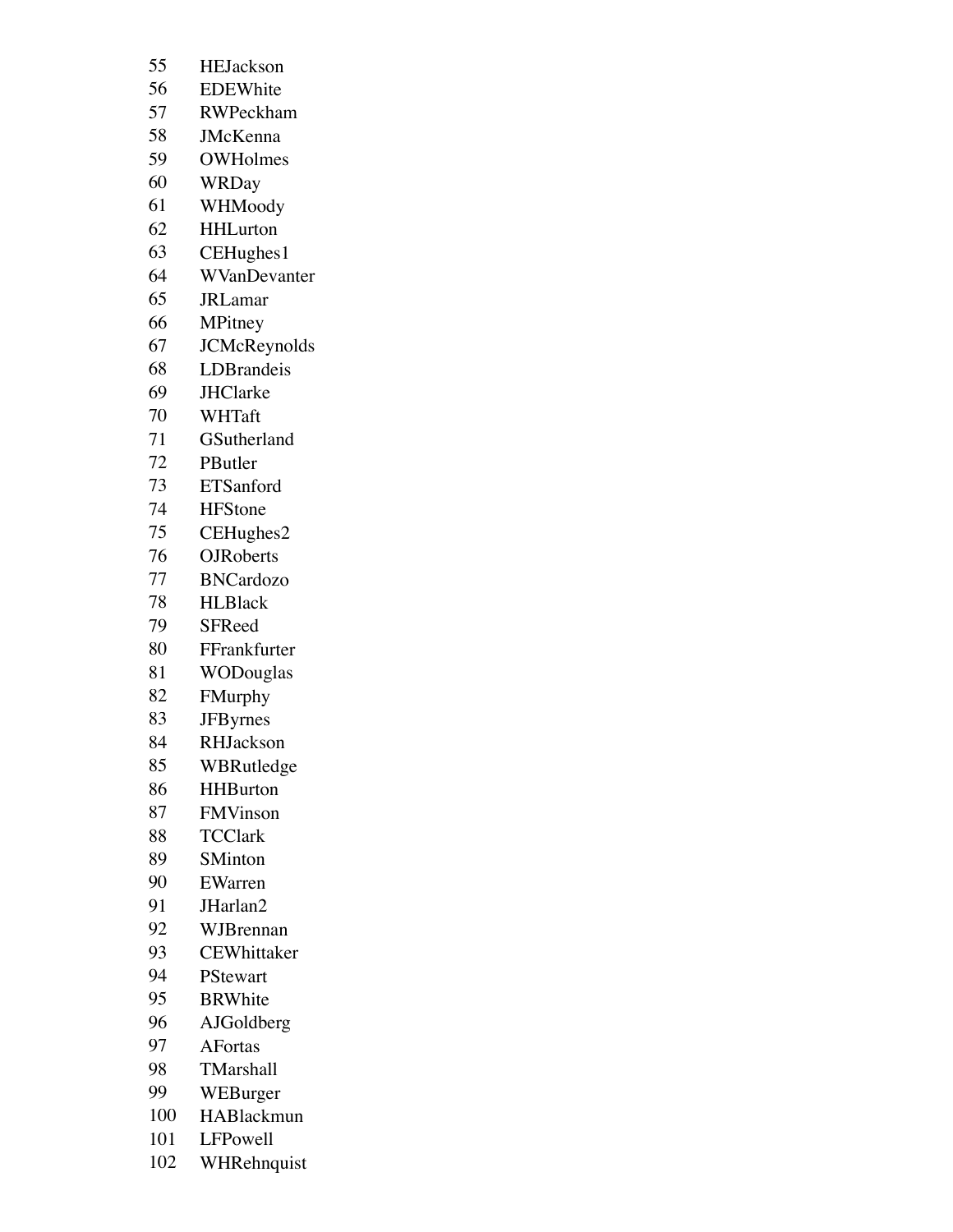- JPStevens
- SDOConnor
- AScalia
- AMKennedy
- DHSouter
- CThomas
- RBGinsburg
- SGBreyer
- JGRoberts
- SAAlito
- SSotomayor
- EKagan
- NMGorsuch
- BMKavanaugh
- ACBarrett

### A20 varLawArea

*8 Distinct Values*

varLawArea is used in conjunction with: *lawType*

#### **Values:**

- Constitution
- Constitutional Amendment
- Federal Statute
- Court Rules
- Other
- Infrequently litigated statutes
- State or local law or regulation
- No Legal Provision

## A21 varLcDisagreement

*2 Distinct Values*

varLcDisagreement is used in conjunction with: *lcDisagreement*

- no mention that dissent occurred
- dissent in ct whose dec the sct reviewed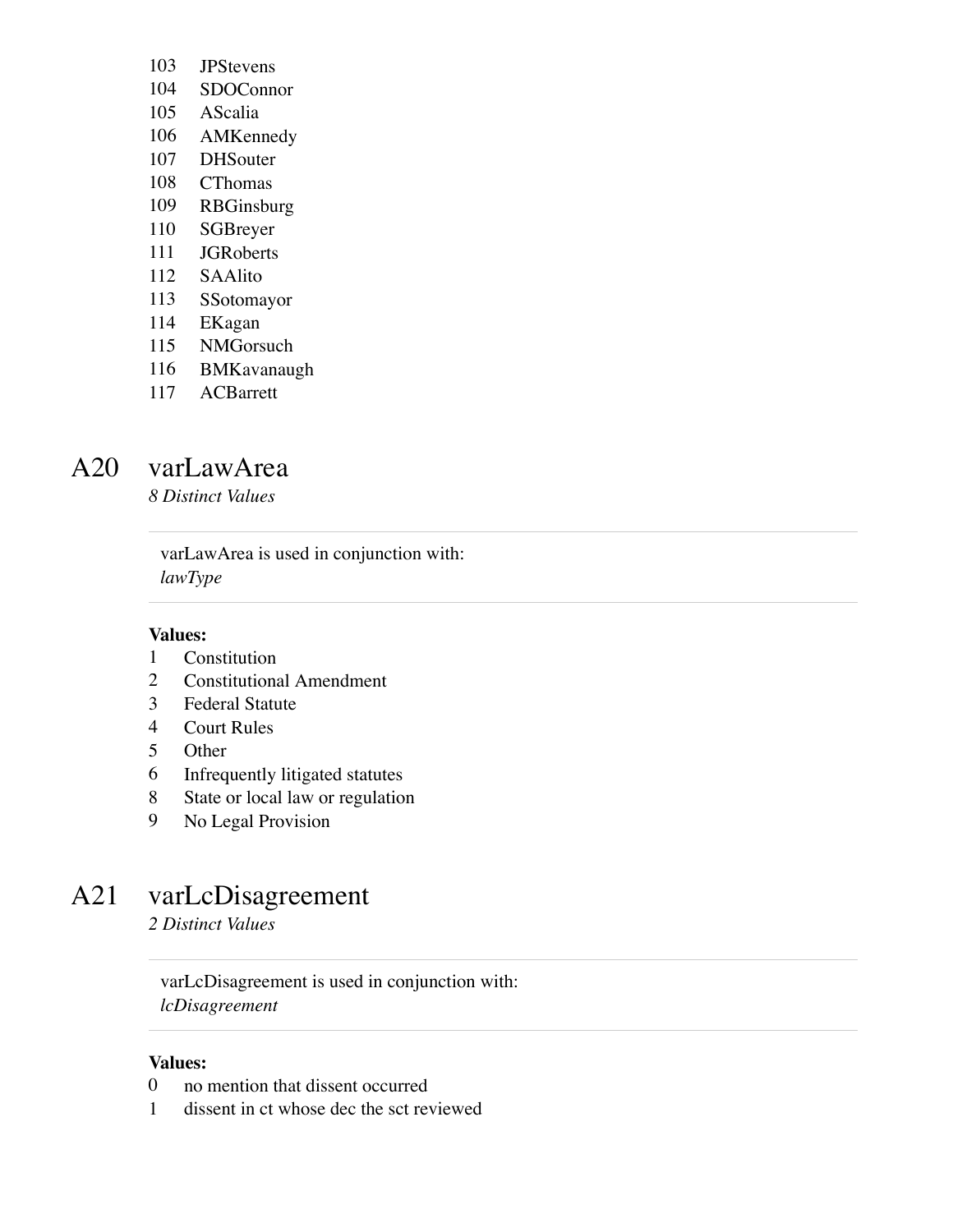### A22 varLegalProvisions

*206 Distinct Values*

varLegalProvisions is used in conjunction with: *lawSupp*

- Article I, Section 1 (delegation of powers)
- Article I, Section 10 (state bill of attainder, ex post facto law, or bills of credit)
- Article I, Section 2, Paragraph 1 (composition of the House of Representatives)
- Article I, Section 2, Paragraph 3 (apportionment of Representatives)
- Article I, Section 4, Paragraph 1 (elections clause)
- Article I, Section 5, Paragraph 1 (congressional qualifications)
- Article I, Section 6, Paragraph 1 (speech or debate clause)
- Article I, Section 6, Paragraph 2 (civil appointments)
- Article I, Section 7, Paragraph 1 (origination clause)
- Article I, Section 7, Paragraph 2 (separation of powers)
- Article I, Section 8, Paragraph 1 (taxing, spending, general welfare, or uniformity clause)
- Article I, Section 8, Paragraph 3 (interstate commerce clause)
- Article I, Section 8, Paragraph 4 (bankruptcy clause)
- Article I, Section 8, Paragraph 7 (postal power)
- Article I, Section 8, Paragraph 8 (patent and copyright clause)
- Article I, Section 8, Paragraph 11 (war power)
- Article I, Section 8, Paragraph 14 (governance of the armed forces)
- Article I, Section 8, Paragraph 15 (call-up of militia)
- Article I, Section 8, Paragraph 16 (organizing the militia)
- Article I, Section 8, Paragraph 17 (governance of the District of Columbia and lands purchased from the states)
- Article I, Section 8, Paragraph 18 (necessary and proper clause)
- Article I, Section 9, Paragraph 2 (suspension of the writ of habeas corpus)
- Article I, Section 9, Paragraph 3 (bill of attainder or ex post facto law)
- Article I, Section 9, Paragraph 4 (direct tax)
- Article I, Section 9, Paragraph 5 (export clause)
- Article I, Section 9, Paragraph 6 (preference to ports)
- Article I, Section 9, Paragraph 7 (appropriations clause)
- Article I, Section 10 (state bill of attainder or ex post facto law)
- Article I, Section 10, Paragraph 1 (contract clause)
- Article I, Section 10, Paragraph 2 (export-import clause)
- Article I, Section 10, Paragraph 3 (compact clause)
- Article II, Section 1 (executive power)
- Article II, Section 1, Paragraph 8 (oath provision)
- Article II, Section 2 (commander-in-chief)
- Article II, Section 2, Paragraph 1 (presidential pardoning power)
- Article II, Section 2, Paragraph 2 (appointments clause)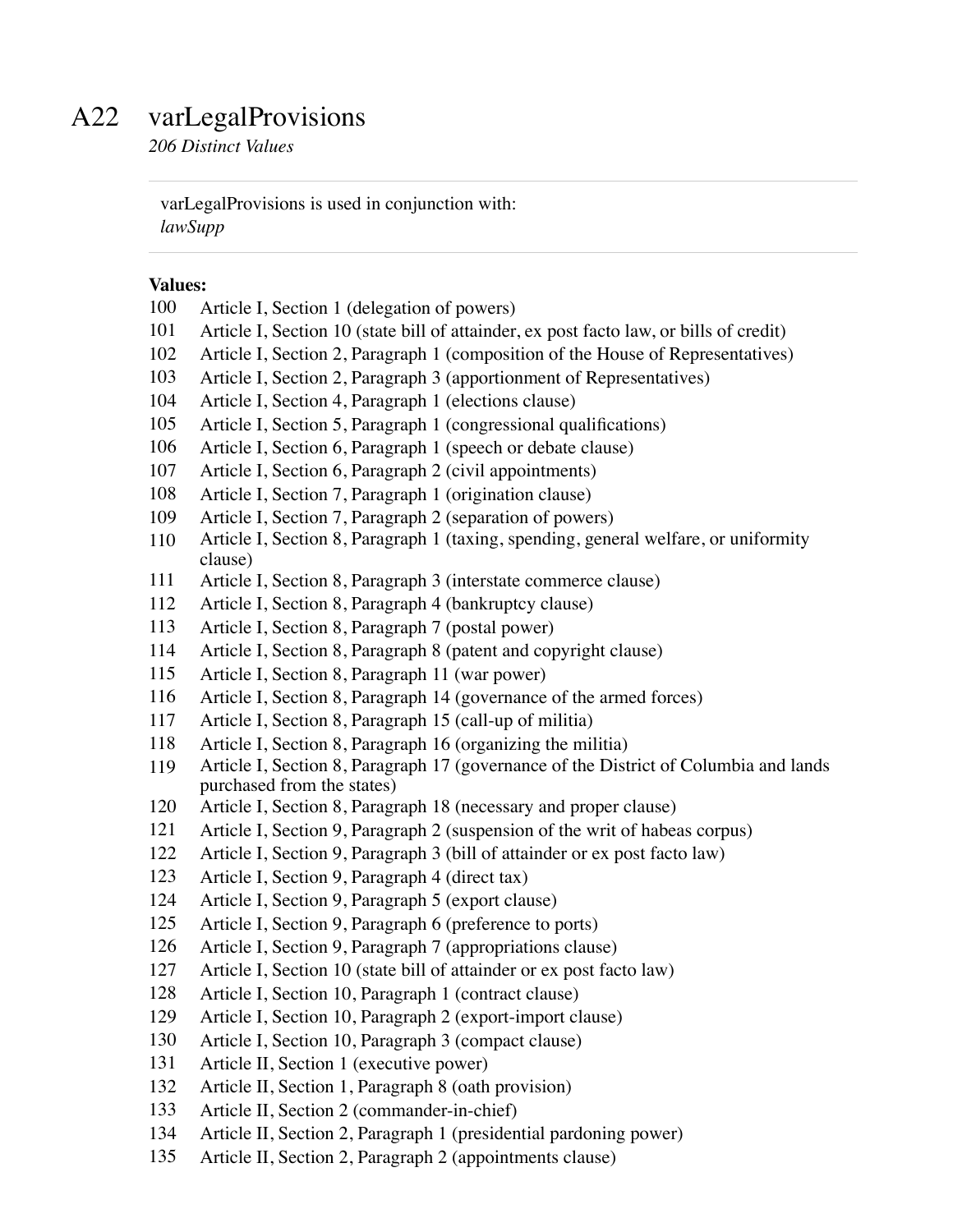- Article III, Section 1, Paragraph 1 (judicial power)
- Article III, Section 1, Paragraph 2 (good behavior and compensation clause of federal judges)
- Article III, Section 2 (extent of judicial power)
- Article III, Section 2, Paragraph 1 (case or controversy requirement)
- Article III, Section 2, Paragraph 2 (original jurisdiction)
- Article III, Section 2, Paragraph 3 (vicinage requirement)
- Article III, Section 3 (treason clause)
- Article IV, Section 1 (full faith and credit clause)
- Article IV, Section 2, Paragraph 1 (privileges and immunities clause)
- Article IV, Section 2, Paragraph 2 (extradition clause)
- Article IV, Section 3, Paragraph 2 (property clause)
- Article IV, Section 4 (guarantee clause)
- Article VI, Section 2 (supremacy clause)
- Article VI, Section 3 (oath provision)
- Amendment Clause
- Article V, Section 1 (courts)
- 'contract clause' (No Article to be added)
- 'freedom of contract' (Again, no article)
- First Amendment (speech, press, and assembly)
- First Amendment (association)
- First Amendment (free exercise of religion)
- First Amendment (establishment of religion)
- First Amendment (petition clause)
- Fourth Amendment
- Fifth Amendment (double jeopardy)
- Fifth Amendment (due process)
- Fifth Amendment (grand jury)
- Fifth Amendment (Miranda warnings)
- Fifth Amendment (self-incrimination)
- Fifth Amendment (takings clause)
- Fifth Amendment (equal protection)
- Sixth Amendment (right to confront and cross-examine, compulsory process)
- Sixth Amendment (right to counsel)
- Sixth Amendment (right to trial by jury)
- Sixth Amendment (speedy trial)
- Sixth Amendment (other provisions)
- Seventh Amendment
- Eighth Amendment (prohibition of excessive bail)
- Eighth Amendment (prohibition of excessive fines)
- Eighth Amendment (cruel and unusual punishment)
- Ninth Amendment
- Tenth Amendment
- Eleventh Amendment
- Twelfth Amendment
- Thirteenth Amendment (both sections 1 and 2)
- Fourteenth Amendment (privileges and immunities clause)
- Fourteenth Amendment (reduction in representation clause)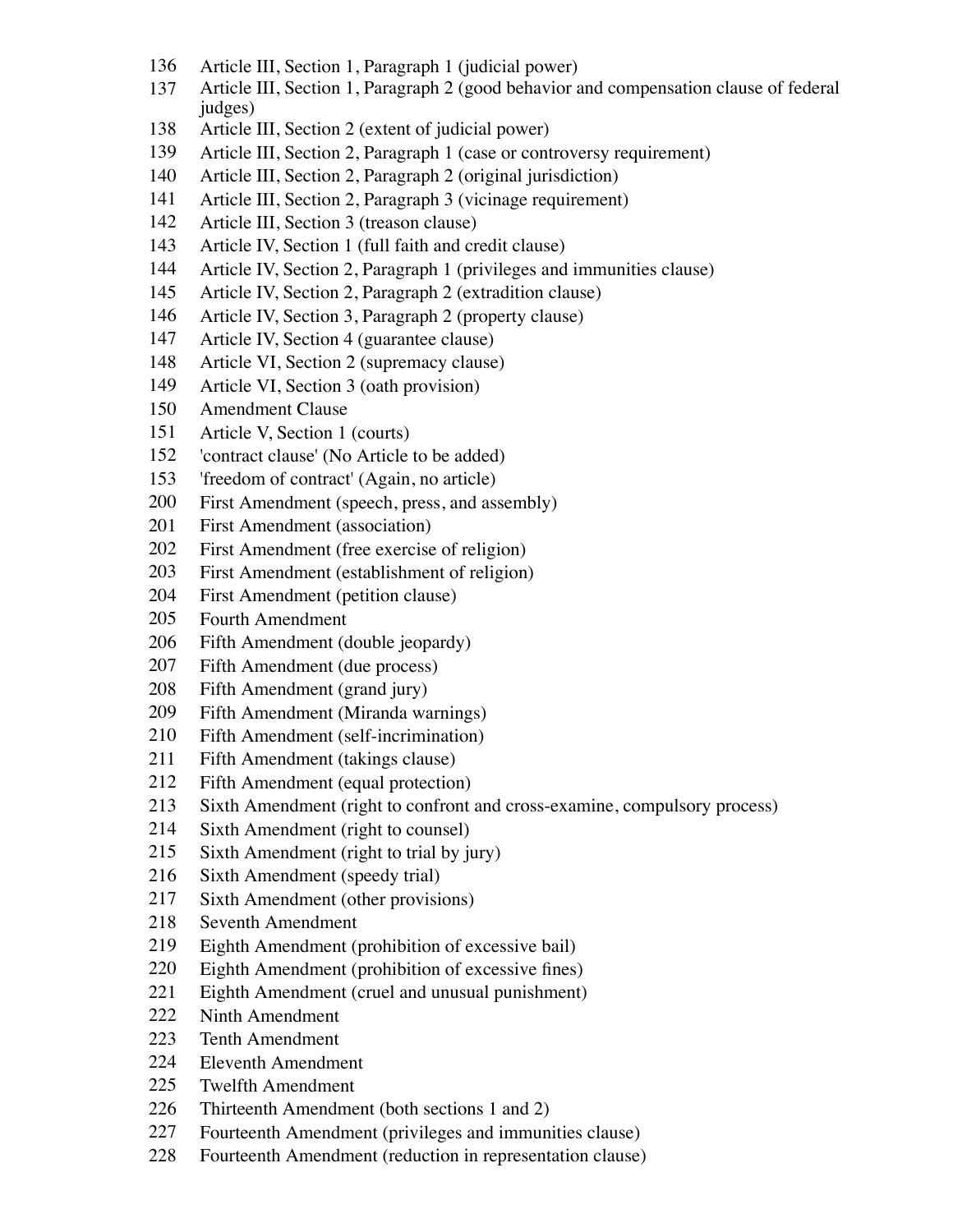- Fourteenth Amendment (citizenship clause)
- Fourteenth Amendment (due process)
- Fourteenth Amendment (equal protection)
- Fourteenth Amendment (enforcement clause)
- Fifteenth Amendment (other provisions)
- Fifteenth Amendment (enforcement clause)
- Sixteenth Amendment
- Seventeenth Amendment
- Twenty-First Amendment
- Twenty-Fourth Amendment
- Second Amendment
- Fourteenth Amendment (due process and equal protection)
- Fourteenth Amendment (takings clause)
- Americans with Disabilities Act
- Age Discrimination in Employment
- Aid to Families with Dependent Children provisions of the Social Security Act, plus amendments
- Clean Air, plus amendments
- Administrative Procedure, or Administrative Orders Review
- Atomic Energy
- Bankruptcy Code, Bankruptcy Act or Rules, or Bankruptcy Reform Act of 1978
- Medicaid provisions of the Social Security Act
- Medicare provisions of the Social Security Act
- Clayton
- Reconstruction Civil Rights Acts (42 U.S.C. § 1978)
- Reconstruction Civil Rights Acts (42 U.S.C. § 1981)
- Reconstruction Civil Rights Acts (42 U.S.C. § 1982)
- Reconstruction Civil Rights Acts (42 U.S.C. § 1983)
- Reconstruction Civil Rights Acts (42 U.S.C. § 1985)
- Reconstruction Civil Rights Acts (42 U.S.C. § 1986)
- Civil Rights Act of 1964 (public accommodations)
- Civil Rights Act of 1957
- Civil Rights Act of 1991
- Statutory provisions of the District of Columbia
- Equal Access to Justice
- Education Amendments of 1972
- Employee Retirement Income Security, as amended
- Elementary and Secondary Education
- Federal False Claims
- Communication Act of 1934, as amended
- Federal Employees' Compensation
- Civil Rights Attorney's Fees Awards
- Federal Employers' Liability, as amended
- Federal Election Campaign
- Family Educational Rights and Privacy (Buckley Amendment)
- Federal Food, Drug, and Cosmetic, and related statutes
- Federal Insecticide, Fungicide, and Rodenticide
- Fair Labor Standards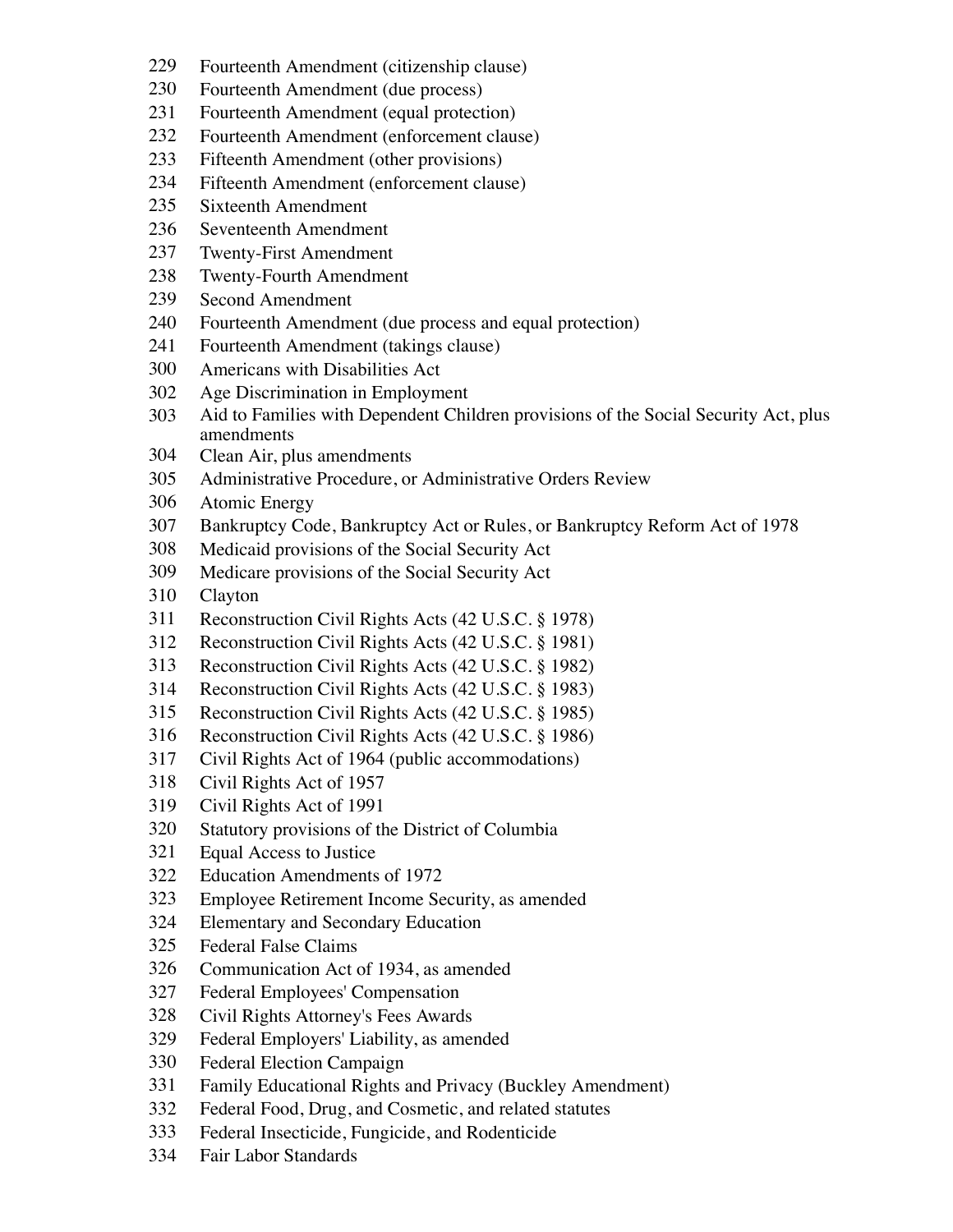- Freedom of Information, Sunshine, or Privacy Act
- Federal Power
- Federal Trade Commission
- Federal Water Pollution Control (Clean Water), plus amendments
- Omnibus Crime Control and Safe Streets, National Firearms, Organized Crime Control, Comprehensive Crime Control, or Gun Control Acts
- Education of the Handicapped, Education for All Handicapped Children, or Individuals with Disabilities Education Acts, or related statutes, as amended
- 28 U.S.C. § 2241-2255 (habeas corpus)
- Fair Housing
- Interstate Commerce, as amended
- Immigration and Naturalization, Immigration, Nationality, or Illegal Immigration Reform and Immigrant Responsibility Acts, as amended
- Internal Revenue Code and pre-IRC revenue acts
- Internal Security (also see 369)
- Jencks
- Jones, or Death on the High Seas
- Longshoremen and Harbor Workers' Compensation
- Labor-Management Relations
- Labor-Management Reporting and Disclosure
- Motor Carrier
- Miller
- National Environmental Policy
- Natural Gas, or Natural Gas Policy Acts
- National Labor Relations, as amended
- Norris-LaGuardia
- Occupational Safety and Health
- Public Utility Regulatory Policy
- Rehabilitation
- Religious Freedom Restoration
- Racketeer Influenced and Corrupt Organizations
- Railway Labor
- Robinson-Patman
- Securities Act of 1933, the Securities and Exchange Act of 1934, or the Williams Act
- Selective Service, Military Selective Service, or Universal Military Service and Training Acts
- Sherman
- Submerged Lands Acts
- Smith, Subversive Activities Control, Communist Control, or other similar federal legislation (also see 346)
- Social Security, as amended, including Social Security Disability Benefits Reform Act
- Supplemental Security Income
- State Law
- Truth in Lending
- Federal Tort Claims, or Alien Tort Statute
- Tucker
- Trading with the Enemy Act, as amended
- Universal Code of Military Justice
- Voting Rights Act of 1965, plus amendments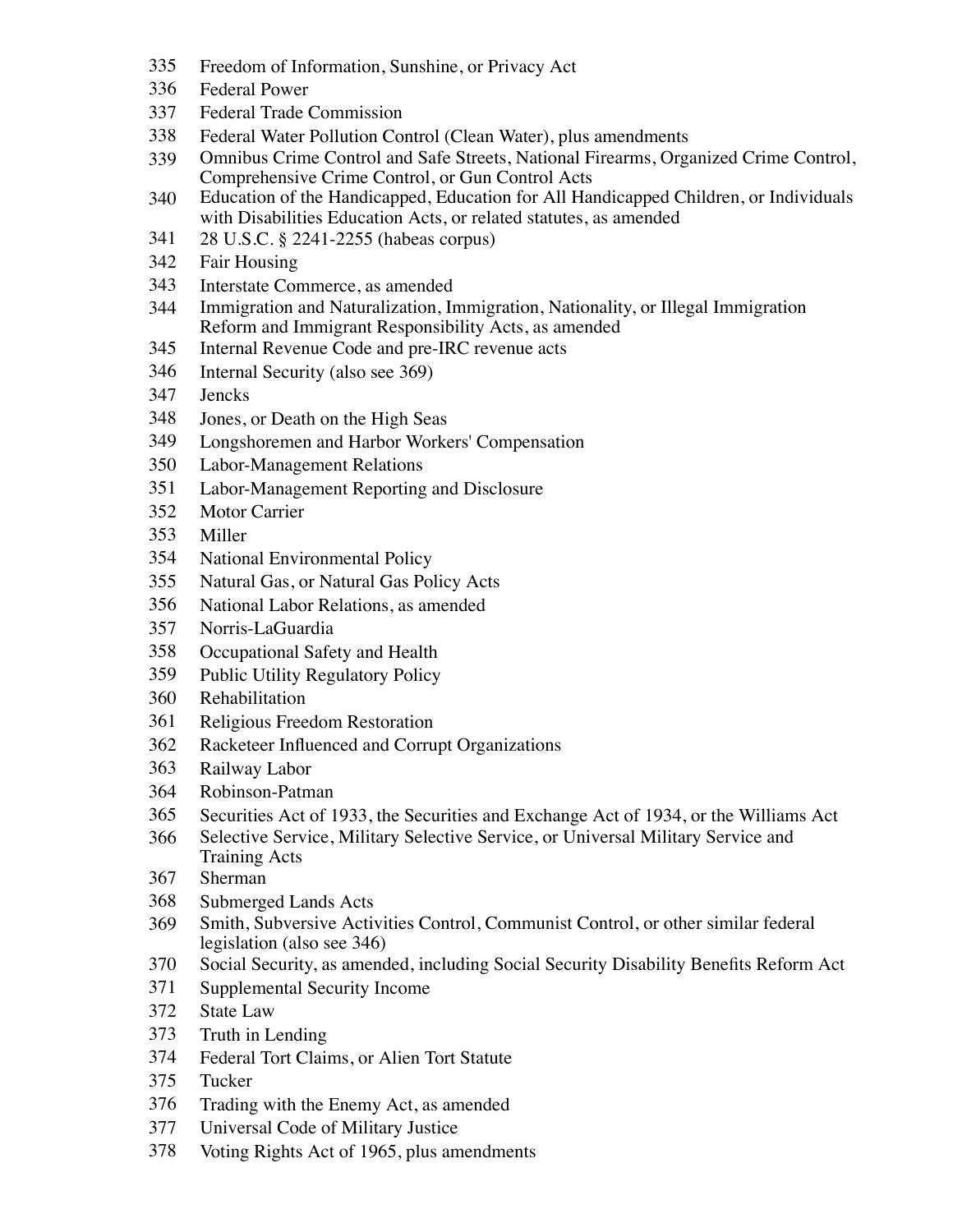- Reconstruction Civil Rights Acts (42 U.S.C. § 1971)
- Reconstruction Civil Rights Acts (42 U.S.C. § 1999)
- Civil Rights Act of 1964 (Title II)
- Civil Rights Act of 1964 (Title IV)
- Civil Rights Act of 1964 (other)
- Civil Rights Act of 1964 (Title VII)
- Civil Rights Act of 1964 (Title IX)
- Civil Rights Act of 1964 (Title VI)
- Federal Arbitration Act
- Judiciary Act of 1789
- Federal Rules of Civil Procedure, including Appellate Procedure, or relevant rules of a circuit court Judicial Code, and admiralty rules
- Federal Rules of Criminal Procedure, or relevant rules of a circuit court
- Federal Rules of Evidence
- Supreme Court Rules
- Abstention Doctrine
- Retroactive application of a constitutional right
- Exclusionary Rule (Fourth Amendment)
- Exclusionary Rule (Right to Counsel)
- Exclusionary Rule (Miranda warnings)
- Harmless Error
- Res Judicata
- Estoppel
- Writ Improvidently Granted
- Treaty
- Interstate Compact
- Executive Order
- Territory Statute
- International Law
- Emergency Price Control
- Infrequently litigated statutes
- State or Local Law Regulation
- No Legal Provision

### A23 varNaturalCourt

*115 Distinct Values*

### varNaturalCourt is used in conjunction with: *naturalCourt*

#### **Values:**

 Jay 1 Jay 2 Jay 3 Jay 4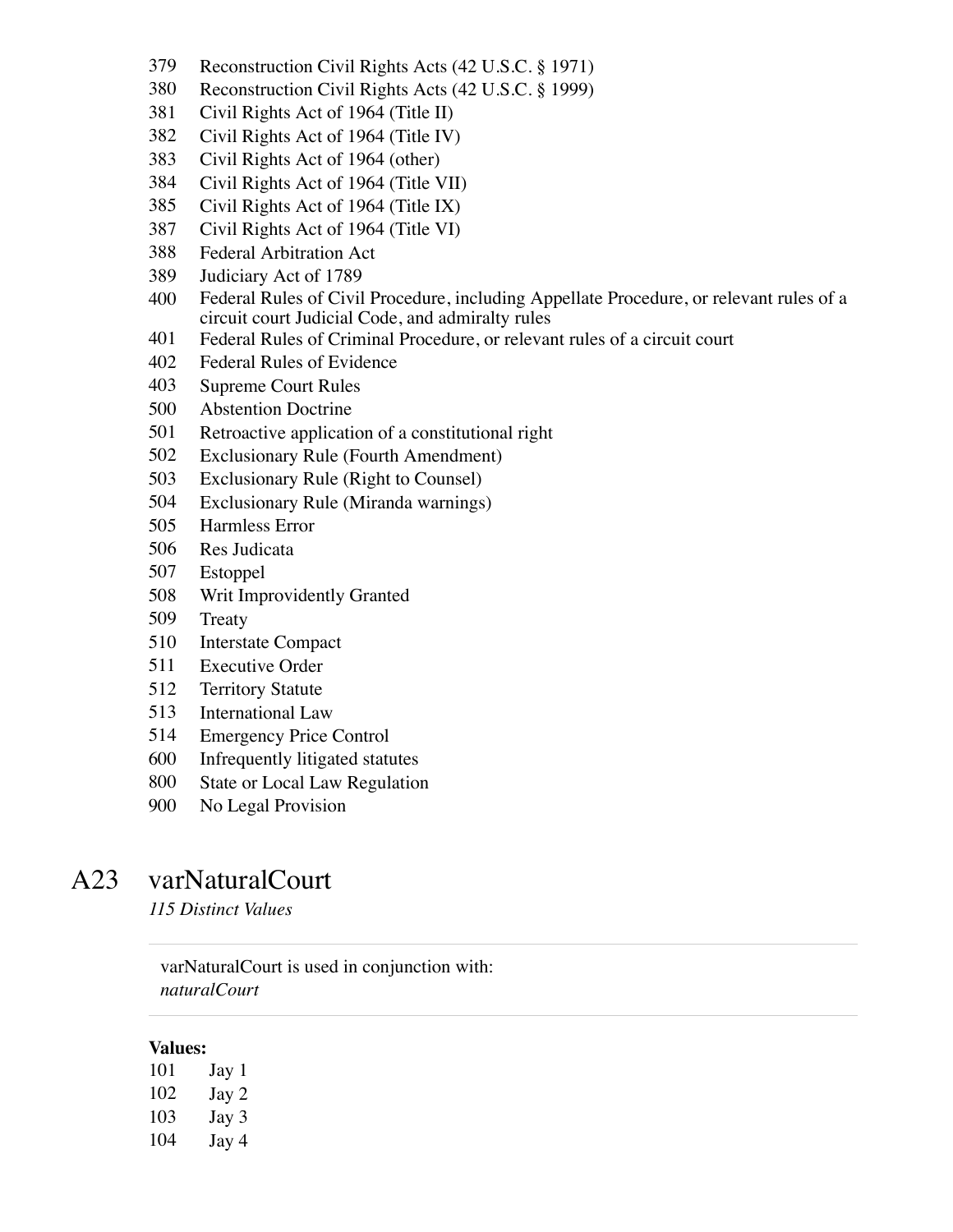- Rutledge 1
- No Chief (Post-Rutledge)
- Ellsworth 1
- Ellsworth 2
- Ellsworth 3
- Marshall 1
- Marshall 2
- Marshall 3
- Marshall 4
- Marshall 5
- Marshall 6
- Marshall 7
- Marshall 8
- Marshall 9
- Marshall 10
- Taney 1
- Taney 2
- Taney 3
- Taney 4
- Taney 5
- Taney 6
- Taney 7
- Taney 8
- Taney 9
- Taney 10
- Taney 11
- Taney 12
- Taney 13
- Taney 14
- Taney 15
- Chase 1
- Chase 2
- Chase 3
- Waite 1
- Waite 2
- Waite 3
- Waite 4
- Waite 5
- Waite 6
- Waite 7
- Fuller 1
- Fuller 2
- Fuller 3
- Fuller 4
- Fuller 5
- Fuller 6
- Fuller 7
- Fuller 8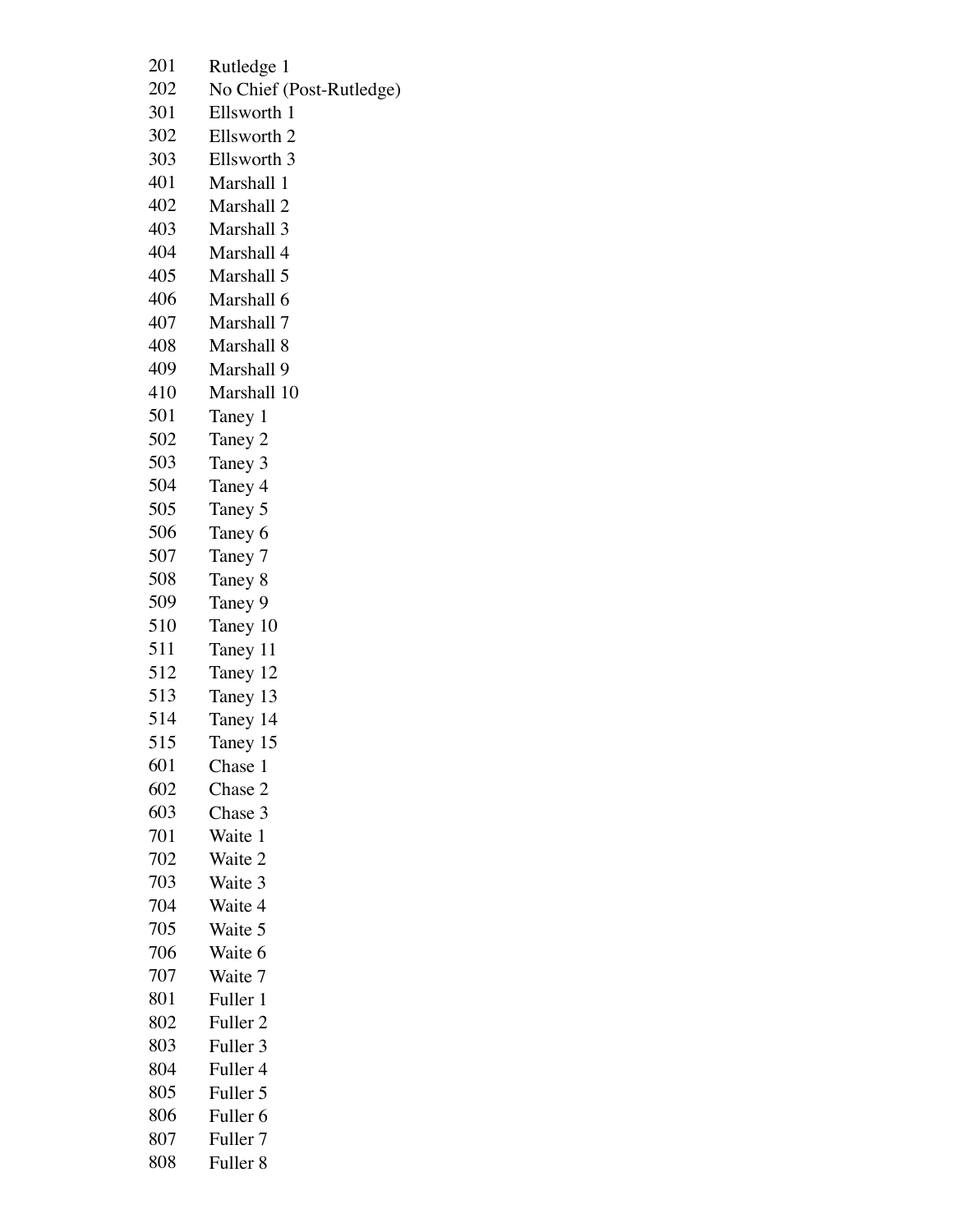| 809  | Fuller 9               |
|------|------------------------|
| 810  | Fuller 10              |
| 811  | Fuller 11              |
| 812  | Fuller 12              |
| 813  | No Chief (Post-Fuller) |
| 901  | White 1                |
| 902  | White 2                |
| 903  | White 3                |
| 904  | White 4                |
| 905  | White 5                |
| 1001 | Taft 1                 |
| 1002 | Taft 2                 |
| 1003 | Taft 3                 |
| 1004 |                        |
|      | Taft 4                 |
| 1005 | Taft 5                 |
| 1101 | Hughes 1               |
| 1102 | Hughes <sub>2</sub>    |
| 1103 | Hughes 3               |
| 1104 | Hughes 4               |
| 1105 | Hughes 5               |
| 1106 | Hughes 6               |
| 1107 | Hughes 7               |
| 1108 | Hughes 8               |
| 1201 | Stone 1                |
| 1202 | Stone 2                |
| 1203 | Stone 3                |
| 1301 | Vinson 1               |
| 1302 | Vinson 2               |
| 1303 | Vinson 3               |
| 1401 | Warren 1               |
| 1402 | Warren 2               |
| 1403 | Warren 3               |
| 1404 | Warren 4               |
| 1405 | Warren 5               |
| 1406 | Warren 6               |
| 1407 | Warren 7               |
| 1408 | Warren 8               |
| 1409 | Warren 9               |
| 1410 | Warren 10              |
| 1411 | Warren 11              |
| 1501 | Burger 1               |
| 1502 | Burger 2               |
| 1503 | Burger 3               |
| 1504 |                        |
| 1505 | Burger 4               |
|      | Burger 5               |
| 1506 | Burger <sub>6</sub>    |
| 1507 | Burger 7               |
| 1601 | Rehnquist 1            |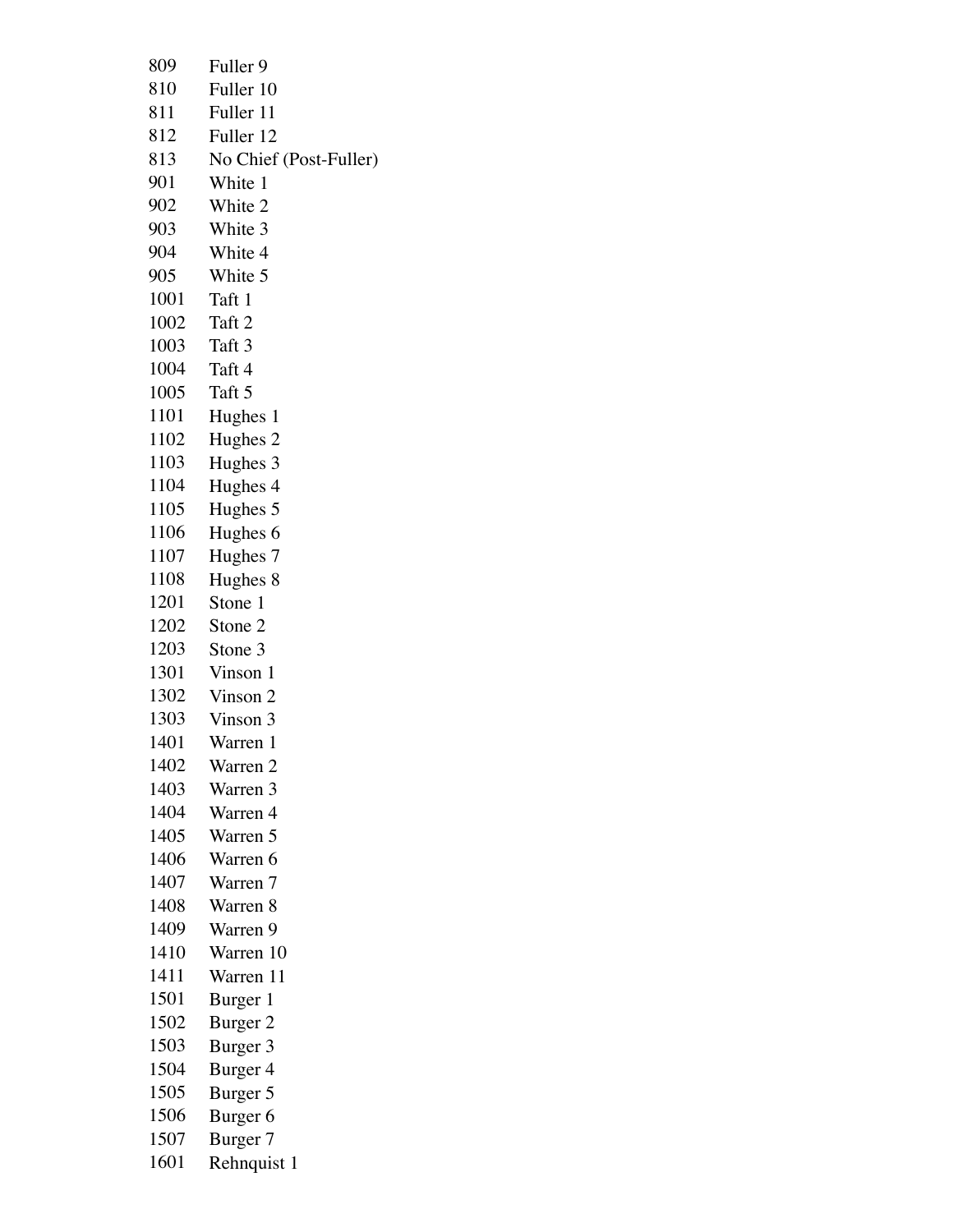| 1602 | Rehnquist 2          |
|------|----------------------|
| 1603 | Rehnquist 3          |
| 1604 | Rehnquist 4          |
| 1605 | Rehnquist 5          |
| 1606 | Rehnquist 6          |
| 1607 | Rehnquist 7          |
| 1701 | Roberts 1            |
| 1702 | Roberts <sub>2</sub> |
| 1703 | Roberts 3            |
| 1704 | Roberts 4            |
| 1705 | Roberts 5            |

- 
- Roberts 6
- Roberts 7
- Roberts 8

## Roberts 9

# A24 varParties

*311 Distinct Values*

varParties is used in conjunction with: *petitioner respondent*

### **Values:**

- attorney general of the United States, or his office
- specified state board or department of education
- city, town, township, village, or borough government or governmental unit
- state commission, board, committee, or authority
- county government or county governmental unit, except school district
- court or judicial district
- state department or agency
- governmental employee or job applicant
- female governmental employee or job applicant
- minority governmental employee or job applicant
- minority female governmental employee or job applicant
- not listed among agencies in the first Administrative Action variable
- retired or former governmental employee
- U.S. House of Representatives
- interstate compact
- judge
- state legislature, house, or committee
- 18 local governmental unit other than a county, city, town, township, village, or borough
- governmental official, or an official of an agency established under an interstate compact
- state or U.S. supreme court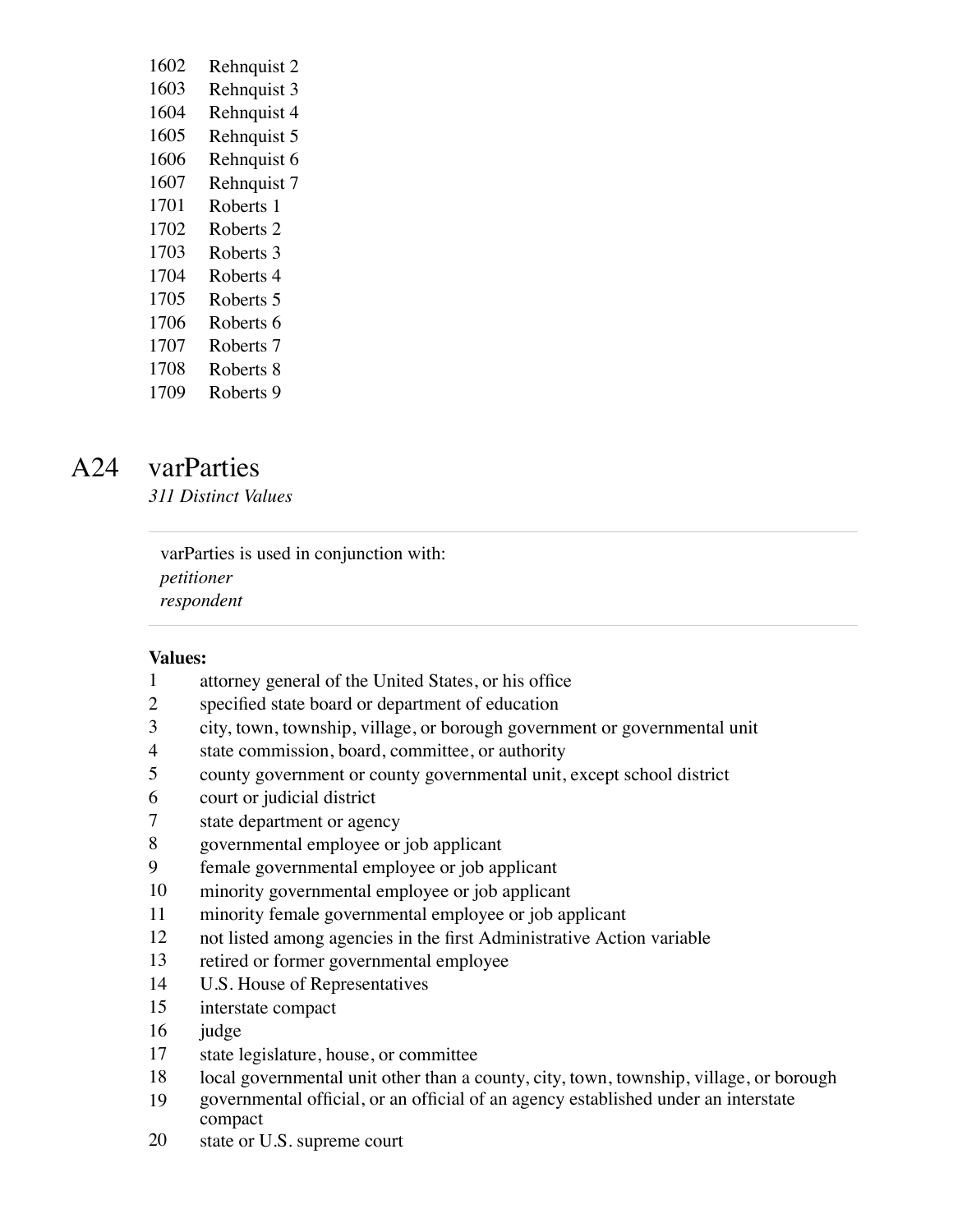- 21 local school district or board of education
- U.S. Senate
- U.S. senator
- foreign nation or instrumentality
- state or local governmental taxpayer, or executor of the estate of
- state college or university
- United States
- State
- person accused, indicted, or suspected of crime
- advertising business or agency
- agent, fiduciary, trustee, or executor
- airplane manufacturer, or manufacturer of parts of airplanes
- airline
- distributor, importer, or exporter of alcoholic beverages
- alien, person subject to a denaturalization proceeding, or one whose citizenship is revoked
- American Medical Association
- National Railroad Passenger Corp.
- amusement establishment, or recreational facility
- arrested person, or pretrial detainee
- attorney, or person acting as such;includes bar applicant or law student, or law firm or bar association
- author, copyright holder
- bank, savings and loan, credit union, investment company
- bankrupt person or business, or business in reorganization
- establishment serving liquor by the glass, or package liquor store
- water transportation, stevedore
- bookstore, newsstand, printer, bindery, purveyor or distributor of books or magazines
- brewery, distillery
- broker, stock exchange, investment or securities firm
- construction industry
- bus or motorized passenger transportation vehicle
- business, corporation
- buyer, purchaser
- cable TV
- car dealer
- person convicted of crime
- tangible property, other than real estate, including contraband
- chemical company
- child, children, including adopted or illegitimate
- religious organization, institution, or person
- 131 private club or facility
- coal company or coal mine operator
- computer business or manufacturer, hardware or software
- consumer, consumer organization
- creditor, including institution appearing as such; e.g., a finance company
- person allegedly criminally insane or mentally incompetent to stand trial
- defendant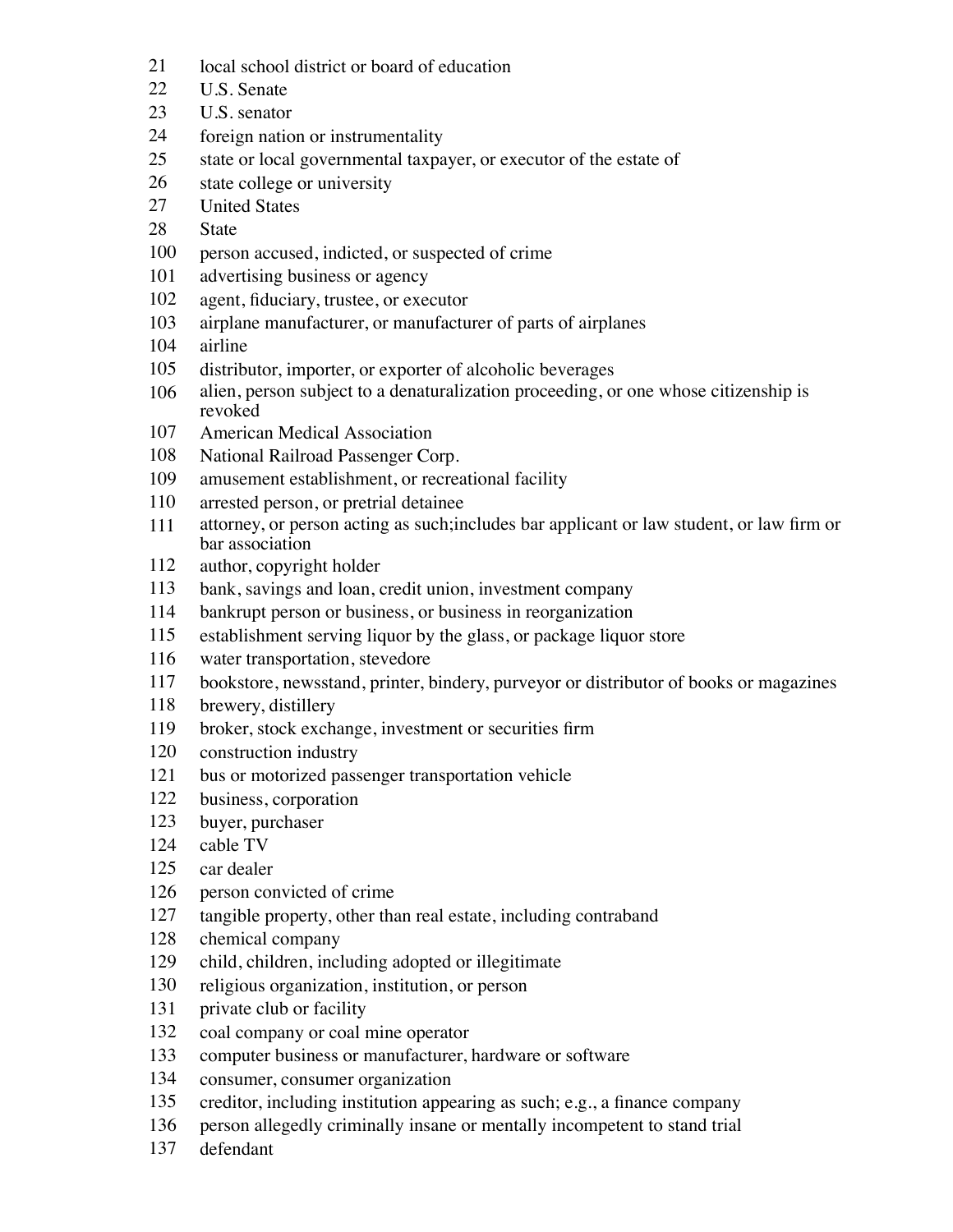- debtor
- real estate developer
- disabled person or disability benefit claimant
- distributor
- person subject to selective service, including conscientious objector
- drug manufacturer
- druggist, pharmacist, pharmacy
- employee, or job applicant, including beneficiaries of
- employer-employee trust agreement, employee health and welfare fund, or multiemployer pension plan
- electric equipment manufacturer
- electric or hydroelectric power utility, power cooperative, or gas and electric company
- eleemosynary institution or person
- environmental organization
- employer. If employer's relations with employees are governed by the nature of the employer's business (e.g., railroad, boat), rather than labor law generally, the more specific designation is used in place of Employer.
- farmer, farm worker, or farm organization
- father
- female employee or job applicant
- female
- movie, play, pictorial representation, theatrical production, actor, or exhibitor or distributor of
- fisherman or fishing company
- food, meat packing, or processing company, stockyard
- foreign (non-American) nongovernmental entity
- franchiser
- franchisee
- lesbian, gay, bisexual, transexual person or organization
- person who guarantees another's obligations
- handicapped individual, or organization of devoted to
- health organization or person, nursing home, medical clinic or laboratory, chiropractor
- heir, or beneficiary, or person so claiming to be
- hospital, medical center
- husband, or ex-husband
- involuntarily committed mental patient
- Indian, including Indian tribe or nation
- insurance company, or surety
- inventor, patent assigner, trademark owner or holder
- investor
- injured person or legal entity, nonphysically and non-employment related
- juvenile
- government contractor
- holder of a license or permit, or applicant therefor
- magazine
- male
- medical or Medicaid claimant
- medical supply or manufacturing co.
- racial or ethnic minority employee or job applicant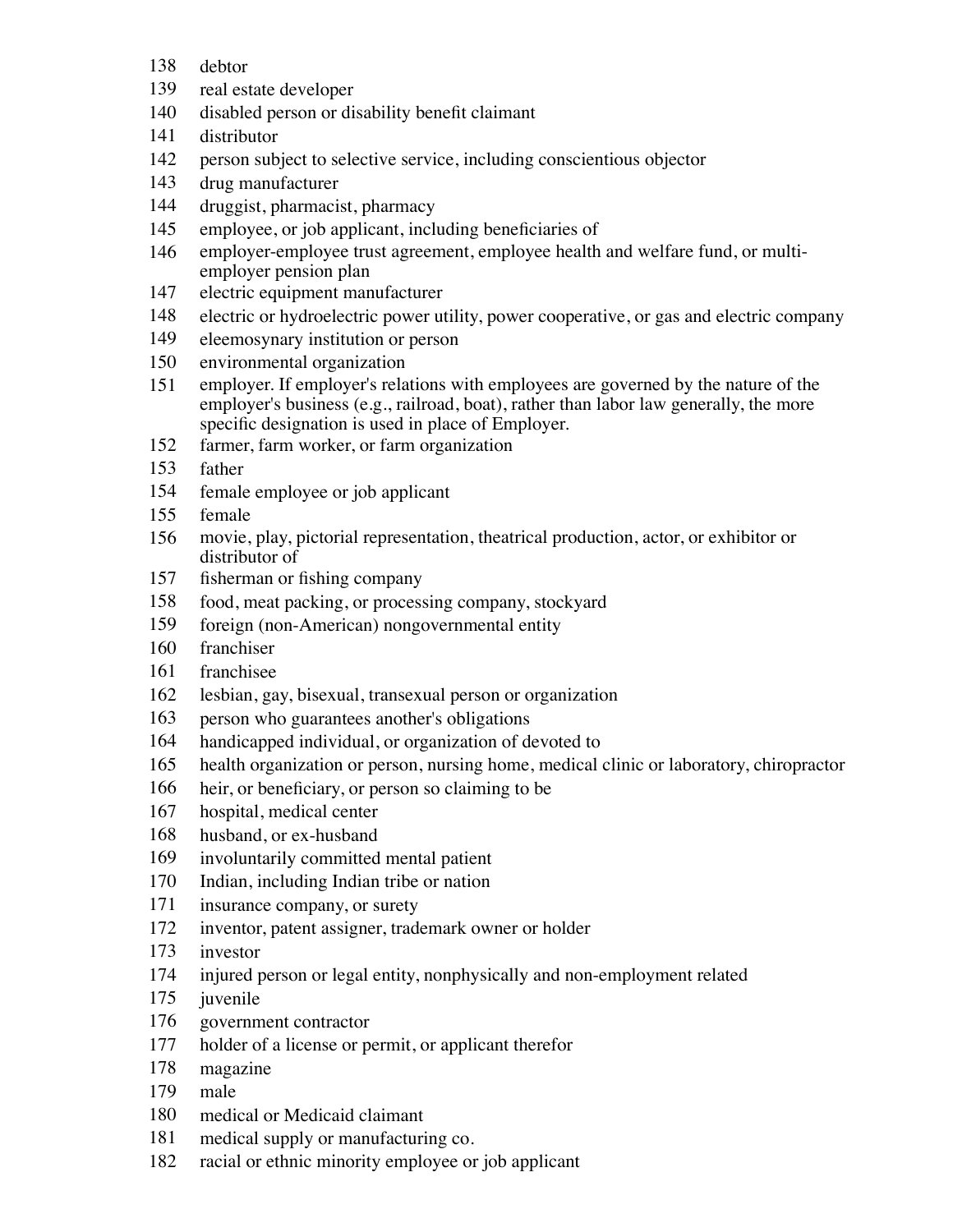- minority female employee or job applicant
- manufacturer
- management, executive officer, or director, of business entity
- military personnel, or dependent of, including reservist
- mining company or miner, excluding coal, oil, or pipeline company
- mother
- auto manufacturer
- newspaper, newsletter, journal of opinion, news service
- radio and television network, except cable tv
- nonprofit organization or business
- nonresident
- nuclear power plant or facility
- owner, landlord, or claimant to ownership, fee interest, or possession of land as well as chattels
- shareholders to whom a tender offer is made
- tender offer
- oil company, or natural gas producer
- elderly person, or organization dedicated to the elderly
- out of state noncriminal defendant
- political action committee
- parent or parents
- parking lot or service
- patient of a health professional
- telephone, telecommunications, or telegraph company
- physician, MD or DO, dentist, or medical society
- public interest organization
- physically injured person, including wrongful death, who is not an employee
- pipe line company
- package, luggage, container
- political candidate, activist, committee, party, party member, organization, or elected official
- indigent, needy, welfare recipient
- indigent defendant
- private person
- prisoner, inmate of penal institution
- professional organization, business, or person
- probationer, or parolee
- protester, demonstrator, picketer or pamphleteer (non-employment related), or nonindigent loiterer
- 219 public utility
- publisher, publishing company
- radio station
- racial or ethnic minority
- person or organization protesting racial or ethnic segregation or discrimination
- racial or ethnic minority student or applicant for admission to an educational institution
- realtor
- journalist, columnist, member of the news media
- resident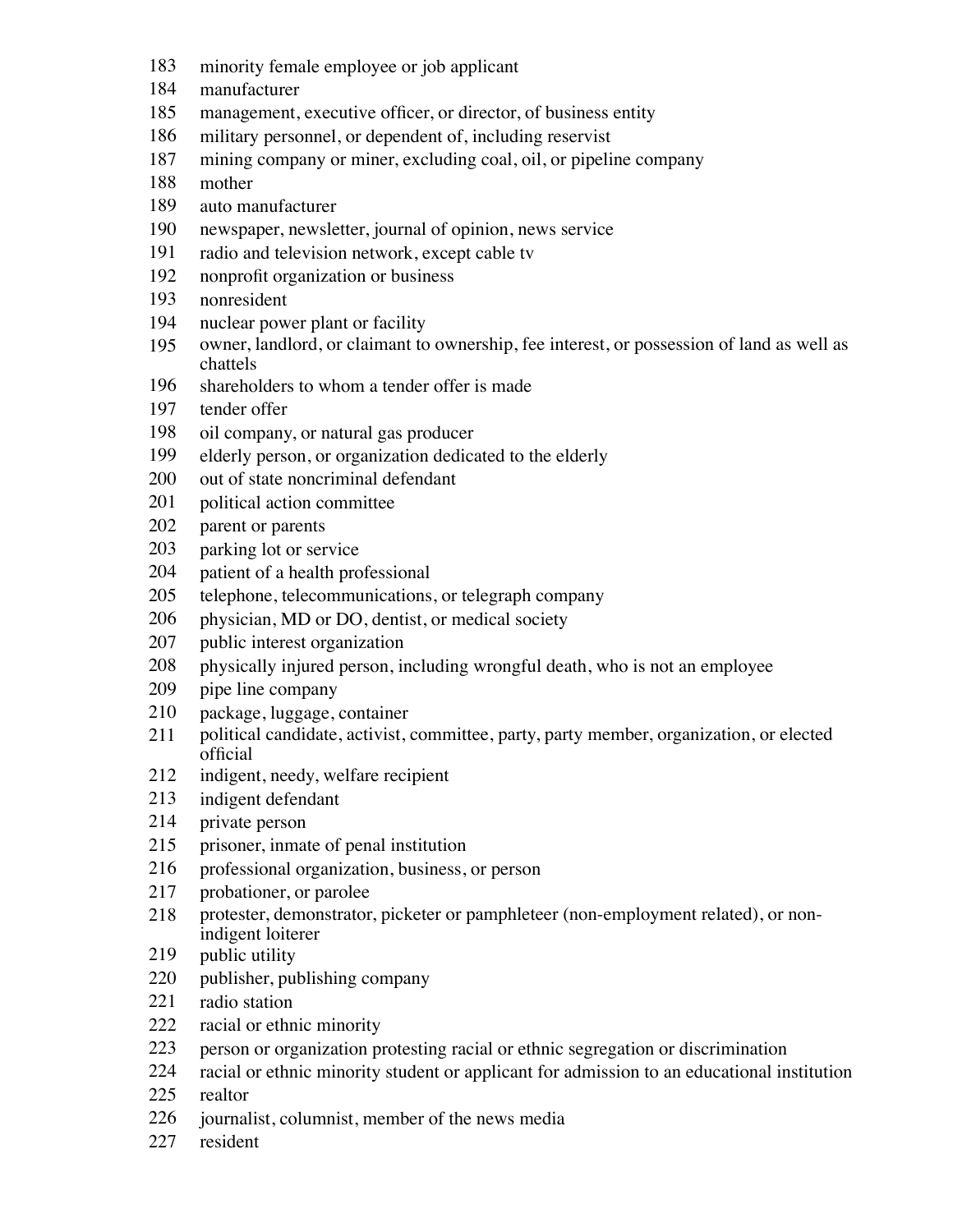- restaurant, food vendor
- retarded person, or mental incompetent
- retired or former employee
- railroad
- private school, college, or university
- seller or vendor
- shipper, including importer and exporter
- shopping center, mall
- spouse, or former spouse
- stockholder, shareholder, or bondholder
- retail business or outlet
- student, or applicant for admission to an educational institution
- taxpayer or executor of taxpayer's estate, federal only
- tenant or lessee
- theater, studio
- forest products, lumber, or logging company
- person traveling or wishing to travel abroad, or overseas travel agent
- trucking company, or motor carrier
- television station
- union member
- unemployed person or unemployment compensation applicant or claimant
- union, labor organization, or official of
- veteran
- voter, prospective voter, elector, or a nonelective official seeking reapportionment or redistricting of legislative districts (POL)
- wholesale trade
- wife, or ex-wife
- witness, or person under subpoena
- network
- slave
- slave-owner
- bank of the united states
- timber company
- u.s. job applicants or employees
- Army and Air Force Exchange Service
- Atomic Energy Commission
- Secretary or administrative unit or personnel of the U.S. Air Force
- Department or Secretary of Agriculture
- Alien Property Custodian
- Secretary or administrative unit or personnel of the U.S. Army
- Board of Immigration Appeals
- Bureau of Indian Affairs
- Bonneville Power Administration
- Benefits Review Board
- Civil Aeronautics Board
- Bureau of the Census
- Central Intelligence Agency
- Commodity Futures Trading Commission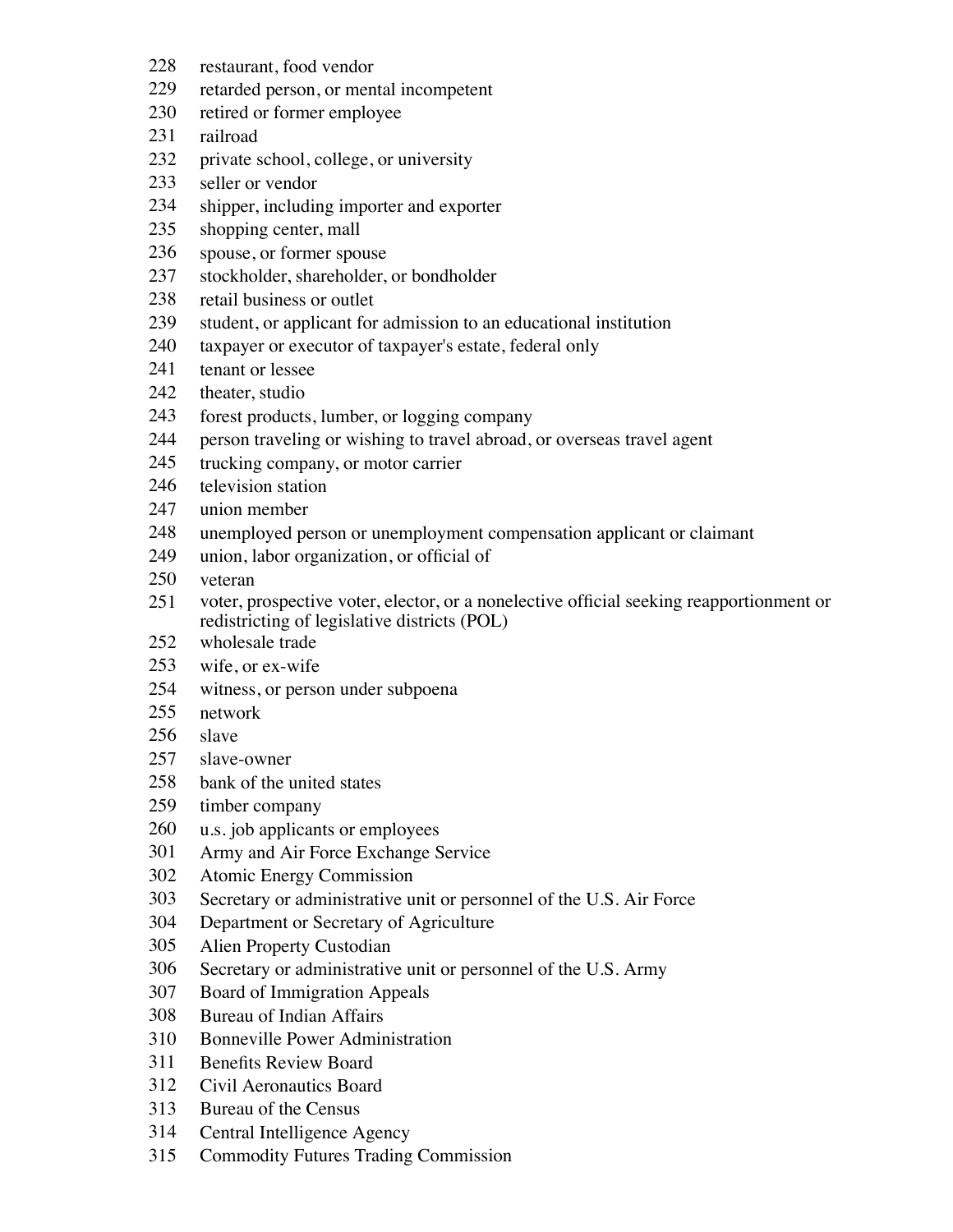- Department or Secretary of Commerce
- Comptroller of Currency
- Consumer Product Safety Commission
- Civil Rights Commission
- Civil Service Commission, U.S.
- Customs Service or Commissioner of Customs
- Defense Base Closure and REalignment Commission
- Drug Enforcement Agency
- Department or Secretary of Defense (and Department or Secretary of War)
- Department or Secretary of Energy
- Department or Secretary of the Interior
- Department of Justice or Attorney General
- Department or Secretary of State
- Department or Secretary of Transportation
- Department or Secretary of Education
- U.S. Employees' Compensation Commission, or Commissioner
- Equal Employment Opportunity Commission
- Environmental Protection Agency or Administrator
- Federal Aviation Agency or Administration
- Federal Bureau of Investigation or Director
- Federal Bureau of Prisons
- Farm Credit Administration
- Federal Communications Commission (including a predecessor, Federal Radio Commission)
- Federal Credit Union Administration
- Food and Drug Administration
- Federal Deposit Insurance Corporation
- Federal Energy Administration
- Federal Election Commission
- Federal Energy Regulatory Commission
- Federal Housing Administration
- Federal Home Loan Bank Board
- Federal Labor Relations Authority
- Federal Maritime Board
- Federal Maritime Commission
- Farmers Home Administration
- Federal Parole Board
- Federal Power Commission
- Federal Railroad Administration
- Federal Reserve Board of Governors
- Federal Reserve System
- Federal Savings and Loan Insurance Corporation
- Federal Trade Commission
- Federal Works Administration, or Administrator
- General Accounting Office
- Comptroller General
- General Services Administration
- Department or Secretary of Health, Education and Welfare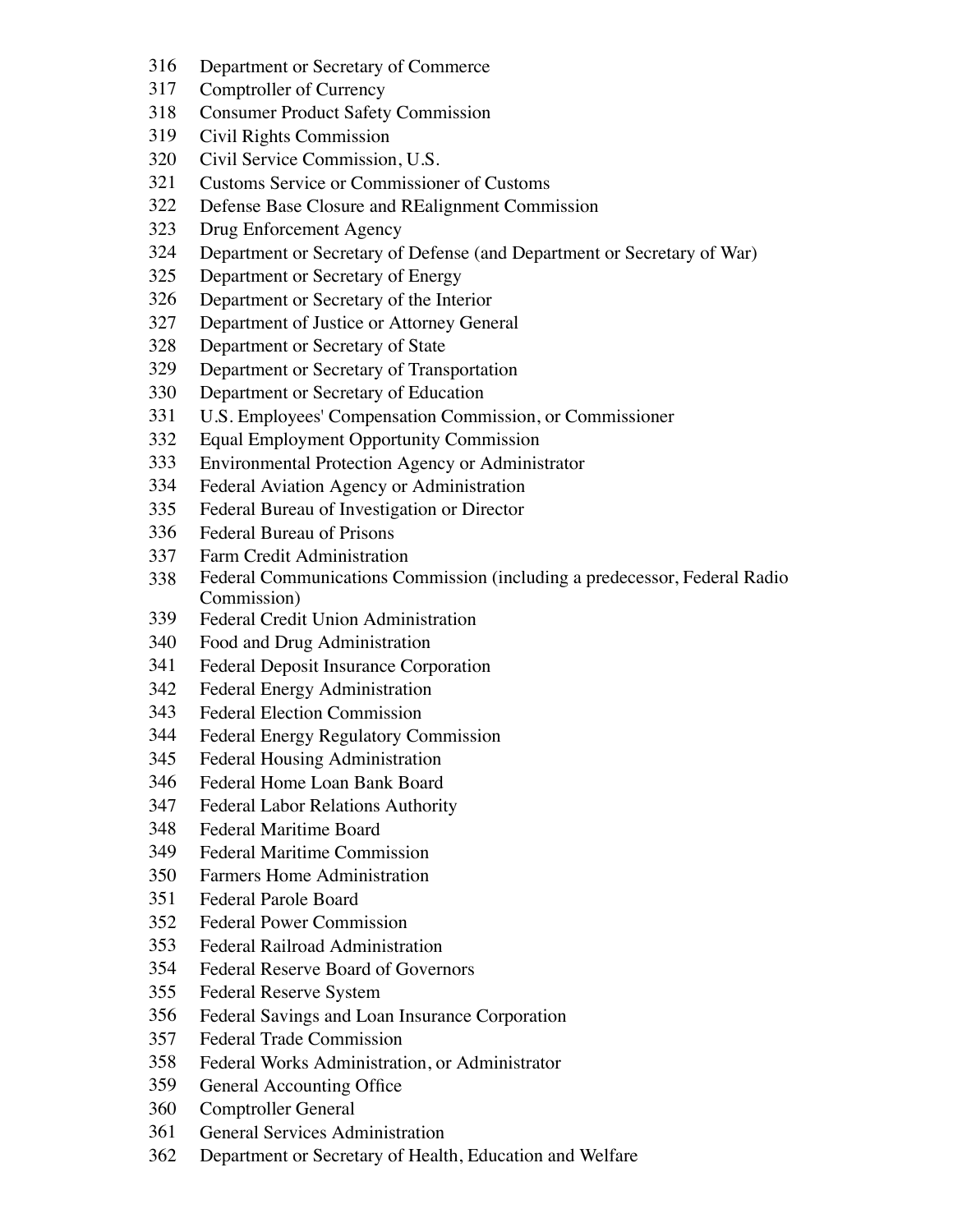- Department or Secretary of Health and Human Services
- Department or Secretary of Housing and Urban Development
- Interstate Commerce Commission
- Indian Claims Commission
- Immigration and Naturalization Service, or Director of, or District Director of, or Immigration and Naturalization Enforcement
- Internal Revenue Service, Collector, Commissioner, or District Director of
- Information Security Oversight Office
- Department or Secretary of Labor
- Loyalty Review Board
- Legal Services Corporation
- Merit Systems Protection Board
- Multistate Tax Commission
- National Aeronautics and Space Administration
- Secretary or administrative unit of the U.S. Navy
- National Credit Union Administration
- National Endowment for the Arts
- National Enforcement Commission
- National Highway Traffic Safety Administration
- National Labor Relations Board, or regional office or officer
- National Mediation Board
- National Railroad Adjustment Board
- Nuclear Regulatory Commission
- National Security Agency
- Office of Economic Opportunity
- Office of Management and Budget
- Office of Price Administration, or Price Administrator
- Office of Personnel Management
- Occupational Safety and Health Administration
- Occupational Safety and Health Review Commission
- Office of Workers' Compensation Programs
- Patent Office, or Commissioner of, or Board of Appeals of
- Pay Board (established under the Economic Stabilization Act of 1970)
- Pension Benefit Guaranty Corporation
- U.S. Public Health Service
- Postal Rate Commission
- Provider Reimbursement Review Board
- Renegotiation Board
- Railroad Adjustment Board
- Railroad Retirement Board
- Subversive Activities Control Board
- Small Business Administration
- Securities and Exchange Commission
- Social Security Administration or Commissioner
- Selective Service System
- Department or Secretary of the Treasury
- Tennessee Valley Authority
- United States Forest Service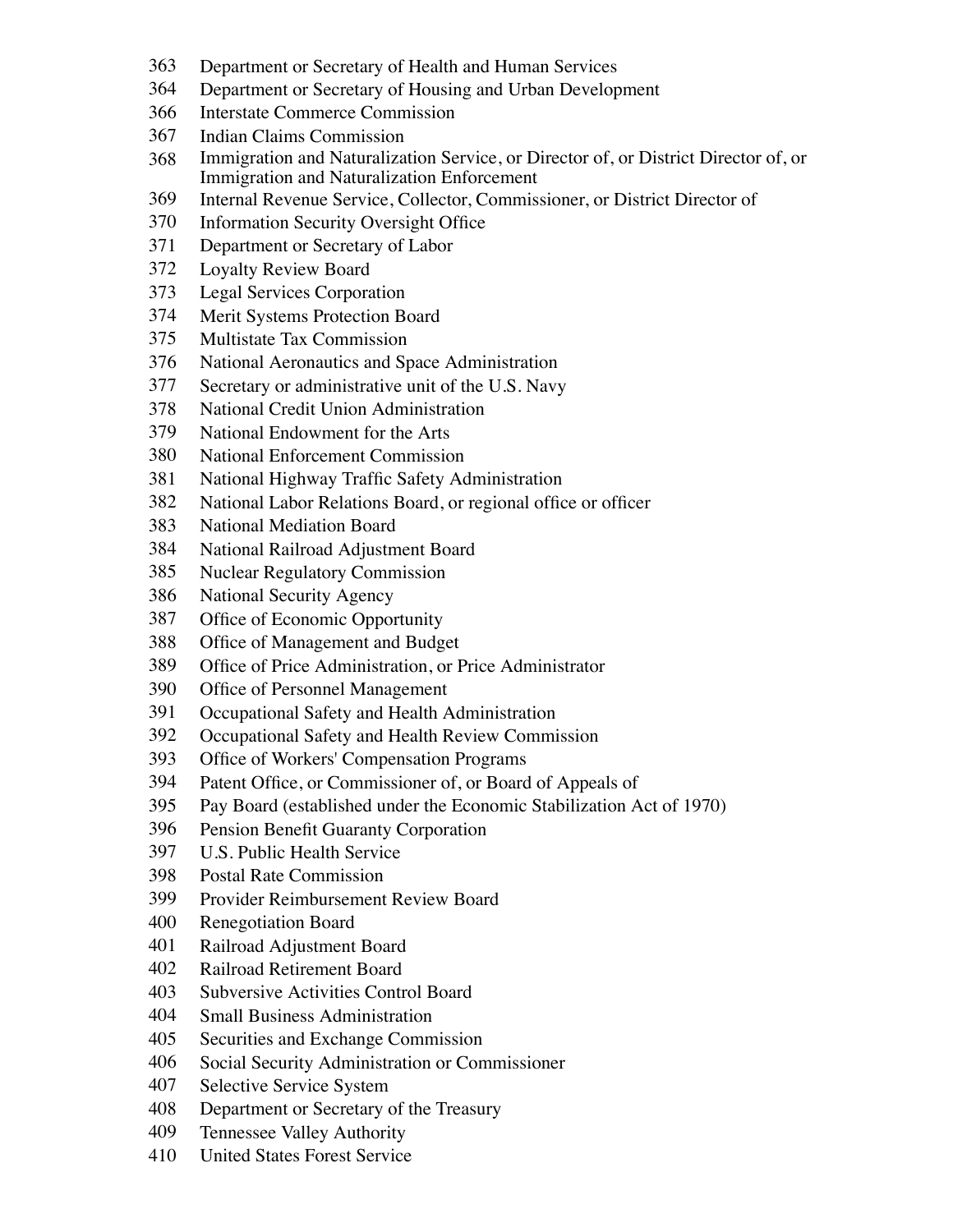- United States Parole Commission
- Postal Service and Post Office, or Postmaster General, or Postmaster
- United States Sentencing Commission
- Veterans' Administration
- War Production Board
- Wage Stabilization Board
- General Land Office of Commissioners
- Transportation Security Administration
- Surface Transportation Board
- U.S. Shipping Board Emergency Fleet Corp.
- Reconstruction Finance Corp.
- Department or Secretary of Homeland Security
- Unidentifiable
- International Entity

# A25 varPartyWinning

*3 Distinct Values*

varPartyWinning is used in conjunction with: *partyWinning*

#### **Values:**

- no favorable disposition for petitioning party apparent
- petitioning party received a favorable disposition
- favorable disposition for petitioning party unclear

### A26 varPrecedentAlteration

*2 Distinct Values*

varPrecedentAlteration is used in conjunction with: *precedentAlteration*

#### **Values:**

- no determinable alteration of precedent
- precedent altered

A27 varSplitVote *2 Distinct Values*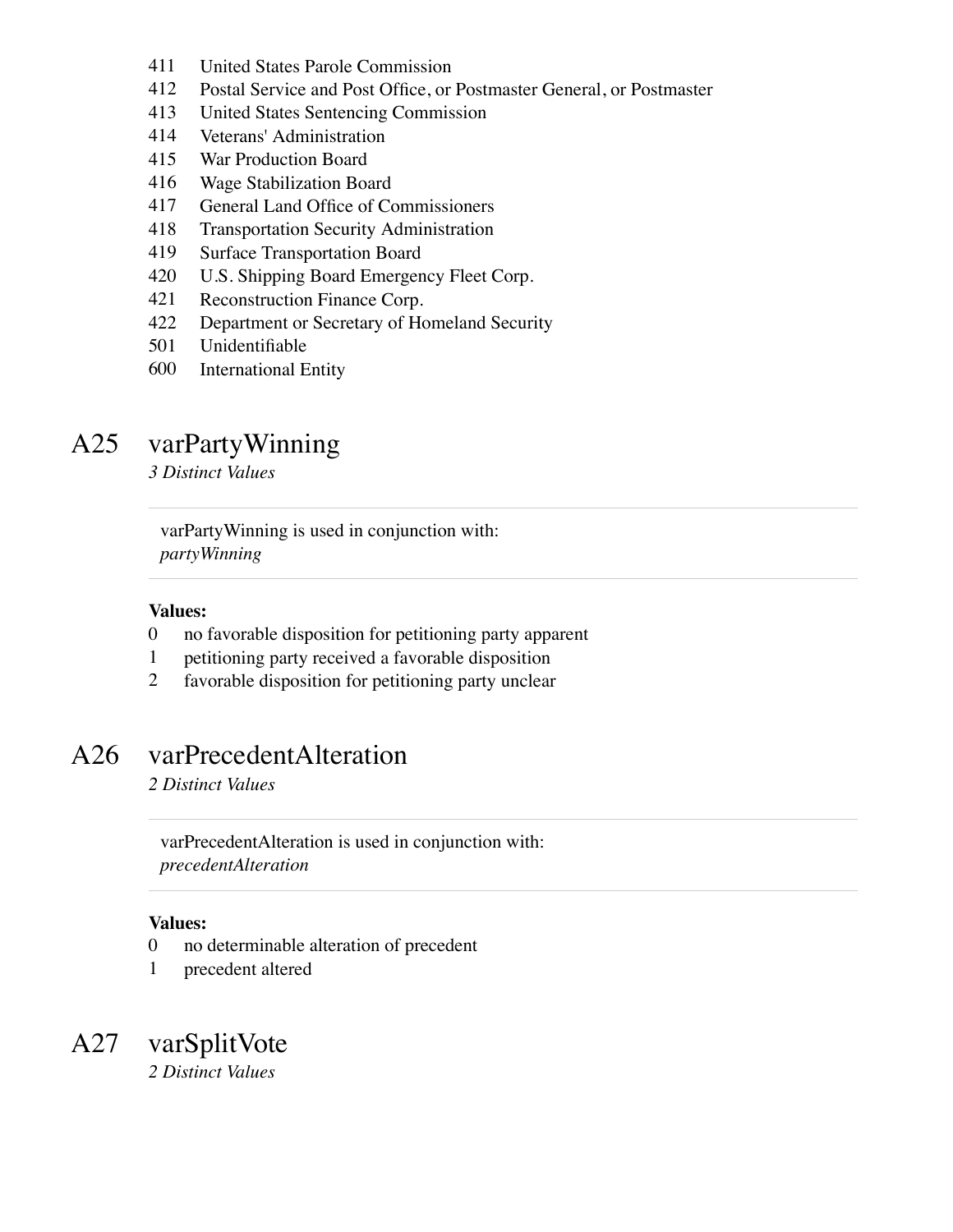varSplitVote is used in conjunction with: *splitVote*

#### **Values:**

- first vote on issue/legal provision
- second vote on issue/legal provision

## A28 varStates

*64 Distinct Values*

varStates is used in conjunction with: *petitionerState respondentState adminActionState caseOriginState caseSourceState*

#### **Values:**

- Alabama
- Alaska
- American Samoa
- Arizona
- Arkansas
- California
- Colorado
- Connecticut
- Delaware
- District of Columbia
- Federated States of Micronesia
- Florida
- Georgia
- Guam
- Hawaii
- Idaho
- Illinois
- Indiana
- Iowa
- Kansas
- Kentucky
- Louisiana
- Maine
- Marshall Islands
- Maryland
- Massachusetts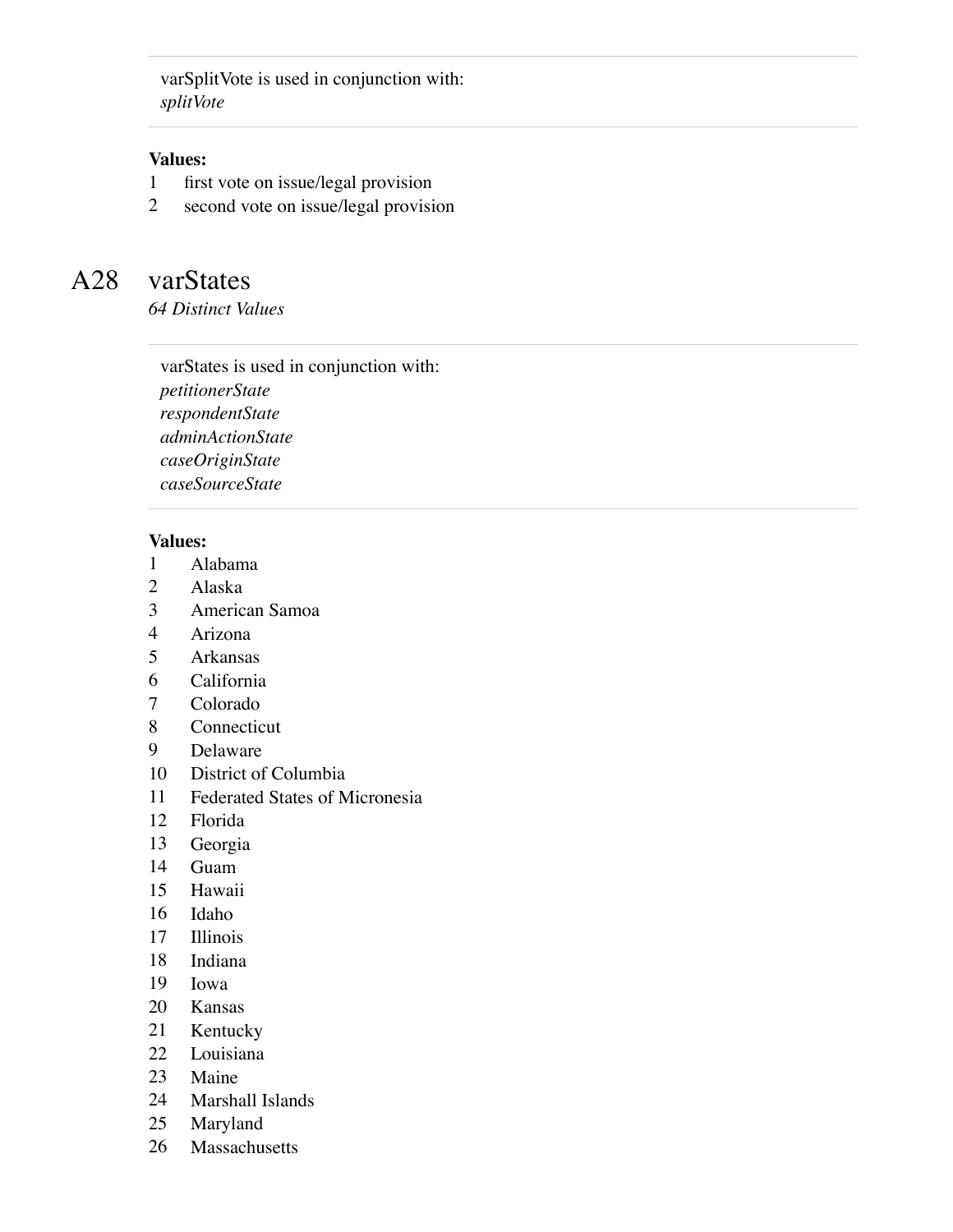- Michigan
- Minnesota
- Mississippi
- Missouri
- Montana
- Nebraska
- Nevada
- New Hampshire
- New Jersey
- New Mexico
- New York
- North Carolina
- North Dakota
- Northern Mariana Islands
- Ohio
- Oklahoma
- Oregon
- Palau
- Pennsylvania
- Puerto Rico
- Rhode Island
- South Carolina
- South Dakota
- Tennessee
- Texas
- Utah
- Vermont
- Virgin Islands
- Virginia
- Washington
- West Virginia
- Wisconsin
- Wyoming
- United States
- Interstate Compact
- Philippines
- Indian
- Dakota

# A29 varThreeJudgeFdc

*2 Distinct Values*

varThreeJudgeFdc is used in conjunction with: *threeJudgeFdc*